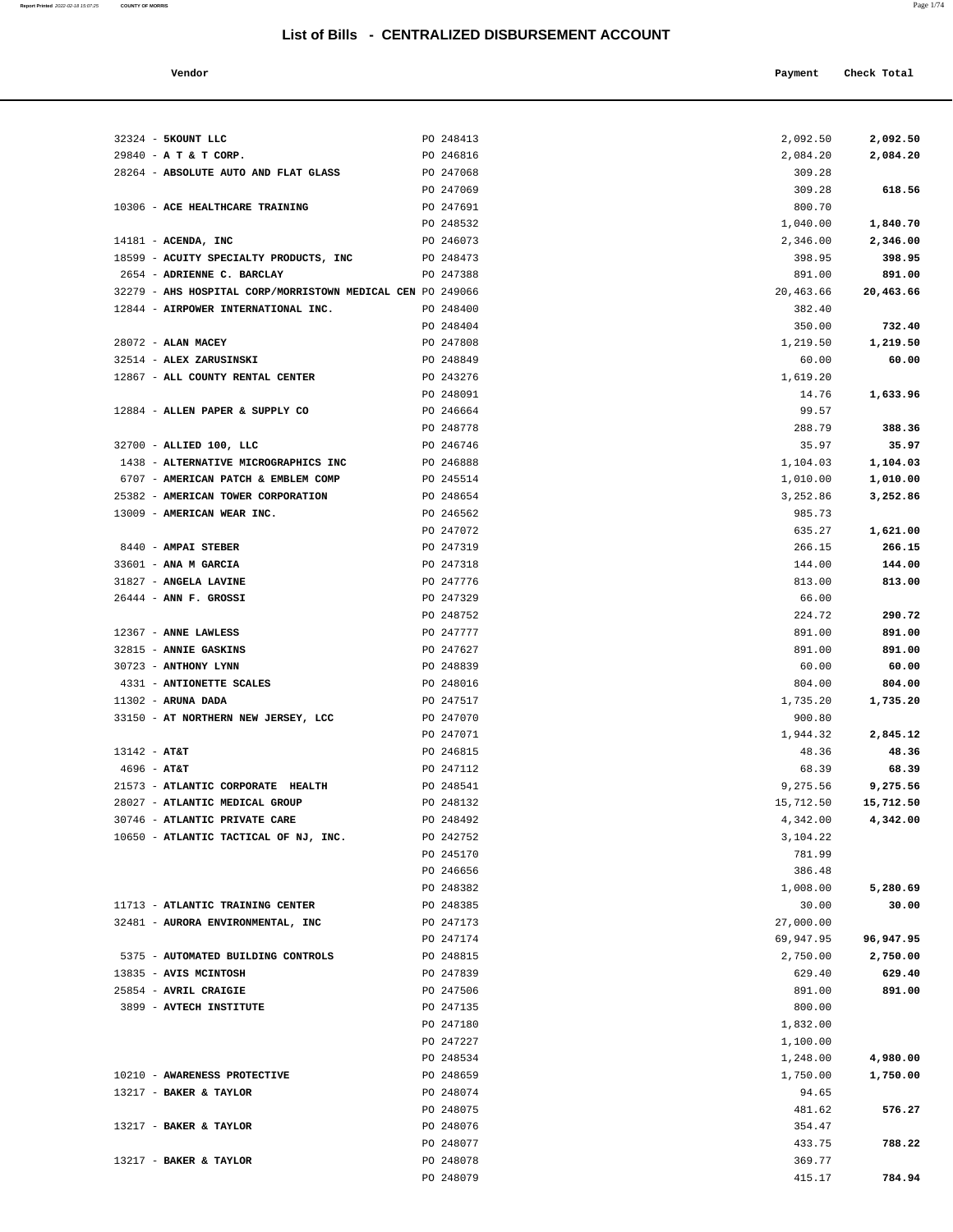| Report Printed 2022-02-18 15:07:25 | <b>COUNTY OF MORRIS</b> | Page 2/74 |
|------------------------------------|-------------------------|-----------|
|                                    |                         |           |

| Vendor                                |           | Payment  | Check Total |
|---------------------------------------|-----------|----------|-------------|
| 13217 - BAKER & TAYLOR                | PO 248082 | 218.74   | 218.74      |
| 28422 - BARNWELL HOUSE OF TIRES, INC. | PO 247050 | 3,581.89 | 3,581.89    |
| 24172 - BASE POWER SERVICES           | PO 246647 | 2,850.00 | 2,850.00    |
| 24172 - BASE POWER SERVICES           | PO 246648 | 5,550.00 | 5,550.00    |
| 9988 - BETTY MCBURNEY                 | PO 247828 | 1,258.80 | 1,258.80    |
| 9378 - BEVERLY FANOK                  | PO 247576 | 867.60   | 867.60      |
| $23983$ - BEYER FORD                  | PO 246683 | 423.52   | 423.52      |
| $23983$ - BEYER FORD                  | PO 246740 | 32.60    | 32.60       |
| 23983 - BEYER FORD                    | PO 246741 | 11.65    | 11.65       |

| 24172 - BASE POWER SERVICES             | PO 246647 | 2,850.00  | 2,850.00   |
|-----------------------------------------|-----------|-----------|------------|
| 24172 - BASE POWER SERVICES             | PO 246648 | 5,550.00  | 5,550.00   |
| 9988 - BETTY MCBURNEY                   | PO 247828 | 1,258.80  | 1,258.80   |
| 9378 - BEVERLY FANOK                    | PO 247576 | 867.60    | 867.60     |
| 23983 - BEYER FORD                      | PO 246683 | 423.52    | 423.52     |
| 23983 - BEYER FORD                      | PO 246740 | 32.60     | 32.60      |
| 23983 - BEYER FORD                      | PO 246741 | 11.65     | 11.65      |
| 23983 - BEYER FORD                      | PO 246821 | 365.72    | 365.72     |
| 23983 - BEYER FORD                      | PO 246822 | 249.90    | 249.90     |
| 23983 - BEYER FORD                      | PO 246823 | 569.07    | 569.07     |
| 23983 - BEYER FORD                      | PO 246824 | 1,234.32  | 1,234.32   |
| 7997 - BFI                              | PO 240628 | 34,978.41 | 34,978.41  |
| $7997 - BFI$                            | PO 240629 | 31,957.91 | 31,957.91  |
| 7997 - BFI                              | PO 240630 | 25,416.15 | 25, 416.15 |
| $7997 - BFI$                            | PO 240631 | 37,563.56 | 37,563.56  |
| 9476 - BINSKY SERVICE LLC               | PO 243978 | 18,500.00 |            |
|                                         | PO 248064 | 5,667.00  |            |
|                                         | PO 248165 | 5,325.00  | 29,492.00  |
| 6725 - BIO-REFERENCE LABORATORIES, INC. | PO 246526 | 1,509.94  |            |
|                                         | PO 246757 | 1,512.04  | 3,021.98   |
| 11916 - BOARD OF FIRE COMMISSION#3      | PO 248152 | 4,200.00  | 4,200.00   |
| 13239 - BOB BARKER COMPANY              | PO 246050 | 1,736.62  | 1,736.62   |
| 13560 - BOROUGH OF BUTLER               | PO 246681 | 194.44    |            |
|                                         | PO 246926 | 243.09    | 437.53     |
| 2485 - BOROUGH OF BUTLER                | PO 248652 | 575.42    | 575.42     |
| 18454 - BOROUGH OF WHARTON              | PO 248696 | 266.25    | 266.25     |
| 32122 - BRENDA MCDANIEL                 | PO 247831 | 1,782.00  | 1,782.00   |
| 33731 - BRIAN MURRAY                    | PO 249205 | 180.00    | 180.00     |
| 13490 - BRODART CO                      | PO 241344 | 111.36    | 111.36     |
| 20985 - BTII INSTITUTE, LLC             | PO 247133 | 800.00    | 800.00     |
| 5643 - BUNKY'S HEAVY TOWING, LLC        | PO 246826 | 675.00    |            |
|                                         | PO 247074 | 675.00    |            |
|                                         | PO 247256 | 450.00    |            |
|                                         | PO 247257 | 825.00    | 2,625.00   |
| 30691 - BUY WISE AUTO PARTS             | PO 246738 | 186.06    |            |
|                                         | PO 246739 | 184.88    |            |
|                                         | PO 247075 | 721.81    | 1,092.75   |
| 26965 - CABLEVISION LIGHTPATH INC.      | PO 248435 | 5,020.40  | 5,020.40   |
| 29247 - CABLEVISION LIGHTPATH NJ LLC    | PO 246867 | 554.18    | 554.18     |
| 29247 - CABLEVISION LIGHTPATH NJ LLC    | PO 248689 | 8,322.05  | 8,322.05   |
| 29247 - CABLEVISION LIGHTPATH NJ LLC    | PO 248690 | 5,025.89  | 5,025.89   |
| 13609 - CALEA                           | PO 248851 | 80.50     | 80.50      |
| 29893 - CAMPBELL SUPPLY COMPANY OF      | PO 246737 | 649.29    | 649.29     |
| 28532 - CANDIDO CAMPOS                  | PO 247462 | 1,735.20  | 1,735.20   |
| 6030 - CARL LANGE                       | PO 247768 | 1,258.80  | 1,258.80   |
| 9273 - CARMAGNOLA & RITARDI LLC         | PO 247043 | 1,767.00  | 1,767.00   |
| 29928 - CAROL FRIEDMAN                  | PO 247610 | 1,247.40  | 1,247.40   |
| 24193 - CAROLYN JOY                     | PO 247719 | 891.00    | 891.00     |
| 25478 - CAROUSEL INDUSTRIES             | PO 245996 | 86,877.82 | 86,877.82  |
| 25462 - CASTLE PRINTING CO.             | PO 246420 | 45.00     | 45.00      |
| 4598 - CDW GOVERNMENT                   | PO 245958 | 572.99    | 572.99     |
| 20487 - CENTURYLINK                     | PO 247191 | 279.38    | 279.38     |
| 4735 - CERBO LUMBER & HARDWARE          | PO 246611 | 58.74     | 58.74      |
| 24625 - CFCS - HOPE HOUSE               | PO 247306 | 20,548.00 | 20,548.00  |
| 31717 - CHAMPION ENERGY                 | PO 248905 | 32,565.65 | 32,565.65  |
| 26522 - CHARLES MOORE                   | PO 248838 | 60.00     | 60.00      |
| 29506 - CHASAN, LAMPARELLO, MALLON      | PO 247044 | 2,470.40  | 2,470.40   |

| 24172 - BASE POWER SERVICES             | PO 246648 | 5,550.00   | 5,550.00  |
|-----------------------------------------|-----------|------------|-----------|
| 9988 - BETTY MCBURNEY                   | PO 247828 | 1,258.80   | 1,258.80  |
| 9378 - BEVERLY FANOK                    | PO 247576 | 867.60     | 867.60    |
| 23983 - BEYER FORD                      | PO 246683 | 423.52     | 423.52    |
| 23983 - BEYER FORD                      | PO 246740 | 32.60      | 32.60     |
| 23983 - BEYER FORD                      | PO 246741 | 11.65      | 11.65     |
| 23983 - BEYER FORD                      | PO 246821 | 365.72     | 365.72    |
| 23983 - BEYER FORD                      | PO 246822 | 249.90     | 249.90    |
| 23983 - BEYER FORD                      | PO 246823 | 569.07     | 569.07    |
| 23983 - BEYER FORD                      | PO 246824 | 1,234.32   | 1,234.32  |
| 7997 - BFI                              | PO 240628 | 34,978.41  | 34,978.41 |
| 7997 - BFI                              | PO 240629 | 31,957.91  | 31,957.91 |
| $7997 - BFI$                            | PO 240630 | 25, 416.15 | 25,416.15 |
| $7997 - BFI$                            | PO 240631 | 37,563.56  | 37,563.56 |
| 9476 - BINSKY SERVICE LLC               | PO 243978 | 18,500.00  |           |
|                                         | PO 248064 | 5,667.00   |           |
|                                         | PO 248165 | 5,325.00   | 29,492.00 |
| 6725 - BIO-REFERENCE LABORATORIES, INC. | PO 246526 | 1,509.94   |           |
|                                         | PO 246757 | 1,512.04   | 3,021.98  |
| 11916 - BOARD OF FIRE COMMISSION#3      | PO 248152 | 4,200.00   | 4,200.00  |
| 13239 - BOB BARKER COMPANY              | PO 246050 | 1,736.62   | 1,736.62  |
| 13560 - BOROUGH OF BUTLER               | PO 246681 | 194.44     |           |
|                                         | PO 246926 | 243.09     | 437.53    |
| 2485 - BOROUGH OF BUTLER                | PO 248652 | 575.42     | 575.42    |
| 18454 - BOROUGH OF WHARTON              | PO 248696 | 266.25     | 266.25    |
| 32122 - BRENDA MCDANIEL                 | PO 247831 | 1,782.00   | 1,782.00  |
| 33731 - BRIAN MURRAY                    | PO 249205 | 180.00     | 180.00    |
| 13490 - BRODART CO                      | PO 241344 | 111.36     | 111.36    |
| 20985 - BTII INSTITUTE, LLC             | PO 247133 | 800.00     | 800.00    |
| 5643 - BUNKY'S HEAVY TOWING, LLC        | PO 246826 | 675.00     |           |
|                                         | PO 247074 | 675.00     |           |
|                                         | PO 247256 | 450.00     |           |
|                                         | PO 247257 | 825.00     | 2,625.00  |
| 30691 - BUY WISE AUTO PARTS             | PO 246738 | 186.06     |           |
|                                         | PO 246739 | 184.88     |           |
|                                         | PO 247075 | 721.81     | 1,092.75  |
| 26965 - CABLEVISION LIGHTPATH INC.      | PO 248435 | 5,020.40   | 5,020.40  |
| 29247 - CABLEVISION LIGHTPATH NJ LLC    | PO 246867 | 554.18     | 554.18    |
| 29247 - CABLEVISION LIGHTPATH NJ LLC    | PO 248689 | 8,322.05   | 8,322.05  |
| 29247 - CABLEVISION LIGHTPATH NJ LLC    | PO 248690 | 5,025.89   | 5,025.89  |
| $13609 - CALEA$                         | PO 248851 | 80.50      | 80.50     |
| 29893 - CAMPBELL SUPPLY COMPANY OF      | PO 246737 | 649.29     | 649.29    |
| 28532 - CANDIDO CAMPOS                  | PO 247462 | 1,735.20   | 1,735.20  |
| $6030$ - CARL LANGE                     | PO 247768 | 1,258.80   | 1,258.80  |
| 9273 - CARMAGNOLA & RITARDI LLC         | PO 247043 | 1,767.00   | 1,767.00  |
| 29928 - CAROL FRIEDMAN                  | PO 247610 | 1,247.40   | 1,247.40  |
| 24193 - CAROLYN JOY                     | PO 247719 | 891.00     | 891.00    |
| 25478 - CAROUSEL INDUSTRIES             | PO 245996 | 86,877.82  | 86,877.82 |
| 25462 - CASTLE PRINTING CO.             | PO 246420 | 45.00      | 45.00     |
| 4598 - CDW GOVERNMENT                   | PO 245958 | 572.99     | 572.99    |
| 20487 - CENTURYLINK                     | PO 247191 | 279.38     | 279.38    |
| 4735 - CERBO LUMBER & HARDWARE          | PO 246611 | 58.74      | 58.74     |
| 24625 - CFCS - HOPE HOUSE               | PO 247306 | 20,548.00  | 20,548.00 |
| 31717 - CHAMPION ENERGY                 | PO 248905 | 32,565.65  | 32,565.65 |
| 26522 - CHARLES MOORE                   | PO 248838 | 60.00      | 60.00     |
| 29506 - CHASAN, LAMPARELLO, MALLON      | PO 247044 | 2,470.40   | 2,470.40  |
| 1627 - CHEMUNG SUPPLY CORP              | PO 246736 | 4,719.00   | 4,719.00  |
| 13788 - CHERRY WEBER & ASSOC. PC        | PO 248619 | 366.80     | 366.80    |
| 29560 - CHESTER VALLEY SHELL            | PO 247118 | 560.00     | 560.00    |
| 13803 - CHILD & FAMILY RESOURCES, INC.  | PO 247307 | 2,340.00   | 2,340.00  |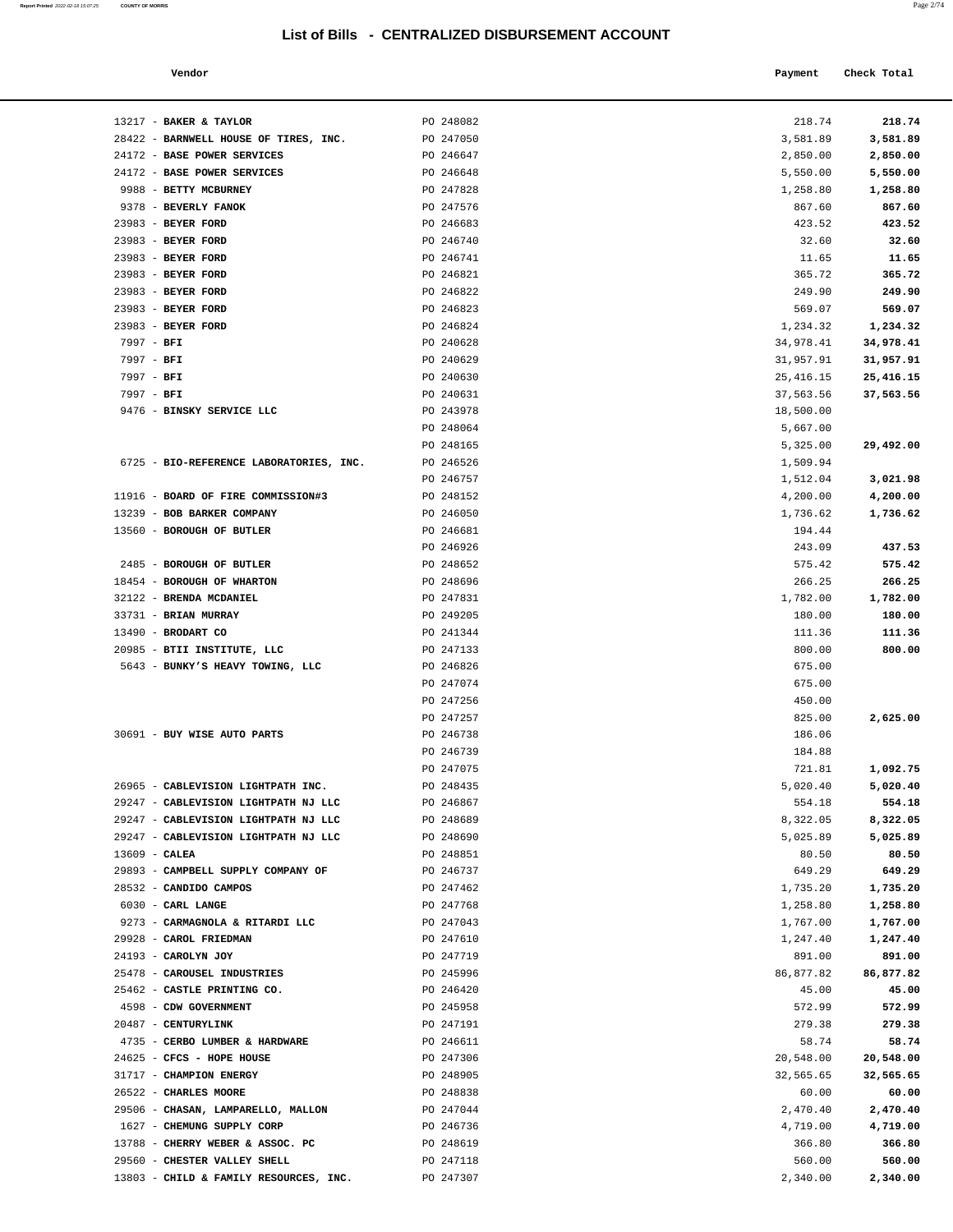|                 | 21424 - CHILRAKHA JAIRAM                                      | PO 247702              | 891.00               | 891.00               |
|-----------------|---------------------------------------------------------------|------------------------|----------------------|----------------------|
|                 | 28281 - CHRISTINA BRINO                                       | PO 247433              | 629.40               | 629.40               |
|                 | 11985 - CHRISTINE BOTSKO                                      | PO 247419              | 804.00               | 804.00               |
|                 | 33133 - CHRISTOPHER LINNE                                     | PO 247784              | 891.00               | 891.00               |
|                 | 15854 - CHRISTOPHER P. LUONGO                                 | PO 246386              | 832.00               | 832.00               |
|                 | 13478 - CLARENCE BRICKMAN                                     | PO 247429              | 891.00               | 891.00               |
|                 | 33541 - CLASSWARD, LLC                                        | PO 245268              | 2,832.00             | 2,832.00             |
|                 | 20678 - CLAUDIA L. HINOJOSA                                   | PO 247327              | 144.00               | 144.00               |
|                 | 13857 - CLIFFSIDE BODY CORP                                   | PO 245201              | 6,268.43             |                      |
|                 |                                                               | PO 245202              | 6,268.43             |                      |
|                 |                                                               | PO 246735              | 508.16               | 13,045.02            |
|                 | 4605 - COACH & EQUIPMENT MANUFACTURING CO.                    | PO 246733              | 1,194.96             |                      |
|                 |                                                               | PO 246734              | 491.88               | 1,686.84             |
| 8277 - COANJ    |                                                               | PO 248882              | 750.00               | 750.00               |
|                 | 24252 - COFFEE LOVERS COFFEE SERVICE                          | PO 246753              | 339.60               | 339.60               |
|                 | 13917 - COMMUNITY HOPE INC.                                   | PO 248441              | 10,408.00            | 10,408.00            |
|                 | 32619 - COMMUNITY OPTIONS, INC.                               | PO 247172              | 939.00               | 939.00               |
|                 | 30711 - CONNECTEK                                             | PO 248127              | 1,500.00             | 1,500.00             |
|                 | 15556 - CONNIE KATSAKOS<br>26101 - COOPER ELECTRIC SUPPLY CO. | PO 247725              | 629.40               | 629.40               |
|                 | 26101 - COOPER ELECTRIC SUPPLY CO.                            | PO 245275<br>PO 245464 | 2,746.00<br>627.96   | 2,746.00<br>627.96   |
|                 | 26101 - COOPER ELECTRIC SUPPLY CO.                            | PO 248126              | 696.41               | 696.41               |
|                 | 21755 - CORE PROMOTIONS, LLC                                  | PO 248421              | 1,137.00             | 1,137.00             |
|                 | 14644 - CORNERSTONE FAMILY PROGRAMS                           | PO 247056              | 10,651.00            |                      |
|                 |                                                               | PO 247245              | 22,845.00            | 33,496.00            |
|                 | 14029 - COUNTY COLLEGE OF MORRIS                              | PO 249085              | 572,423.41           | 572,423.41           |
|                 | 13 - COUNTY OF MORRIS                                         | PO 249381              | 426.96               | 426.96               |
|                 | 13 - COUNTY OF MORRIS                                         | PO 249387              | 12,408.48            | 12,408.48            |
|                 | $19233 - \text{CULLIGAN}$                                     | PO 239500              | 1,264.99             | 1,264.99             |
|                 | 24867 - CUTTING EDGE ACADEMY                                  | PO 247142              | 904.40               | 904.40               |
|                 | 24867 - CUTTING EDGE ACADEMY                                  | PO 247143              | 896.42               | 896.42               |
|                 | 14102 - CY DRAKE LOCKSMITHS, INC.                             | PO 246726              | 159.00               |                      |
|                 |                                                               | PO 246732              | 234.00               |                      |
|                 |                                                               | PO 246846              | 52.00                | 445.00               |
|                 | 12523 - D&B AUTO SUPPLY                                       | PO 248052              | 3,074.64             |                      |
|                 |                                                               | PO 248053              | 3,570.74             | 6,645.38             |
|                 | 12523 - D&B AUTO SUPPLY                                       | PO 248516              | 790.04               |                      |
|                 |                                                               | PO 248583              | 1,360.28             |                      |
|                 |                                                               | PO 248584              | 689.51               |                      |
|                 |                                                               | PO 248585<br>PO 248767 | 225.50<br>1,050.00   | 3,065.33             |
|                 | 12683 - D. C. EXPRESS INC<br>33720 - DANIEL LOPEZ             | PO 248661              |                      | 1,050.00             |
|                 | 32121 - DANIEL MILLER                                         | PO 247860              | 1,805.00<br>2,767.80 | 1,805.00<br>2,767.80 |
|                 | 27013 - DARLENE CRINCOLI                                      | PO 247512              | 1,258.80             | 1,258.80             |
|                 | 8315 - DASH MEDICAL GLOVES INC                                | PO 246843              | 6,636.00             | 6,636.00             |
|                 | 11434 - DAWN CENTER FOR INDEPENDENT                           | PO 246990              | 5,116.00             |                      |
|                 |                                                               | PO 247053              | 5,695.00             |                      |
|                 |                                                               | PO 247163              | 680.00               | 11,491.00            |
|                 | 33130 - DEBRA CLARK                                           | PO 247486              | 891.00               | 891.00               |
|                 | 5414 - DEENA LEARY                                            | PO 249176              | 767.00               | 767.00               |
|                 | 32459 - DEER CARCASS REMOVAL SERVICE, LLC                     | PO 246677              | 5,248.00             | 5,248.00             |
|                 | 32844 - DELTA-T GROUP NORTH JERSEY, INC.                      | PO 248203              | 1,161.00             | 1,161.00             |
|                 | 25850 - DENNIS COLDITZ                                        | PO 247494              | 891.00               | 891.00               |
|                 | 14265 - DENTRUST DENTAL INC.                                  | PO 246758              | 5,461.00             | 5,461.00             |
|                 | 11211 - DENUNZIO AGNES                                        | PO 247537              | 1,782.00             | 1,782.00             |
| 30344 - DI WANG |                                                               | PO 248482              | 1,587.40             | 1,587.40             |
|                 | 12290 - DIANE KETCHUM                                         | PO 247730              | 1,782.00             | 1,782.00             |
|                 | 32659 - DIGITALBRILLIANT LLC                                  | PO 247076              | 3,588.00             | 3,588.00             |
|                 | 5793 - DIPALI PATEL                                           | PO 247313              | 72.00                | 72.00                |
|                 | 33106 - DIRECT ENERGY BUSINESS                                | PO 248666<br>PO 248667 | 77.29<br>125.79      |                      |
|                 |                                                               | PO 248671              | 117.90               |                      |
|                 |                                                               | PO 248673              | 7,495.63             |                      |
|                 |                                                               |                        |                      |                      |

**Report Printed** 2022-02-18 15:07:25 **COUNTY OF MORRIS** Page 3/74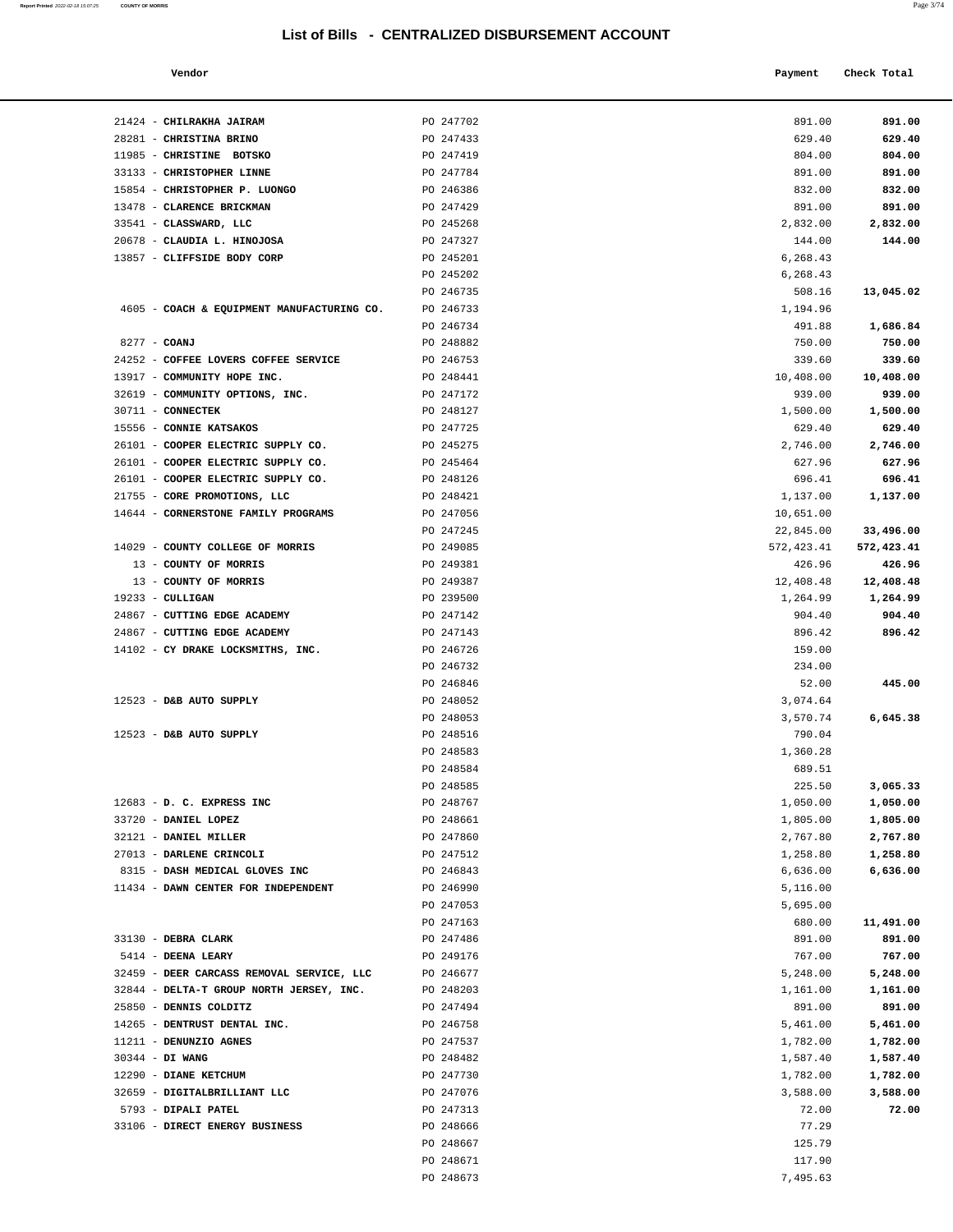| Vendor                                       |                        | Payment              | Check Total        |
|----------------------------------------------|------------------------|----------------------|--------------------|
|                                              | PO 248908              | 21,139.63            | 28,956.24          |
| <b>DIRECT ENERGY BUSINESS MARKETING</b>      | PO 248665              | 2,494.71             | 2,494.71           |
| DIRECT ENERGY BUSINESS MARKETING             | PO 248903              | 47,450.00            | 47,450.00          |
| DIRECT ENERGY BUSINESS MARKETING             | PO 248904              | 3,266.61             | 3,266.61           |
| DIRECT TV INC                                | PO 248100              | 277.22               |                    |
|                                              | PO 248115              | 88.24                |                    |
|                                              | PO 248383              | 180.40               |                    |
|                                              | PO 248649              | 36.75                | 582.61             |
| <b>DONNA FEUERZEIG</b>                       | PO 247582              | 730.80               | 730.80             |
| <b>DOREEN KEMP</b>                           | PO 247729              | 867.60               | 867.60             |
| DOROTHY RETTBERG                             | PO 247968              | 1,258.80             | 1,258.80           |
| DOVER BRAKE & CLUTCH CO INC                  | PO 247178              | 42.52                |                    |
|                                              | PO 247179              | 227.67               | 270.19             |
| E. M. KUTZ INC<br>EBSCO INFORMATION SERVICES | PO 247000<br>PO 244799 | 233.30<br>1,402.04   | 233.30<br>1,402.04 |
| <b>EDDIE RAYFORD</b>                         | PO 247958              | 629.40               | 629.40             |
| EDWARD FRONZUTO                              | PO 247611              | 1,782.00             | 1,782.00           |
| EDWARD POLI                                  | PO 247940              | 891.00               | 891.00             |
| <b>EILEEN BONFANTI</b>                       | PO 247417              | 1,782.00             | 1,782.00           |
| <b>ELEANOR SGRO</b>                          | PO 248034              | 1,258.80             | 1,258.80           |
| ELECTION SUPPORT & SERVICES, INC             | PO 248760              | 450.00               | 450.00             |
| ELISABETH LUTZ                               | PO 247802              | 1,735.20             | 1,735.20           |
| ELIZABETH JOHNSON                            | PO 247712              | 629.40               | 629.40             |
| ELMER S. GILO, MD                            | PO 248834              | 2,661.80             | 2,661.80           |
| EMERGENCY PEST CONTROL                       | PO 248128              | 3,345.00             | 3,345.00           |
| EMPLOYMENT HORIZONS ENTERPRISES INC          | PO 246515              | 1,974.00             |                    |
|                                              | PO 247236              | 13,825.00            |                    |
|                                              | PO 247237              | 2,700.00             |                    |
|                                              | PO 247238              | 8,860.00             |                    |
|                                              | PO 248940              | 86,482.54            | 113,841.54         |
| ENVELOPES & PRINTED PROD. INC.               | PO 247061              | 289.00               | 289.00             |
| ENVIRONMENTAL SYSTEMS                        | PO 248089              | 400.00               | 400.00             |
| ERROL WOLLARY                                | PO 248848              | 60.00                | 60.00              |
| ESSEX TRAVEL SERVICE                         | PO 247165              | 680.67               | 680.67             |
| ESSEX TRAVEL SERVICE                         | PO 248472              | 1,078.00             | 1,078.00           |
| <b>ESTHER ROBERTS</b>                        | PO 247980              | 629.40               | 629.40             |
| ETHEL HAWKINS                                | PO 247671              | 867.60               | 867.60             |
| <b>EUNICE FREEMAN</b>                        | PO 247608              | 891.00               | 891.00             |
| <b>EVELYN CAFFREY</b>                        | PO 247457              | 1,782.00             | 1,782.00           |
| <b>EXTRA PACKAGING CORP</b>                  | PO 248090              | 1,395.84             | 1,395.84           |
| EZ PASS                                      | PO 248088              | 100.00               | 100.00             |
| <b>EZ WHEELS DRIVING SCHOOL</b>              | PO 247129              | 714.00               |                    |
|                                              | PO 247130<br>PO 247131 | 799.80               |                    |
|                                              | PO 247140              | 799.80<br>2,915.00   |                    |
|                                              | PO 247141              |                      |                    |
|                                              | PO 247144              | 2,915.00<br>1,713.60 |                    |
|                                              | PO 247145              | 1,713.60             |                    |
|                                              | PO 247146              | 1,972.84             | 13,543.64          |
| EZ WHEELS DRIVING SCHOOL                     | PO 247147              | 2,194.92             |                    |
|                                              | PO 247148              | 2,079.48             |                    |
|                                              | PO 247150              | 1,119.72             |                    |
|                                              | PO 247182              | 1,066.40             |                    |
|                                              | PO 248529              | 799.80               |                    |
|                                              | PO 248533              | 900.48               |                    |
|                                              | PO 248538              | 1,119.72             | 9,280.52           |
| <b>FAMILY PROMISE OF</b>                     | PO 248193              | 8,432.00             | 8,432.00           |
| <b>FASTENAL COMPANY</b>                      | PO 233082              | 431.76               |                    |
|                                              | PO 245820              | 164.05               |                    |
|                                              | PO 248067              | 618.48               | 1,214.29           |

|                                                       | PO 248908              | 21,139.63          | 28,956.24          |
|-------------------------------------------------------|------------------------|--------------------|--------------------|
| 24349 - DIRECT ENERGY BUSINESS MARKETING              | PO 248665              | 2,494.71           | 2,494.71           |
| 24349 - DIRECT ENERGY BUSINESS MARKETING              | PO 248903              | 47,450.00          | 47,450.00          |
| 24349 - DIRECT ENERGY BUSINESS MARKETING              | PO 248904              | 3,266.61           | 3,266.61           |
| 8735 - DIRECT TV INC                                  | PO 248100              | 277.22             |                    |
|                                                       | PO 248115<br>PO 248383 | 88.24<br>180.40    |                    |
|                                                       | PO 248649              | 36.75              | 582.61             |
| 28496 - DONNA FEUERZEIG                               | PO 247582              | 730.80             | 730.80             |
| 418 - DOREEN KEMP                                     | PO 247729              | 867.60             | 867.60             |
| 20611 - DOROTHY RETTBERG                              | PO 247968              | 1,258.80           | 1,258.80           |
| 14379 - DOVER BRAKE & CLUTCH CO INC                   | PO 247178              | 42.52              |                    |
|                                                       | PO 247179              | 227.67             | 270.19             |
| 20350 - E. M. KUTZ INC                                | PO 247000              | 233.30             | 233.30             |
| 18985 - EBSCO INFORMATION SERVICES                    | PO 244799              | 1,402.04           | 1,402.04           |
| 27736 - EDDIE RAYFORD                                 | PO 247958              | 629.40             | 629.40             |
| 14806 - EDWARD FRONZUTO                               | PO 247611              | 1,782.00           | 1,782.00           |
| 32125 - EDWARD POLI                                   | PO 247940              | 891.00             | 891.00             |
| 12378 - EILEEN BONFANTI                               | PO 247417              | 1,782.00           | 1,782.00           |
| 20909 - ELEANOR SGRO                                  | PO 248034              | 1,258.80           | 1,258.80           |
| 33530 - ELECTION SUPPORT & SERVICES, INC              | PO 248760              | 450.00             | 450.00             |
| 11241 - ELISABETH LUTZ                                | PO 247802              | 1,735.20           | 1,735.20           |
| 26566 - ELIZABETH JOHNSON                             | PO 247712              | 629.40             | 629.40             |
| 24205 - ELMER S. GILO, MD                             | PO 248834              | 2,661.80           | 2,661.80           |
| 21093 - EMERGENCY PEST CONTROL                        | PO 248128              | 3,345.00           | 3,345.00           |
| 2047 - EMPLOYMENT HORIZONS ENTERPRISES INC            | PO 246515              | 1,974.00           |                    |
|                                                       | PO 247236              | 13,825.00          |                    |
|                                                       | PO 247237              | 2,700.00           |                    |
|                                                       | PO 247238              | 8,860.00           |                    |
|                                                       | PO 248940              | 86,482.54          | 113,841.54         |
| 6140 - ENVELOPES & PRINTED PROD. INC.                 | PO 247061              | 289.00             | 289.00             |
| 14569 - ENVIRONMENTAL SYSTEMS                         | PO 248089              | 400.00             | 400.00             |
| 26492 - ERROL WOLLARY                                 | PO 248848              | 60.00              | 60.00              |
| 27678 - ESSEX TRAVEL SERVICE                          | PO 247165              | 680.67             | 680.67             |
| 27678 - ESSEX TRAVEL SERVICE<br>6576 - ESTHER ROBERTS | PO 248472<br>PO 247980 | 1,078.00<br>629.40 | 1,078.00<br>629.40 |
| 21666 - ETHEL HAWKINS                                 | PO 247671              | 867.60             | 867.60             |
| 21287 - EUNICE FREEMAN                                | PO 247608              | 891.00             | 891.00             |
| 12366 - EVELYN CAFFREY                                | PO 247457              | 1,782.00           | 1,782.00           |
| 28966 - EXTRA PACKAGING CORP                          | PO 248090              | 1,395.84           | 1,395.84           |
| $10487 - EZ$ PASS                                     | PO 248088              | 100.00             | 100.00             |
| 3549 - EZ WHEELS DRIVING SCHOOL                       | PO 247129              | 714.00             |                    |
|                                                       | PO 247130              | 799.80             |                    |
|                                                       | PO 247131              | 799.80             |                    |
|                                                       | PO 247140              | 2,915.00           |                    |
|                                                       | PO 247141              | 2,915.00           |                    |
|                                                       | PO 247144              | 1,713.60           |                    |
|                                                       | PO 247145              | 1,713.60           |                    |
|                                                       | PO 247146              | 1,972.84           | 13,543.64          |
| 3549 - EZ WHEELS DRIVING SCHOOL                       | PO 247147              | 2,194.92           |                    |
|                                                       | PO 247148              | 2,079.48           |                    |
|                                                       | PO 247150              | 1,119.72           |                    |
|                                                       | PO 247182              | 1,066.40           |                    |
|                                                       | PO 248529              | 799.80             |                    |
|                                                       | PO 248533              | 900.48             |                    |
|                                                       | PO 248538              | 1,119.72           | 9,280.52           |
| 15382 - FAMILY PROMISE OF                             | PO 248193              | 8,432.00           | 8,432.00           |
| 12515 - FASTENAL COMPANY                              | PO 233082              | 431.76             |                    |
|                                                       | PO 245820              | 164.05             |                    |
|                                                       | PO 248067              | 618.48             | 1,214.29           |
| $14668$ - FEDEX                                       | PO 248063              | 68.39              | 68.39              |
| $14668$ - FEDEX                                       | PO 248393              | 26.84              | 26.84              |

14668 - **FEDEX** PO 249033 362.26 **362.26**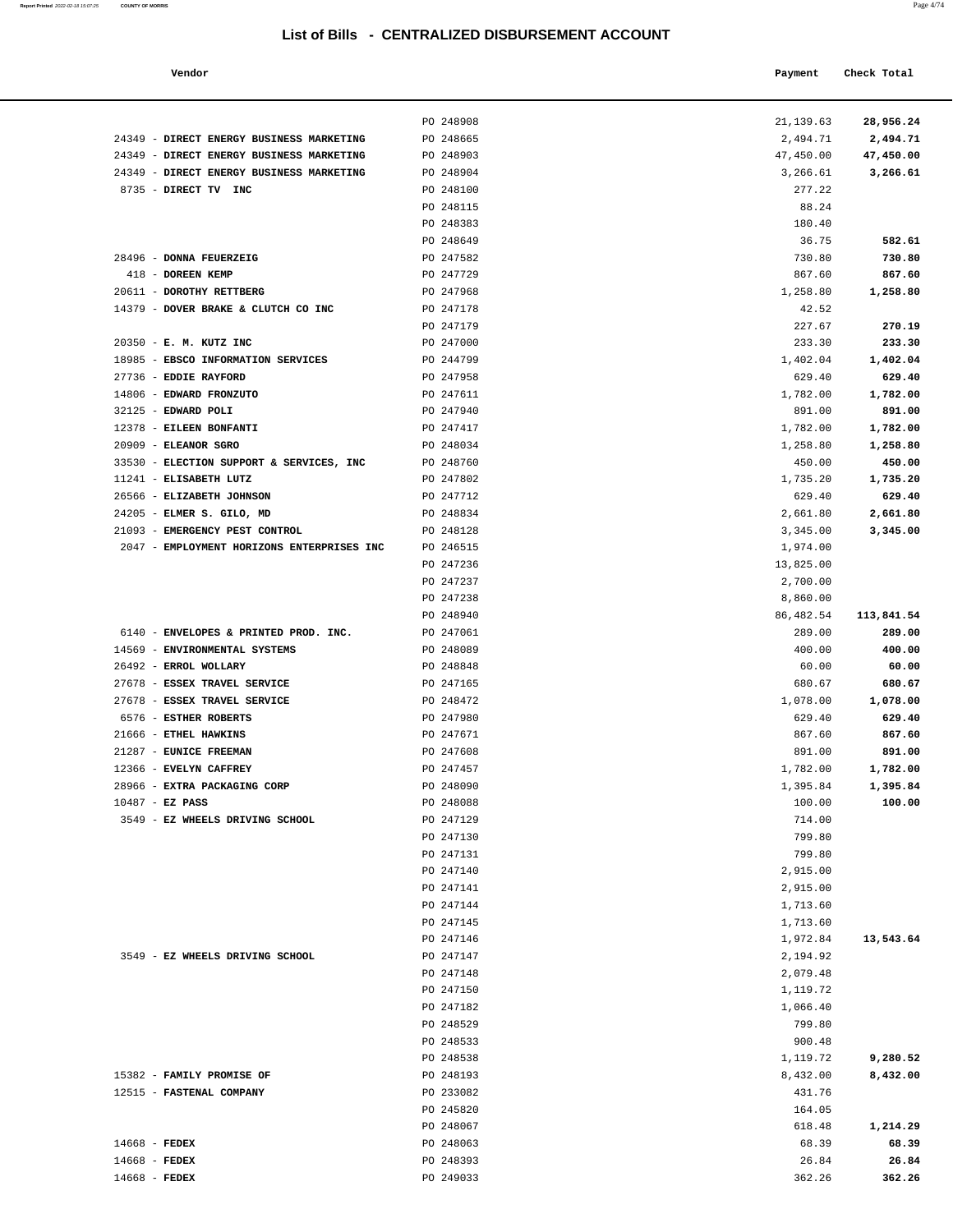| Vendor                                              |                        | Payment   | Check Total     |
|-----------------------------------------------------|------------------------|-----------|-----------------|
| 32492 - FERNANDEZ GARCIA, LLC                       | PO 247021              | 2,809.00  | 2,809.00        |
| 25548 - FIRST PRIORITY EMERGENCY                    | PO 246803              | 26.78     | 26.78           |
| 25548 - FIRST PRIORITY EMERGENCY                    | PO 246897              | 310.92    | 310.92          |
| 25548 - FIRST PRIORITY EMERGENCY                    | PO 248120              | 188.00    | 188.00          |
| 12151 - FLEMINGTON BUICK CHEVROLET                  | PO 246805              | 493.46    |                 |
|                                                     | PO 246806              | 900.20    |                 |
|                                                     | PO 247181              | 114.19    | 1,507.85        |
| 2147 - FLEMINGTON DEPT STORE INC                    | PO 244972              | 112.50    |                 |
|                                                     | PO 245705              | 2,358.58  |                 |
|                                                     | PO 246859              | 231.30    |                 |
|                                                     | PO 248179              | 935.22    | 3,637.60        |
| 32060 - FLOORMAT MANAGEMENT, INC.                   | PO 248790              | 125.01    | 125.01          |
| 33111 - FORCE AMERICA INC.                          | PO 247199              | 896.99    |                 |
|                                                     | PO 247202              | 902.46    |                 |
|                                                     | PO 247204              | 96.76     | 1,896.21        |
| 13313 - FORTIS INSTITUTE                            | PO 247127              | 331.78    |                 |
|                                                     | PO 247229              | 800.00    |                 |
|                                                     | PO 248530              | 1,165.64  | 2,297.42        |
| 10980 - FRANCES DUFF                                | PO 247557              | 1,258.80  | 1,258.80        |
| 12325 - FRANK BRODEEN OLC                           | PO 247175              | 14,400.00 | 14,400.00       |
| 12325 - FRANK BRODEEN OLC                           | PO 247215              | 6,600.00  | 6,600.00        |
| 12325 - FRANK BRODEEN OLC                           | PO 248503              | 23,530.00 | 23,530.00       |
| 10971 - FRANK DRUETZLER                             | PO 247554              | 629.40    | 629.40          |
| 27809 - FRED PLECHATA                               | PO 247938              | 629.40    | 629.40          |
| 28530 - FREDERICK NUBER JR.                         | PO 247893              | 891.00    | 891.00          |
| 31737 - FRONTIER PRECISION, INC.                    | PO 248524              | 3,500.00  | 3,500.00        |
| $14839 - GALE$                                      | PO 248072              | 3,442.50  | 3,442.50        |
| 14841 - GALETON GLOVES                              | PO 246127              | 272.87    | 272.87          |
| $714$ - GALLS, LLC                                  | PO 247122              | 375.00    | 375.00          |
| 14123 - GANNETT NJ NEWSPAPERS                       | PO 248373              | 56.84     | 56.84           |
| 14123 - GANNETT NJ NEWSPAPERS                       | PO 248506              | 108.32    | 108.32          |
| 14123 - GANNETT NJ NEWSPAPERS                       | PO 248555              | 125.48    | 125.48          |
| 14123 - GANNETT NJ NEWSPAPERS                       | PO 248557              | 84.92     | 84.92           |
| 14123 - GANNETT NJ NEWSPAPERS                       | PO 248685              | 107.54    | 107.54          |
| 14123 - GANNETT NJ NEWSPAPERS                       | PO 248686              | 104.42    | 104.42          |
| 14123 - GANNETT NJ NEWSPAPERS                       | PO 248687              | 91.16     | 91.16           |
| 14123 - GANNETT NJ NEWSPAPERS                       | PO 248688              | 91.94     | 91.94           |
| 14123 - GANNETT NJ NEWSPAPERS                       | PO 248855              | 60.84     | 60.84           |
| $21652$ - GARY RIETH                                | PO 247974              | 1,626.00  | 1,626.00        |
| 14726 - GEN-EL SAFETY & INDUSTRIAL                  | PO 245823              | 1,463.00  |                 |
|                                                     | PO 245843              | 4,500.82  | 5,963.82        |
| 8167 - GENEVA JACKSON                               | PO 247695              | 629.40    | 629.40          |
| 20599 - GERALD NEWELL                               | PO 247882              | 1,258.80  | 1,258.80        |
| 15106 - GERALDINE HARRIS<br>32140 - GERARD PORCELLA | PO 247669<br>PO 248847 | 629.40    | 629.40<br>60.00 |
|                                                     |                        | 60.00     |                 |
| $6316$ - GILBY'S                                    | PO 245662<br>PO 245664 | 208.00    |                 |
|                                                     |                        | 188.00    |                 |
|                                                     | PO 245666              | 188.00    |                 |
|                                                     | PO 245667              | 188.00    |                 |
|                                                     | PO 245669              | 188.00    |                 |
|                                                     | PO 245670              | 188.00    |                 |
|                                                     | PO 245725              | 188.00    | 1,336.00        |
| 14916 - GILL ID SYSTEMS                             | PO 248202              | 202.00    | 202.00          |

|                                    | PO 246859 | 231.30    |           |
|------------------------------------|-----------|-----------|-----------|
|                                    | PO 248179 | 935.22    | 3,637.60  |
| 32060 - FLOORMAT MANAGEMENT, INC.  | PO 248790 | 125.01    | 125.01    |
| 33111 - FORCE AMERICA INC.         | PO 247199 | 896.99    |           |
|                                    | PO 247202 | 902.46    |           |
|                                    | PO 247204 | 96.76     | 1,896.21  |
| 13313 - FORTIS INSTITUTE           | PO 247127 | 331.78    |           |
|                                    | PO 247229 | 800.00    |           |
|                                    | PO 248530 | 1,165.64  | 2,297.42  |
| 10980 - FRANCES DUFF               | PO 247557 | 1,258.80  | 1,258.80  |
| 12325 - FRANK BRODEEN OLC          | PO 247175 | 14,400.00 | 14,400.00 |
| 12325 - FRANK BRODEEN OLC          | PO 247215 | 6,600.00  | 6,600.00  |
| 12325 - FRANK BRODEEN OLC          | PO 248503 | 23,530.00 | 23,530.00 |
| 10971 - FRANK DRUETZLER            | PO 247554 | 629.40    | 629.40    |
| 27809 - FRED PLECHATA              | PO 247938 | 629.40    | 629.40    |
| 28530 - FREDERICK NUBER JR.        | PO 247893 | 891.00    | 891.00    |
| 31737 - FRONTIER PRECISION, INC.   | PO 248524 | 3,500.00  | 3,500.00  |
| $14839 - GALE$                     | PO 248072 | 3,442.50  | 3,442.50  |
| 14841 - GALETON GLOVES             | PO 246127 | 272.87    | 272.87    |
| $714$ - GALLS, LLC                 | PO 247122 | 375.00    | 375.00    |
| 14123 - GANNETT NJ NEWSPAPERS      | PO 248373 | 56.84     | 56.84     |
| 14123 - GANNETT NJ NEWSPAPERS      | PO 248506 | 108.32    | 108.32    |
| 14123 - GANNETT NJ NEWSPAPERS      | PO 248555 | 125.48    | 125.48    |
| 14123 - GANNETT NJ NEWSPAPERS      | PO 248557 | 84.92     | 84.92     |
| 14123 - GANNETT NJ NEWSPAPERS      | PO 248685 | 107.54    | 107.54    |
| 14123 - GANNETT NJ NEWSPAPERS      | PO 248686 | 104.42    | 104.42    |
| 14123 - GANNETT NJ NEWSPAPERS      | PO 248687 | 91.16     | 91.16     |
| 14123 - GANNETT NJ NEWSPAPERS      | PO 248688 | 91.94     | 91.94     |
| 14123 - GANNETT NJ NEWSPAPERS      | PO 248855 | 60.84     | 60.84     |
| $21652$ - GARY RIETH               | PO 247974 | 1,626.00  | 1,626.00  |
| 14726 - GEN-EL SAFETY & INDUSTRIAL | PO 245823 | 1,463.00  |           |
|                                    | PO 245843 | 4,500.82  | 5,963.82  |
| 8167 - GENEVA JACKSON              | PO 247695 | 629.40    | 629.40    |
| 20599 - GERALD NEWELL              | PO 247882 | 1,258.80  | 1,258.80  |
| 15106 - GERALDINE HARRIS           | PO 247669 | 629.40    | 629.40    |
| 32140 - GERARD PORCELLA            | PO 248847 | 60.00     | 60.00     |
| $6316$ - GILBY'S                   | PO 245662 | 208.00    |           |
|                                    | PO 245664 | 188.00    |           |
|                                    | PO 245666 | 188.00    |           |
|                                    | PO 245667 | 188.00    |           |
|                                    | PO 245669 | 188.00    |           |
|                                    | PO 245670 | 188.00    |           |
|                                    | PO 245725 | 188.00    | 1,336.00  |
| 14916 - GILL ID SYSTEMS            | PO 248202 | 202.00    | 202.00    |
| 33196 - GPC-NAPA AUTO PARTS        | PO 248523 | 714.80    | 714.80    |
| $14983$ - GRAINGER                 | PO 244668 | 3,540.20  | 3,540.20  |
| $14984$ - GRAINGER                 | PO 247222 | 360.88    |           |
|                                    | PO 248721 | 5,963.43  | 6,324.31  |
| $14984$ - GRAINGER                 | PO 248722 | 3,011.04  | 3,011.04  |
| 804 - GRAY SUPPLY CORP             | PO 248065 | 690.00    | 690.00    |
| 15007 - GREENMAN PEDERSEN INC      | PO 246985 | 2,592.50  |           |
|                                    | PO 247194 | 11,052.00 |           |
|                                    | PO 247196 | 3,242.68  |           |
|                                    | PO 247219 | 10,368.00 | 27,255.18 |
|                                    |           |           |           |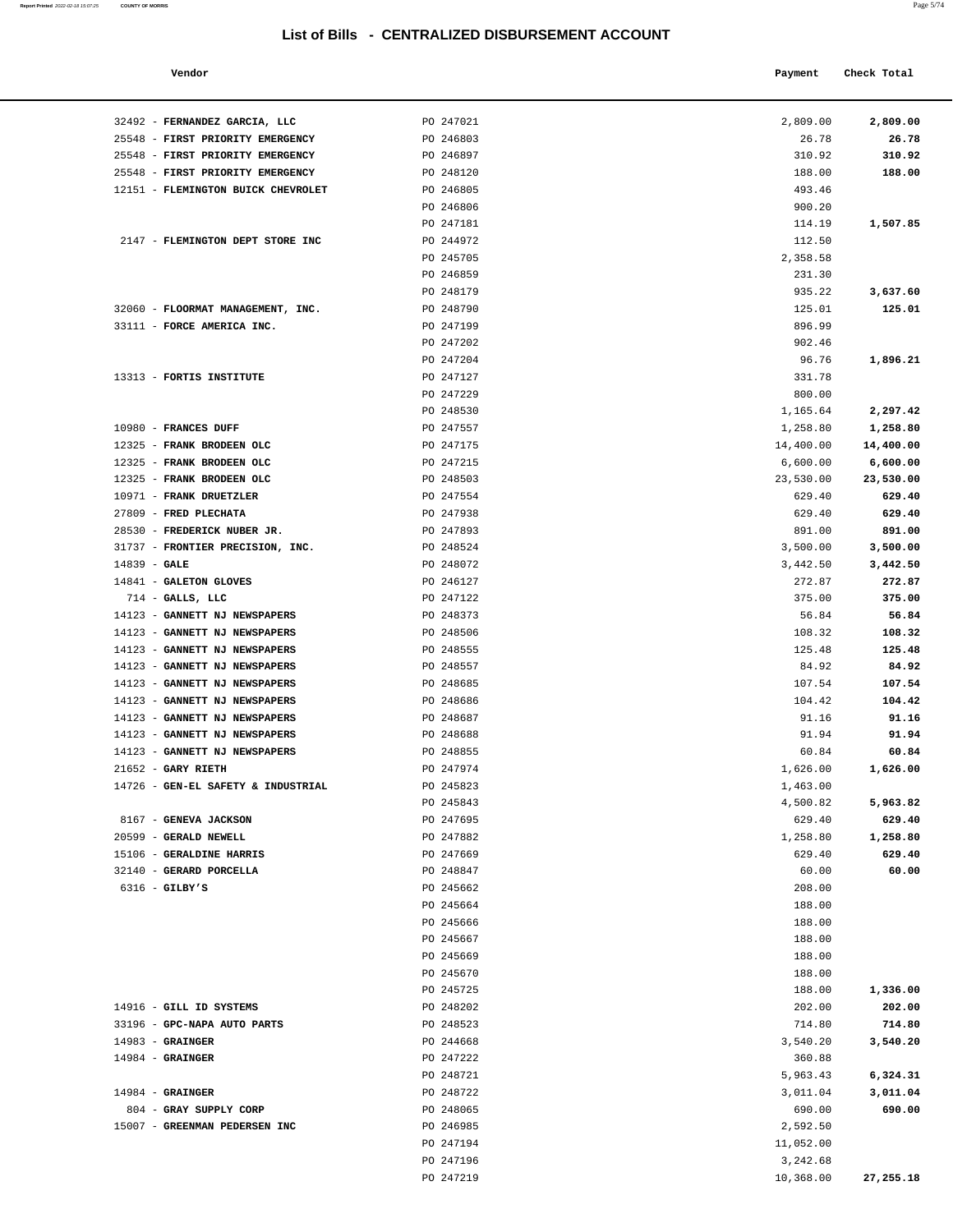| Report Printed 2022-02-18 15:07:25 COUNTY OF MORRIS | Page 6/74 |  |
|-----------------------------------------------------|-----------|--|
|                                                     |           |  |

| Vendor                          |           | Payment  | Check Total |
|---------------------------------|-----------|----------|-------------|
| GREY HOUSE PUBLISHING           | PO 248448 | 369.72   |             |
|                                 | PO 248457 | 179.10   |             |
|                                 | PO 248458 | 1,695.00 | 2,243.82    |
| <b>GUY DEODATO</b>              | PO 247538 | 1,258.80 | 1,258.80    |
| HEALTH CARE LOGISTICS INC.      | PO 246445 | 547.47   | 547.47      |
| <b>HEATHER DARLING</b>          | PO 248171 | 238.91   |             |
|                                 | PO 249064 | 25.00    | 263.91      |
| <b>HELEN PETERSON</b>           | PO 247930 | 1,247.40 | 1,247.40    |
| <b>HELEN PHELAN</b>             | PO 247933 | 1,156.60 | 1,156.60    |
| HENRY SCHEIN INC                | PO 248420 | 154.27   |             |
|                                 | PO 248542 | 105.03   | 259.30      |
| HERBST-MUSCIANO, LLC            | PO 246686 | 1,715.00 | 1,715.00    |
| <b>HERMAN HOOPES</b>            | PO 247684 | 867.60   | 867.60      |
| HEYER, GRUEL & ASSOCIATES, P.A. | PO 246747 | 1,875.00 | 1,875.00    |

| 15010 - GREY HOUSE PUBLISHING              | PO 248448 | 369.72    |           |
|--------------------------------------------|-----------|-----------|-----------|
|                                            | PO 248457 | 179.10    |           |
|                                            | PO 248458 | 1,695.00  | 2,243.82  |
| $10972 - GUY DEODATO$                      | PO 247538 | 1,258.80  | 1,258.80  |
| 4059 - HEALTH CARE LOGISTICS INC.          | PO 246445 | 547.47    | 547.47    |
| 32088 - HEATHER DARLING                    | PO 248171 | 238.91    |           |
|                                            | PO 249064 | 25.00     | 263.91    |
| 29038 - HELEN PETERSON                     | PO 247930 | 1,247.40  | 1,247.40  |
| 27942 - HELEN PHELAN                       | PO 247933 | 1,156.60  | 1,156.60  |
| 8685 - HENRY SCHEIN INC                    | PO 248420 | 154.27    |           |
|                                            | PO 248542 | 105.03    | 259.30    |
| 28456 - HERBST-MUSCIANO, LLC               | PO 246686 | 1,715.00  | 1,715.00  |
| 8173 - HERMAN HOOPES                       | PO 247684 | 867.60    | 867.60    |
| 32787 - HEYER, GRUEL & ASSOCIATES, P.A.    | PO 246747 | 1,875.00  | 1,875.00  |
| 27558 - HOIMARK & LEMBO PAVING, LLC        | PO 246934 | 40,373.61 |           |
|                                            | PO 247105 | 23,688.02 |           |
|                                            | PO 247218 | 10,801.78 | 74,863.41 |
| 28404 - HOME DEPOT CREDIT SERVICES         | PO 248663 | 1,100.45  | 1,100.45  |
| 20737 - HOOVER TRUCK CENTERS INC           | PO 246908 | 1,059.58  | 1,059.58  |
| 20737 - HOOVER TRUCK CENTERS INC           | PO 246909 | 647.22    | 647.22    |
| 20737 - HOOVER TRUCK CENTERS INC           | PO 247243 | 851.68    | 851.68    |
| 20737 - HOOVER TRUCK CENTERS INC           | PO 247253 | 621.40    | 621.40    |
| 10636 - HUNAN WOK                          | PO 246679 | 931.50    | 931.50    |
| 29389 - HVG LLC                            | PO 246770 | 1,834.98  |           |
|                                            | PO 248856 | 696.99    | 2,531.97  |
| 26660 - ILIFF-RUGGIERO FUNERAL HOME INC.   | PO 248117 | 7,750.00  |           |
|                                            | PO 248965 | 11,050.00 | 18,800.00 |
| 10757 - INFOBASE LEARNING                  | PO 248459 | 866.84    | 866.84    |
| 12041 - INGLESINO, WEBSTER,                | PO 247301 | 17,661.93 | 17,661.93 |
| 28900 - INNOVATIVE CREDIT SOLUTIONS, INC.  | PO 246441 | 51.00     | 51.00     |
| 19236 - INSTITUTE FOR FORENSIC PSYCHOLOGY  | PO 247085 | 500.00    | 500.00    |
| 4859 - INSTITUTE FOR FORENSIC PSYCHOLOGY   | PO 248419 | 2,100.00  | 2,100.00  |
| 20652 - INTERFAITH FOOD PANTRY INC.        | PO 248494 | 28,020.00 | 28,020.00 |
| 32732 - INTERNET NETWORX INCORPORATED      | PO 246458 | 194.00    | 194.00    |
| 30135 - INVESTIGATIVE FORENSICS CONSULTING | PO 248177 | 684.00    |           |
|                                            | PO 248793 | 855.00    | 1,539.00  |
| 15433 - J & D SALES & SERVICE LLC          | PO 247247 | 217.60    |           |
|                                            | PO 247311 | 794.00    | 1,011.60  |
| 32431 - J&D SALES AND SERVICE              | PO 246646 | 312.50    | 312.50    |
| 11247 - JAMIE KLENETSKY FAY                | PO 249169 | 200.00    | 200.00    |
| 28604 - JANE A. ARMSTRONG                  | PO 248535 | 382.37    | 382.37    |
| 28604 - JANE A. ARMSTRONG                  | PO 248536 | 134.98    | 134.98    |
| $17228$ - JANE RAE                         | PO 247951 | 629.40    | 629.40    |
| 8200 - JANT PHARMACAL CORP.                | PO 247221 | 2,120.00  | 2,120.00  |
| 28905 - JAVIER CHAPARRO                    | PO 248551 | 17.27     | 17.27     |
| 32319 - JAY HILL REPAIRS                   | PO 246529 | 1,346.00  |           |
|                                            | PO 246763 | 225.00    |           |
|                                            | PO 246847 | 300.00    | 1,871.00  |
| 1464 - JAYSHREE TRIVEDI                    | PO 247320 | 270.00    | 270.00    |
| 11442 - JEAN LONERGAN                      | PO 247791 | 1,258.80  | 1,258.80  |
| 26499 - JEFFREY C MCLEAR                   | PO 247843 | 629.40    | 629.40    |
| 32483 - JERSEY CARES, INC.                 | PO 248636 | 639.00    | 639.00    |
| 960 - JERSEY CENTRAL POWER & LIGHT         | PO 247275 | 43.04     | 43.04     |
| 960 - JERSEY CENTRAL POWER & LIGHT         | PO 247276 | 34.27     | 34.27     |
| 960 - JERSEY CENTRAL POWER & LIGHT         | PO 248502 | 115.17    | 115.17    |
| 960 - JERSEY CENTRAL POWER & LIGHT         | PO 248568 | 19.70     | 19.70     |
| 960 - JERSEY CENTRAL POWER & LIGHT         | PO 248569 | 49.50     | 49.50     |
| 960 - JERSEY CENTRAL POWER & LIGHT         | PO 248694 | 9,821.96  | 9,821.96  |
| 960 - JERSEY CENTRAL POWER & LIGHT         | PO 248902 | 631.52    | 631.52    |
| 960 - JERSEY CENTRAL POWER & LIGHT         | PO 248962 | 2,019.26  | 2,019.26  |
| 960 - JERSEY CENTRAL POWER & LIGHT         | PO 248963 | 6.16      | 6.16      |
| 1815 - JESCO, INC.                         | PO 246915 | 1,912.94  | 1,912.94  |

1742 - **JESSYKA THURDEKOOS** PO 247317 72.00 **72.00**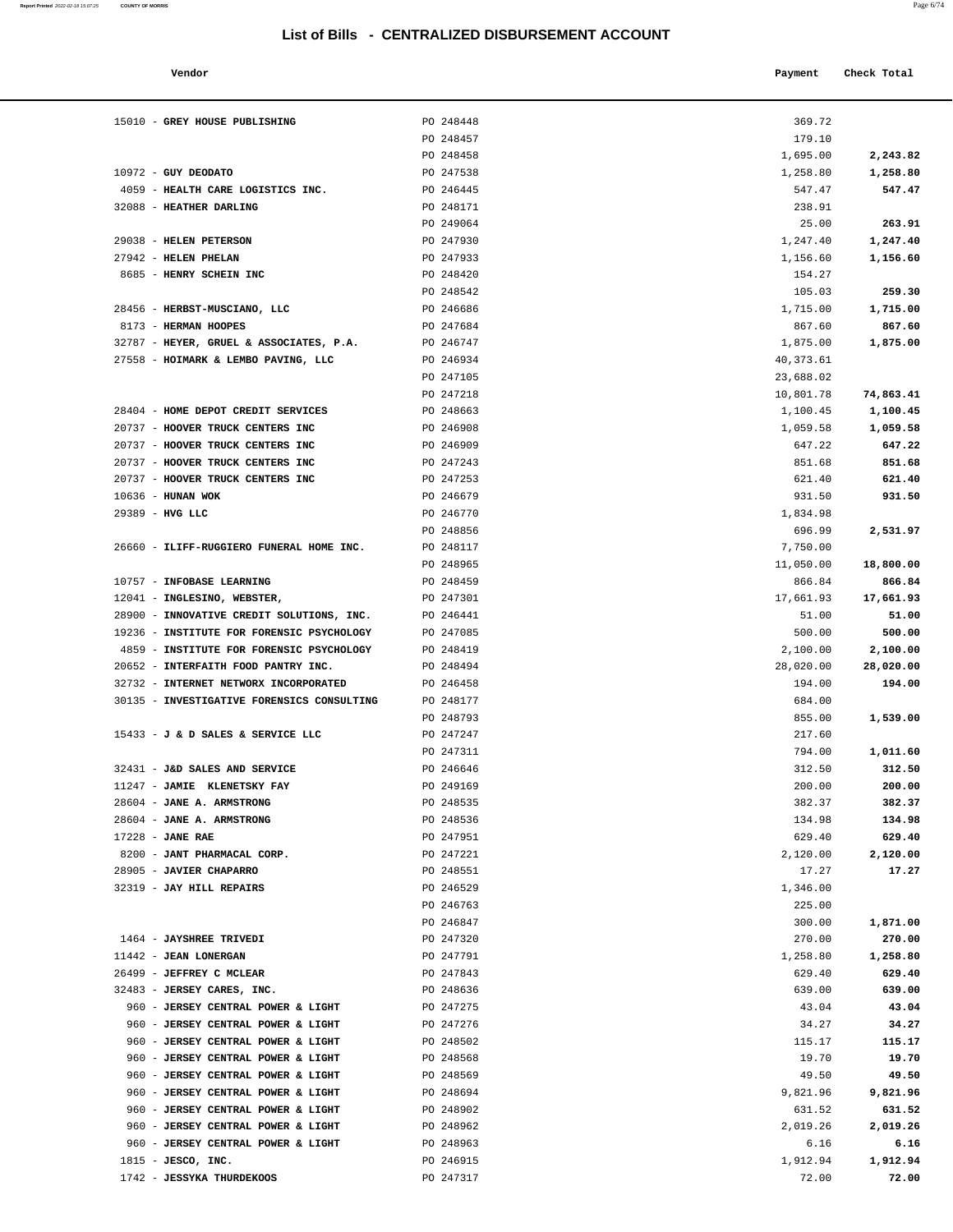| a. | ۰ |   |  |
|----|---|---|--|
|    |   | × |  |
|    |   |   |  |

|                                               | List of Bills - CENTRALIZED DISBURSEMENT ACCOUNT |                    |             |
|-----------------------------------------------|--------------------------------------------------|--------------------|-------------|
| Vendor                                        |                                                  | Payment            | Check Total |
| 32106 - JEWISH FAMILY SVCS. OF METROWEST      | PO 248633                                        | 2,543.00           | 2,543.00    |
| 26156 - JJS SERVICES, INC.                    | PO 247216                                        | 31,152.00          | 31,152.00   |
| 26156 - JJS SERVICES, INC.                    | PO 248562                                        | 118,311.50         | 118,311.50  |
| 26156 - JJS SERVICES, INC.                    | PO 248880                                        | 16,215.00          | 16,215.00   |
| 26156 - JJS SERVICES, INC.                    | PO 248892                                        | 29,025.00          | 29,025.00   |
| 21183 - JOANNE YOUNG                          | PO 247312                                        | 72.00              | 72.00       |
| 21221 - JOHN PARMIGIANI                       | PO 247914                                        | 2,316.60           | 2,316.60    |
| 26992 - JOHN CICCHETTI                        | PO 247483                                        | 629.40             | 629.40      |
| 5599 - JOHN E CRAIGHEAD                       | PO 247505                                        | 891.00             | 891.00      |
| 26561 - JOHN JACKSON                          | PO 247692                                        | 1,379.40           | 1,379.40    |
| 1256 - JOHN LANZARA                           | PO 247769                                        | 629.40             | 629.40      |
| $11124$ - JOHN MACLEAN                        | PO 247810                                        | 867.60             | 867.60      |
| 32152 - JOHN SALAKI                           | PO 248005                                        | 1,782.00           | 1,782.00    |
| $17604$ - JOHN SETTE                          | PO 248033                                        | 5,702.40           | 5,702.40    |
| 26133 - JOHN TUGMAN                           | PO 245898                                        | 200.00             | 200.00      |
| 26528 - JOHN ZEGERS                           | PO 248850                                        | 60.00              | 60.00       |
| 32763 - JOHNSON & JOHNSON ESQ.                | PO 247019                                        | 1,738.50           | 1,738.50    |
| 26888 - JOHNSON CONTROLS INC.                 | PO 245171                                        | 1,202.40           | 1,202.40    |
| 21614 - JOHNSON MIRMIRAN AND THOMPSON, INC.   | PO 248620                                        | 2,166.14           | 2,166.14    |
| 14867 - JOSEPH GARTLAND INC                   | PO 246684                                        | 123.98             | 123.98      |
| 24386 - JOSEPH NAPURANO                       | PO 248423                                        | 350.00             | 350.00      |
| 5319 - JOSEPH NOTOWICZ                        | PO 247892                                        | 629.40             | 629.40      |
| 27047 - JOSEPH PIRRELLO                       | PO 247935                                        | 1,782.00           | 1,782.00    |
| 5251 - JOSEPHINE ABRUZZO                      | PO 247363                                        | 629.40             | 629.40      |
| 33578 - JT SCURLOCK SAFETY PRODUCTS, LLC      | PO 245862                                        | 14,058.00          | 14,058.00   |
| 4486 - JUDITH BEECHER                         | PO 247399                                        | 891.00             | 891.00      |
| 20662 - JULIA POPOVITCH                       | PO 247943                                        | 804.00             | 804.00      |
| 26511 - JUSTIN CHUPLIS                        | PO 248844                                        | 60.00              | 60.00       |
| 32684 - KATHLEEN FAIRLAMB                     | PO 247574                                        | 1,782.00           | 1,782.00    |
| $30041$ - KATHY HALL<br>16400 - KATHY MURARIK | PO 248607                                        | 33.00              | 33.00       |
|                                               | PO 247877                                        | 1,782.00           | 1,782.00    |
| 33547 - KEISER CORPORATION                    | PO 245736<br>PO 246680                           | 3,045.33           | 3,045.33    |
| 15574 - KENVIL POWER EQUIPMENT, INC.          | PO 246935                                        | 12.26<br>45.30     | 57.56       |
| 15587 - KEYSTONE PUBLIC SAFETY INC.           | PO 246628                                        | 300.00             |             |
|                                               |                                                  |                    | 900.00      |
| 32533 - KINGS III EMERGENCY COMMUNICATIONS    | PO 246629<br>PO 246813                           | 600.00<br>1,510.04 | 1,510.04    |
| 795 - KINGS SUPERMARKET INC                   | PO 245945                                        | 170.77             | 170.77      |
| 10430 - KLEIZA ENTERPRISES INC                | PO 248811                                        | 150.00             | 150.00      |
| 15671 - LABCORP OF AMERICA HOLDINGS           | PO 247315                                        | 240.65             | 240.65      |
| 30872 - LANDS' END BUSINESS OUTFITTERS        | PO 248879                                        | 198.75             | 198.75      |
| 20143 - LASCOMP INSTITUTE OF IT               | PO 247228                                        | 800.00             |             |
|                                               | PO 248537                                        | 800.00             | 1,600.00    |
| 8182 - LAWRENCE BROWN                         | PO 247440                                        | 1,258.80           | 1,258.80    |
| 16637 - LAWYERS DIARY AND MANUAL LLC          | PO 247083                                        | 601.25             | 601.25      |
| 20653 - LEGAL SERVICES OF NORTHWEST           | PO 248493                                        | 8,100.00           | 8,100.00    |
| 5855 - LEXIS NEXIS                            | PO 246096                                        | 116.00             | 116.00      |
| 26621 - LIBRARY LINK NJ                       | PO 245481                                        | 200.92             | 200.92      |
| 29536 - LINDA INTILI                          | PO 247690                                        | 1,782.00           | 1,782.00    |
| 9538 - LINDA MATHEW                           | PO 247825                                        | 3,564.00           | 3,564.00    |
| 20453 - LUCIA BEHRENS                         | PO 247401                                        | 1,782.00           | 1,782.00    |
| 31830 - LUCIA DENIZ                           | PO 247536                                        | 867.60             | 867.60      |
| 666 - LUCY CANNIZZO                           | PO 247463                                        | 1,782.00           | 1,782.00    |
| 6050 - LUIS HENAO                             | PO 247676                                        | 629.40             | 629.40      |
|                                               |                                                  |                    |             |

| 26156 - JJS SERVICES, INC.                                        | PO 247216              | 31,152.00       | 31,152.00       |
|-------------------------------------------------------------------|------------------------|-----------------|-----------------|
| 26156 - JJS SERVICES, INC.                                        | PO 248562              | 118,311.50      | 118,311.50      |
| 26156 - JJS SERVICES, INC.                                        | PO 248880              | 16,215.00       | 16,215.00       |
| 26156 - JJS SERVICES, INC.                                        | PO 248892              | 29,025.00       | 29,025.00       |
| 21183 - JOANNE YOUNG                                              | PO 247312              | 72.00           | 72.00           |
| 21221 - JOHN PARMIGIANI                                           | PO 247914              | 2,316.60        | 2,316.60        |
| 26992 - JOHN CICCHETTI                                            | PO 247483              | 629.40          | 629.40          |
| 5599 - JOHN E CRAIGHEAD                                           | PO 247505              | 891.00          | 891.00          |
| 26561 - JOHN JACKSON                                              | PO 247692              | 1,379.40        | 1,379.40        |
| 1256 - JOHN LANZARA                                               | PO 247769              | 629.40          | 629.40          |
| 11124 - JOHN MACLEAN                                              | PO 247810              | 867.60          | 867.60          |
| 32152 - JOHN SALAKI                                               | PO 248005              | 1,782.00        | 1,782.00        |
| $17604$ - JOHN SETTE                                              | PO 248033              | 5,702.40        | 5,702.40        |
| 26133 - JOHN TUGMAN                                               | PO 245898              | 200.00          | 200.00          |
| 26528 - JOHN ZEGERS                                               | PO 248850              | 60.00           | 60.00           |
| 32763 - JOHNSON & JOHNSON ESQ.                                    | PO 247019              | 1,738.50        | 1,738.50        |
| 26888 - JOHNSON CONTROLS INC.                                     | PO 245171              | 1,202.40        | 1,202.40        |
| 21614 - JOHNSON MIRMIRAN AND THOMPSON, INC.                       | PO 248620              | 2,166.14        | 2,166.14        |
| 14867 - JOSEPH GARTLAND INC                                       | PO 246684              | 123.98          | 123.98          |
| 24386 - JOSEPH NAPURANO                                           | PO 248423              | 350.00          | 350.00          |
| 5319 - JOSEPH NOTOWICZ                                            | PO 247892              | 629.40          | 629.40          |
| 27047 - JOSEPH PIRRELLO                                           | PO 247935              | 1,782.00        | 1,782.00        |
| 5251 - JOSEPHINE ABRUZZO                                          | PO 247363              | 629.40          | 629.40          |
| 33578 - JT SCURLOCK SAFETY PRODUCTS, LLC<br>4486 - JUDITH BEECHER | PO 245862              | 14,058.00       | 14,058.00       |
|                                                                   | PO 247399              | 891.00          | 891.00          |
| 20662 - JULIA POPOVITCH<br>26511 - JUSTIN CHUPLIS                 | PO 247943<br>PO 248844 | 804.00<br>60.00 | 804.00<br>60.00 |
| 32684 - KATHLEEN FAIRLAMB                                         | PO 247574              | 1,782.00        | 1,782.00        |
| $30041$ - KATHY HALL                                              | PO 248607              | 33.00           | 33.00           |
| 16400 - KATHY MURARIK                                             | PO 247877              | 1,782.00        | 1,782.00        |
| 33547 - KEISER CORPORATION                                        | PO 245736              | 3,045.33        | 3,045.33        |
| 15574 - KENVIL POWER EQUIPMENT, INC.                              | PO 246680              | 12.26           |                 |
|                                                                   | PO 246935              | 45.30           | 57.56           |
| 15587 - KEYSTONE PUBLIC SAFETY INC.                               | PO 246628              | 300.00          |                 |
|                                                                   | PO 246629              | 600.00          | 900.00          |
| 32533 - KINGS III EMERGENCY COMMUNICATIONS                        | PO 246813              | 1,510.04        | 1,510.04        |
| 795 - KINGS SUPERMARKET INC                                       | PO 245945              | 170.77          | 170.77          |
| 10430 - KLEIZA ENTERPRISES INC                                    | PO 248811              | 150.00          | 150.00          |
| 15671 - LABCORP OF AMERICA HOLDINGS                               | PO 247315              | 240.65          | 240.65          |
| 30872 - LANDS' END BUSINESS OUTFITTERS                            | PO 248879              | 198.75          | 198.75          |
| 20143 - LASCOMP INSTITUTE OF IT                                   | PO 247228              | 800.00          |                 |
|                                                                   | PO 248537              | 800.00          | 1,600.00        |
| 8182 - LAWRENCE BROWN                                             | PO 247440              | 1,258.80        | 1,258.80        |
| 16637 - LAWYERS DIARY AND MANUAL LLC                              | PO 247083              | 601.25          | 601.25          |
| 20653 - LEGAL SERVICES OF NORTHWEST                               | PO 248493              | 8,100.00        | 8,100.00        |
| 5855 - LEXIS NEXIS                                                | PO 246096              | 116.00          | 116.00          |
| 26621 - LIBRARY LINK NJ                                           | PO 245481              | 200.92          | 200.92          |
| 29536 - LINDA INTILI                                              | PO 247690              | 1,782.00        | 1,782.00        |
| 9538 - LINDA MATHEW                                               | PO 247825              | 3,564.00        | 3,564.00        |
| 20453 - LUCIA BEHRENS                                             | PO 247401              | 1,782.00        | 1,782.00        |
| 31830 - LUCIA DENIZ                                               | PO 247536              | 867.60          | 867.60          |
| 666 - LUCY CANNIZZO                                               | PO 247463              | 1,782.00        | 1,782.00        |
| $6050$ - LUIS HENAO                                               | PO 247676              | 629.40          | 629.40          |
| 15885 - M.C. CHAMBER OF COMMERCE                                  | PO 248854              | 145.00          | 145.00          |
| 15899 - M.C. ORGANIZATION FOR                                     | PO 247157              | 3,506.00        | 3,506.00        |
| 15926 - M.C. SCHOOL OF TECHNOLOGY                                 | PO 247137              | 800.00          | 800.00          |
| 12638 - MAIRA ROGERS                                              | PO 247314              | 144.00          | 144.00          |
| 6514 - MAJOR POLICE SUPPLY                                        | PO 246941              | 97.00           | 97.00           |
| 6514 - MAJOR POLICE SUPPLY                                        | PO 246942              | 82.05           | 82.05           |
| 6514 - MAJOR POLICE SUPPLY                                        | PO 247330              | 136.58          | 136.58          |
| 25472 - MALL CHEVROLET INC.                                       | PO 236632              | 51,283.32       | 51,283.32       |
| 6082 - MARGARITA HORMAZA                                          | PO 247686              | 1,608.00        | 1,608.00        |
|                                                                   |                        |                 |                 |
|                                                                   |                        |                 |                 |
|                                                                   |                        |                 |                 |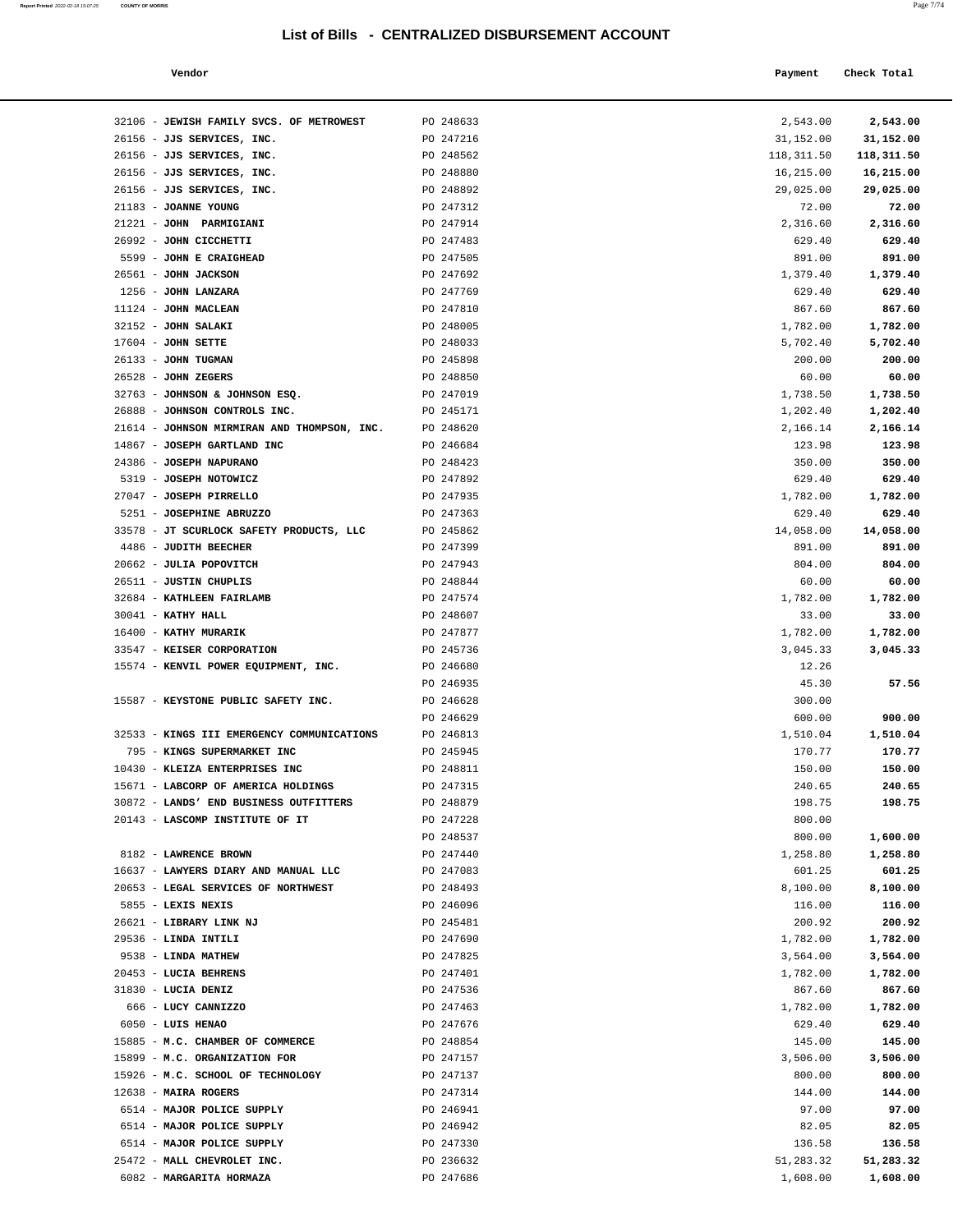**Report Printed** 2022-02-18 15:07:25 **COUNTY OF MORRIS** Page 8/74

| Vendor                                                                        |                        | Payment             | Check Total        |
|-------------------------------------------------------------------------------|------------------------|---------------------|--------------------|
|                                                                               |                        |                     |                    |
| 32157 - MARIA E BANZON                                                        | PO 247387              | 891.00              | 891.00             |
| 11437 - MARIA QUILES                                                          | PO 247950              | 891.00              | 891.00             |
| 27830 - MARIA RODRIGUEZ                                                       | PO 247984              | 629.40              | 629.40             |
| 29292 - MARIA ROMERO                                                          | PO 248679              | 90.00               | 90.00              |
| 32823 - MARIA TORRES-HERNANDEZ                                                | PO 248678              | 90.00               | 90.00              |
| 25393 - MARIANNE KRANZ                                                        | PO 247754              | 629.40              | 629.40             |
| 7549 - MARIE ROZAN                                                            | PO 247994              | 867.60              | 867.60             |
| 21905 - MARILYN L CIOFFI                                                      | PO 247484              | 891.00              | 891.00             |
| 31586 - MARK ANDERSON                                                         | PO 247378              | 1,626.00            | 1,626.00           |
| 26497 - MARY A MONGEY                                                         | PO 247868              | 1,782.00            | 1,782.00           |
| 27081 - MARY ANNE HEMPHILL                                                    | PO 247675              | 2,851.20            | 2,851.20           |
| 21323 - MARY NORA KOLLER                                                      | PO 247749              | 629.40              | 629.40             |
| 32683 - MARY ROSSI                                                            | PO 247992              | 1,782.00            | 1,782.00           |
| 33533 - MATBOCK, LLC                                                          | PO 245752              | 14,357.70           | 14,357.70          |
| 30729 - MATHEW CECERE<br>6984 - MAYO PERFORMING ARTS CENTER                   | PO 248934<br>PO 248708 | 90.00<br>1,113.72   | 90.00              |
|                                                                               | PO 248710              | 205,021.93          |                    |
|                                                                               | PO 248711              | 23, 334.68          | 229,470.33         |
| 29281 - MBT CONTRACTING LLC                                                   | PO 249122              | 22,388.41           | 22,388.41          |
| 8257 - MC DETECTIVES ASSOCIATION                                              | PO 245985              | 100.00              | 100.00             |
| 32274 - MCCLOSKEY MECHANICAL INC.                                             | PO 246840              | 1,430.33            |                    |
|                                                                               | PO 248084              | 10,614.69           |                    |
|                                                                               | PO 248725              | 3,932.08            | 15,977.10          |
| 25792 - MCGRATH MUNICIPAL EQUIPMENT, LLC                                      | PO 246940              | 155.00              | 155.00             |
| 30369 - MELISSA MANEY                                                         | PO 249070              | 1,760.00            |                    |
|                                                                               | PO 249082              | 1,460.00            | 3,220.00           |
| 27688 - MELISSA MARTIN                                                        | PO 248846              | 60.00               | 60.00              |
| 16129 - MENTAL HEALTH ASSOCIATION OF                                          | PO 247234              | 12,396.00           | 12,396.00          |
| 16129 - MENTAL HEALTH ASSOCIATION OF<br>16140 - MESLER'S SERVICE STATION INC. | PO 248424<br>PO 247081 | 1,570.00            | 1,570.00<br>595.00 |
| 16147 - METRO FLAG CO                                                         | PO 242242              | 595.00<br>19,645.00 | 19,645.00          |
| 14250 - MICHAEL DELVECCHIO                                                    | PO 247533              | 891.00              | 891.00             |
| 4640 - MICHAEL DRURY                                                          | PO 248740              | 90.00               | 90.00              |
| 26517 - MICHAEL HENDERSON                                                     | PO 248525              | 100.00              |                    |
|                                                                               | PO 248841              | 60.00               | 160.00             |
| 31995 - MICHAEL HERBERT                                                       | PO 247677              | 1,735.20            | 1,735.20           |
| 17101 - MICHAEL POPOVICH                                                      | PO 247942              | 2,851.20            | 2,851.20           |
| 14544 - MICROSYSTEMS-NJ COM, LLC                                              | PO 246542              | 16,000.00           | 16,000.00          |
| 11453 - MIDWEST TAPE LLC                                                      | PO 248073              | 4,822.09            | 4,822.09           |
| 10999 - MILDRED BYRD                                                          | PO 247455              | 629.40              | 629.40             |
| 5658 - MIRIAM KORNBLATT                                                       | PO 247752              | 804.00              | 804.00             |
| 15004 - MITCHELL GREENBERG<br>6953 - MOBILEX USA                              | PO 247650<br>PO 246525 | 1,188.00            | 1,188.00<br>284.44 |
| 30814 - MONICA RESTREPO                                                       | PO 247326              | 284.44<br>144.00    | 144.00             |
| 8900 - MONTVILLE TWP WATER & SEWER                                            | PO 248693              | 138.97              | 138.97             |
| 16283 - MORRIS BRICK AND STONE CO.                                            | PO 248761              | 706.00              | 706.00             |
| 19478 - MORRIS COUNTY CHAMBER OF                                              | PO 247226              | 2,000.00            |                    |
|                                                                               | PO 248474              | 2,000.00            | 4,000.00           |
| 24551 - MORRIS COUNTY LEAGUE OF MUNICIPALITIES                                | PO 248174              | 50.00               | 50.00              |
| 12819 - MORRIS COUNTY MUA                                                     | PO 246798              | 1,419.98            | 1,419.98           |
| 12819 - MORRIS COUNTY MUA                                                     | PO 246960              | 700.00              | 700.00             |
| 19483 - MORRIS COUNTY MUNICIPAL                                               | PO 246788              | 350.18              | 350.18             |
| 19483 - MORRIS COUNTY MUNICIPAL                                               | PO 246789              | 4,674.04            | 4,674.04           |
| 19483 - MORRIS COUNTY MUNICIPAL                                               | PO 246790              | 7,331.04            | 7,331.04           |
| 10666 - MORRIS COUNTY SHERIFF'S OFFICE<br>2039 - MORRIS PLAINS SHOES & REPAIR | PO 247233<br>PO 248134 | 5,775.00<br>891.00  | 5,775.00<br>891.00 |
| 16316 - MORRISTOWN AUTO BODY INC                                              | PO 247334              | 170.00              | 170.00             |
| 26488 - MORRISTOWN CAR WASH                                                   | PO 248433              | 1,000.00            | 1,000.00           |
| 16321 - MORRISTOWN LUMBER &                                                   | PO 246845              | 162.30              |                    |
|                                                                               | PO 248068              | 33.98               |                    |
|                                                                               | PO 248092              | 36.98               |                    |
|                                                                               | PO 248450              | 61.97               | 295.23             |
| 13154 - MORRISTOWN MEDICAL CENTER                                             | PO 247305              | 22,295.00           | 22,295.00          |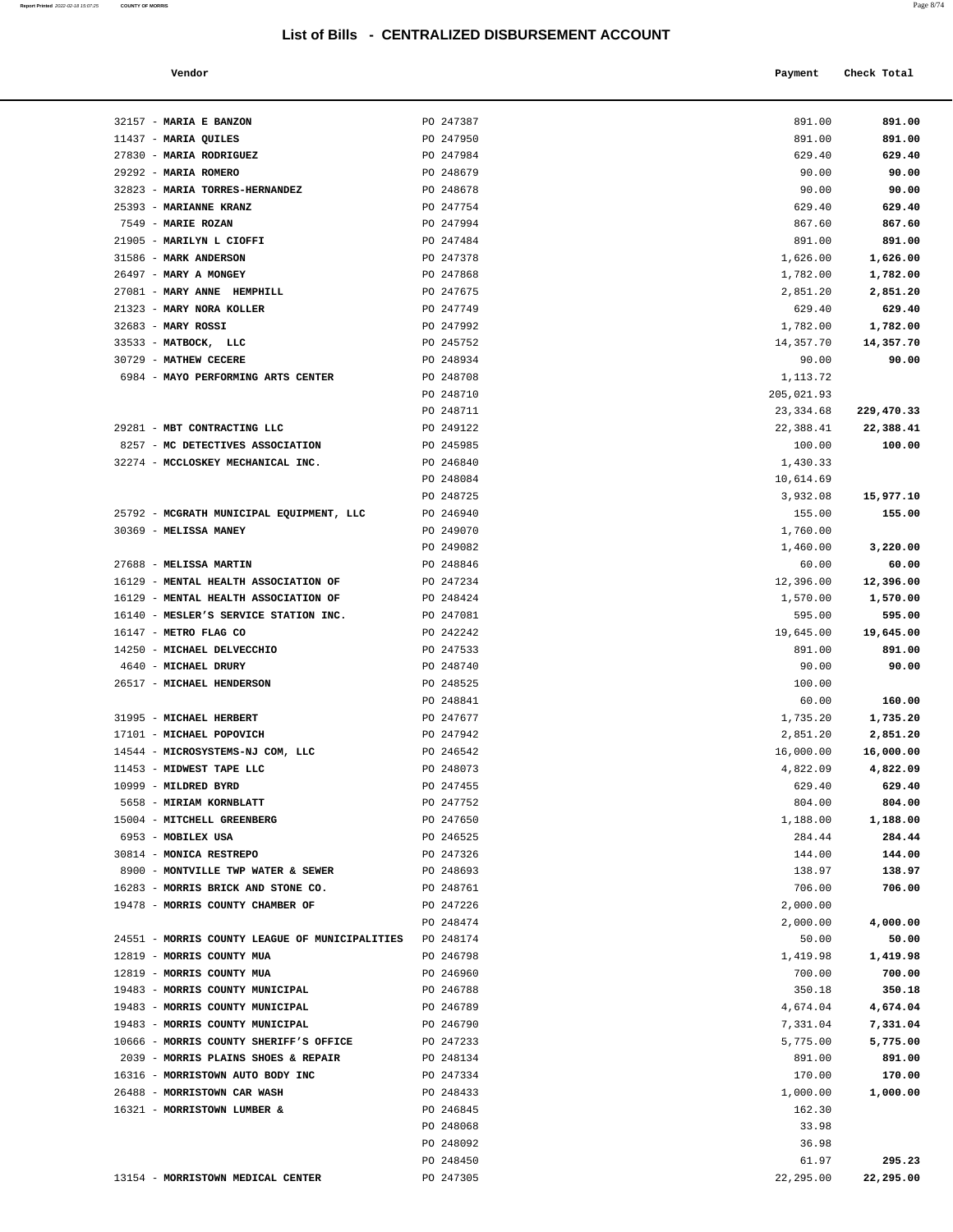#### **Vendor Check Total Payment Check Total**

**Report Printed** 2022-02-18 15:07:25 **COUNTY OF MORRIS** Page 9/74

| 17110 - MORRISTOWN, POSTMASTER                            | PO 248183              | 1,065.00              | 1,065.00           |
|-----------------------------------------------------------|------------------------|-----------------------|--------------------|
| 21791 - MOTOROLA SOLUTIONS INC                            | PO 228458              | 600,863.04            | 600,863.04         |
| 21791 - MOTOROLA SOLUTIONS INC                            | PO 248653              | 146,985.21            | 146,985.21         |
| 33603 - MUNICIPAL CLERK'S ASSOCIATION OF MORRIS PO 247184 |                        | 50.00                 | 50.00              |
| 19523 - N.J. NATURAL GAS COMPANY                          | PO 248912              | 42.00                 |                    |
|                                                           | PO 248913              | 1,871.85              |                    |
|                                                           | PO 248955              | 737.55                |                    |
|                                                           | PO 248956              | 4,691.00              |                    |
|                                                           | PO 248957              | 473.74                |                    |
|                                                           | PO 248958              | 803.45                | 8,619.59           |
| 31470 - NACIE T ARNOLD                                    | PO 247382              | 297.00                | 297.00             |
| 30550 - NATAL ISRAEL TRAUMA CENTER                        | PO 245542              | 6,750.00              | 6,750.00           |
| 21122 - NATIONAL FUEL OIL INC.                            | PO 249388<br>PO 249388 | 68,895.53<br>7,668.09 |                    |
| 28753 - NEKEMA WILFONG                                    | PO 247321              | 90.00                 | 76,563.62<br>90.00 |
| $9504 - NENA$                                             | PO 248438              | 142.00                |                    |
|                                                           | PO 248658              | 7,500.00              |                    |
|                                                           | PO 248660              | 139.00                | 7,781.00           |
| 5525 - NEW JERSEY ASSOCIATION OF                          | PO 248138              | 250.00                | 250.00             |
| 16641 - NEW JERSEY LEAGUE OF                              | PO 249268              | 210.00                | 210.00             |
| 16552 - NEWBRIDGE SERVICES INC                            | PO 246950              | 17,820.00             |                    |
|                                                           | PO 247235              | 20,141.00             |                    |
|                                                           | PO 247303              | 14,742.00             | 52,703.00          |
| 33156 - NICOLAS MONACO                                    | PO 248616              | 3,600.00              | 3,600.00           |
| 23981 - NIELSEN DODGE - C-J-R                             | PO 246944              | 239.39                | 239.39             |
| 23981 - NIELSEN DODGE - C-J-R                             | PO 246945              | 357.19                | 357.19             |
| 23981 - NIELSEN DODGE - C-J-R                             | PO 247249              | 50.78                 | 50.78              |
| 23981 - NIELSEN DODGE - C-J-R                             | PO 247336              | 74.72                 | 74.72              |
| 2290 - NJ SECTION AWRA                                    | PO 246745              | 40.00                 | 40.00              |
| 2909 - NJAC                                               | PO 247062              | 14,745.65             | 14,745.65          |
| 16586 - NJACTB, INC                                       | PO 246766              | 1,200.00              | 1,200.00           |
| 26554 - NJMCA, INC.                                       | PO 246033              | 350.00                | 350.00             |
| 8349 - NMS LABS                                           | PO 248118              | 8,259.00              |                    |
|                                                           | PO 248119              | 6,074.00              | 14,333.00          |
| 26357 - NORTHEAST COMMUNICATIONS, INC.                    | PO 246947              | 240.00                | 240.00             |
| 26357 - NORTHEAST COMMUNICATIONS, INC.                    | PO 248094              | 150.00                | 150.00             |
| 16752 - NORWESCAP, INC.                                   | PO 247239              | 166.00                |                    |
|                                                           | PO 248632              | 1,558.00              |                    |
|                                                           | PO 248634              | 2,000.00              |                    |
|                                                           | PO 248635              | 6,982.00              | 10,706.00          |
| 16764 - NU-WAY CONCESSIONAIRES INC                        | PO 248638              | 135,518.85            |                    |
|                                                           | PO 248639              | 7,945.58              | 143,464.43         |
| 26726 - OFFICE CONCEPTS GROUP, INC.                       | PO 245350              | 10.10                 | 10.10              |
| 26726 - OFFICE CONCEPTS GROUP, INC.                       | PO 247352              | 18.59                 | 18.59              |
| 26726 - OFFICE CONCEPTS GROUP, INC.                       | PO 248468              | 174.67                | 174.67             |
| 26726 - OFFICE CONCEPTS GROUP, INC.                       | PO 248544              | 194.12                | 194.12             |
| 26726 - OFFICE CONCEPTS GROUP, INC.                       | PO 248852              | 92.57                 | 92.57              |
| 26726 - OFFICE CONCEPTS GROUP, INC.                       | PO 248853              | 2,411.52              | 2,411.52           |
| 29051 - OLESTER SMITH                                     | PO 247285              | 90.00                 | 90.00              |
| 32765 - ONE COMMUNICATION SOURCE LLC                      | PO 244327              | 6,565.00              | 6,565.00           |
| 25021 - ONE SOURCE OF NEW JERSEY LLC                      | PO 246861              | 983.74                | 983.74             |
| 25021 - ONE SOURCE OF NEW JERSEY LLC                      | PO 246948              | 563.41                | 563.41             |
| 25021 - ONE SOURCE OF NEW JERSEY LLC                      | PO 246949              | 827.14                | 827.14             |
| 25021 - ONE SOURCE OF NEW JERSEY LLC                      | PO 247337              | 170.15                | 170.15             |
| 25021 - ONE SOURCE OF NEW JERSEY LLC                      | PO 247339              | 787.59                | 787.59             |
| 13856 - OPTIMUM                                           | PO 246627              | 500.00                | 500.00             |
| 8451 - <b>OPTIMUM</b>                                     | PO 246817              | 1,052.64              | 1,052.64           |
| 13856 - <b>OPTIMUM</b>                                    | PO 248041              | 96.23                 | 96.23              |
| 8451 - OPTIMUM                                            | PO 248096              | 407.03                | 407.03             |
| 8451 - OPTIMUM                                            | PO 248097              | 126.45                | 126.45             |
| 8451 - OPTIMUM                                            | PO 248098              | 377.19                | 377.19             |
| 8451 - OPTIMUM                                            | PO 248099              | 96.60                 | 96.60              |
| 8451 - OPTIMUM                                            | PO 248131              | 503.16                | 503.16             |

| 17110 - MORRISTOWN, POSTMASTER                            | PO 248183              | 1,065.00               | 1,065.00           |
|-----------------------------------------------------------|------------------------|------------------------|--------------------|
| 21791 - MOTOROLA SOLUTIONS INC                            | PO 228458              | 600,863.04             | 600,863.04         |
| 21791 - MOTOROLA SOLUTIONS INC                            | PO 248653              | 146,985.21             | 146,985.21         |
| 33603 - MUNICIPAL CLERK'S ASSOCIATION OF MORRIS PO 247184 |                        | 50.00                  | 50.00              |
| 19523 - N.J. NATURAL GAS COMPANY                          | PO 248912              | 42.00                  |                    |
|                                                           | PO 248913              | 1,871.85               |                    |
|                                                           | PO 248955              | 737.55                 |                    |
|                                                           | PO 248956              | 4,691.00               |                    |
|                                                           | PO 248957              | 473.74                 |                    |
| 31470 - NACIE T ARNOLD                                    | PO 248958              | 803.45                 | 8,619.59           |
| 30550 - NATAL ISRAEL TRAUMA CENTER                        | PO 247382<br>PO 245542 | 297.00<br>6,750.00     | 297.00<br>6,750.00 |
| 21122 - NATIONAL FUEL OIL INC.                            | PO 249388              | 68,895.53              |                    |
|                                                           | PO 249388              | 7,668.09               | 76,563.62          |
| 28753 - NEKEMA WILFONG                                    | PO 247321              | 90.00                  | 90.00              |
| $9504 - NENA$                                             | PO 248438              | 142.00                 |                    |
|                                                           | PO 248658              | 7,500.00               |                    |
|                                                           | PO 248660              | 139.00                 | 7,781.00           |
| 5525 - NEW JERSEY ASSOCIATION OF                          | PO 248138              | 250.00                 | 250.00             |
| 16641 - NEW JERSEY LEAGUE OF                              | PO 249268              | 210.00                 | 210.00             |
| 16552 - NEWBRIDGE SERVICES INC                            | PO 246950              | 17,820.00              |                    |
|                                                           | PO 247235              | 20,141.00              |                    |
|                                                           | PO 247303              | 14,742.00              | 52,703.00          |
| 33156 - NICOLAS MONACO                                    | PO 248616              | 3,600.00               | 3,600.00           |
| 23981 - NIELSEN DODGE - C-J-R                             | PO 246944              | 239.39                 | 239.39             |
| 23981 - NIELSEN DODGE - C-J-R                             | PO 246945              | 357.19                 | 357.19             |
| 23981 - NIELSEN DODGE - C-J-R                             | PO 247249              | 50.78                  | 50.78              |
| 23981 - NIELSEN DODGE - C-J-R                             | PO 247336              | 74.72                  | 74.72              |
| 2290 - NJ SECTION AWRA                                    | PO 246745              | 40.00                  | 40.00              |
| $2909 - NJAC$                                             | PO 247062              | 14,745.65              | 14,745.65          |
| $16586$ - NJACTB, INC                                     | PO 246766              | 1,200.00               | 1,200.00           |
| 26554 - NJMCA, INC.                                       | PO 246033              | 350.00                 | 350.00             |
| $8349$ - NMS LABS                                         | PO 248118              | 8,259.00               |                    |
|                                                           | PO 248119              | 6,074.00               | 14,333.00          |
| 26357 - NORTHEAST COMMUNICATIONS, INC.                    | PO 246947              | 240.00                 | 240.00             |
| 26357 - NORTHEAST COMMUNICATIONS, INC.                    | PO 248094              | 150.00                 | 150.00             |
| 16752 - NORWESCAP, INC.                                   | PO 247239              | 166.00                 |                    |
|                                                           | PO 248632              | 1,558.00               |                    |
|                                                           | PO 248634<br>PO 248635 | 2,000.00               |                    |
|                                                           | PO 248638              | 6,982.00<br>135,518.85 | 10,706.00          |
| 16764 - NU-WAY CONCESSIONAIRES INC                        | PO 248639              | 7,945.58               | 143,464.43         |
| 26726 - OFFICE CONCEPTS GROUP, INC.                       | PO 245350              | 10.10                  | 10.10              |
| 26726 - OFFICE CONCEPTS GROUP, INC.                       | PO 247352              | 18.59                  | 18.59              |
| 26726 - OFFICE CONCEPTS GROUP, INC.                       | PO 248468              | 174.67                 | 174.67             |
| 26726 - OFFICE CONCEPTS GROUP, INC.                       | PO 248544              | 194.12                 | 194.12             |
| 26726 - OFFICE CONCEPTS GROUP, INC.                       | PO 248852              | 92.57                  | 92.57              |
| 26726 - OFFICE CONCEPTS GROUP, INC.                       | PO 248853              | 2,411.52               | 2,411.52           |
| 29051 - OLESTER SMITH                                     | PO 247285              | 90.00                  | 90.00              |
| 32765 - ONE COMMUNICATION SOURCE LLC                      | PO 244327              | 6, 565.00              | 6,565.00           |
| 25021 - ONE SOURCE OF NEW JERSEY LLC                      | PO 246861              | 983.74                 | 983.74             |
| 25021 - ONE SOURCE OF NEW JERSEY LLC                      | PO 246948              | 563.41                 | 563.41             |
| 25021 - ONE SOURCE OF NEW JERSEY LLC                      | PO 246949              | 827.14                 | 827.14             |
| 25021 - ONE SOURCE OF NEW JERSEY LLC                      | PO 247337              | 170.15                 | 170.15             |
| 25021 - ONE SOURCE OF NEW JERSEY LLC                      | PO 247339              | 787.59                 | 787.59             |
| $13856 - OPTIMUM$                                         | PO 246627              | 500.00                 | 500.00             |
| 8451 - OPTIMUM                                            | PO 246817              | 1,052.64               | 1,052.64           |
| $13856 - OPTIMUM$                                         | PO 248041              | 96.23                  | 96.23              |
| 8451 - OPTIMUM                                            | PO 248096              | 407.03                 | 407.03             |
| 8451 - OPTIMUM                                            | PO 248097              | 126.45                 | 126.45             |
| 8451 - OPTIMUM                                            | PO 248098              | 377.19                 | 377.19             |
| 8451 - OPTIMUM                                            | PO 248099              | 96.60                  | 96.60              |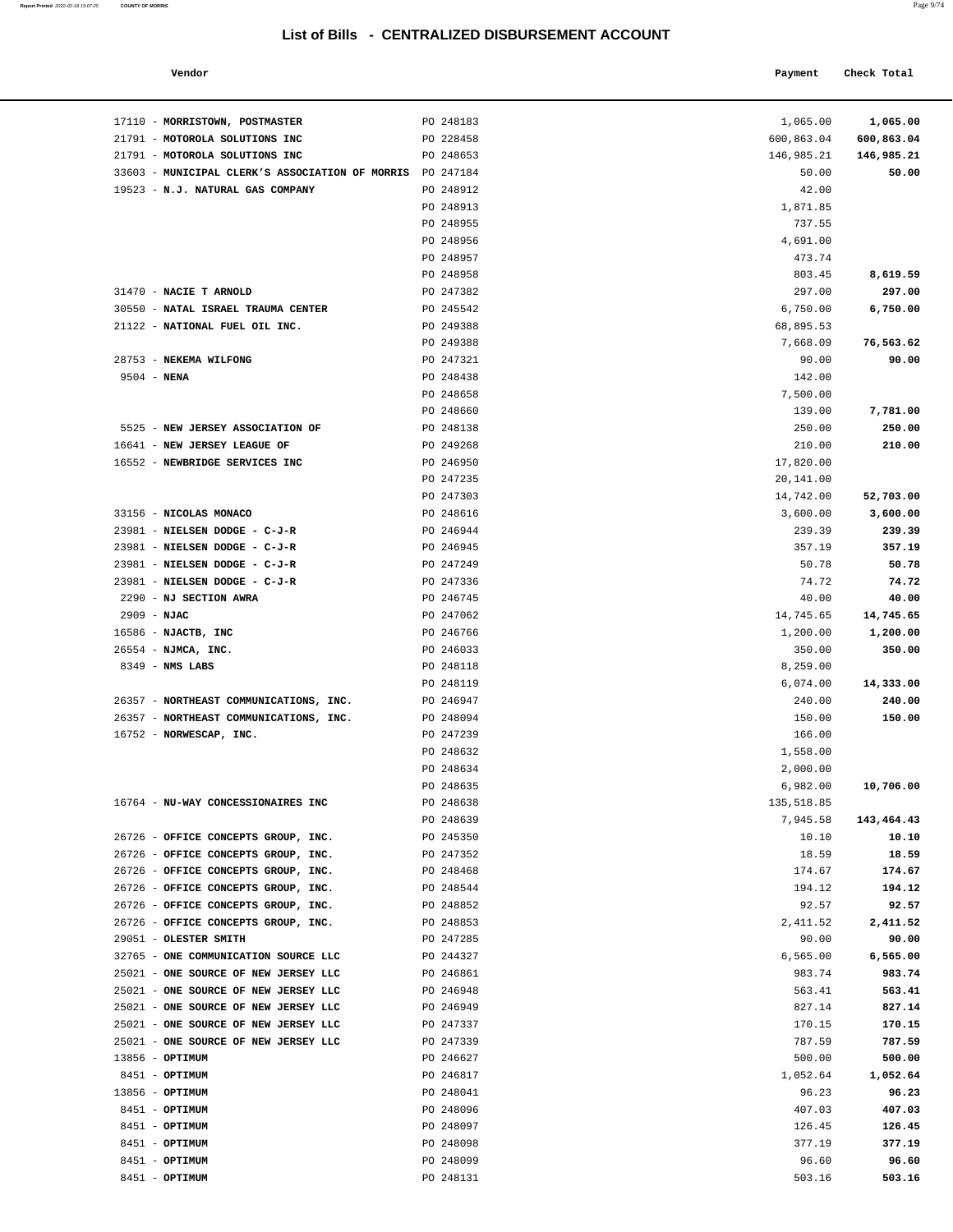| Vendor | Payment | Check Total |
|--------|---------|-------------|

| $8451 - OPTIMUM$                                                | PO 248717              | 136.86              | 136.86              |
|-----------------------------------------------------------------|------------------------|---------------------|---------------------|
| 8451 - OPTIMUM                                                  | PO 248931              | 407.03              | 407.03              |
| 15650 - ORILYN KRISA                                            | PO 247758              | 1,782.00            | 1,782.00            |
| 31538 - PACKETALK                                               | PO 245539              | 34,500.00           | 34,500.00           |
| 31538 - PACKETALK                                               | PO 245892              | 7,800.00            | 7,800.00            |
| 31538 - PACKETALK                                               | PO 246597              | 25,000.00           | 25,000.00           |
| 31538 - PACKETALK                                               | PO 248106              | 386,100.00          | 386,100.00          |
| 27151 - PARAGON RESTORATION CO.                                 | PO 248961              | 119,499.24          | 119,499.24          |
| 28688 - PATRICIA ARCI                                           | PO 247379              | 891.00              | 891.00              |
| 31766 - PATRICIA FITZPATRICK                                    | PO 247169              | 116.31              | 116.31              |
| 12380 - PATRICIA SCHWARTZ                                       | PO 248026              | 867.60              | 867.60              |
| $11450$ - PAUL CARIFI                                           | PO 247466              | 629.40              | 629.40              |
| 32104 - PAYFLEX SYSTEMS USA, INC.                               | PO 247359              | 2,515.65            | 2,515.65            |
| 24836 - PEIRCE EQUIPMENT CO.<br>18102 - PEQUANNOCK TOWNSHIP     | PO 246952<br>PO 247101 | 16,500.69<br>600.00 | 16,500.69<br>600.00 |
| 18102 - PEQUANNOCK TOWNSHIP                                     | PO 248398              | 7,200.00            | 7,200.00            |
| 17019 - PHILLIPSBURG SCHOOL BASED                               | PO 247138              | 6,258.00            |                     |
|                                                                 | PO 247139              | 4,172.00            | 10,430.00           |
| 6031 - PHINNIA KOSTKA                                           | PO 247753              | 813.00              | 813.00              |
| 1484 - PHYLLIS TONNESEN                                         | PO 248060              | 891.00              | 891.00              |
| 25859 - POINTCLICKCARE                                          | PO 247300              | 619.88              | 619.88              |
| 6553 - PORTASOFT OF MORRIS COUNTY INC                           | PO 248780              | 524.88              | 524.88              |
| 27929 - PREMIER GLOBAL SERVICES                                 | PO 248623              | 217.13              | 217.13              |
| 4812 - PREVENTION IS KEY                                        | PO 246072              | 1,457.00            | 1,457.00            |
| 4812 - PREVENTION IS KEY                                        | PO 248182              | 61,813.37           | 61,813.37           |
| 4327 - PRIME HEALTHCARE SERVICES                                | PO 248411              | 15,942.00           |                     |
|                                                                 | PO 248431              | 82,556.00           | 98,498.00           |
| 31528 - PRINCETON INSTITUTE OF LANGUAGES, INC DB PO 247310      |                        | 80.00               | 80.00               |
| 28417 - PRINCIPAL LIFE INSURANCE COMPANY                        | PO 247190              | 181.30              |                     |
|                                                                 | PO 247201              | 181.30              |                     |
|                                                                 | PO 247224<br>PO 247498 | 188.70<br>629.40    | 551.30<br>629.40    |
| 24196 - PRISCILLA CONOVER<br>20422 - PROGRESSIVE HYDRAULICS INC | PO 246955              | 1,478.40            | 1,478.40            |
| 17189 - PSE&G CO                                                | PO 248668              | 1,862.20            | 1,862.20            |
| 7872 - QUENCH USA, INC.                                         | PO 248093              | 54.38               |                     |
|                                                                 | PO 248114              | 54.38               |                     |
|                                                                 | PO 248650              | 227.70              | 336.46              |
| 30957 - QUINCY COMPRESSOR LLC                                   | PO 248069              | 986.24              | 986.24              |
| 30957 - QUINCY COMPRESSOR LLC                                   | PO 248814              | 1,430.00            | 1,430.00            |
| 264 - R & J CONTROL, INC.                                       | PO 246539              | 465.00              | 465.00              |
| 25392 - R. GAYLE KRANZ                                          | PO 247755              | 1,782.00            | 1,782.00            |
| 13545 - RANDALL W. BUSH                                         | PO 247454              | 1,782.00            | 1,782.00            |
| 17255 - RARITAN VALLEY COMMUNITY                                | PO 249391              | 611.10              | 611.10              |
| 29982 - REDICARE LLC                                            | PO 246717              | 15.45               |                     |
|                                                                 | PO 246718              | 47.44               |                     |
|                                                                 | PO 246719              | 111.25              |                     |
| 1578 - REED SYSTEMS, LTD.                                       | PO 246957<br>PO 246860 | 16.29<br>4,924.26   | 190.43              |
|                                                                 | PO 246862              | 4,620.00            | 9,544.26            |
| 20346 - REIVAX CONTRACTING CORP                                 | PO 248730              | 41,079.96           | 41,079.96           |
| 31745 - RENU GUPTA                                              | PO 247328              | 72.00               | 72.00               |
| 29925 - RHEA YOUNG                                              | PO 247124              | 58.90               |                     |
|                                                                 | PO 248795              | 12.00               | 70.90               |
| 29466 - RICCIARDI BROTHERS, INC                                 | PO 248125              | 1,194.31            | 1,194.31            |
| 216 - RICHARD DRAKE                                             | PO 247552              | 891.00              | 891.00              |
| 28336 - RICHARD JOHNSON                                         | PO 248172              | 539.00              | 539.00              |
| 8139 - RICHARD LONGO                                            | PO 247793              | 1,735.20            | 1,735.20            |
| 24774 - RICHARD LOOCK                                           | PO 247794              | 2,494.80            | 2,494.80            |
| 9033 - RICHARD NOECKER                                          | PO 247888              | 1,152.60            | 1,152.60            |
| 21344 - RICHARD PERINO                                          | PO 247927              | 1,258.80            | 1,258.80            |
| 19765 - RICOH AMERICAS CORPORATION                              | PO 247338              | 369.95              |                     |
|                                                                 | PO 248038              | 91.63               |                     |
|                                                                 | PO 248169              | 24.36               |                     |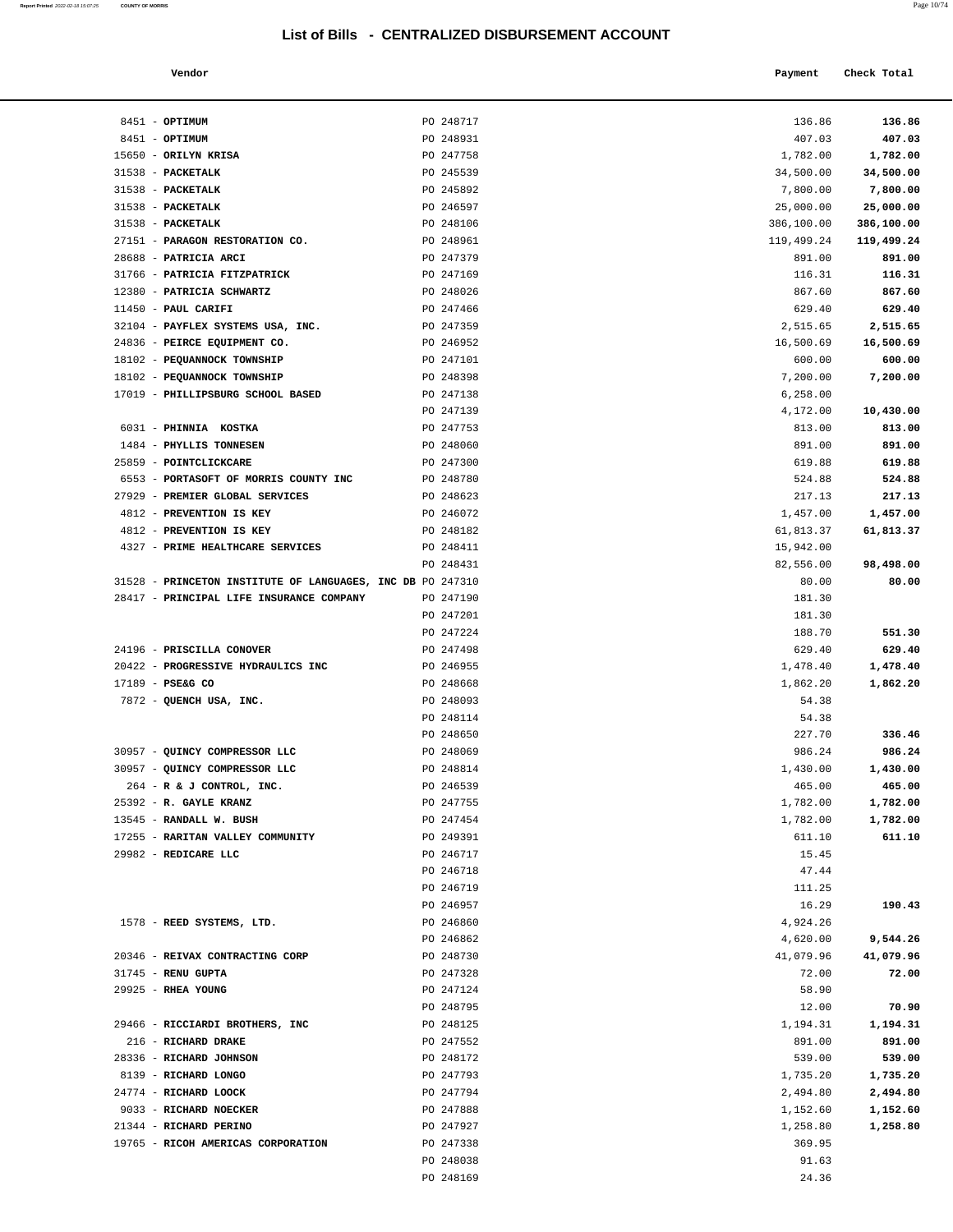| endor<br>. | Payment Check Total |
|------------|---------------------|

|                                                     | PO 248490              | 791.36               |                      |
|-----------------------------------------------------|------------------------|----------------------|----------------------|
|                                                     | PO 248498              | 1,141.54             |                      |
|                                                     | PO 249030              | 524.29               | 2,943.13             |
| 28741 - RICOH USA, INC.                             | PO 246613              | 336.13               | 336.13               |
| 28741 - RICOH USA, INC.                             | PO 246959              | 123.13               | 123.13               |
| 28741 - RICOH USA, INC.                             | PO 247041              | 54.46                | 54.46                |
| 28741 - RICOH USA, INC.                             | PO 247052              | 185.08               | 185.08               |
| 28741 - RICOH USA, INC.                             | PO 247100              | 49.70                | 49.70                |
| 28741 - RICOH USA, INC.                             | PO 247192              | 3,429.61             | 3,429.61             |
| 28741 - RICOH USA, INC.                             | PO 247309              | 304.08               | 304.08               |
| 28741 - RICOH USA, INC.                             | PO 247325              | 1,234.17             | 1,234.17             |
| 28741 - RICOH USA, INC.                             | PO 248044              | 75.88                | 75.88                |
| 28741 - RICOH USA, INC.                             | PO 248103              | 41.93                | 41.93                |
| 28741 - RICOH USA, INC.                             | PO 248135              | 752.78               | 752.78               |
| 28741 - RICOH USA, INC.                             | PO 248189              | 1,455.65             | 1,455.65             |
| 28741 - RICOH USA, INC.                             | PO 248190              | 8,743.48             | 8,743.48             |
| 28741 - RICOH USA, INC.                             | PO 248390              | 6,862.17             | 6,862.17             |
| 28741 - RICOH USA, INC.<br>28741 - RICOH USA, INC.  | PO 248402              | 620.27               | 620.27               |
| 28741 - RICOH USA, INC.                             | PO 248415<br>PO 248453 | 1,249.50<br>2,826.22 | 1,249.50<br>2,826.22 |
| 28741 - RICOH USA, INC.                             | PO 248454              | 653.87               | 653.87               |
| 28741 - RICOH USA, INC.                             | PO 248552              | 214.77               | 214.77               |
| 28741 - RICOH USA, INC.                             | PO 248648              | 623.95               | 623.95               |
| 28741 - RICOH USA, INC.                             | PO 248716              | 555.19               | 555.19               |
| 28741 - RICOH USA, INC.                             | PO 248724              | 962.41               | 962.41               |
| 28741 - RICOH USA, INC.                             | PO 248763              | 5,580.47             | 5,580.47             |
| 28741 - RICOH USA, INC.                             | PO 248785              | 622.23               | 622.23               |
| 28741 - RICOH USA, INC.                             | PO 248794              | 1,494.00             | 1,494.00             |
| 28741 - RICOH USA, INC.                             | PO 248806              | 458.64               | 458.64               |
| 21788 - ROAD SAFETY SYSTEMS LLC                     | PO 246556              | 8,220.00             | 8,220.00             |
| 33571 - ROBERT DREW                                 | PO 247553              | 594.00               | 594.00               |
| 31600 - ROBERT LANCE                                | PO 247766              | 1,735.20             | 1,735.20             |
| 21324 - ROBERT PECK                                 | PO 247920              | 1,247.40             | 1,247.40             |
| 29915 - ROMAN PEREZ                                 | PO 247925              | 891.00               | 891.00               |
| 1178 - ROSE FERRARA                                 | PO 247580              | 891.00               | 891.00               |
| 25124 - ROSELIND A. CUDJOE                          | PO 247515              | 629.40               | 629.40               |
| 28817 - ROSEMARY GYURE                              | PO 247662              | 480.00               | 480.00               |
| 26510 - RUSSELL BERGER                              | PO 248845              | 60.00                | 60.00                |
| 30944 - RUSSELL PROKOP                              | PO 248662              | 223.25               | 223.25               |
| 9938 - RUTGERS CENTER FOR CONTINUING                | PO 247126<br>PO 247136 | 2,700.00<br>754.00   |                      |
|                                                     | PO 247149              | 3,164.00             | 6,618.00             |
| 9325 - RUTGERS SCHOOL OF BUSINESS                   | PO 247132              | 780.00               | 780.00               |
| 27044 - RUTGERS, THE STATE UNIVERSITY               | PO 247128              | 699.00               | 699.00               |
| 19816 - SAINT CLARE'S HOSPITAL                      | PO 248618              | 5,100.00             |                      |
|                                                     | PO 249029              | 4,875.00             | 9,975.00             |
| 29062 - SALMON BROS. INC.                           | PO 247102              | 11,580.00            |                      |
|                                                     | PO 247273              | 10,615.00            | 22,195.00            |
| 10234 - SAMSON METAL SERVICES                       | PO 246991              | 6,458.00             | 6,458.00             |
| 31598 - SANCHEZ ENGRAVING LLC                       | PO 246848              | 89.00                |                      |
|                                                     | PO 247035              | 60.00                |                      |
|                                                     | PO 247036              | 131.00               |                      |
|                                                     | PO 248173              | 208.00               | 488.00               |
| 26535 - SEAN DEL BENE                               | PO 248843              | 60.00                | 60.00                |
| 740 - SHAU-YING LIU                                 | PO 247787              | 1,258.80             | 1,258.80             |
| 19854 - SHEAFFER SUPPLY INC.                        | PO 246532              | 37.33                | 37.33                |
| 17621 - SHEAFFER SUPPLY, INC.                       | PO 247002              | 8.60                 | 8.60                 |
| 21403 - SHEILA RICHARDSON<br>27853 - SHELLEY REINER | PO 247973<br>PO 247963 | 813.00<br>804.00     | 813.00<br>804.00     |
| 17635 - SHERWIN WILLIAMS                            | PO 246511              | 81.12                | 81.12                |
| 17726 - SHI INTERNATIONAL CORP                      | PO 237799              | 92,288.00            | 92,288.00            |
| 17726 - SHI INTERNATIONAL CORP                      | PO 243221              | 507.59               | 507.59               |
|                                                     |                        |                      |                      |

17726 - **SHI INTERNATIONAL CORP PO 245718 PO 245718 6,157.66 6,157.66**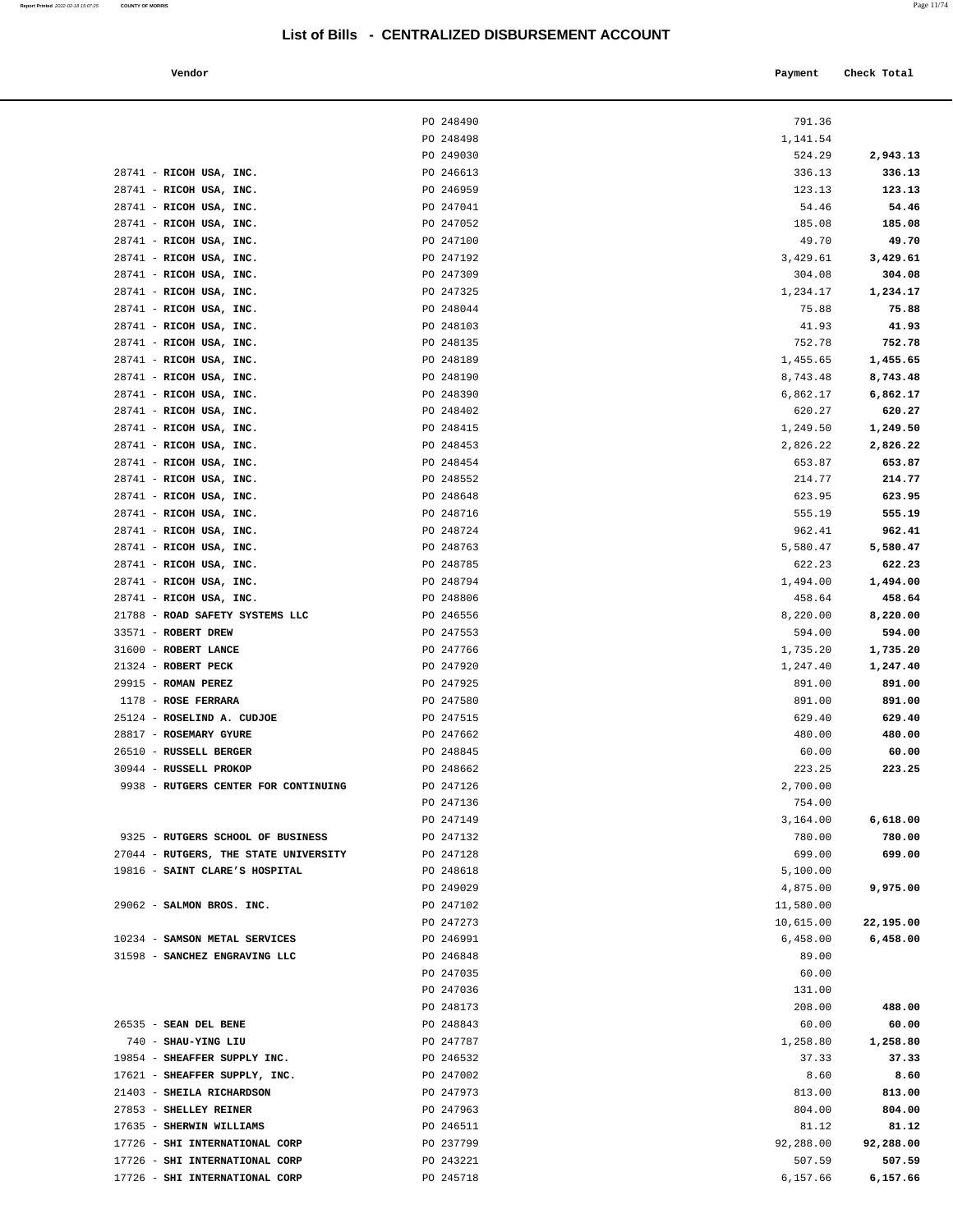#### **Report Printed** 2022-02-18 15:07:25 **COUNTY OF MORRIS** Page 12/74

#### **List of Bills - CENTRALIZED DISBURSEMENT ACCOUNT**

| Vendor                                                          |           | Payment     | Check Total |
|-----------------------------------------------------------------|-----------|-------------|-------------|
|                                                                 |           |             |             |
| 33237 - SHORE BUSINESS SOLUTIONS                                | PO 243779 | 4,202.00    | 4,202.00    |
| 8454 - SLADE INDUSTRIES                                         | PO 248162 | 9,723.00    |             |
|                                                                 | PO 248789 | 9,723.00    | 19,446.00   |
| 29094 - SMITH BROTHERS SERVICES LLC                             | PO 247003 | 236.00      | 236.00      |
| 17699 - SMITH MOTOR CO., INC.                                   | PO 247005 | 3,434.83    |             |
|                                                                 | PO 247006 | 182.08      |             |
|                                                                 | PO 247037 | 845.15      | 4,462.06    |
| 6981 - SODEXO INC & AFFILIATES                                  | PO 248951 | 53,134.00   | 53,134.00   |
| 12459 - SOLAR TECHNOLOGY INC.                                   | PO 248497 | 3,383.74    | 3,383.74    |
| 17738 - SOME'S WORLDWIDE UNIFORMS INC.                          | PO 246506 | 92.00       | 92.00       |
| 14433 - SOPHIE DYER                                             | PO 247562 | 1,626.00    | 1,626.00    |
| 17755 - SOUTHEAST MORRIS COUNTY                                 | PO 248680 | 7,455.29    | 7,455.29    |
| 17755 - SOUTHEAST MORRIS COUNTY                                 | PO 248907 | 22,870.75   | 22,870.75   |
| 17762 - SPARWICK CONTRACTING, INC.                              | PO 248621 | 84,182.00   | 84,182.00   |
| 6097 - STANLEY JACKSON                                          | PO 247693 | 891.00      | 891.00      |
| 16675 - STATE TOXICOLOGY LABORATORY                             | PO 247354 | 360.00      | 360.00      |
| 33728 - STEPHANIE JABLONSKY                                     | PO 249128 | 218.36      | 218.36      |
| 27020 - STEVE J MACIAG                                          | PO 247809 | 1,258.80    | 1,258.80    |
| 702 - STEVEN A. TOTH                                            | PO 247316 | 72.00       | 72.00       |
| 14685 - STORAGE SYSTEMS USA                                     | PO 248460 | 2,575.00    | 2,575.00    |
| 32692 - STREAMLIGHT INC.                                        | PO 246987 | 26.16       | 26.16       |
| 17901 - SUBURBAN CONSULTING                                     | PO 248164 | 345.00      | 345.00      |
| 8621 - SUBURBAN PROPANE -2347                                   | PO 248384 | 1,284.74    |             |
|                                                                 | PO 248451 | 1,063.39    |             |
|                                                                 | PO 248570 | 700.66      | 3,048.79    |
| 11445 - SUDHIR BHENDE                                           | PO 247409 | 1,497.00    | 1,497.00    |
| 11950 - SUMITA SAKPAL                                           | PO 248004 | 1,735.20    | 1,735.20    |
| 522 - SUSAN KLEIN                                               | PO 247740 | 1,247.40    | 1,247.40    |
| 17937 - SUSSEX COUNTY COMMUNITY COLLEGE                         | PO 249356 | 2,654.10    | 2,654.10    |
| 11429 - SUSSEX COUNTY MUA                                       | PO 246682 | 1,106.85    | 1,106.85    |
| 28779 - TARA CHOMINSKY                                          | PO 241877 | 80.20       | 80.20       |
| 5611 - TBS CONTROLS LLC                                         | PO 248071 | 58.23       | 58.23       |
| 17990 - TELESEARCH INC                                          | PO 246943 | 1,300.58    |             |
|                                                                 | PO 247193 | 20,030.07   |             |
|                                                                 | PO 247200 | 2,858.10    |             |
|                                                                 | PO 247203 | 13, 353. 48 | 37,542.23   |
| 17990 - TELESEARCH INC                                          | PO 248136 | 2,472.47    |             |
|                                                                 | PO 248153 | 4,370.52    |             |
|                                                                 | PO 249366 | 2,453.47    | 9,296.46    |
| 26513 - TERESA DUCKWORTH                                        | PO 248842 | 60.00       | 60.00       |
| 24184 - TERESA PANNULLO                                         | PO 247911 | 1,520.40    | 1,520.40    |
| 21214 - TEW FUNERAL SERVICES INC.                               | PO 248116 | 1,666.00    | 1,666.00    |
| 21214 - TEW FUNERAL SERVICES INC.                               | PO 248501 | 1,666.00    | 1,666.00    |
| 28988 - THE CANNING GROUP LLC                                   | PO 248691 | 2,083.33    | 2,083.33    |
| 14172 - THERESA A. DAVIS                                        | PO 247526 | 891.00      | 891.00      |
| 33158 - THOMAS PARADISO                                         | PO 247913 | 891.00      | 891.00      |
|                                                                 |           |             |             |
| $17474$ - THOMAS SACCO                                          | PO 248003 | 1,782.00    | 1,782.00    |
| 30402 - THOMSON PIANO WORKS, LLC<br>10812 - THOMSON REUTER-WEST | PO 248080 | 300.00      | 300.00      |
|                                                                 | PO 248175 | 1,169.97    | 1,169.97    |
| 10812 - THOMSON REUTER-WEST                                     | PO 248176 | 1,169.97    | 1,169.97    |
| 18437 - THOMSON REUTERS-WEST                                    | PO 248467 | 1,549.99    | 1,549.99    |
| 29976 - TIDE DRY CLEANERS                                       | PO 248656 | 149.50      | 149.50      |
| 122 - TILCON NEW YORK INC.                                      | PO 246729 | 76.12       | 76.12       |
| 122 - TILCON NEW YORK INC.                                      | PO 246729 | 5,007.80    | 5,007.80    |
| 122 - TILCON NEW YORK INC.                                      | PO 246932 | 2,209.83    |             |
|                                                                 | PO 246933 | 1,141.02    | 3,350.85    |
| 33511 - TIMOTHY PURNELL                                         | PO 245600 | 250.00      | 250.00      |
| 21479 - TIOGA SOLAR MORRIS COUNTY 1 LLC                         | PO 248812 | 879.11      | 879.11      |
| 32003 - TITLE LINES LLC                                         | PO 248062 | 7,613.00    | 7,613.00    |
| 18067 - TJ'S SPORTWIDE TROPHY                                   | PO 246443 | 131.90      |             |

PO 246836 127.40

281 - **TOMAR INDUSTRIES INC** PO 245394 2,692.20 **2,692.20** 

PO 249170 3,338.00 **3,597.30**

| 33237 - SHORE BUSINESS SOLUTIONS        | PO 243779 | 4,202.00    |
|-----------------------------------------|-----------|-------------|
| 8454 - SLADE INDUSTRIES                 | PO 248162 | 9,723.00    |
|                                         | PO 248789 | 9,723.00    |
| 29094 - SMITH BROTHERS SERVICES LLC     | PO 247003 | 236.00      |
| 17699 - SMITH MOTOR CO., INC.           | PO 247005 | 3,434.83    |
|                                         | PO 247006 | 182.08      |
|                                         | PO 247037 | 845.15      |
| 6981 - SODEXO INC & AFFILIATES          | PO 248951 | 53,134.00   |
| 12459 - SOLAR TECHNOLOGY INC.           | PO 248497 | 3,383.74    |
| 17738 - SOME'S WORLDWIDE UNIFORMS INC.  | PO 246506 | 92.00       |
| 14433 - SOPHIE DYER                     | PO 247562 | 1,626.00    |
| 17755 - SOUTHEAST MORRIS COUNTY         | PO 248680 | 7,455.29    |
| 17755 - SOUTHEAST MORRIS COUNTY         | PO 248907 | 22,870.75   |
| 17762 - SPARWICK CONTRACTING, INC.      | PO 248621 | 84,182.00   |
| 6097 - STANLEY JACKSON                  | PO 247693 | 891.00      |
| 16675 - STATE TOXICOLOGY LABORATORY     | PO 247354 | 360.00      |
| 33728 - STEPHANIE JABLONSKY             | PO 249128 | 218.36      |
| 27020 - STEVE J MACIAG                  | PO 247809 | 1,258.80    |
| 702 - STEVEN A. TOTH                    | PO 247316 | 72.00       |
| 14685 - STORAGE SYSTEMS USA             | PO 248460 | 2,575.00    |
| 32692 - STREAMLIGHT INC.                | PO 246987 | 26.16       |
| 17901 - SUBURBAN CONSULTING             | PO 248164 | 345.00      |
| 8621 - SUBURBAN PROPANE -2347           | PO 248384 | 1,284.74    |
|                                         | PO 248451 | 1,063.39    |
|                                         | PO 248570 | 700.66      |
| 11445 - SUDHIR BHENDE                   | PO 247409 | 1,497.00    |
| 11950 - SUMITA SAKPAL                   | PO 248004 | 1,735.20    |
| 522 - SUSAN KLEIN                       | PO 247740 | 1,247.40    |
| 17937 - SUSSEX COUNTY COMMUNITY COLLEGE | PO 249356 | 2,654.10    |
| 11429 - SUSSEX COUNTY MUA               | PO 246682 | 1,106.85    |
| 28779 - TARA CHOMINSKY                  | PO 241877 | 80.20       |
| 5611 - TBS CONTROLS LLC                 | PO 248071 | 58.23       |
| 17990 - TELESEARCH INC                  | PO 246943 | 1,300.58    |
|                                         | PO 247193 | 20,030.07   |
|                                         | PO 247200 | 2,858.10    |
|                                         | PO 247203 | 13, 353. 48 |
| 17990 - TELESEARCH INC                  | PO 248136 | 2,472.47    |
|                                         | PO 248153 | 4,370.52    |
|                                         | PO 249366 | 2,453.47    |
| 26513 - TERESA DUCKWORTH                | PO 248842 | 60.00       |
| 24184 - TERESA PANNULLO                 | PO 247911 | 1,520.40    |
| 21214 - TEW FUNERAL SERVICES INC.       | PO 248116 | 1,666.00    |
| 21214 - TEW FUNERAL SERVICES INC.       | PO 248501 | 1,666.00    |
| 28988 - THE CANNING GROUP LLC           | PO 248691 | 2,083.33    |
| 14172 - THERESA A. DAVIS                | PO 247526 | 891.00      |
| 33158 - THOMAS PARADISO                 | PO 247913 | 891.00      |
| 17474 - THOMAS SACCO                    | PO 248003 | 1,782.00    |
| 30402 - THOMSON PIANO WORKS, LLC        | PO 248080 | 300.00      |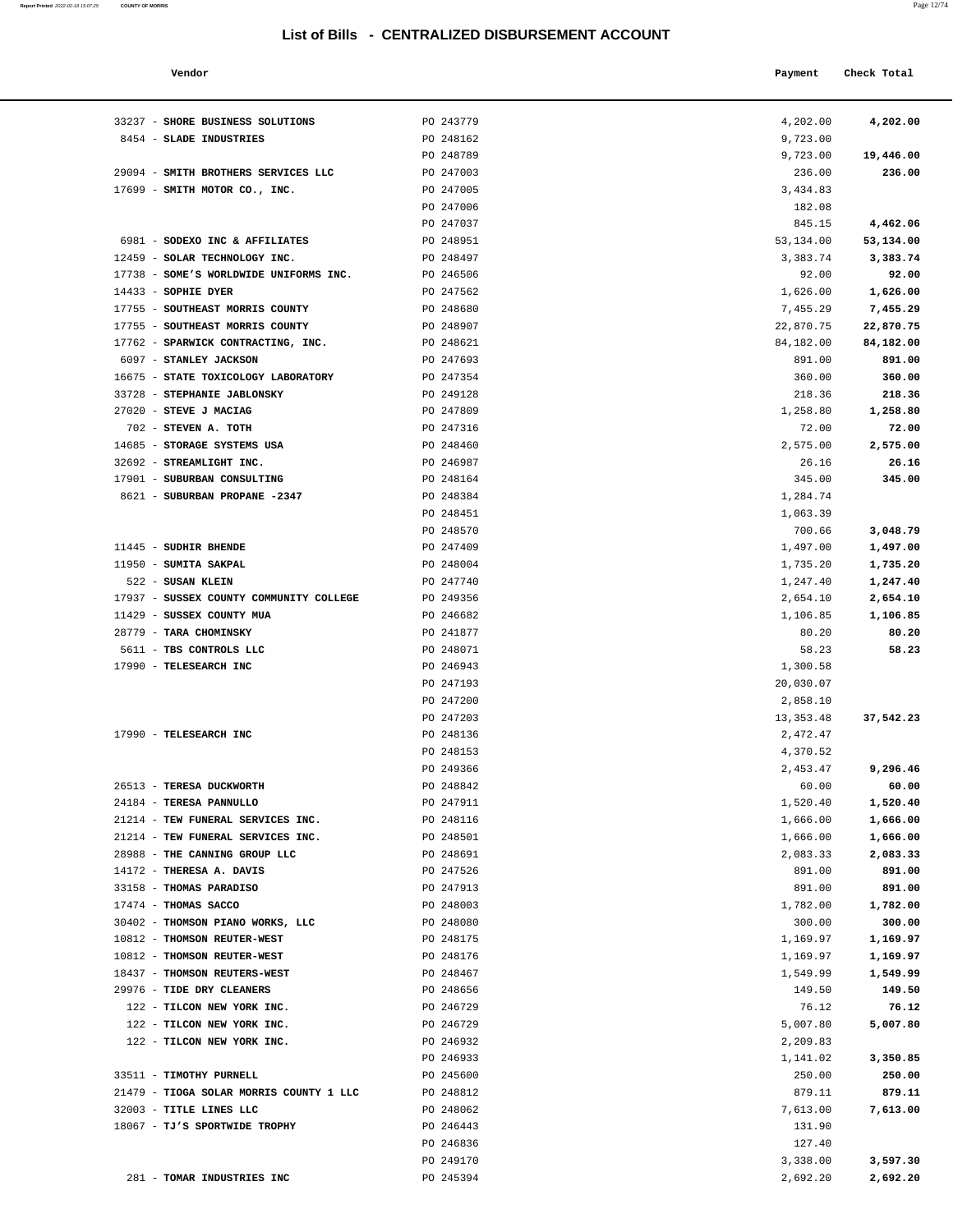| Vendor | Payment Check Total |
|--------|---------------------|
|        |                     |

| 9099 - TONY SANCHEZ LTD                                               | PO 246992              | 129.28                 |                        |
|-----------------------------------------------------------------------|------------------------|------------------------|------------------------|
|                                                                       | PO 247231              | 257.67                 |                        |
|                                                                       | PO 247232              | 147.91                 | 534.86                 |
| 20788 - TOP LINE CONSTRUCTION CORP                                    | PO 248746              | 255,568.89             |                        |
|                                                                       | PO 248746              | 35,096.77              | 290,665.66             |
| 28512 - TOWN OF BOONTON POLICE DEPARTMENT                             | PO 247176              | 340.88                 | 340.88                 |
| 1227 - TOWN OF DOVER<br>2484 - TOWNSHIP OF BOONTON                    | PO 249062<br>PO 249063 | 18,169.08<br>37,624.82 | 18,169.08<br>37,624.82 |
| 1122 - TOWNSHIP OF MORRIS                                             | PO 248697              | 14,329.97              | 14,329.97              |
| 1122 - TOWNSHIP OF MORRIS                                             | PO 248911              | 62,741.81              | 62,741.81              |
| 17379 - TOWNSHIP OF ROXBURY                                           | PO 247198              | 280.00                 | 280.00                 |
| 4953 - TPS SUPPLY LLC                                                 | PO 246444              | 35.48                  | 35.48                  |
| 19995 - TREASURER-STATE OF NEW JERSEY                                 | PO 246530              | 1,032.00               | 1,032.00               |
| 18144 - TREE KING INC                                                 | PO 247272              | 17,100.00              | 17,100.00              |
| 18144 - TREE KING INC                                                 | PO 247355              | 6,407.50               | 6,407.50               |
| 28611 - TROPHY KING OF PARSIPPANY                                     | PO 248444              | 150.00                 | 150.00                 |
| 30877 - TUNSTEAD LANDSCAPE SERVICES                                   | PO 245919              | 250.00                 | 250.00                 |
| 29540 - U.S. BANK OPERATIONS CENTER                                   | PO 248813              | 6,028.95               | 6,028.95               |
| 31502 - U.S. SECURITY ASSOCIATES                                      | PO 246465              | 658.24                 | 658.24                 |
| 18217 - UNION COUNTY COLLEGE                                          | PO 249392              | 4,478.37               | 4,478.37               |
| 33716 - UNIPRO INTERNATIONAL                                          | PO 247195              | 77.61                  | 77.61                  |
| 31713 - UNITED SITE SERVICES NORTHEAST, INC.                          | PO 248723              | 370.58                 | 370.58                 |
| 21867 - UNITED WAY OF NORTHERN                                        | PO 247156              | 1,317.00               | 1,317.00               |
| 21867 - UNITED WAY OF NORTHERN<br>446 - UNITRONIX DATA SYSTEMS INC    | PO 247164<br>PO 246533 | 2,483.00<br>9,195.55   | 2,483.00<br>9,195.55   |
| $20042 - V.E. RALPH & SON INC.$                                       | PO 246042              | 341.00                 |                        |
|                                                                       | PO 248095              | 82.84                  |                        |
|                                                                       | PO 248627              | 670.54                 | 1,094.38               |
| 273 - VALUE LINE PUBLISHING LLC                                       | PO 248456              | 5,700.00               | 5,700.00               |
| $1286$ - VERIZON                                                      | PO 246814              | 1,281.46               | 1,281.46               |
| $1286$ - VERIZON                                                      | PO 248101              | 1,159.35               | 1,159.35               |
| $1286$ - VERIZON                                                      | PO 248188              | 309.34                 | 309.34                 |
| $1286$ - VERIZON                                                      | PO 248436              | 7,213.70               | 7,213.70               |
| 10668 - VERIZON CABS                                                  | PO 248425              | 1,735.10               | 1,735.10               |
| 1348 - VERIZON WIRELESS                                               | PO 248102              | 160.08                 | 160.08                 |
| 1348 - VERIZON WIRELESS                                               | PO 248712              | 49,539.49              |                        |
|                                                                       | PO 248712              | 146.10                 | 49,685.59              |
| 32126 - VERONICA DENIS                                                | PO 247535              | 1,247.40               | 1,247.40               |
| 32686 - VICTORIA NOONAN                                               | PO 247889              | 867.60                 | 867.60                 |
| 28202 - VILLAGE SHOP RITE                                             | PO 248877              | 157.22                 | 157.22                 |
| 14173 - VIRGINIA DAVIS                                                | PO 247525              | 891.00                 | 891.00                 |
| 31532 - VISION ENVIRONMENTAL, LLC<br>14319 - VISITING NURSE ASSOC. OF | PO 248452<br>PO 247155 | 1,552.00<br>50,182.00  | 1,552.00               |
|                                                                       | PO 247304              | 38,278.00              |                        |
|                                                                       | PO 248637              | 13,923.00              | 102,383.00             |
| 11333 - VISUAL COMPUTER SOLUTIONS                                     | PO 248657              | 2,446.25               | 2,446.25               |
| 16784 - VIVIAN O'KEEFE                                                | PO 247902              | 804.00                 | 804.00                 |
| 25832 - VOIANCE LANGUAGE SERVICES, LLC                                | PO 248628              | 25.00                  | 25.00                  |
| 6146 - W.B. MASON COMPANY INC                                         | PO 243296              | 390.30                 | 390.30                 |
| 6146 - W.B. MASON COMPANY INC                                         | PO 243435              | 431.30                 | 431.30                 |
| 6146 - W.B. MASON COMPANY INC                                         | PO 243536              | 53.78                  | 53.78                  |
| 6146 - W.B. MASON COMPANY INC                                         | PO 243876              | 67.05                  | 67.05                  |
| 6146 - W.B. MASON COMPANY INC                                         | PO 244021              | 217.26                 | 217.26                 |
| 6146 - W.B. MASON COMPANY INC                                         | PO 244156              | 1,588.88               | 1,588.88               |
| 6146 - W.B. MASON COMPANY INC                                         | PO 244358              | 714.72                 | 714.72                 |
| 6146 - W.B. MASON COMPANY INC                                         | PO 244368              | 349.99                 | 349.99                 |
| 6146 - W.B. MASON COMPANY INC                                         | PO 244630              | 1,417.20               | 1,417.20               |
| 6146 - W.B. MASON COMPANY INC                                         | PO 244760              | 386.50                 | 386.50                 |
| 6146 - W.B. MASON COMPANY INC                                         | PO 244816              | 1,118.49               | 1,118.49               |
| 6146 - W.B. MASON COMPANY INC                                         | PO 245345              | 421.51                 | 421.51                 |
| 6146 - W.B. MASON COMPANY INC                                         | PO 245346              | 84.99                  | 84.99                  |
| 6146 - W.B. MASON COMPANY INC                                         | PO 245348              | 312.10                 | 312.10                 |

6146 - **W.B. MASON COMPANY INC** PO 245645 933.21 **933.21**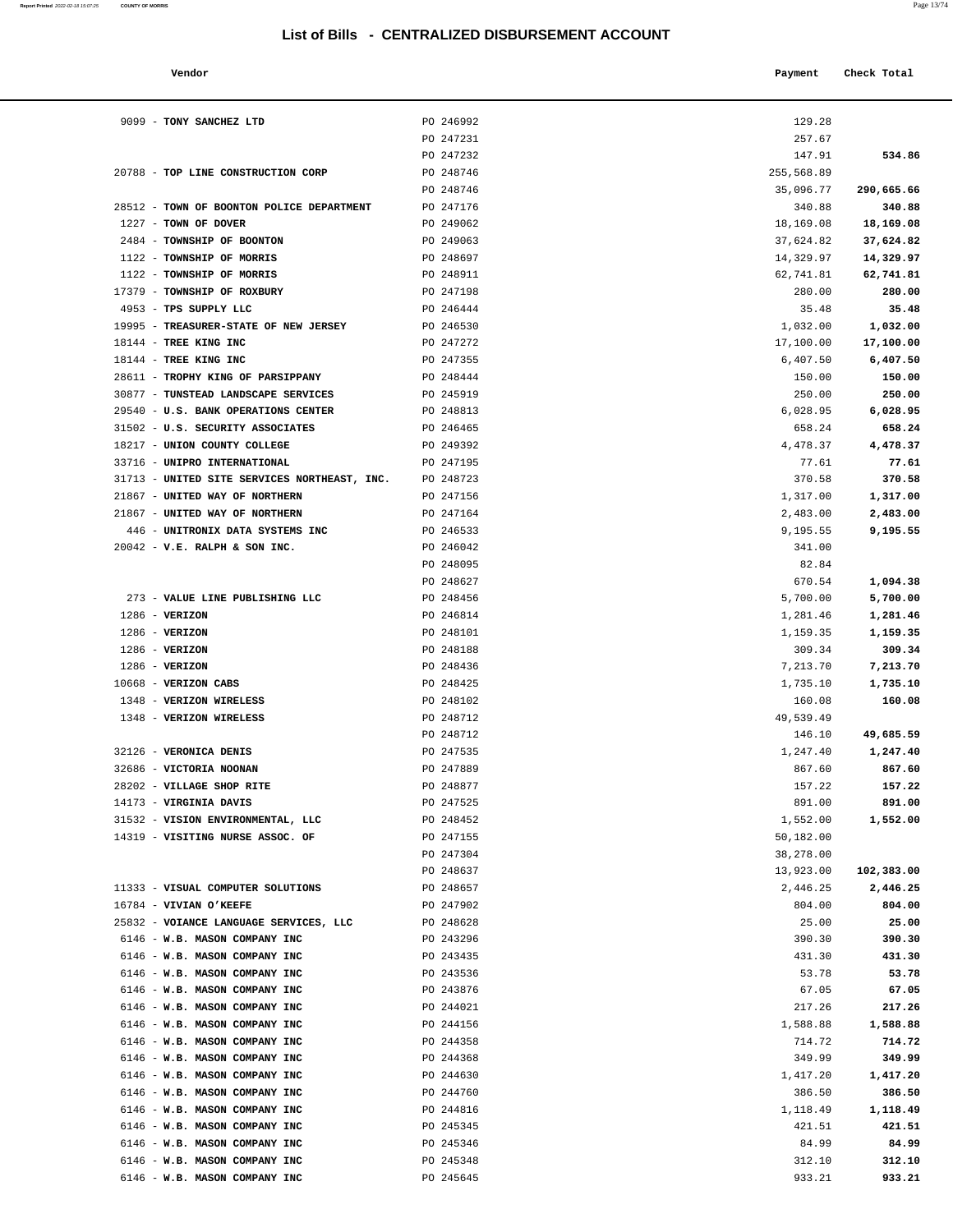| Vendor |  | Payment Check Total<br>------ ---- |
|--------|--|------------------------------------|
|--------|--|------------------------------------|

| 6146 - W.B. MASON COMPANY INC                                       | PO 245762              | 225.45               | 225.45               |
|---------------------------------------------------------------------|------------------------|----------------------|----------------------|
| 6146 - W.B. MASON COMPANY INC                                       | PO 246135              | 384.57               | 384.57               |
| 6146 - W.B. MASON COMPANY INC                                       | PO 246374              | 294.52               | 294.52               |
| 6146 - W.B. MASON COMPANY INC                                       | PO 246762              | 602.97               | 602.97               |
| 6146 - W.B. MASON COMPANY INC                                       | PO 246851              | 1,797.75             | 1,797.75             |
| 6146 - W.B. MASON COMPANY INC                                       | PO 246852              | 1,693.81             | 1,693.81             |
| 6146 - W.B. MASON COMPANY INC                                       | PO 246853              | 477.73               | 477.73               |
| 6146 - W.B. MASON COMPANY INC                                       | PO 246892              | 70.18                | 70.18                |
| 6146 - W.B. MASON COMPANY INC<br>6146 - W.B. MASON COMPANY INC      | PO 246989<br>PO 247057 | 91.50<br>11.99       | 91.50<br>11.99       |
| 6146 - W.B. MASON COMPANY INC                                       | PO 247058              | 34.24                | 34.24                |
| 6146 - W.B. MASON COMPANY INC                                       | PO 247060              | 0.95                 | 0.95                 |
| 6146 - W.B. MASON COMPANY INC                                       | PO 247078              | 17.88                | 17.88                |
| 6146 - W.B. MASON COMPANY INC                                       | PO 247079              | 0.95                 | 0.95                 |
| 6146 - W.B. MASON COMPANY INC                                       | PO 247090              | 960.85               | 960.85               |
| 6146 - W.B. MASON COMPANY INC                                       | PO 247152              | 483.15               | 483.15               |
| 6146 - W.B. MASON COMPANY INC                                       | PO 247170              | 126.66               | 126.66               |
| 6146 - W.B. MASON COMPANY INC                                       | PO 247248              | 1.90                 | 1.90                 |
| 6146 - W.B. MASON COMPANY INC                                       | PO 247308              | 429.12               | 429.12               |
| 6146 - W.B. MASON COMPANY INC                                       | PO 247323              | 351.12               | 351.12               |
| 6146 - W.B. MASON COMPANY INC                                       | PO 247332              | 134.10               | 134.10               |
| 6146 - W.B. MASON COMPANY INC<br>6146 - W.B. MASON COMPANY INC      | PO 248070              | 36.44                | 36.44<br>81.41       |
| 6146 - W.B. MASON COMPANY INC                                       | PO 248137<br>PO 248145 | 81.41<br>462.24      | 462.24               |
| 6146 - W.B. MASON COMPANY INC                                       | PO 248167              | 0.95                 | 0.95                 |
| 6146 - W.B. MASON COMPANY INC                                       | PO 248168              | 58.11                | 58.11                |
| 6146 - W.B. MASON COMPANY INC                                       | PO 248178              | 134.90               | 134.90               |
| 6146 - W.B. MASON COMPANY INC                                       | PO 248184              | 293.96               | 293.96               |
| 6146 - W.B. MASON COMPANY INC                                       | PO 248379              | 87.92                | 87.92                |
| 6146 - W.B. MASON COMPANY INC                                       | PO 248381              | 157.78               | 157.78               |
| 6146 - W.B. MASON COMPANY INC                                       | PO 248395              | 54.60                | 54.60                |
| 6146 - W.B. MASON COMPANY INC                                       | PO 248397              | 32.68                | 32.68                |
| 6146 - W.B. MASON COMPANY INC                                       | PO 248399              | 29.79                | 29.79                |
| 6146 - W.B. MASON COMPANY INC                                       | PO 248427              | 50.12                | 50.12                |
| 6146 - W.B. MASON COMPANY INC<br>6146 - W.B. MASON COMPANY INC      | PO 248430<br>PO 248447 | 564.25<br>448.22     | 564.25<br>448.22     |
| 6146 - W.B. MASON COMPANY INC                                       | PO 248461              | 287.96               | 287.96               |
| 6146 - W.B. MASON COMPANY INC                                       | PO 248469              | 672.85               | 672.85               |
| 6146 - W.B. MASON COMPANY INC                                       | PO 248470              | 62.40                | 62.40                |
| 6146 - W.B. MASON COMPANY INC                                       | PO 248488              | 36.71                | 36.71                |
| 6146 - W.B. MASON COMPANY INC                                       | PO 248521              | 0.95                 | 0.95                 |
| 6146 - W.B. MASON COMPANY INC                                       | PO 248547              | 71.52                | 71.52                |
| 6146 - W.B. MASON COMPANY INC                                       | PO 248553              | 31.29                | 31.29                |
| 6146 - W.B. MASON COMPANY INC                                       | PO 248554              | 4.47                 | 4.47                 |
| 6146 - W.B. MASON COMPANY INC                                       | PO 248556              | 0.95                 | 0.95                 |
| 6146 - W.B. MASON COMPANY INC                                       | PO 248561              | 58.11                | 58.11                |
| 6146 - W.B. MASON COMPANY INC<br>6146 - W.B. MASON COMPANY INC      | PO 248626<br>PO 248645 | 428.73<br>745.76     | 428.73<br>745.76     |
| 6146 - W.B. MASON COMPANY INC                                       | PO 248692              | 265.21               | 265.21               |
| 6146 - W.B. MASON COMPANY INC                                       | PO 248698              | 53.73                | 53.73                |
| 6146 - W.B. MASON COMPANY INC                                       | PO 248726              | 136.84               | 136.84               |
| 6146 - W.B. MASON COMPANY INC                                       | PO 248878              | 310.19               | 310.19               |
| 6146 - W.B. MASON COMPANY INC                                       | PO 249361              | 181.65               | 181.65               |
| 6146 - W.B. MASON COMPANY INC                                       | PO 249362              | 271.10               | 271.10               |
| 6146 - W.B. MASON COMPANY INC                                       | PO 249363              | 432.60               | 432.60               |
| 6146 - W.B. MASON COMPANY INC                                       | PO 249364              | 133.75               | 133.75               |
| 6146 - W.B. MASON COMPANY INC                                       | PO 249365              | 290.90               | 290.90               |
| 6146 - W.B. MASON COMPANY INC                                       | PO 249368              | 505.42               | 505.42               |
| 26518 - WALTER JONES                                                | PO 248840              | 60.00                | 60.00                |
| 20598 - WALTER PETERSON<br>24231 - WATERS, MCPHERSON, MCNEILL, P.C. | PO 247931              | 1,258.80             | 1,258.80             |
| 24231 - WATERS, MCPHERSON, MCNEILL, P.C.                            | PO 247018<br>PO 247114 | 1,906.50<br>2,092.50 | 1,906.50<br>2,092.50 |
| 24231 - WATERS, MCPHERSON, MCNEILL, P.C.                            | PO 247115              | 32,750.60            | 32,750.60            |
|                                                                     |                        |                      |                      |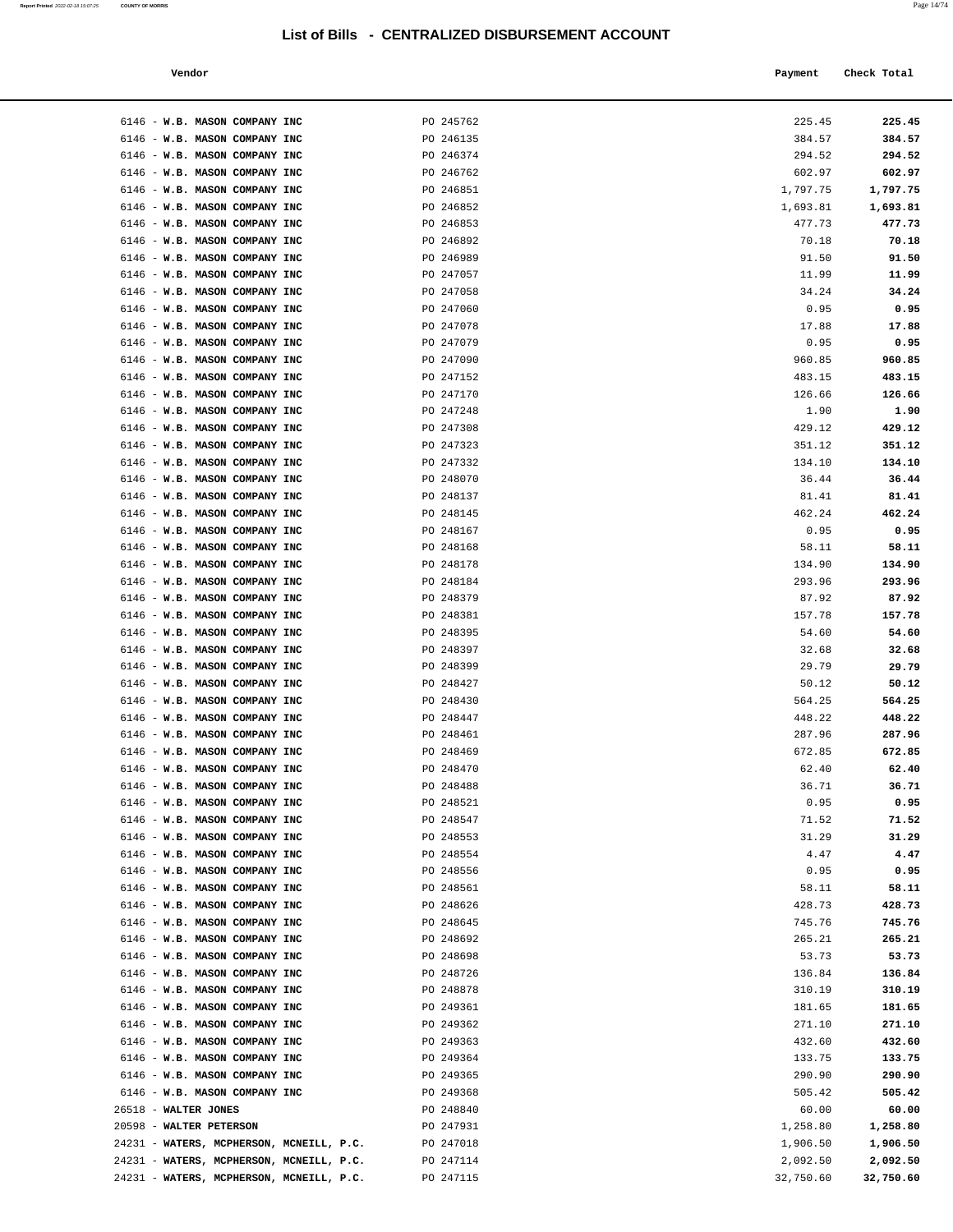| Vendor                             |              | Payment    | Check Total  |
|------------------------------------|--------------|------------|--------------|
|                                    |              |            |              |
| 32263 - WEINER LAW GROUP LLP       | PO 247022    | 77.50      | 77.50        |
| 18453 - WHARTON WATER DEPARTMENT   | PO 248909    | 453.56     | 453.56       |
| 1885 - WILLIAM HIBLER              | PO 247680    | 1,782.00   | 1,782.00     |
| 15625 - WILLIAM KNIGHT             | PO 247743    | 629.40     | 629.40       |
| 26523 - WILLIAM MOTT               | PO 248837    | 60.00      | 60.00        |
| 8335 - WILLIAM PATERSON UNIVERSITY | PO 247185    | 831.26     | 831.26       |
| 25391 - WILLIE CHAVIS              | PO 247478    | 1,782.00   | 1,782.00     |
| 10817 - WINFRED SUE ROWE           | PO 247993    | 804.00     | 804.00       |
| 1621 - WINSOR'S TRACTOR TRAILER    | PO 247125    | 3,200.00   | 3,200.00     |
| 3793 - WOODRUFF ENERGY             | PO 248695    | 3,099.56   |              |
|                                    | PO 248906    | 24,792.46  | 27,892.02    |
| 889 - WORK N WEAR STORE            | PO 244165    | 150.00     | 150.00       |
| 29685 - WURTH USA INC.             | PO 247054    | 1,340.22   |              |
|                                    | PO 247055    | 799.00     | 2,139.22     |
| 28286 - YOLANDA DOL                | PO 247545    | 1,360.20   | 1,360.20     |
| 32445 - YOLANDA HERNANDEZ          | PO 248466    | 2,590.21   | 2,590.21     |
| 28662 - YOUR WAY CONSTRUCTION INC. | PO 248977    | 108,795.92 | 108,795.92   |
| 33589 - YUKON SERVICES, LLC        | PO 247103    | 24,475.00  |              |
|                                    | PO 248475    | 6,050.00   | 30,525.00    |
| 24208 - ZUFALL HEALTH CENTER       | PO 248491    | 14,240.00  | 14,240.00    |
| TOTAL                              |              |            | 5,979,220.17 |
| paid from Fund 01 Current Fund     | 3,325,576.26 |            |              |
| paid from Fund 02 Grant Fund       | 1,184,576.23 |            |              |

| Total to be paid from Fund 01 Current Fund    | 3,325,576.26    |
|-----------------------------------------------|-----------------|
| Total to be paid from Fund 02 Grant Fund      | 1, 184, 576, 23 |
| Total to be paid from Fund 04 County Capital  | 1,451,187.00    |
| Total to be paid from Fund 13 Dedicated Trust | 17,880.68       |
|                                               |                 |
|                                               | 5,979,220.17    |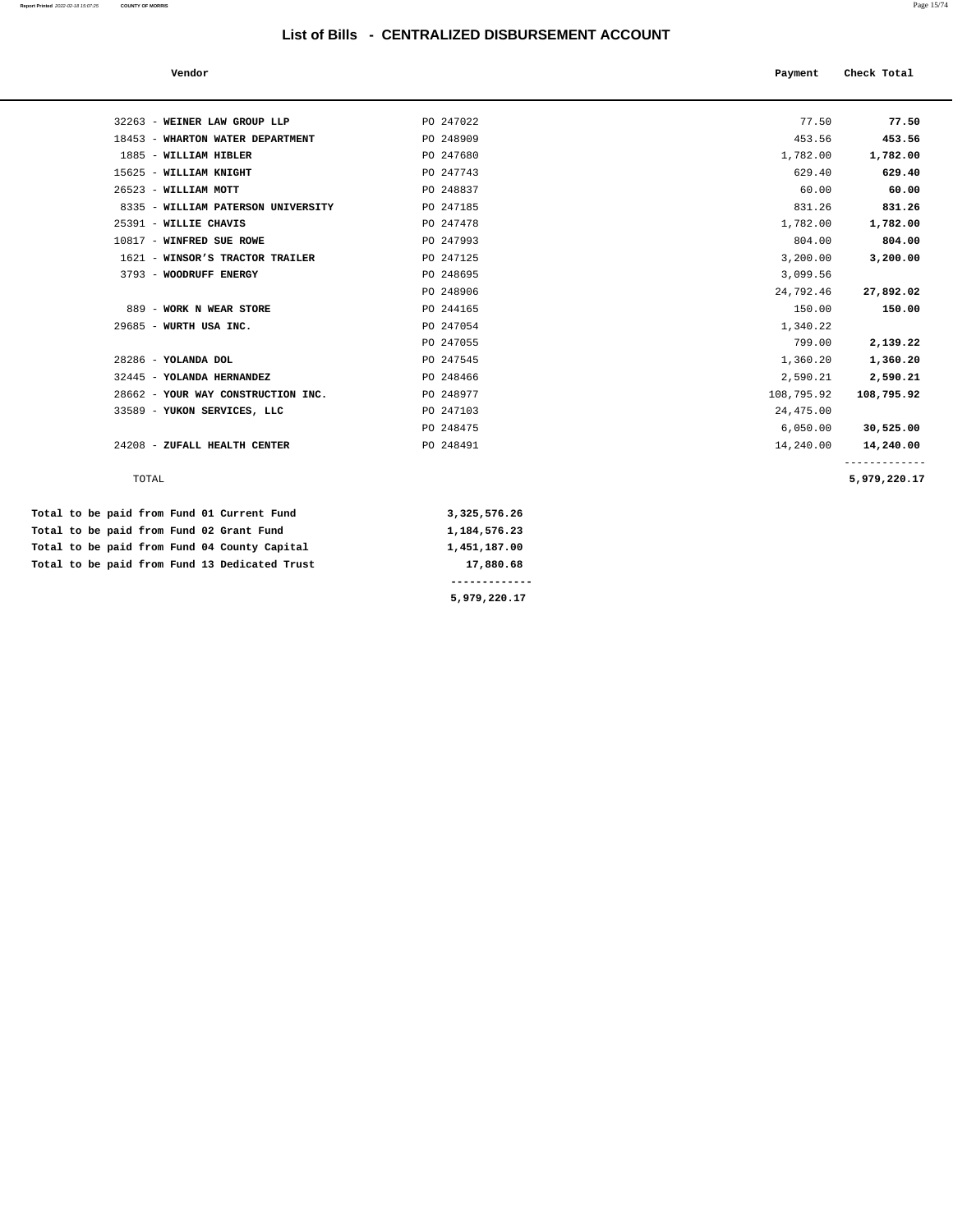**Report Printed** 2022-02-18 15:07:36 **COUNTY OF MORRIS** Page 16/74

# **List of Bills (Department/Account Detail) - CENTRALIZED DISBURSEMENT ACCOUNT**

|                      |                      |                                                    | <b>EDITOL DING (DUPUL INCHINATODOMIK DULUI) OLITIKALILLO DIODOKOLINLITI AUGUURI</b> |                        |                           |  |
|----------------------|----------------------|----------------------------------------------------|-------------------------------------------------------------------------------------|------------------------|---------------------------|--|
| Account              | P0 #                 | Vendor                                             | Description                                                                         | Payment                | Account Total             |  |
| DEPARTMENT 040835    |                      |                                                    | <b>Current Fund</b>                                                                 |                        |                           |  |
| 01-160-05-040835-888 | 249062 TOWN OF DOVER | 249063 TOWNSHIP OF BOONTON<br>Due to Boonton/Dover | TOTAL FOR ACCOUNT                                                                   | 37,624.82<br>18,169.08 | 55,793.90                 |  |
|                      |                      | TOTAL for DEPARTMENT 040835                        |                                                                                     |                        | ============<br>55,793.90 |  |

## **County Administrator**

| 249176 DEENA LEARY                                   |                   | 767.00      |          |
|------------------------------------------------------|-------------------|-------------|----------|
| Associations and Memberships<br>01-201-20-100100-023 | TOTAL FOR ACCOUNT |             | 767.00   |
|                                                      |                   |             |          |
| 248854 M.C. CHAMBER OF COMMERCE                      |                   | 145.00      |          |
| 247169 PATRICIA FITZPATRICK                          |                   | 77.54       |          |
| 249169 JAMIE<br>KLENETSKY FAY                        |                   | 200.00      |          |
| 01-201-20-100100-039<br>Education Schools & Training | TOTAL FOR ACCOUNT |             | 422.54   |
|                                                      |                   |             |          |
| 249387 COUNTY OF MORRIS                              |                   | 4.88        |          |
| 01-201-20-100100-068<br>Postage & Metered Mail       | TOTAL FOR ACCOUNT |             | 4.88     |
|                                                      |                   |             |          |
| 248498 RICOH AMERICAS CORPORATION                    |                   | 1,141.54    |          |
| 01-201-20-100100-164<br>Office Machines - Rental     | TOTAL FOR ACCOUNT |             | 1,141.54 |
|                                                      |                   |             |          |
|                                                      |                   | ----------- |          |
| TOTAL for County Administrator                       |                   |             | 2,335.96 |
|                                                      |                   |             |          |

#### **Personnel**

| 249387 COUNTY OF MORRIS |                        |                   | 2.12 |
|-------------------------|------------------------|-------------------|------|
| 01-201-20-105100-068    | Postage & Metered Mail | TOTAL FOR ACCOUNT | 2.12 |
|                         |                        |                   |      |
|                         |                        |                   |      |
| TOTAL for Personnel     |                        |                   | 2.12 |
|                         |                        |                   |      |

#### **Board of Chosen Freeholders**

| 247062 NJAC                                                    |                   | 14,745.65 |  |
|----------------------------------------------------------------|-------------------|-----------|--|
| $01 - 201 - 20 - 110100 - 023$<br>Associations and Memberships | TOTAL FOR ACCOUNT | 14,745.65 |  |
|                                                                |                   |           |  |
| 247061 ENVELOPES & PRINTED PROD. INC.                          |                   | 289.00    |  |
| 247036 SANCHEZ ENGRAVING LLC                                   |                   | 131.00    |  |
| 01-201-20-110100-058<br>Office Supplies & Stationery           | TOTAL FOR ACCOUNT | 420.00    |  |
|                                                                |                   |           |  |
| 249387 COUNTY OF MORRIS                                        |                   | 4.61      |  |
| 249387 COUNTY OF MORRIS                                        |                   | 12.66     |  |
| 01-201-20-110100-068<br>Postage & Metered Mail                 | TOTAL FOR ACCOUNT | 17.27     |  |
|                                                                |                   |           |  |
| 248877 VILLAGE SHOP RITE                                       |                   | 157.22    |  |
| 247169 PATRICIA FITZPATRICK                                    |                   | 38.77     |  |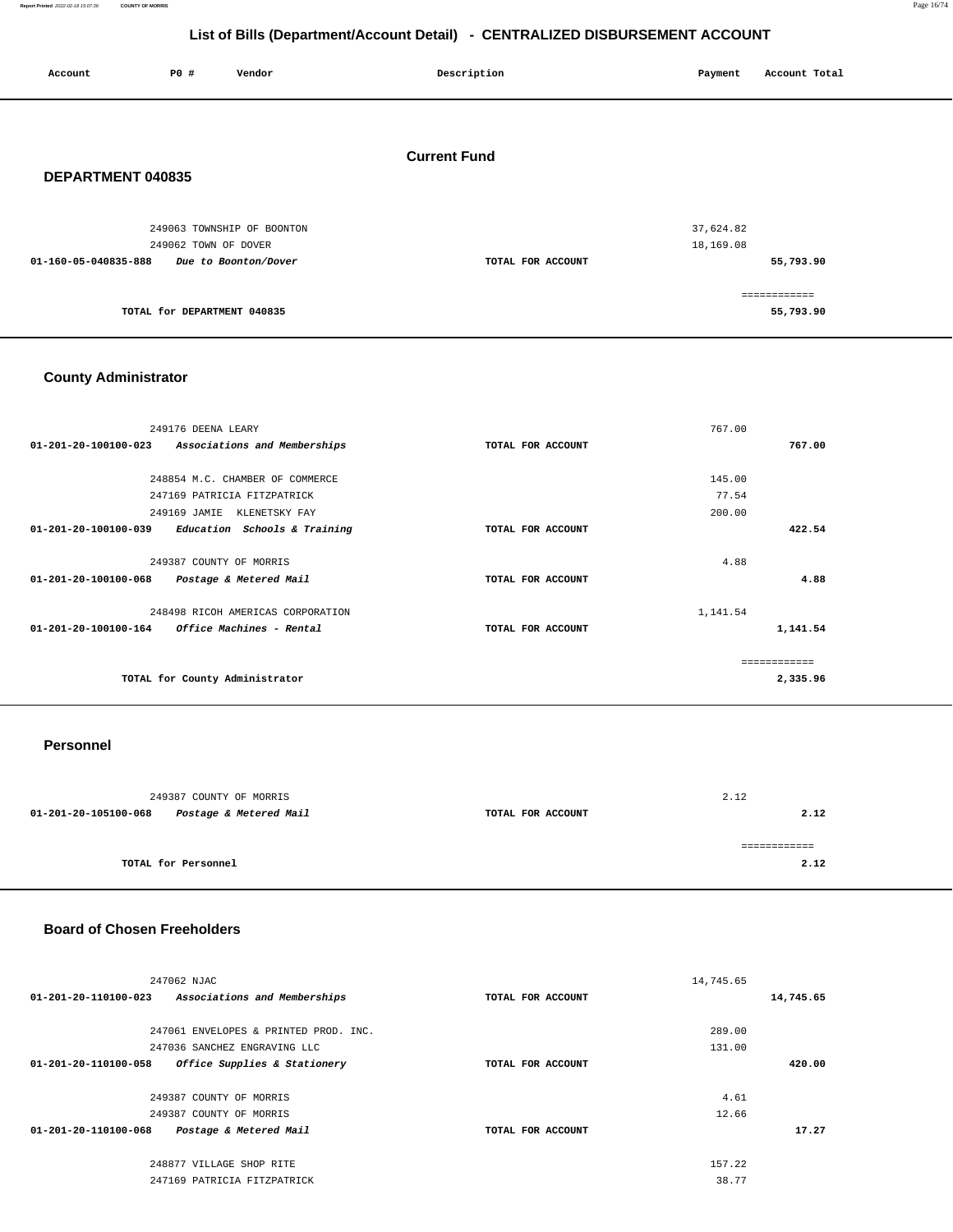**Report Printed** 2022-02-18 15:07:36 **COUNTY OF MORRIS** Page 17/74

## **List of Bills (Department/Account Detail) - CENTRALIZED DISBURSEMENT ACCOUNT**

| Account                            | <b>PO #</b>         | Vendor                                | Description       | Payment  | Account Total |
|------------------------------------|---------------------|---------------------------------------|-------------------|----------|---------------|
| <b>Board of Chosen Freeholders</b> |                     |                                       |                   |          |               |
|                                    | 249205 BRIAN MURRAY |                                       |                   | 180.00   |               |
|                                    |                     | 249170 TJ'S SPORTWIDE TROPHY          |                   | 3,338.00 |               |
| 01-201-20-110100-079               | Special Projects    |                                       | TOTAL FOR ACCOUNT |          | 3,713.99      |
|                                    |                     | 247035 SANCHEZ ENGRAVING LLC          |                   | 60.00    |               |
|                                    |                     | 248379 W.B. MASON COMPANY INC         |                   | 87.92    |               |
| 01-203-20-110100-058               |                     | (2021) Office Supplies & Stationery   | TOTAL FOR ACCOUNT |          | 147.92        |
|                                    |                     |                                       |                   |          | ------------  |
|                                    |                     | TOTAL for Board of Chosen Freeholders |                   |          | 19,044.83     |

#### **Clerk of the Board**

| 248506 GANNETT NJ NEWSPAPERS                          |                   | 108.32 |
|-------------------------------------------------------|-------------------|--------|
| 248688 GANNETT NJ NEWSPAPERS                          |                   | 91.94  |
| 248685 GANNETT NJ NEWSPAPERS                          |                   | 107.54 |
| 248686 GANNETT NJ NEWSPAPERS                          |                   | 104.42 |
| 248687 GANNETT NJ NEWSPAPERS                          |                   | 91.16  |
| 248855 GANNETT NJ NEWSPAPERS                          |                   | 60.84  |
| 01-201-20-110105-022<br>Advertising                   | TOTAL FOR ACCOUNT | 564.22 |
| 247184 MUNICIPAL CLERK'S ASSOCIATION OF MORRIS COUNTY |                   | 50.00  |
| Associations and Memberships<br>01-201-20-110105-023  | TOTAL FOR ACCOUNT | 50.00  |
|                                                       |                   |        |
| TOTAL for Clerk of the Board                          |                   | 614.22 |
|                                                       |                   |        |
|                                                       |                   |        |

# **County Clerk**

|                                           | 248645 W.B. MASON COMPANY INC                           |                   | 745.76   |              |
|-------------------------------------------|---------------------------------------------------------|-------------------|----------|--------------|
| 01-201-20-120100-058                      | Office Supplies & Stationery                            | TOTAL FOR ACCOUNT |          | 745.76       |
|                                           |                                                         |                   |          |              |
|                                           | 249387 COUNTY OF MORRIS                                 |                   | 2,435.06 |              |
|                                           | 01-201-20-120100-068 Postage & Metered Mail             | TOTAL FOR ACCOUNT |          | 2,435.06     |
|                                           | 248752 ANN F. GROSSI                                    |                   | 102.86   |              |
| 01-201-20-120100-162 Furniture & Fixtures |                                                         | TOTAL FOR ACCOUNT |          | 102.86       |
|                                           |                                                         |                   |          |              |
|                                           | 248763 RICOH USA, INC.                                  |                   | 618.78   |              |
|                                           | 248763 RICOH USA, INC.                                  |                   | 874.59   |              |
|                                           | 248763 RICOH USA, INC.                                  |                   | 720.17   |              |
|                                           | 248763 RICOH USA, INC.                                  |                   | 720.17   |              |
|                                           | 248763 RICOH USA, INC.                                  |                   | 703.72   |              |
|                                           | 248763 RICOH USA, INC.                                  |                   | 703.72   |              |
|                                           | $01 - 201 - 20 - 120100 - 164$ Office Machines - Rental | TOTAL FOR ACCOUNT |          | 4,341.15     |
|                                           | 248752 ANN F. GROSSI                                    |                   | 41.86    |              |
|                                           | 248752 ANN F. GROSSI                                    |                   | 80.00    |              |
| 01-201-20-120100-185                      | Food                                                    | TOTAL FOR ACCOUNT |          | 121.86       |
|                                           |                                                         |                   |          |              |
|                                           | 248712 VERIZON WIRELESS                                 |                   | 570.21   |              |
|                                           | 01-203-20-120100-031 (2021) Cellular Phones/Pagers      | TOTAL FOR ACCOUNT |          | 570.21       |
|                                           |                                                         |                   |          |              |
|                                           |                                                         |                   |          | ============ |

**TOTAL for County Clerk** 

**8,316.90**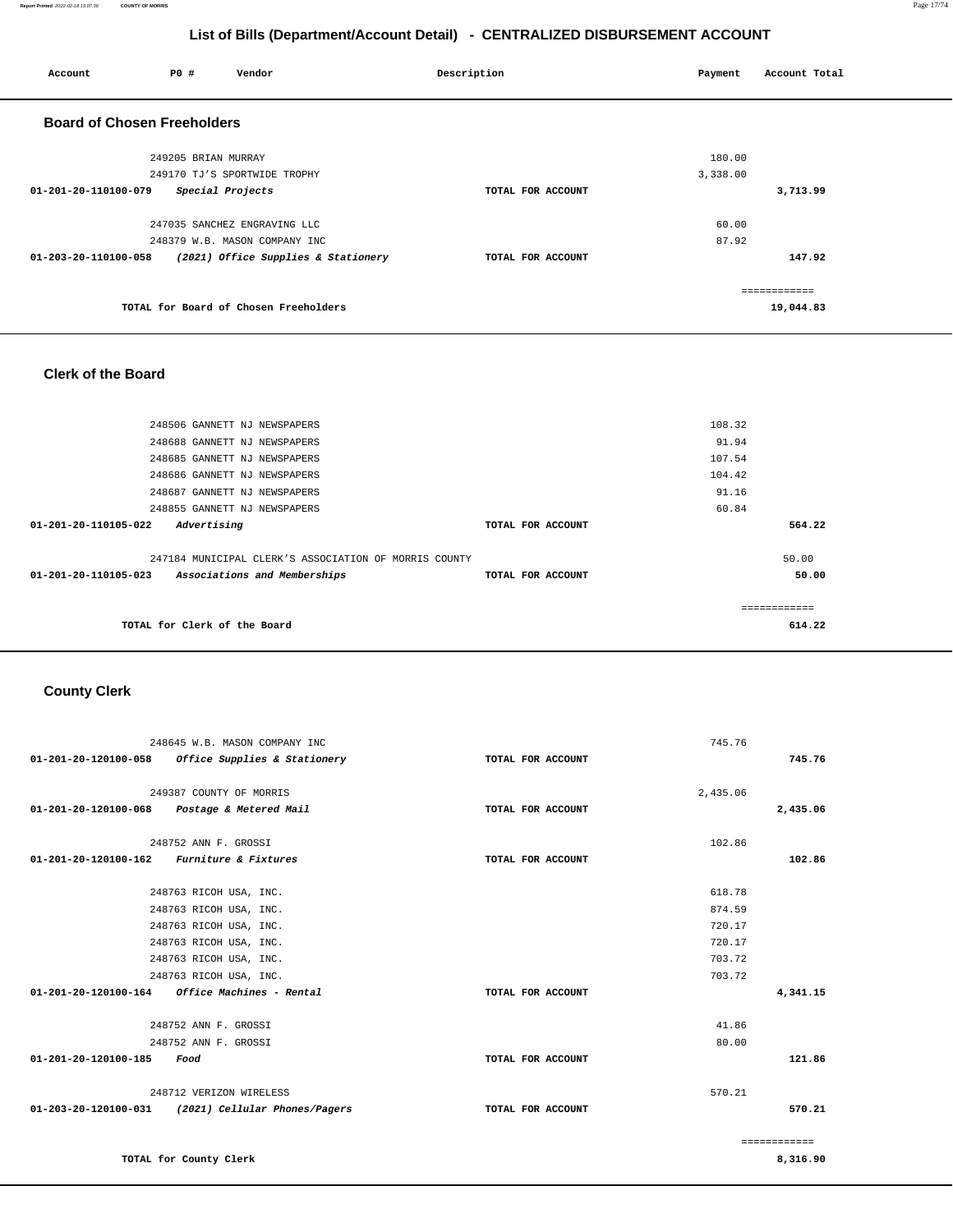**Report Printed** 2022-02-18 15:07:36 **COUNTY OF MORRIS** Page 18/74

## **List of Bills (Department/Account Detail) - CENTRALIZED DISBURSEMENT ACCOUNT**

| Account                          | P0 #                    | Vendor                              | Description       | Payment | Account Total          |
|----------------------------------|-------------------------|-------------------------------------|-------------------|---------|------------------------|
| <b>County Board of Elections</b> |                         |                                     |                   |         |                        |
|                                  | 249387 COUNTY OF MORRIS |                                     |                   | 36.04   |                        |
| 01-201-20-121100-068             |                         | Postage & Metered Mail              | TOTAL FOR ACCOUNT |         | 36.04                  |
|                                  |                         | TOTAL for County Board of Elections |                   |         | -------------<br>36.04 |

## **Superintendent of Elections**

| 248381 W.B. MASON COMPANY INC                         |                   | 91.68        |
|-------------------------------------------------------|-------------------|--------------|
| 248381 W.B. MASON COMPANY INC                         |                   | 66.10        |
| 01-201-20-121105-058 Office Supplies & Stationery     | TOTAL FOR ACCOUNT | 157.78       |
| 249387 COUNTY OF MORRIS                               |                   | 10.55        |
|                                                       |                   |              |
| 01-201-20-121105-068<br>Postage & Metered Mail        | TOTAL FOR ACCOUNT | 10.55        |
| 248373 GANNETT NJ NEWSPAPERS                          |                   | 21.84        |
| 248373 GANNETT NJ NEWSPAPERS                          |                   | 35.00        |
| 248555 GANNETT NJ NEWSPAPERS                          |                   | 90.48        |
| 248555 GANNETT NJ NEWSPAPERS                          |                   | 35.00        |
| 248557 GANNETT NJ NEWSPAPERS                          |                   | 49.92        |
| 248557 GANNETT NJ NEWSPAPERS                          |                   | 35.00        |
| 248760 ELECTION SUPPORT & SERVICES, INC               |                   | 450.00       |
| 248767 D. C. EXPRESS INC                              |                   | 50.00        |
| 248767 D. C. EXPRESS INC                              |                   | 950.00       |
| 248767 D. C. EXPRESS INC                              |                   | 50.00        |
| School Board Elections<br>01-201-20-121105-076        | TOTAL FOR ACCOUNT | 1,767.24     |
| 248553 W.B. MASON COMPANY INC                         |                   | 31.29        |
| 248554 W.B. MASON COMPANY INC                         |                   | 4.47         |
| 248556 W.B. MASON COMPANY INC                         |                   | 0.95         |
| 01-201-20-121105-095<br>Other Administrative Supplies | TOTAL FOR ACCOUNT | 36.71        |
| 248551 JAVIER CHAPARRO                                |                   | 17.27        |
| 248552 RICOH USA, INC.                                |                   | 214.77       |
| 01-201-20-121105-104 Electronic Voting Machine        | TOTAL FOR ACCOUNT | 232.04       |
|                                                       |                   |              |
|                                                       |                   | ============ |
| TOTAL for Superintendent of Elections                 |                   | 2,204.32     |
|                                                       |                   |              |

## **County Elections (Cty Clerk)**

| 247329 ANN F. GROSSI                                     |                   | 30.00    |
|----------------------------------------------------------|-------------------|----------|
| 01-201-20-121110-058<br>Office Supplies & Stationery     | TOTAL FOR ACCOUNT | 30.00    |
|                                                          |                   |          |
| 248183 MORRISTOWN, POSTMASTER                            |                   | 265.00   |
| 248183 MORRISTOWN, POSTMASTER                            |                   | 800.00   |
| 249387 COUNTY OF MORRIS                                  |                   | 6,782.66 |
| $01 - 201 - 20 - 121110 - 068$<br>Postage & Metered Mail | TOTAL FOR ACCOUNT | 7,847.66 |
| 247310 PRINCETON INSTITUTE OF LANGUAGES, INC DBA         |                   | 80.00    |
| 01-201-20-121110-069<br>Printing                         | TOTAL FOR ACCOUNT | 80.00    |
| 247329 ANN F. GROSSI                                     |                   | 36.00    |
| 01-201-20-121110-185<br>Food                             | TOTAL FOR ACCOUNT | 36.00    |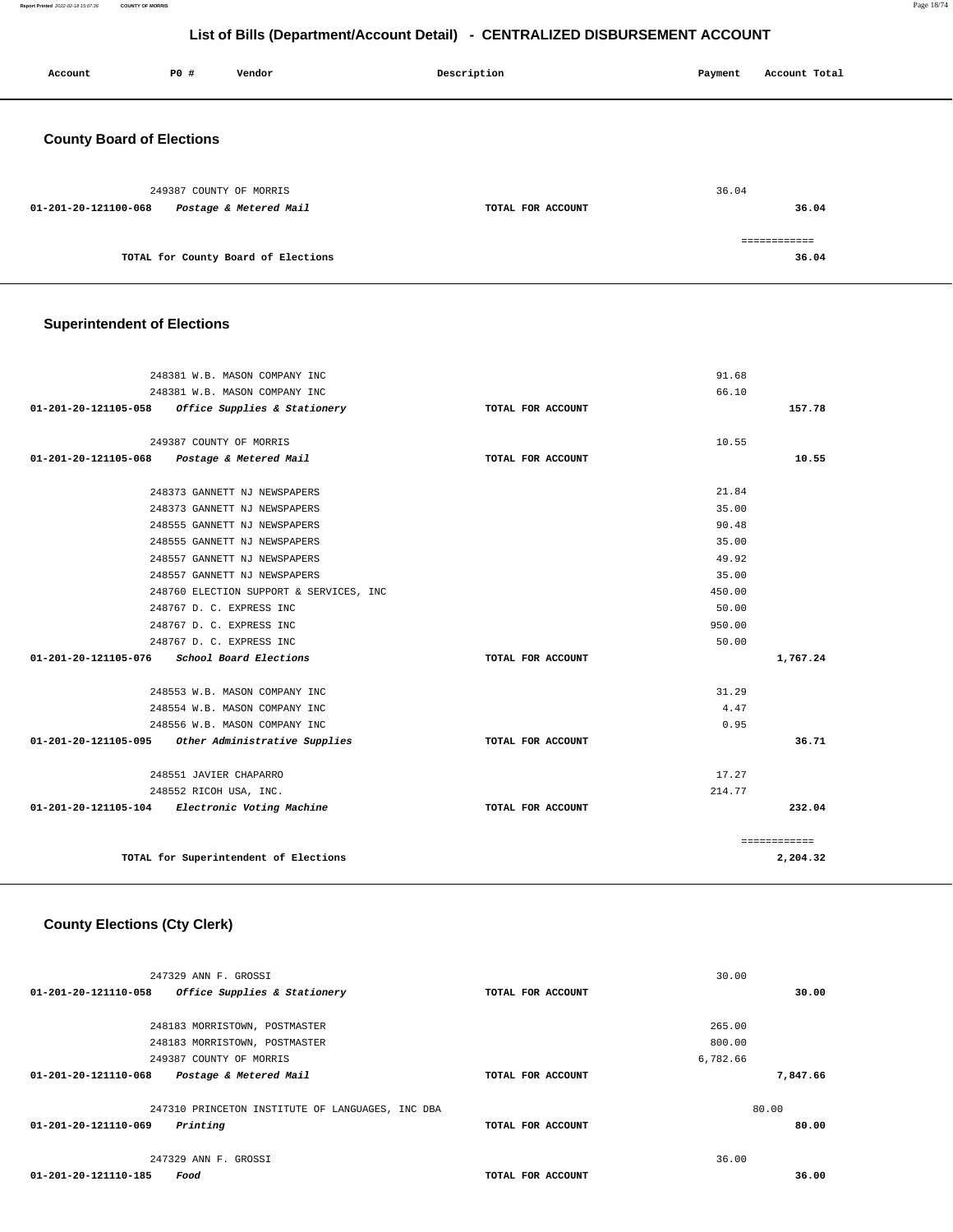**Report Printed** 2022-02-18 15:07:36 **COUNTY OF MORRIS** Page 19/74

## **List of Bills (Department/Account Detail) - CENTRALIZED DISBURSEMENT ACCOUNT**

| Account                             | <b>PO #</b>            | Vendor                                 | Description       | Payment | Account Total |
|-------------------------------------|------------------------|----------------------------------------|-------------------|---------|---------------|
| <b>County Elections (Cty Clerk)</b> |                        |                                        |                   |         |               |
|                                     | 248763 RICOH USA, INC. |                                        |                   | 619.66  |               |
| 01-201-20-121110-259                | Equipment Rental       |                                        | TOTAL FOR ACCOUNT |         | 619.66        |
|                                     | 248763 RICOH USA, INC. |                                        |                   | 619.66  |               |
| 01-203-20-121110-259                |                        | (2021) Equipment Rental                | TOTAL FOR ACCOUNT |         | 619.66        |
|                                     |                        |                                        |                   |         | ============  |
|                                     |                        | TOTAL for County Elections (Cty Clerk) |                   |         | 9,232.98      |

# **County Treasurer**

|                                | 249366 TELESEARCH INC                               |                   | 539.11   |              |
|--------------------------------|-----------------------------------------------------|-------------------|----------|--------------|
|                                | 249366 TELESEARCH INC                               |                   | 650.65   |              |
|                                | 249366 TELESEARCH INC                               |                   | 638.19   |              |
|                                | 249366 TELESEARCH INC                               |                   | 520.52   |              |
|                                | 249366 TELESEARCH INC                               |                   | 105.00   |              |
| 01-201-20-130100-016           | Outside Salaries & Wages                            | TOTAL FOR ACCOUNT |          | 2,453.47     |
|                                | 249364 W.B. MASON COMPANY INC                       |                   | 133.75   |              |
|                                | 249365 W.B. MASON COMPANY INC                       |                   | 290.90   |              |
|                                | 249368 W.B. MASON COMPANY INC                       |                   | 505.42   |              |
|                                | $01-201-20-130100-058$ Office Supplies & Stationery | TOTAL FOR ACCOUNT |          | 930.07       |
|                                |                                                     |                   |          |              |
|                                | 249387 COUNTY OF MORRIS                             |                   | 208.10   |              |
| 01-201-20-130100-068           | Postage & Metered Mail                              | TOTAL FOR ACCOUNT |          | 208.10       |
|                                | 249268 NEW JERSEY LEAGUE OF                         |                   | 210.00   |              |
| $01 - 201 - 20 - 130100 - 070$ | Publication & Subscriptions                         | TOTAL FOR ACCOUNT |          | 210.00       |
|                                |                                                     |                   |          |              |
|                                | 248691 THE CANNING GROUP LLC                        |                   | 2,083.33 |              |
|                                | 249361 W.B. MASON COMPANY INC                       |                   | 0.95     |              |
|                                | 249361 W.B. MASON COMPANY INC                       |                   | 0.95     |              |
|                                | 249361 W.B. MASON COMPANY INC                       |                   | 44.70    |              |
| 01-201-20-130100-084           | Other Outside Services                              | TOTAL FOR ACCOUNT |          | 2,129.93     |
|                                | 249362 W.B. MASON COMPANY INC                       |                   | 271.10   |              |
|                                | 249363 W.B. MASON COMPANY INC                       |                   | 432.60   |              |
| 01-203-20-130100-058           | (2021) Office Supplies & Stationery                 | TOTAL FOR ACCOUNT |          | 703.70       |
|                                | 249361 W.B. MASON COMPANY INC                       |                   | 44.70    |              |
|                                | 249361 W.B. MASON COMPANY INC                       |                   | 44.70    |              |
|                                | 249361 W.B. MASON COMPANY INC                       |                   | 44.70    |              |
|                                | 249361 W.B. MASON COMPANY INC                       |                   | 0.95     |              |
|                                | 01-203-20-130100-084 (2021) Other Outside Services  | TOTAL FOR ACCOUNT |          | 135.05       |
|                                |                                                     |                   |          |              |
|                                |                                                     |                   |          | ============ |
|                                | TOTAL for County Treasurer                          |                   |          | 6,770.32     |

# **Purchasing Division**

|                   | 211.31 |        |
|-------------------|--------|--------|
| TOTAL FOR ACCOUNT |        | 211.31 |
|                   |        |        |
|                   | 31.29  |        |
|                   | 50.49  |        |
|                   |        |        |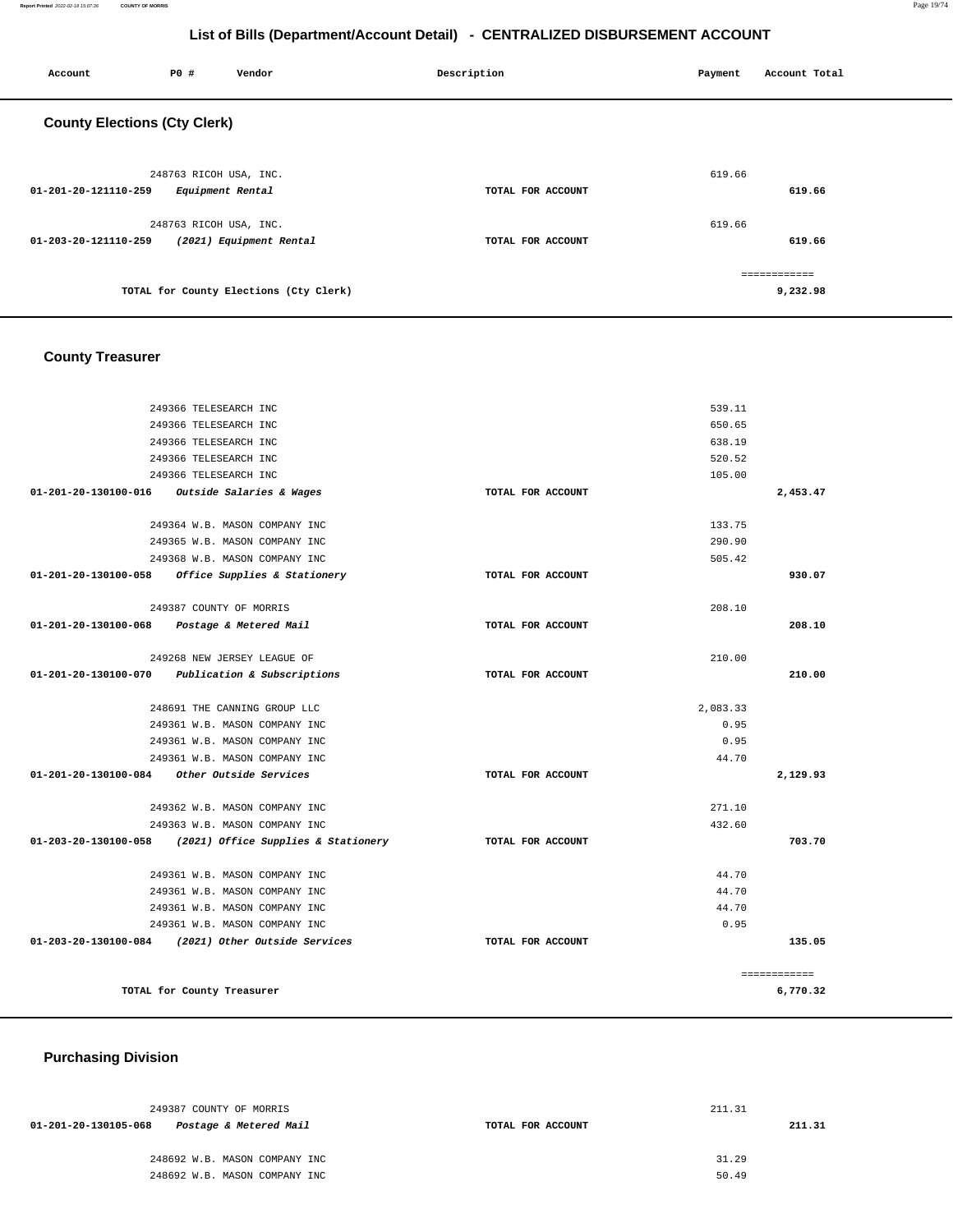**Report Printed** 2022-02-18 15:07:36 **COUNTY OF MORRIS** Page 20/74

## **List of Bills (Department/Account Detail) - CENTRALIZED DISBURSEMENT ACCOUNT**

| Account                    | <b>PO #</b> | Vendor                        | Description       | Payment | Account Total          |
|----------------------------|-------------|-------------------------------|-------------------|---------|------------------------|
| <b>Purchasing Division</b> |             |                               |                   |         |                        |
|                            |             | 248692 W.B. MASON COMPANY INC |                   | 183.43  |                        |
| 01-201-20-130105-095       |             | Other Administrative Supplies | TOTAL FOR ACCOUNT |         | 265.21                 |
|                            |             | TOTAL for Purchasing Division |                   |         | ============<br>476.52 |

## **Information Technology Div**

| 246888 ALTERNATIVE MICROGRAPHICS INC<br>Microfilming<br>01-201-20-140100-054                | TOTAL FOR ACCOUNT | 1,104.03<br>1,104.03   |
|---------------------------------------------------------------------------------------------|-------------------|------------------------|
| 245898 JOHN TUGMAN<br>(2021) Associations and Memberships<br>$01 - 203 - 20 - 140100 - 023$ | TOTAL FOR ACCOUNT | 200.00<br>200.00       |
| TOTAL for Information Technology Div                                                        |                   | :=========<br>1,304.03 |

# **County Board of Taxation**

| 246542 MICROSYSTEMS-NJ COM, LLC                             |                   | 8,000.00      |
|-------------------------------------------------------------|-------------------|---------------|
| 01-201-20-150100-040<br>Electronic Data Processing          | TOTAL FOR ACCOUNT | 8,000.00      |
|                                                             |                   |               |
| 249387 COUNTY OF MORRIS                                     |                   | 155.28        |
| 01-201-20-150100-068<br>Postage & Metered Mail              | TOTAL FOR ACCOUNT | 155.28        |
|                                                             |                   |               |
| 246766 NJACTB, INC                                          |                   | 250.00        |
| 246766 NJACTB, INC                                          |                   | 250.00        |
| 246766 NJACTB, INC                                          |                   | 250.00        |
| 246766 NJACTB, INC                                          |                   | 250.00        |
| 246766 NJACTB, INC                                          |                   | 200.00        |
| 01-203-20-150100-023<br>(2021) Associations and Memberships | TOTAL FOR ACCOUNT | 1,200.00      |
| 246542 MICROSYSTEMS-NJ COM, LLC                             |                   | 8,000.00      |
| 01-203-20-150100-040<br>(2021) Electronic Data Processing   | TOTAL FOR ACCOUNT | 8,000.00      |
|                                                             |                   | ------------- |
| TOTAL for County Board of Taxation                          |                   | 17,355.28     |
|                                                             |                   |               |

# **County Counsel**

| 249387 COUNTY OF MORRIS                        |                   | 19.95    |       |
|------------------------------------------------|-------------------|----------|-------|
| 01-201-20-155100-068<br>Postage & Metered Mail | TOTAL FOR ACCOUNT |          | 19.95 |
|                                                |                   |          |       |
| 247043 CARMAGNOLA & RITARDI LLC                |                   | 356.50   |       |
| 247043 CARMAGNOLA & RITARDI LLC                |                   | 1,410.50 |       |
| 247044 CHASAN, LAMPARELLO, MALLON              |                   | 2,470.40 |       |
| 247021 FERNANDEZ GARCIA, LLC                   |                   | 728.50   |       |
| 247021 FERNANDEZ GARCIA, LLC                   |                   | 1,209.00 |       |
| 247021 FERNANDEZ GARCIA, LLC                   |                   | 189.50   |       |
| 247021 FERNANDEZ GARCIA, LLC                   |                   | 682.00   |       |
| 247019 JOHNSON & JOHNSON ESO.                  |                   | 591.50   |       |
| 247019 JOHNSON & JOHNSON ESQ.                  |                   | 1,147.00 |       |
| 247022 WEINER LAW GROUP LLP                    |                   | 77.50    |       |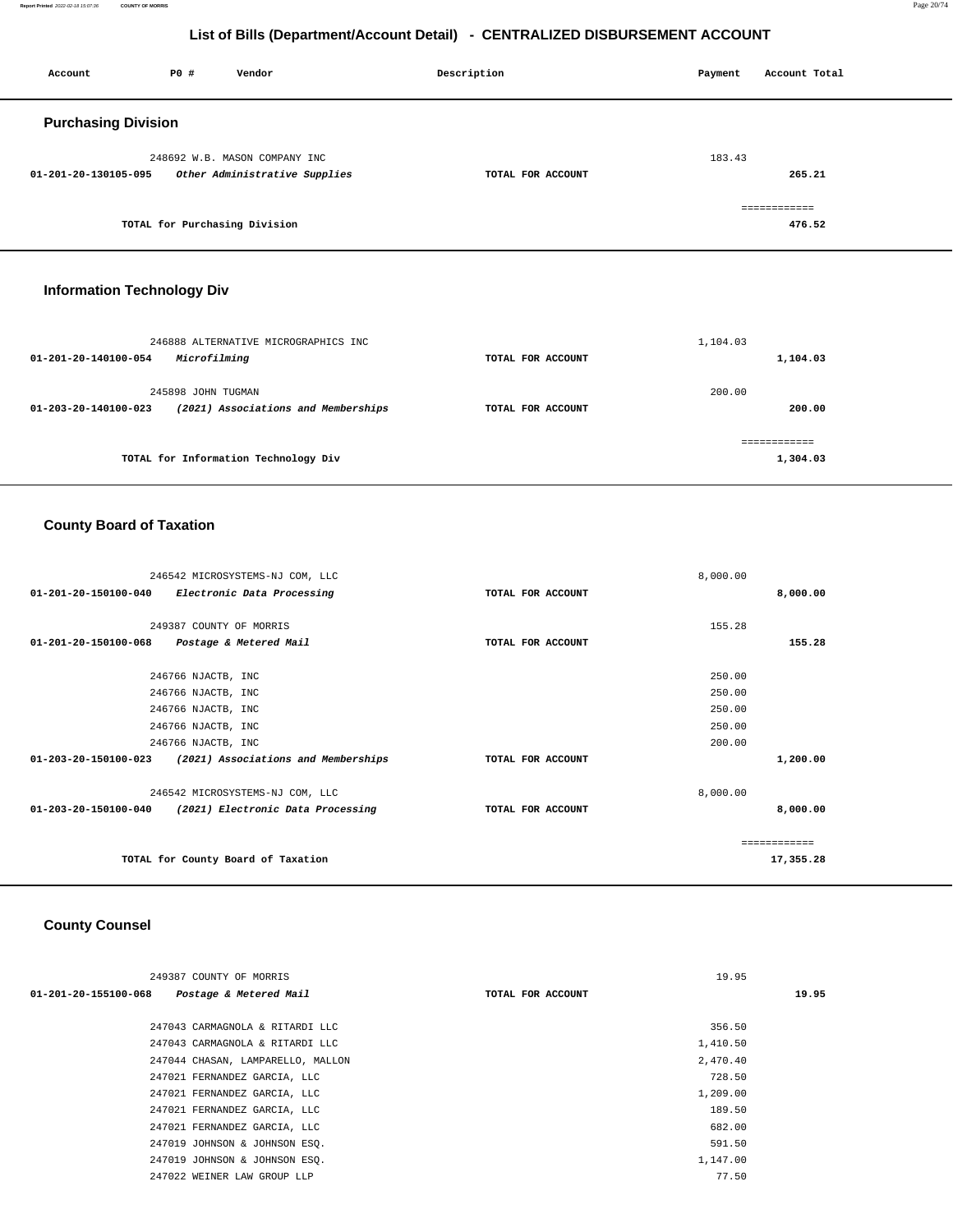| Account               | PO#                      | Vendor | Description       |  | Account Total            |
|-----------------------|--------------------------|--------|-------------------|--|--------------------------|
| <b>County Counsel</b> |                          |        |                   |  |                          |
| 01-203-20-155100-051  | $(2021)$ Legal           |        | TOTAL FOR ACCOUNT |  | 8,862.40                 |
|                       | TOTAL for County Counsel |        |                   |  | ============<br>8,882.35 |

# **County Surrogate**

| 248174 MORRIS COUNTY LEAGUE OF MUNICIPALITIES                            |                   | 50.00          |
|--------------------------------------------------------------------------|-------------------|----------------|
| 248882 COANJ                                                             |                   | 750.00         |
| 01-201-20-160100-023 Associations and Memberships                        | TOTAL FOR ACCOUNT | 800.00         |
|                                                                          |                   |                |
| 249064 HEATHER DARLING                                                   |                   | 25.00          |
| 249128 STEPHANIE JABLONSKY                                               |                   | 218.36         |
| $01-201-20-160100-039$ Education Schools & Training                      | TOTAL FOR ACCOUNT | 243.36         |
| 246458 INTERNET NETWORX INCORPORATED                                     |                   | 194.00         |
| 01-201-20-160100-044 Equipment Service Agreements                        | TOTAL FOR ACCOUNT | 194.00         |
|                                                                          |                   |                |
| 248878 W.B. MASON COMPANY INC                                            |                   | 19.49          |
| 248878 W.B. MASON COMPANY INC                                            |                   | 172.21         |
| 248878 W.B. MASON COMPANY INC                                            |                   | 24.35          |
| 248878 W.B. MASON COMPANY INC                                            |                   | 89.75          |
| 248878 W.B. MASON COMPANY INC                                            |                   | 4.39           |
| 248178 W.B. MASON COMPANY INC                                            |                   | 0.95           |
| 248178 W.B. MASON COMPANY INC                                            |                   | 31.29          |
| 248178 W.B. MASON COMPANY INC                                            |                   | 102.66         |
| 01-201-20-160100-058 Office Supplies & Stationery                        | TOTAL FOR ACCOUNT | 445.09         |
|                                                                          |                   |                |
| 249387 COUNTY OF MORRIS                                                  |                   | 345.95         |
| 01-201-20-160100-068 Postage & Metered Mail                              | TOTAL FOR ACCOUNT | 345.95         |
|                                                                          |                   |                |
| 247076 DIGITALBRILLIANT LLC                                              |                   | 3,588.00       |
| 01-201-20-160100-095 Other Administrative Supplies                       | TOTAL FOR ACCOUNT | 3,588.00       |
| 248171 HEATHER DARLING                                                   |                   | 238.91         |
| $01-203-20-160100-023$ (2021) Associations and Memberships               | TOTAL FOR ACCOUNT | 238.91         |
|                                                                          |                   |                |
| 246386 CHRISTOPHER P. LUONGO                                             |                   | 175.00         |
| 246386 CHRISTOPHER P. LUONGO                                             |                   | 219.00         |
| 246386 CHRISTOPHER P. LUONGO                                             |                   | 219.00         |
| 246386 CHRISTOPHER P. LUONGO                                             |                   | 219.00         |
| $01-203-20-160100-039$ (2021) Education Schools & Training               | TOTAL FOR ACCOUNT | 832.00         |
|                                                                          |                   |                |
| 248853 OFFICE CONCEPTS GROUP, INC.<br>248853 OFFICE CONCEPTS GROUP, INC. |                   | 21.93<br>18.61 |
| 248853 OFFICE CONCEPTS GROUP, INC.                                       |                   | 13.31          |
| 248853 OFFICE CONCEPTS GROUP, INC.                                       |                   | 92.57          |
| 248853 OFFICE CONCEPTS GROUP, INC.                                       |                   | 89.62          |
| 248853 OFFICE CONCEPTS GROUP, INC.                                       |                   | 889.05         |
| 248853 OFFICE CONCEPTS GROUP, INC.                                       |                   | 89.75          |
| 248853 OFFICE CONCEPTS GROUP, INC.                                       |                   | 269.25         |
| 248853 OFFICE CONCEPTS GROUP, INC.                                       |                   | 106.50         |
| 248853 OFFICE CONCEPTS GROUP, INC.                                       |                   | 89.75          |
| 248853 OFFICE CONCEPTS GROUP, INC.                                       |                   | 269.25         |
| 248853 OFFICE CONCEPTS GROUP, INC.                                       |                   | 13.68          |
| 248853 OFFICE CONCEPTS GROUP, INC.                                       |                   | 38.83          |
| 248853 OFFICE CONCEPTS GROUP, INC.                                       |                   | 148.88         |
| 248853 OFFICE CONCEPTS GROUP, INC.                                       |                   | 126.84         |
| 248853 OFFICE CONCEPTS GROUP, INC.                                       |                   | 12.45          |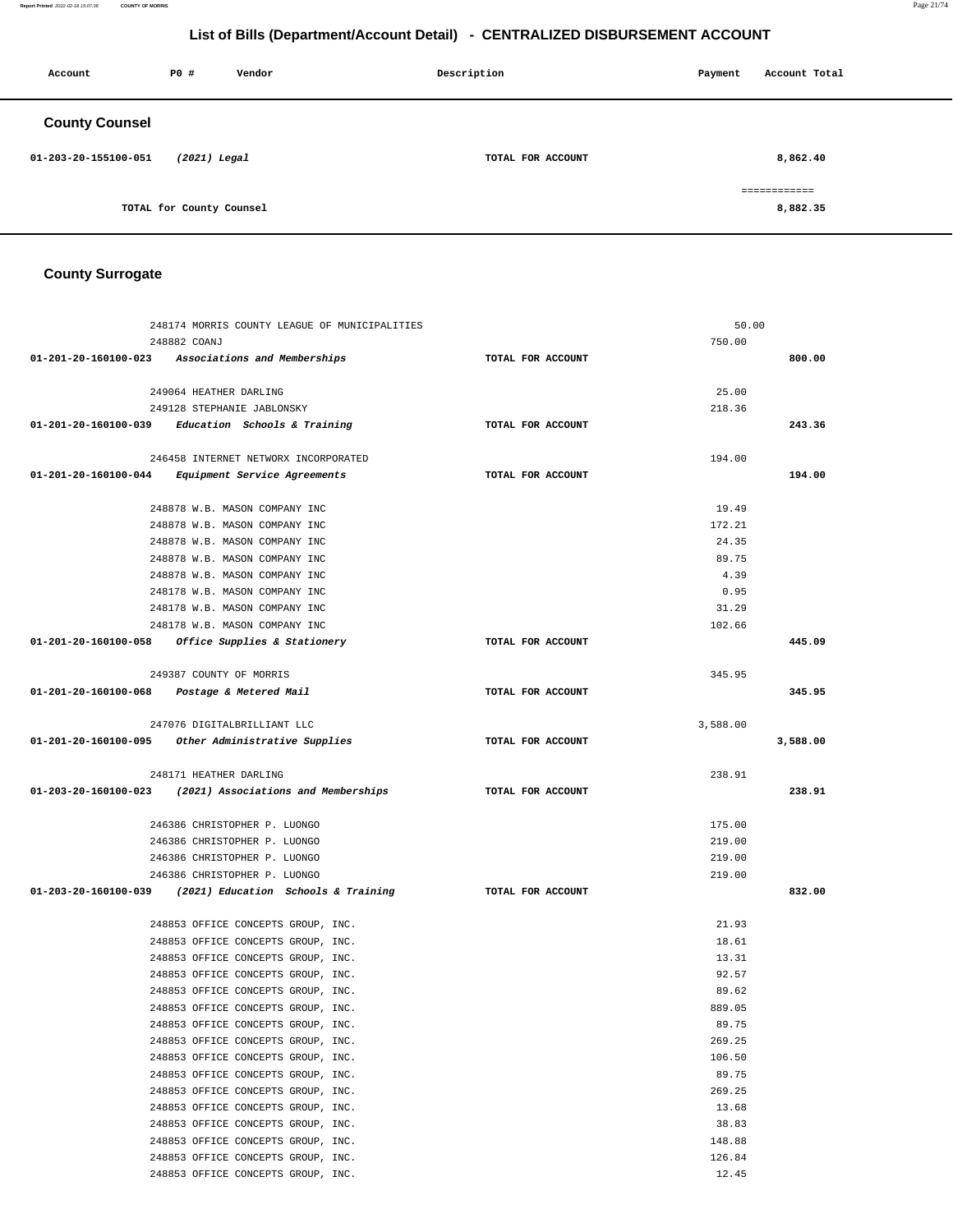| Account                 | P0 #                       | Vendor                                | Description       | Payment | Account Total |
|-------------------------|----------------------------|---------------------------------------|-------------------|---------|---------------|
| <b>County Surrogate</b> |                            |                                       |                   |         |               |
|                         |                            | 248853 OFFICE CONCEPTS GROUP, INC.    |                   | 78.20   |               |
|                         |                            | 248853 OFFICE CONCEPTS GROUP, INC.    |                   | 30.60   |               |
|                         |                            | 248853 OFFICE CONCEPTS GROUP, INC.    |                   | 12.45   |               |
|                         |                            | 248852 OFFICE CONCEPTS GROUP, INC.    |                   | 92.57   |               |
| 01-203-20-160100-058    |                            | (2021) Office Supplies & Stationery   | TOTAL FOR ACCOUNT |         | 2,504.09      |
|                         |                            | 248879 LANDS' END BUSINESS OUTFITTERS |                   | 198.75  |               |
| 01-203-20-160100-095    |                            | (2021) Other Administrative Supplies  | TOTAL FOR ACCOUNT |         | 198.75        |
|                         |                            |                                       |                   |         | ---------     |
|                         | TOTAL for County Surrogate |                                       |                   |         | 9,390.15      |

# **Engineering**

| 249387 COUNTY OF MORRIS<br>249387 COUNTY OF MORRIS |                   | 2.52<br>15.19 |
|----------------------------------------------------|-------------------|---------------|
| 01-201-20-165100-068<br>Postage & Metered Mail     | TOTAL FOR ACCOUNT | 17.71         |
|                                                    |                   |               |
| 248172 RICHARD JOHNSON                             |                   | 270.00        |
| 248172 RICHARD JOHNSON                             |                   | 269.00        |
| 01-201-20-165100-082<br>Travel Expense             | TOTAL FOR ACCOUNT | 539.00        |
|                                                    |                   | ------------- |
| TOTAL for Engineering                              |                   | 556.71        |

#### **Planning Board**

| 246745 NJ SECTION AWRA<br>Associations and Memberships<br>01-201-20-180100-023                                        | TOTAL FOR ACCOUNT | 40.00<br>40.00            |  |
|-----------------------------------------------------------------------------------------------------------------------|-------------------|---------------------------|--|
| 249387 COUNTY OF MORRIS<br>01-201-20-180100-068<br>Postage & Metered Mail                                             | TOTAL FOR ACCOUNT | 33.10<br>33.10            |  |
| 247309 RICOH USA, INC.<br>247309 RICOH USA, INC.<br>(2021) Office Machines - Rental<br>$01 - 203 - 20 - 180100 - 164$ | TOTAL FOR ACCOUNT | 226.31<br>77.77<br>304.08 |  |
| TOTAL for Planning Board                                                                                              |                   | 377.18                    |  |

#### **County Weights & Measures**

| 249387 COUNTY OF MORRIS                                  |                   | 31.29    |
|----------------------------------------------------------|-------------------|----------|
| $01 - 201 - 22 - 201100 - 068$<br>Postage & Metered Mail | TOTAL FOR ACCOUNT | 31.29    |
| 248547 W.B. MASON COMPANY INC                            |                   | 35.76    |
| 248547 W.B. MASON COMPANY INC                            |                   | 35.76    |
| $01 - 201 - 22 - 201100 - 084$<br>Other Outside Services | TOTAL FOR ACCOUNT | 71.52    |
| 249388 NATIONAL FUEL OIL INC.                            |                   | 555.37   |
| $01 - 201 - 22 - 201100 - 140$<br>Gas Purchases          | TOTAL FOR ACCOUNT | 555.37   |
| 248903 DIRECT ENERGY BUSINESS MARKETING                  |                   | 1,033.62 |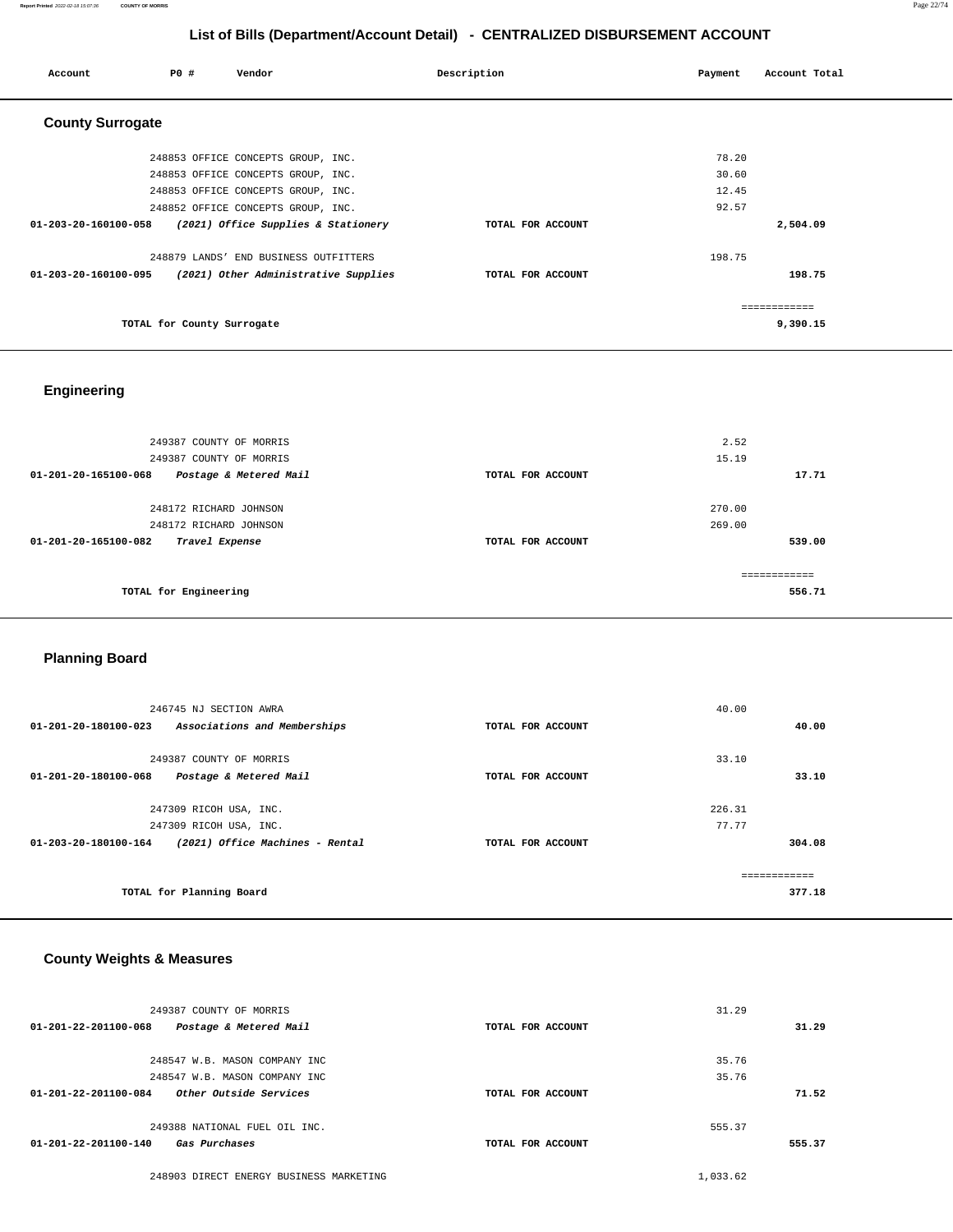|                                                    |                         | List of Dins (Department/Negouin Detail) CENTRALIZED DIODOROEMENT AGOGONT |             |                   |         |               |  |
|----------------------------------------------------|-------------------------|---------------------------------------------------------------------------|-------------|-------------------|---------|---------------|--|
| Account                                            | P0 #                    | Vendor                                                                    | Description |                   | Payment | Account Total |  |
| <b>County Weights &amp; Measures</b>               |                         |                                                                           |             |                   |         |               |  |
| 01-201-22-201100-141                               | Natural Gas             |                                                                           |             | TOTAL FOR ACCOUNT |         | 1,033.62      |  |
|                                                    | 248712 VERIZON WIRELESS |                                                                           |             |                   | 459.15  |               |  |
| 01-203-22-201100-031                               |                         | (2021) Cellular Phones/Pagers                                             |             | TOTAL FOR ACCOUNT |         | 459.15        |  |
|                                                    |                         | 245945 KINGS SUPERMARKET INC                                              |             |                   | 170.77  |               |  |
| 01-203-22-201100-039                               |                         | (2021) Education Schools & Training                                       |             | TOTAL FOR ACCOUNT |         | 170.77        |  |
|                                                    |                         | 246515 EMPLOYMENT HORIZONS ENTERPRISES INC                                |             |                   | 987.00  |               |  |
|                                                    |                         | 246515 EMPLOYMENT HORIZONS ENTERPRISES INC                                |             |                   | 987.00  |               |  |
|                                                    |                         | 246960 MORRIS COUNTY MUA                                                  |             |                   | 350.00  |               |  |
|                                                    |                         | 246960 MORRIS COUNTY MUA                                                  |             |                   | 350.00  |               |  |
|                                                    |                         | 245919 TUNSTEAD LANDSCAPE SERVICES                                        |             |                   | 250.00  |               |  |
| 01-203-22-201100-084 (2021) Other Outside Services |                         |                                                                           |             | TOTAL FOR ACCOUNT |         | 2,924.00      |  |
|                                                    | 246959 RICOH USA, INC.  |                                                                           |             |                   | 123.13  |               |  |
| 01-203-22-201100-262                               |                         | (2021) Machinery Repairs & Parts                                          |             | TOTAL FOR ACCOUNT |         | 123.13        |  |
|                                                    |                         |                                                                           |             |                   |         | ============  |  |
|                                                    |                         | TOTAL for County Weights & Measures                                       |             |                   |         | 5,368.85      |  |
|                                                    |                         |                                                                           |             |                   |         |               |  |

## **Employee Group Insurance**

| 247831 BRENDA MCDANIEL    | 1,782.00 |
|---------------------------|----------|
| 247576 BEVERLY FANOK      | 867.60   |
| 247828 BETTY MCBURNEY     | 1,258.80 |
| 247914 JOHN PARMIGIANI    | 2,316.60 |
| 247483 JOHN CICCHETTI     | 629.40   |
| 247843 JEFFREY C MCLEAR   | 629.40   |
| 247363 JOSEPHINE ABRUZZO  | 629.40   |
| 247951 JANE RAE           | 629.40   |
| 247505 JOHN E CRAIGHEAD   | 891.00   |
| 248033 JOHN SETTE         | 5,702.40 |
| 248005 JOHN SALAKI        | 1,782.00 |
| 247399 JUDITH BEECHER     | 891.00   |
| 247935 JOSEPH PIRRELLO    | 1,782.00 |
| 247892 JOSEPH NOTOWICZ    | 629.40   |
| 247769 JOHN LANZARA       | 629.40   |
| 247810 JOHN MACLEAN       | 867.60   |
| 247791 JEAN LONERGAN      | 1,258.80 |
| 247943 JULIA POPOVITCH    | 804.00   |
| 247692 JOHN JACKSON       | 1,379.40 |
| 247650 MITCHELL GREENBERG | 1,188.00 |
| 247749 MARY NORA KOLLER   | 629.40   |
| 247754 MARIANNE KRANZ     | 629.40   |
| 247950 MARIA QUILES       | 891.00   |
| 247533 MICHAEL DELVECCHIO | 891.00   |
| 247994 MARIE ROZAN        | 867.60   |
| 247992 MARY ROSSI         | 1,782.00 |
| 247686 MARGARITA HORMAZA  | 1,608.00 |
| 247942 MICHAEL POPOVICH   | 2,851.20 |
| 247387 MARIA E BANZON     | 891.00   |
| 247484 MARILYN L CIOFFI   | 891.00   |
| 247752 MIRIAM KORNBLATT   | 804.00   |
| 247868 MARY A MONGEY      | 1,782.00 |
| 247675 MARY ANNE HEMPHILL | 2,851.20 |
| 247378 MARK ANDERSON      | 1,626.00 |
| 247455 MILDRED BYRD       | 629.40   |
| 247677 MICHAEL HERBERT    | 1,735.20 |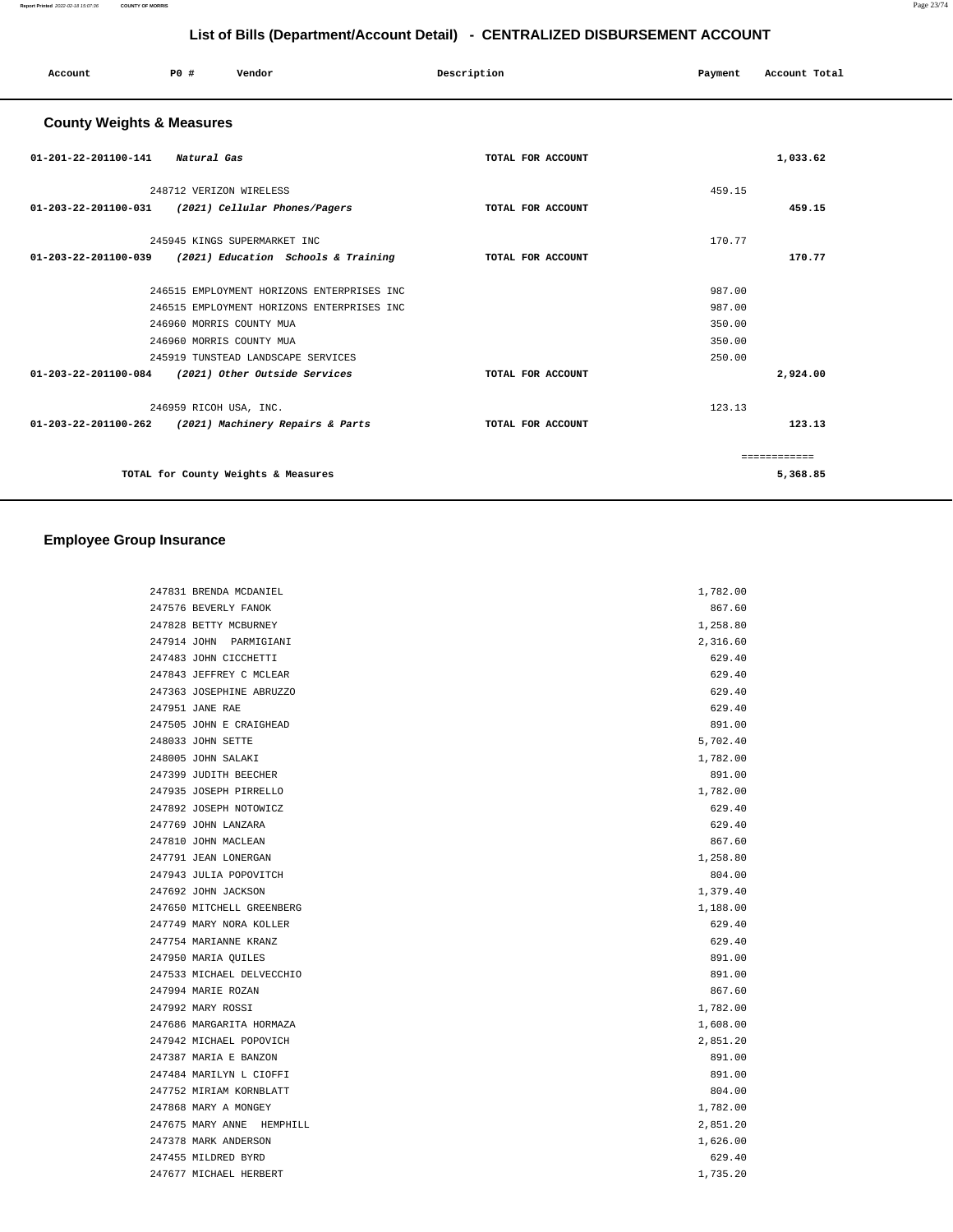| Account | P0# | Vendor | Description | Payment | Account Total |
|---------|-----|--------|-------------|---------|---------------|
|         |     |        |             |         |               |

# **Employee Group Insurance**

| 247984 MARIA RODRIGUEZ           | 629.40   |
|----------------------------------|----------|
| 247958 EDDIE RAYFORD             | 629.40   |
| 248034 ELEANOR SGRO              | 1,258.80 |
| 247940 EDWARD POLI               | 891.00   |
| 247608 EUNICE FREEMAN            | 891.00   |
| 247980 ESTHER ROBERTS            | 629.40   |
| 247417 EILEEN BONFANTI           | 1,782.00 |
| 247671 ETHEL HAWKINS             | 867.60   |
| 247802 ELISABETH LUTZ            | 1,735.20 |
| 247611 EDWARD FRONZUTO           | 1,782.00 |
| 247457 EVELYN CAFFREY            | 1,782.00 |
| 247712 ELIZABETH JOHNSON         | 629.40   |
| 247938 FRED PLECHATA             | 629.40   |
| 247893 FREDERICK NUBER JR.       | 891.00   |
| 247554 FRANK DRUETZLER           | 629.40   |
| 247557 FRANCES DUFF              | 1,258.80 |
| 247538 GUY DEODATO               | 1,258.80 |
| 247974 GARY RIETH                | 1,626.00 |
| 247669 GERALDINE HARRIS          | 629.40   |
| 247882 GERALD NEWELL             | 1,258.80 |
| 247684 HERMAN HOOPES             | 867.60   |
| 247933 HELEN PHELAN              | 1,156.60 |
| 247930 HELEN PETERSON            | 1,247.40 |
| 247776 ANGELA LAVINE             | 813.00   |
| 247877 KATHY MURARIK             | 1,782.00 |
| 247574 KATHLEEN FAIRLAMB         | 1,782.00 |
| 247825 LINDA MATHEW              | 3,564.00 |
| 247676 LUIS HENAO                | 629.40   |
| 247401 LUCIA BEHRENS             | 1,782.00 |
| 247536 LUCIA DENIZ               | 867.60   |
| 247440 LAWRENCE BROWN            | 1,258.80 |
| 247690 LINDA INTILI              | 1,782.00 |
| 247463 LUCY CANNIZZO             | 1,782.00 |
| 247382 NACIE T ARNOLD            | 297.00   |
| 247808 ALAN MACEY                | 1,219.50 |
| 247506 AVRIL CRAIGIE             | 891.00   |
| 247777 ANNE LAWLESS              | 891.00   |
| 247627 ANNIE GASKINS             | 891.00   |
| 247839 AVIS MCINTOSH             | 629.40   |
| 248016 ANTIONETTE SCALES         | 804.00   |
| 247517 ARUNA DADA                | 1,735.20 |
| 247388 ADRIENNE C. BARCLAY       | 891.00   |
| 247433 CHRISTINA BRINO           | 629.40   |
| 247758 ORILYN KRISA              | 1,782.00 |
| 247702 CHILRAKHA JAIRAM          | 891.00   |
| 247768 CARL LANGE                | 1,258.80 |
| 247719 CAROLYN JOY               | 891.00   |
| 247429 CLARENCE BRICKMAN         | 891.00   |
| 247784 CHRISTOPHER LINNE         | 891.00   |
| 247419 CHRISTINE BOTSKO          | 804.00   |
| 247610 CAROL FRIEDMAN            | 1,247.40 |
| 247695 GENEVA JACKSON            | 629.40   |
| 247725 CONNIE KATSAKOS           | 629.40   |
| 247462 CANDIDO CAMPOS            | 1,735.20 |
| 247359 PAYFLEX SYSTEMS USA, INC. | 411.55   |
| 247359 PAYFLEX SYSTEMS USA, INC. | 1,954.10 |
| 247359 PAYFLEX SYSTEMS USA, INC. | 150.00   |
| 247498 PRISCILLA CONOVER         | 629.40   |
| 247379 PATRICIA ARCI             | 891.00   |
| 247466 PAUL CARIFI               | 629.40   |
| 248026 PATRICIA SCHWARTZ         | 867.60   |
| 248060 PHYLLIS TONNESEN          | 891.00   |
|                                  |          |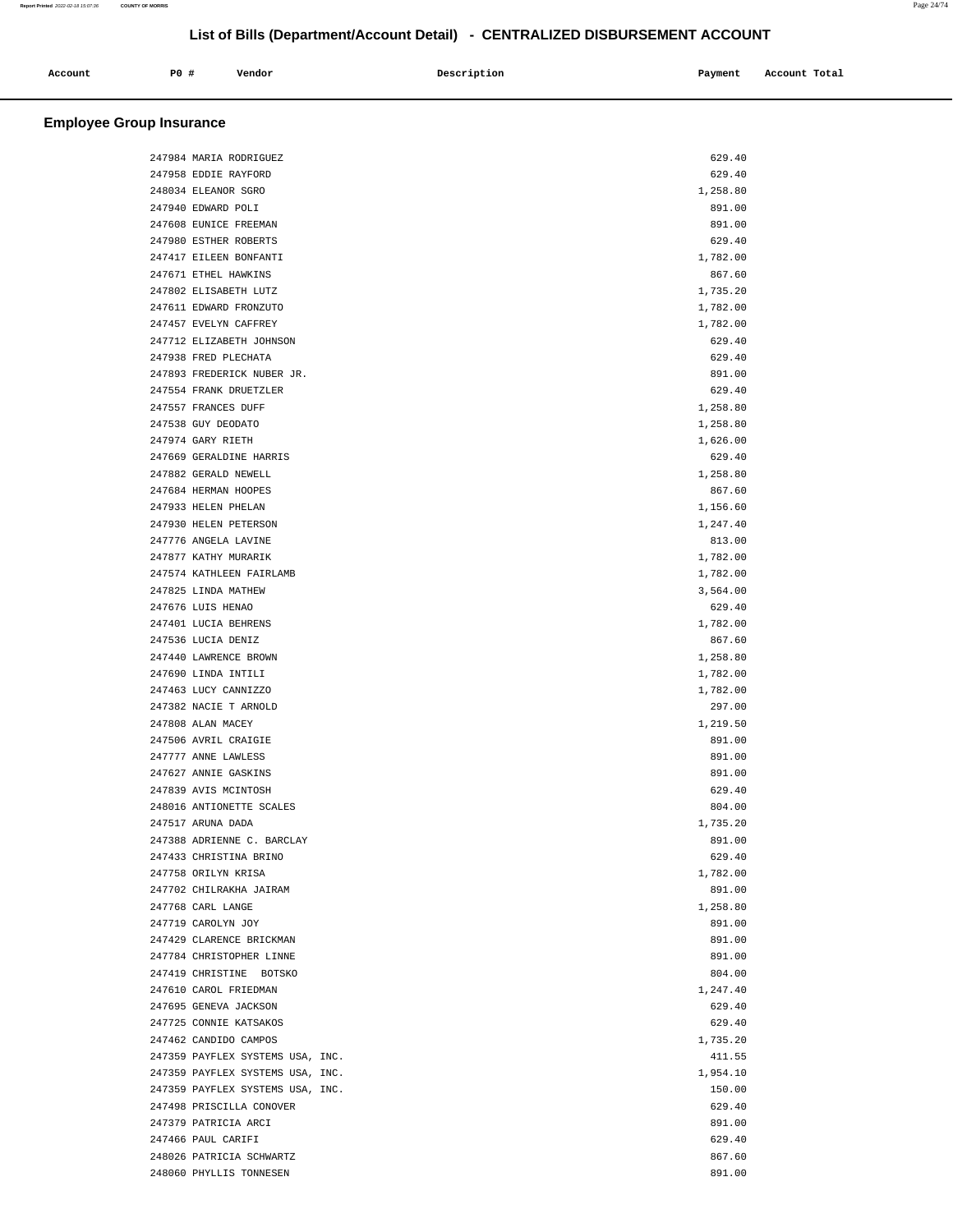| Account | <b>PO #</b> | Vendor | Description | Payment | Account Total |
|---------|-------------|--------|-------------|---------|---------------|
|         |             |        |             |         |               |

#### **Employee Group Insurance**

|                      | TOTAL for Employee Group Insurance           |                      | 174, 112. 15 |
|----------------------|----------------------------------------------|----------------------|--------------|
|                      |                                              |                      | ------------ |
|                      |                                              |                      |              |
| 01-203-23-220100-090 | (2021) Employee Group Insurance Expenditures | TOTAL FOR ACCOUNT    | 174, 112. 15 |
|                      | 247913 THOMAS PARADISO                       | 891.00               |              |
|                      | 248003 THOMAS SACCO                          | 1,782.00             |              |
|                      | 247526 THERESA A. DAVIS                      | 891.00               |              |
|                      | 247911 TERESA PANNULLO                       | 1,520.40             |              |
|                      | 247545 YOLANDA DOL                           | 1,360.20             |              |
|                      | 247680 WILLIAM HIBLER                        | 1,782.00             |              |
|                      | 247931 WALTER PETERSON                       | 1,258.80             |              |
|                      | 247743 WILLIAM KNIGHT                        | 629.40               |              |
|                      | 247993 WINFRED SUE ROWE                      | 804.00               |              |
|                      | 247478 WILLIE CHAVIS                         | 1,782.00             |              |
|                      | 247787 SHAU-YING LIU                         | 1,258.80             |              |
|                      | 247809 STEVE J MACIAG                        | 1,258.80             |              |
|                      | 247693 STANLEY JACKSON                       | 891.00               |              |
|                      | 247963 SHELLEY REINER                        | 804.00               |              |
|                      | 247740 SUSAN KLEIN                           | 1,247.40             |              |
|                      | 248004 SUMITA SAKPAL                         | 1,735.20             |              |
|                      | 247889 VICTORIA NOONAN                       | 867.60               |              |
|                      | 247409 SUDHIR BHENDE                         | 1,497.00             |              |
|                      | 247525 VIRGINIA DAVIS                        | 891.00               |              |
|                      | 247973 SHEILA RICHARDSON                     | 813.00               |              |
|                      | 247562 SOPHIE DYER                           | 1,626.00             |              |
|                      | 247535 VERONICA DENIS                        | 1,247.40             |              |
|                      | 247902 VIVIAN O'KEEFE                        | 804.00               |              |
|                      | 247755 R. GAYLE KRANZ                        | 1,782.00             |              |
|                      | 247766 ROBERT LANCE                          | 1,735.20             |              |
|                      | 247580 ROSE FERRARA                          | 891.00               |              |
|                      | 247794 RICHARD LOOCK                         | 2,494.80             |              |
|                      | 247515 ROSELIND A. CUDJOE                    | 629.40               |              |
|                      | 247662 ROSEMARY GYURE                        | 480.00               |              |
|                      | 247552 RICHARD DRAKE                         | 891.00               |              |
|                      | 247793 RICHARD LONGO                         | 1,735.20             |              |
|                      | 247553 ROBERT DREW                           | 594.00               |              |
|                      | 247927 RICHARD PERINO                        | 1,258.80             |              |
|                      | 247454 RANDALL W. BUSH                       | 1,782.00             |              |
|                      | 247925 ROMAN PEREZ                           | 891.00               |              |
|                      | 247920 ROBERT PECK                           | 1,152.60<br>1,247.40 |              |
|                      | 247888 RICHARD NOECKER                       |                      |              |
|                      | 247729 DOREEN KEMP                           | 867.60               |              |
|                      | 247582 DONNA FEUERZEIG                       | 730.80               |              |
|                      | 247494 DENNIS COLDITZ                        | 891.00               |              |
|                      | 247512 DARLENE CRINCOLI                      | 1,258.80             |              |
|                      | 247860 DANIEL MILLER                         | 2,767.80             |              |
|                      | 247537 DENUNZIO AGNES                        | 1,782.00             |              |
|                      | 247730 DIANE KETCHUM<br>247486 DEBRA CLARK   | 1,782.00<br>891.00   |              |
|                      | 247968 DOROTHY RETTBERG                      | 1,258.80             |              |
|                      | 247753 PHINNIA KOSTKA                        | 813.00               |              |
|                      |                                              |                      |              |

# **Office of Emergency Management**

| 248102 VERIZON WIRELESS                        | 80.04             |       |
|------------------------------------------------|-------------------|-------|
| 01-201-25-252100-031<br>Cellular Phones/Pagers | TOTAL FOR ACCOUNT | 80.04 |
|                                                |                   |       |
| 248114 OUENCH USA, INC.                        |                   | 54.38 |
| 248093 OUENCH USA, INC.                        |                   | 54.38 |
|                                                |                   |       |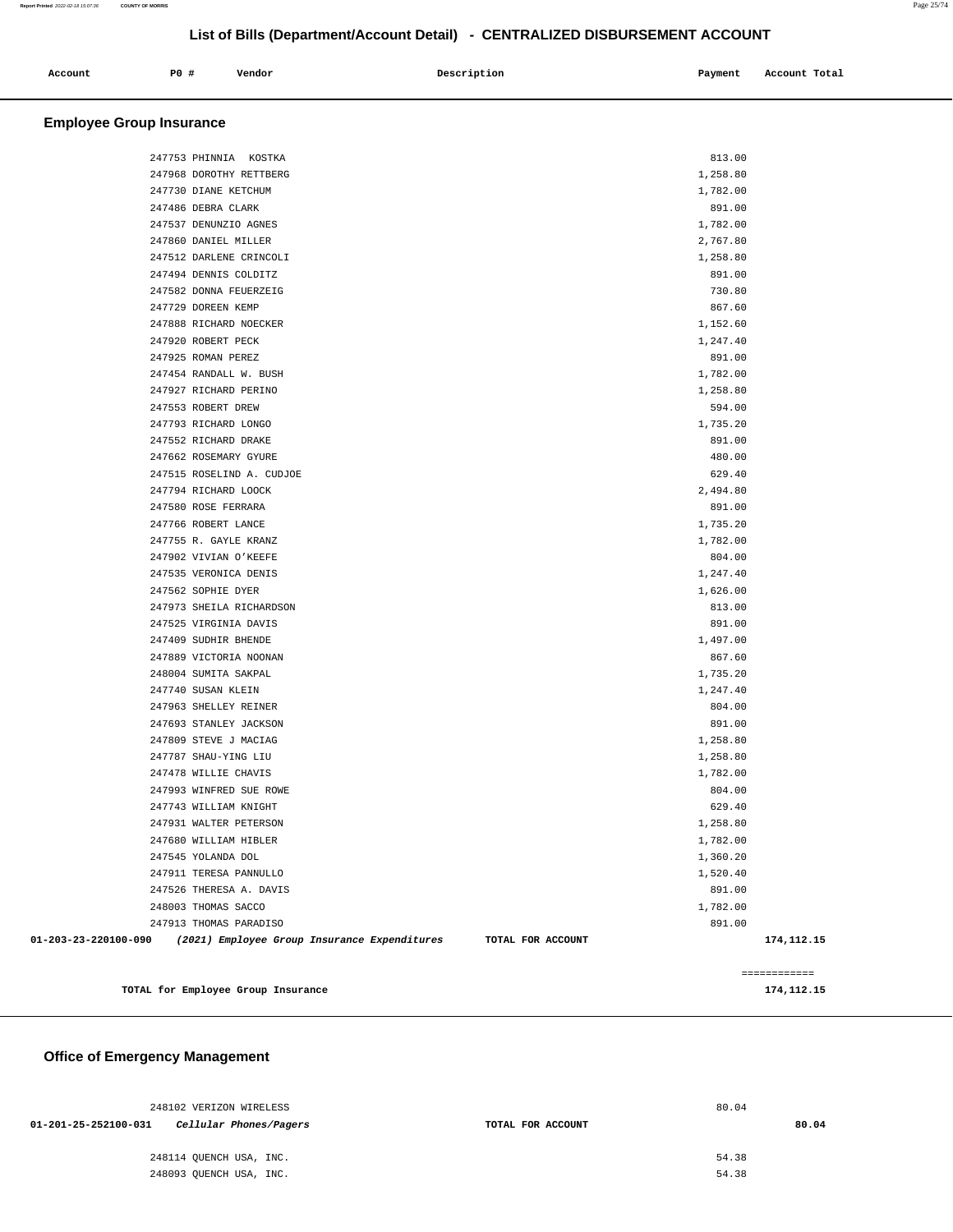| Account                               | P0 #<br>Vendor                                       | Description       | Payment   | Account Total |  |
|---------------------------------------|------------------------------------------------------|-------------------|-----------|---------------|--|
| <b>Office of Emergency Management</b> |                                                      |                   |           |               |  |
| 01-201-25-252100-058                  | Office Supplies & Stationery                         | TOTAL FOR ACCOUNT |           | 108.76        |  |
|                                       | 248115 DIRECT TV INC                                 |                   | 88.24     |               |  |
|                                       | 248088 EZ PASS                                       |                   | 100.00    |               |  |
|                                       | 248717 OPTIMUM                                       |                   | 136.86    |               |  |
|                                       | 248096 OPTIMUM                                       |                   | 407.03    |               |  |
|                                       | 248097 OPTIMUM                                       |                   | 126.45    |               |  |
|                                       | 248089 ENVIRONMENTAL SYSTEMS                         |                   | 400.00    |               |  |
|                                       | 248931 OPTIMUM                                       |                   | 407.03    |               |  |
| 01-201-25-252100-059                  | Other General Expenses                               | TOTAL FOR ACCOUNT |           | 1,665.61      |  |
|                                       | 249387 COUNTY OF MORRIS                              |                   | 2.12      |               |  |
| 01-201-25-252100-068                  | Postage & Metered Mail                               | TOTAL FOR ACCOUNT |           | 2.12          |  |
|                                       | 248120 FIRST PRIORITY EMERGENCY                      |                   | 188.00    |               |  |
|                                       | 246042 V.E. RALPH & SON INC.                         |                   | 341.00    |               |  |
|                                       | 248095 V.E. RALPH & SON INC.                         |                   | 82.84     |               |  |
|                                       | 248627 V.E. RALPH & SON INC.                         |                   | 670.54    |               |  |
| 01-201-25-252100-090                  | Program Expenditures                                 | TOTAL FOR ACCOUNT |           | 1,282.38      |  |
|                                       | 248628 VOIANCE LANGUAGE SERVICES, LLC                |                   | 25.00     |               |  |
|                                       | 248623 PREMIER GLOBAL SERVICES                       |                   | 217.13    |               |  |
| 01-201-25-252100-146                  | Telephone                                            | TOTAL FOR ACCOUNT |           | 242.13        |  |
|                                       | 249030 RICOH AMERICAS CORPORATION                    |                   | 524.29    |               |  |
| 01-201-25-252100-164                  | Office Machines - Rental                             | TOTAL FOR ACCOUNT |           | 524.29        |  |
|                                       | 248102 VERIZON WIRELESS                              |                   | 80.04     |               |  |
| 01-203-25-252100-031                  | (2021) Cellular Phones/Pagers                        | TOTAL FOR ACCOUNT |           | 80.04         |  |
|                                       | 248100 DIRECT TV<br>INC                              |                   | 176.48    |               |  |
|                                       | 248100 DIRECT TV<br>INC                              |                   | 100.74    |               |  |
|                                       | 248098 OPTIMUM                                       |                   | 377.19    |               |  |
|                                       | 248099 OPTIMUM                                       |                   | 96.60     |               |  |
| 01-203-25-252100-058                  | (2021) Office Supplies & Stationery                  | TOTAL FOR ACCOUNT |           | 751.01        |  |
|                                       | 248092 MORRISTOWN LUMBER &                           |                   | 36.98     |               |  |
|                                       | 248091 ALL COUNTY RENTAL CENTER                      |                   | 14.76     |               |  |
|                                       | 245539 PACKETALK                                     |                   | 34,500.00 |               |  |
|                                       | 01-203-25-252100-059 (2021) Other General Expenses   | TOTAL FOR ACCOUNT |           | 34,551.74     |  |
|                                       | 245268 CLASSWARD, LLC                                |                   | 2,832.00  |               |  |
|                                       | 248094 NORTHEAST COMMUNICATIONS, INC.                |                   | 150.00    |               |  |
|                                       | 01-203-25-252100-090 (2021) Program Expenditures     | TOTAL FOR ACCOUNT |           | 2,982.00      |  |
|                                       | 248103 RICOH USA, INC.                               |                   | 41.93     |               |  |
|                                       | 01-203-25-252100-164 (2021) Office Machines - Rental | TOTAL FOR ACCOUNT |           | 41.93         |  |
|                                       |                                                      |                   |           | ------------  |  |
|                                       | TOTAL for Office of Emergency Management             |                   |           | 42,312.05     |  |

#### **Communications Center**

| 248438 NENA          |                              |                   | 142.00   |  |  |
|----------------------|------------------------------|-------------------|----------|--|--|
| 01-201-25-252105-023 | Associations and Memberships | TOTAL FOR ACCOUNT | 142.00   |  |  |
|                      | 248662 RUSSELL PROKOP        |                   | 223.25   |  |  |
|                      | 248661 DANIEL LOPEZ          |                   | 1,805.00 |  |  |
|                      | 248660 NENA                  |                   | 139.00   |  |  |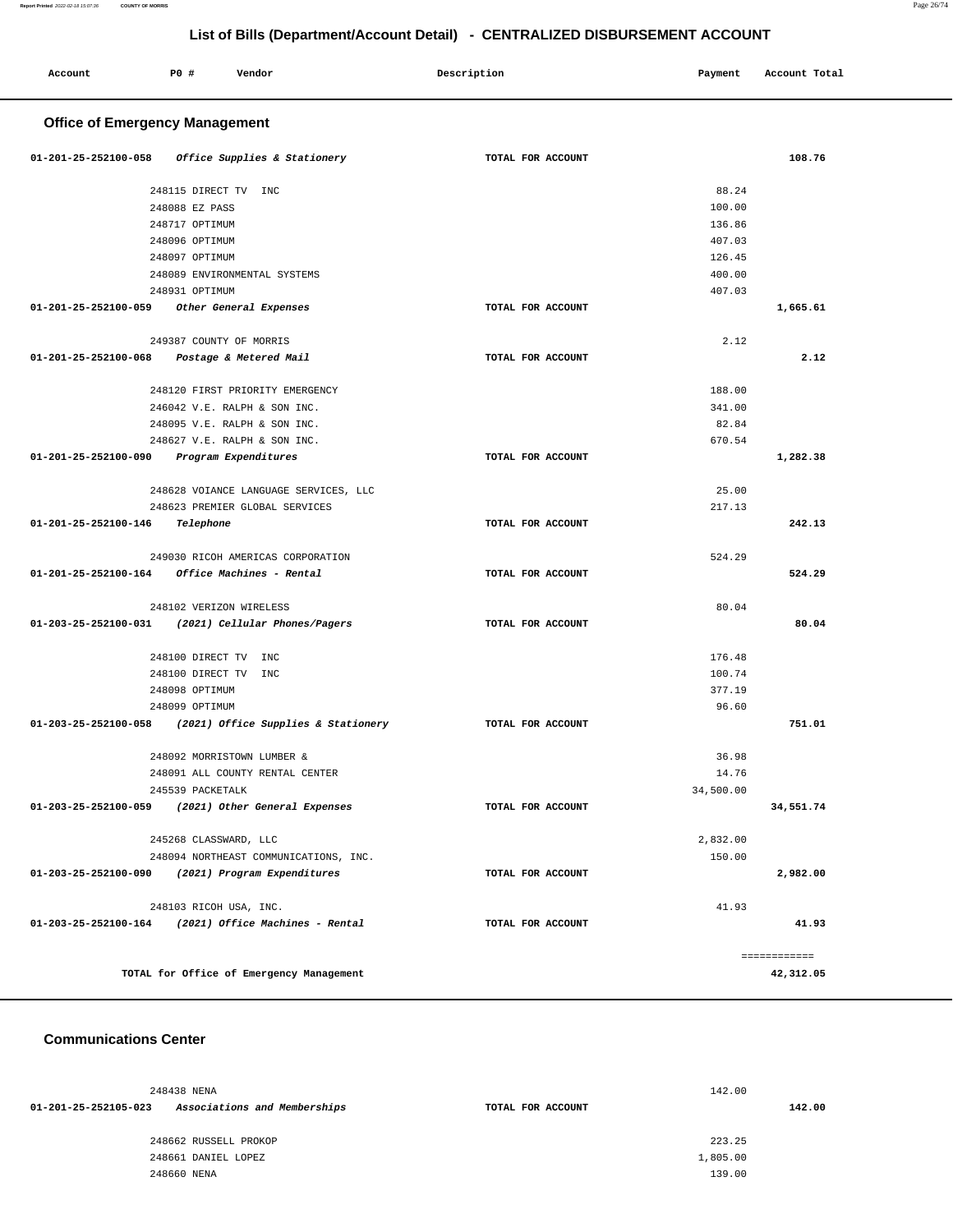#### **Report Printed** 2022-02-18 15:07:36 **COUNTY OF MORRIS** Page 27/74

# **List of Bills (Department/Account Detail) - CENTRALIZED DISBURSEMENT ACCOUNT**

| List of Dilis (DepartmentAccount Detail) - CLNTRALIZLD DISDOROLMENT ACCOUNT |                         |                                                   |                   |            |               |  |
|-----------------------------------------------------------------------------|-------------------------|---------------------------------------------------|-------------------|------------|---------------|--|
| Account                                                                     | P0 #                    | Vendor                                            | Description       | Payment    | Account Total |  |
| <b>Communications Center</b>                                                |                         |                                                   |                   |            |               |  |
|                                                                             | 248658 NENA             |                                                   |                   | 4,000.00   |               |  |
|                                                                             | 248658 NENA             |                                                   |                   | 3,500.00   |               |  |
|                                                                             |                         | 248659 AWARENESS PROTECTIVE                       |                   | 1,750.00   |               |  |
|                                                                             |                         | 01-201-25-252105-039 Education Schools & Training | TOTAL FOR ACCOUNT |            | 11,417.25     |  |
|                                                                             |                         | 246647 BASE POWER SERVICES                        |                   | 2,850.00   |               |  |
|                                                                             |                         | 246648 BASE POWER SERVICES                        |                   | 5,550.00   |               |  |
| 01-201-25-252105-044                                                        |                         | Equipment Service Agreements                      | TOTAL FOR ACCOUNT |            | 8,400.00      |  |
|                                                                             | 248650 QUENCH USA, INC. |                                                   |                   | 108.90     |               |  |
|                                                                             | 248650 QUENCH USA, INC. |                                                   |                   | 118.80     |               |  |
|                                                                             |                         | 01-201-25-252105-058 Office Supplies & Stationery | TOTAL FOR ACCOUNT |            | 227.70        |  |
|                                                                             | 249387 COUNTY OF MORRIS |                                                   |                   | 1.59       |               |  |
| 01-201-25-252105-068 Postage & Metered Mail                                 |                         |                                                   | TOTAL FOR ACCOUNT |            | 1.59          |  |
|                                                                             |                         | 246628 KEYSTONE PUBLIC SAFETY INC.                |                   | 300.00     |               |  |
|                                                                             |                         | 246629 KEYSTONE PUBLIC SAFETY INC.                |                   | 600.00     |               |  |
|                                                                             |                         | 248657 VISUAL COMPUTER SOLUTIONS                  |                   | 2,446.25   |               |  |
| 01-201-25-252105-078 Software Maintenance                                   |                         |                                                   | TOTAL FOR ACCOUNT |            | 3,346.25      |  |
|                                                                             |                         | 248653 MOTOROLA SOLUTIONS INC                     |                   | 146,985.21 |               |  |
|                                                                             |                         | 248654 AMERICAN TOWER CORPORATION                 |                   | 3,252.86   |               |  |
| 01-201-25-252105-131  County Wide Radio System                              |                         |                                                   | TOTAL FOR ACCOUNT |            | 150,238.07    |  |
|                                                                             |                         | 248652 BOROUGH OF BUTLER                          |                   | 575.42     |               |  |
| $01 - 201 - 25 - 252105 - 137$ Electricity                                  |                         |                                                   | TOTAL FOR ACCOUNT |            | 575.42        |  |
|                                                                             | 248649 DIRECT TV INC    |                                                   |                   | 36.75      |               |  |
| 01-201-25-252105-148 Other Utilities                                        |                         |                                                   | TOTAL FOR ACCOUNT |            | 36.75         |  |
|                                                                             | 248648 RICOH USA, INC.  |                                                   |                   | 623.95     |               |  |
| 01-201-25-252105-164 Office Machines - Rental                               |                         |                                                   | TOTAL FOR ACCOUNT |            | 623.95        |  |
|                                                                             |                         | 248419 INSTITUTE FOR FORENSIC PSYCHOLOGY          |                   | 2.100.00   |               |  |
| 01-201-25-252105-189                                                        | Medical                 |                                                   | TOTAL FOR ACCOUNT |            | 2,100.00      |  |
|                                                                             |                         | 248656 TIDE DRY CLEANERS                          |                   | 149.50     |               |  |
| 01-201-25-252105-202 Uniform And Accessories                                |                         |                                                   | TOTAL FOR ACCOUNT |            | 149.50        |  |
|                                                                             |                         | 245996 CAROUSEL INDUSTRIES                        |                   | 86,877.82  |               |  |
| 01-203-25-252105-078 (2021) Software Maintenance                            |                         |                                                   | TOTAL FOR ACCOUNT |            | 86,877.82     |  |
|                                                                             |                         |                                                   |                   |            | ============  |  |
|                                                                             |                         | TOTAL for Communications Center                   |                   |            | 264,136.30    |  |

# **County Medical Examiner Office**

| 248482 DI WANG                                        |                   | 1,167.40 |
|-------------------------------------------------------|-------------------|----------|
| Consultation Fee<br>$01 - 201 - 25 - 254100 - 035$    | TOTAL FOR ACCOUNT | 1,167.40 |
|                                                       |                   |          |
| 248482 DI WANG                                        |                   | 420.00   |
| 01-201-25-254100-039<br>Education, Schools & Training | TOTAL FOR ACCOUNT | 420.00   |
|                                                       |                   |          |
| 248626 W.B. MASON COMPANY INC                         |                   | 428.73   |
| 01-201-25-254100-058<br>Office Supplies & Stationery  | TOTAL FOR ACCOUNT | 428.73   |
|                                                       |                   |          |
| 248501 TEW FUNERAL SERVICES INC.                      |                   | 1,666.00 |
| 248965 ILIFF-RUGGIERO FUNERAL HOME INC.               |                   | 2,450.00 |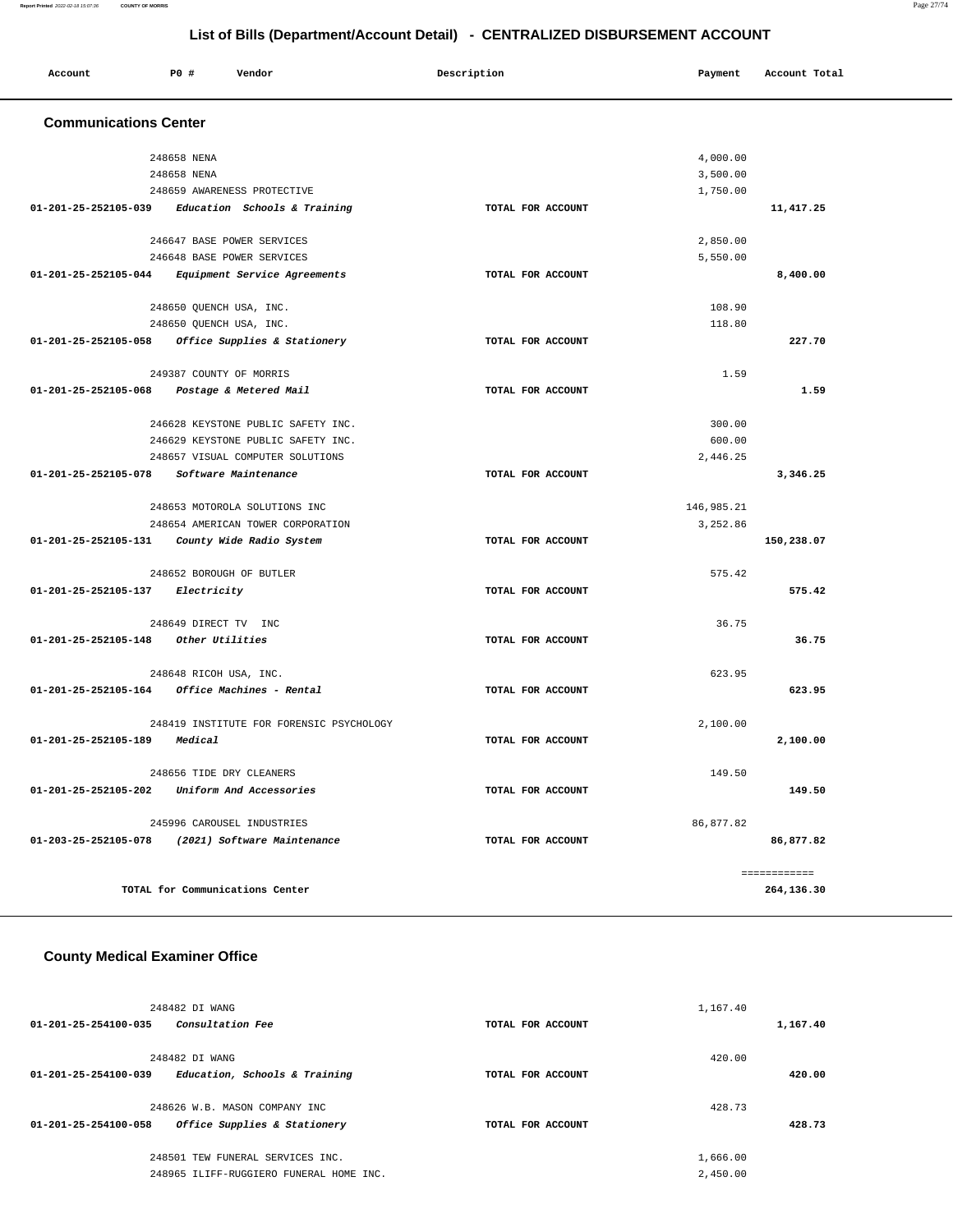#### 248118 NMS LABS 248118 NMS LABS 248118 NMS LABS 248119 NMS LABS 248119 NMS LABS 248119 NMS LABS **01-203-25-254100-084 (2021) Other Outside Services TOTAL FOR ACCOUNT**  3,381.00 3,082.00 1,796.00 135.00 3,785.00 2,154.00 **14,333.00** ============ **TOTAL for County Medical Examiner Office 43,291.85 County Sheriff's Department** 248383 DIRECT TV INC 248383 DIRECT TV INC 248383 DIRECT TV INC 248383 DIRECT TV INC 248383 DIRECT TV INC 248383 DIRECT TV INC 248383 DIRECT TV INC 248383 DIRECT TV INC 248173 SANCHEZ ENGRAVING LLC 248173 SANCHEZ ENGRAVING LLC **01-201-25-270100-059 Other General Expenses TOTAL FOR ACCOUNT**  103.62 56.99 18.00 6.25 7.00 -7.00 -4.00 -0.46 188.00 20.00 **388.40** 249387 COUNTY OF MORRIS **01-201-25-270100-068 Postage & Metered Mail TOTAL FOR ACCOUNT**  223.42 **223.42** 248177 INVESTIGATIVE FORENSICS CONSULTING 248793 INVESTIGATIVE FORENSICS CONSULTING **01-201-25-270100-084 Other Outside Services TOTAL FOR ACCOUNT**  684.00 855.00 **1,539.00**

 248468 OFFICE CONCEPTS GROUP, INC. 59.58 248468 OFFICE CONCEPTS GROUP, INC. 60.72

| 248965 ILIFF-RUGGIERO FUNERAL HOME INC.            |                   | 7,200.00 |           |
|----------------------------------------------------|-------------------|----------|-----------|
| 248965 ILIFF-RUGGIERO FUNERAL HOME INC.            |                   | 1,400.00 |           |
| Other General Expenses<br>01-201-25-254100-059     | TOTAL FOR ACCOUNT |          | 12,716.00 |
| 249033 FEDEX                                       |                   | 362.26   |           |
| 249387 COUNTY OF MORRIS                            |                   | 16.55    |           |
| 01-201-25-254100-068 Postage & Metered Mail        | TOTAL FOR ACCOUNT |          | 378.81    |
| 248716 RICOH USA, INC.                             |                   | 555.19   |           |
| 01-201-25-254100-164<br>Office Machines - Rental   | TOTAL FOR ACCOUNT |          | 555.19    |
| 247221 JANT PHARMACAL CORP.                        |                   | 2,060.00 |           |
| 247221 JANT PHARMACAL CORP.                        |                   | 60.00    |           |
| 247222 GRAINGER                                    |                   | 240.08   |           |
| 247222 GRAINGER                                    |                   | 120.80   |           |
| 248090 EXTRA PACKAGING CORP                        |                   | 140.00   |           |
| 248090 EXTRA PACKAGING CORP                        |                   | 1,060.00 |           |
| 248090 EXTRA PACKAGING CORP                        |                   | 195.84   |           |
| 01-201-25-254100-203 X-Ray & Medical Supplies      | TOTAL FOR ACCOUNT |          | 3,876.72  |
| 248117 ILIFF-RUGGIERO FUNERAL HOME INC.            |                   | 1,750.00 |           |
| 248117 ILIFF-RUGGIERO FUNERAL HOME INC.            |                   | 6,000.00 |           |
| 248116 TEW FUNERAL SERVICES INC.                   |                   | 1,666.00 |           |
| 01-203-25-254100-059 (2021) Other General Expenses | TOTAL FOR ACCOUNT |          | 9,416.00  |
| 248118 NMS LABS                                    |                   | 3,381.00 |           |
| 248118 NMS LABS                                    |                   | 3,082.00 |           |
| 248118 NMS LABS                                    |                   | 1,796.00 |           |
| 248119 NMS LABS                                    |                   | 135.00   |           |
| 248119 NMS LABS                                    |                   | 3,785.00 |           |
| CACIIO MMC TADO                                    |                   | 2.154.00 |           |

 **Account P0 # Vendor Description Payment Account Total**

 **County Medical Examiner Office**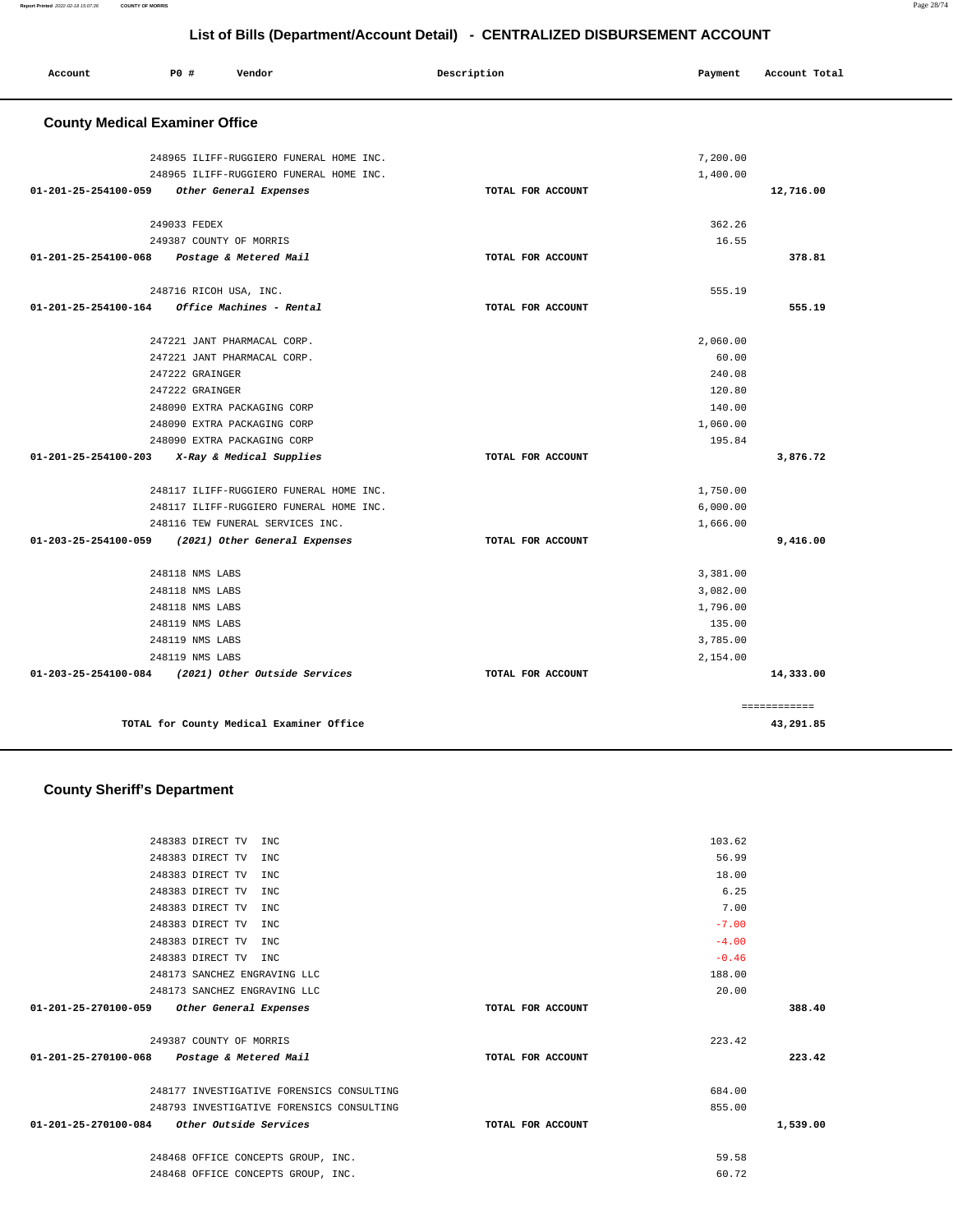#### **County Sheriff's Department**

| 248468 OFFICE CONCEPTS GROUP, INC.                        |                   | 21.86    |          |
|-----------------------------------------------------------|-------------------|----------|----------|
| 248468 OFFICE CONCEPTS GROUP, INC.                        |                   | 32.51    |          |
| 01-201-25-270100-095 Other Administrative Supplies        | TOTAL FOR ACCOUNT |          | 174.67   |
|                                                           |                   |          |          |
| 248806 RICOH USA, INC.                                    |                   | 152.88   |          |
| 248806 RICOH USA, INC.                                    |                   | 152.88   |          |
| 248806 RICOH USA, INC.                                    |                   | 152.88   |          |
| 248794 RICOH USA, INC.                                    |                   | 498.00   |          |
| 248794 RICOH USA, INC.                                    |                   | 498.00   |          |
| 248794 RICOH USA, INC.                                    |                   | 498.00   |          |
| 01-201-25-270100-164 Office Machines - Rental             | TOTAL FOR ACCOUNT |          | 1,952.64 |
|                                                           |                   |          |          |
| 248856 HVG LLC                                            |                   | 70.00    |          |
| 248856 HVG LLC                                            |                   | 25.00    |          |
| 248856 HVG LLC                                            |                   | 25.00    |          |
| 248856 HVG LLC                                            |                   | 576.99   |          |
| 01-201-25-270100-189 Medical                              | TOTAL FOR ACCOUNT |          | 696.99   |
|                                                           |                   |          |          |
| 248382 ATLANTIC TACTICAL OF NJ, INC.                      |                   | 823.20   |          |
| 248382 ATLANTIC TACTICAL OF NJ, INC.                      |                   | 100.80   |          |
| 248382 ATLANTIC TACTICAL OF NJ, INC.                      |                   | 84.00    |          |
| 247122 GALLS, LLC                                         |                   | 375.00   |          |
| 246506 SOME'S WORLDWIDE UNIFORMS INC.                     |                   | 75.00    |          |
| 246506 SOME'S WORLDWIDE UNIFORMS INC.                     |                   | 17.00    |          |
| 248851 CALEA                                              |                   | 67.50    |          |
| 247195 UNIPRO INTERNATIONAL                               |                   | 29.95    |          |
| 247195 UNIPRO INTERNATIONAL                               |                   | 29.95    |          |
| 247195 UNIPRO INTERNATIONAL                               |                   | 1.50     |          |
| 247195 UNIPRO INTERNATIONAL                               |                   | 1.50     |          |
| 247195 UNIPRO INTERNATIONAL                               |                   | 14.71    |          |
| 01-201-25-270100-202 Uniform And Accessories              | TOTAL FOR ACCOUNT |          | 1,620.11 |
|                                                           |                   |          |          |
| 246987 STREAMLIGHT INC.                                   |                   | 13.08    |          |
| 246987 STREAMLIGHT INC.                                   |                   | 13.08    |          |
| 01-201-25-270100-258 Equipment                            | TOTAL FOR ACCOUNT |          | 26.16    |
|                                                           |                   |          |          |
| 245820 FASTENAL COMPANY                                   |                   | 164.05   |          |
| 01-203-25-270100-047 (2021) Identification Equip&Supplies | TOTAL FOR ACCOUNT |          | 164.05   |
|                                                           |                   |          |          |
| 233082 FASTENAL COMPANY                                   |                   | 431.76   |          |
| 247354 STATE TOXICOLOGY LABORATORY                        |                   | 360.00   |          |
| 01-203-25-270100-059<br>(2021) Other General Expenses     | TOTAL FOR ACCOUNT |          | 791.76   |
|                                                           |                   |          |          |
| 248175 THOMSON REUTER-WEST                                |                   | 1,169.97 |          |
| 248176 THOMSON REUTER-WEST                                |                   | 1,169.97 |          |
| 01-203-25-270100-078 (2021) Software Maintenance          | TOTAL FOR ACCOUNT |          | 2,339.94 |
|                                                           |                   |          |          |
| 248390 RICOH USA, INC.                                    |                   | 281.78   |          |
| 248390 RICOH USA, INC.                                    |                   | 281.78   |          |
| 248390 RICOH USA, INC.                                    |                   | 6,225.04 |          |
| 248390 RICOH USA, INC.                                    |                   | 73.57    |          |
| 248785 RICOH USA, INC.                                    |                   | 536.20   |          |
| 248785 RICOH USA, INC.                                    |                   | 86.03    |          |
| 01-203-25-270100-164 (2021) Office Machines - Rental      | TOTAL FOR ACCOUNT |          | 7,484.40 |
|                                                           |                   |          |          |
| 246770 HVG LLC                                            |                   | 605.30   |          |
| 246770 HVG LLC                                            |                   | 201.00   |          |
| 246770 HVG LLC                                            |                   | 51.00    |          |
| 246770 HVG LLC                                            |                   | 25.20    |          |
| 246770 HVG LLC                                            |                   | 613.98   |          |
| 246770 HVG LLC                                            |                   | 37.50    |          |
| 246770 HVG LLC                                            |                   | 161.00   |          |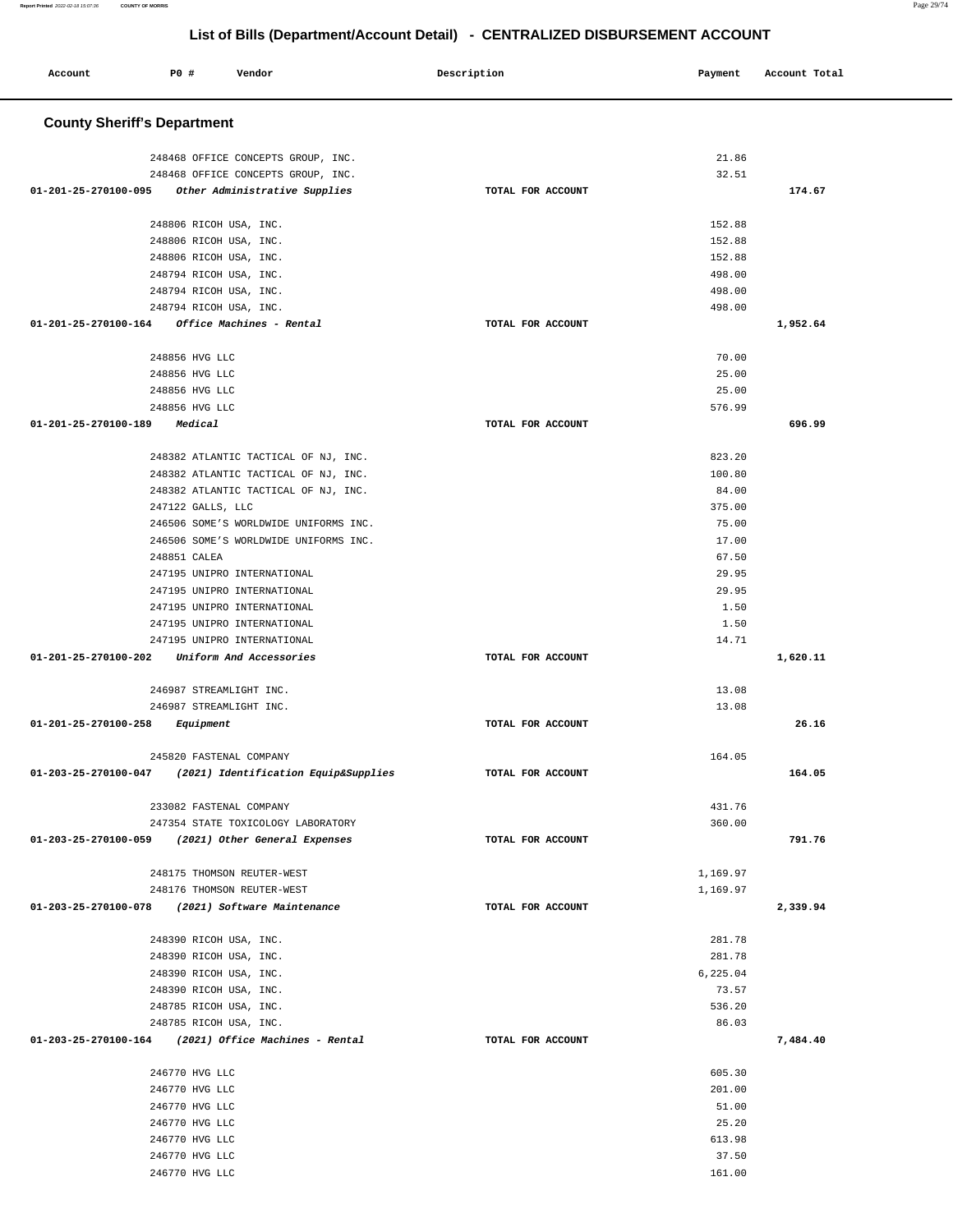| Account | P0 # | Vendor | Description | Payment | Account Total |
|---------|------|--------|-------------|---------|---------------|
|         |      |        |             |         |               |

# **County Sheriff's Department**

| 246770 HVG LLC                                      |                   | 140.00    |           |
|-----------------------------------------------------|-------------------|-----------|-----------|
| (2021) Medical<br>01-203-25-270100-189              | TOTAL FOR ACCOUNT |           | 1,834.98  |
|                                                     |                   |           |           |
| 245514 AMERICAN PATCH & EMBLEM COMP                 |                   | 1,010.00  |           |
| 245667 GILBY'S                                      |                   | 30.00     |           |
| 245667 GILBY'S                                      |                   | 48.00     |           |
| 245667 GILBY'S                                      |                   | 40.00     |           |
| 245667 GILBY'S                                      |                   | 30.00     |           |
| 245667 GILBY'S                                      |                   | 25.00     |           |
| 245667 GILBY'S                                      |                   | 15.00     |           |
|                                                     |                   |           |           |
| 245662 GILBY'S                                      |                   | 30.00     |           |
| 245662 GILBY'S                                      |                   | 48.00     |           |
| 245662 GILBY'S                                      |                   | 40.00     |           |
| 245662 GILBY'S                                      |                   | 30.00     |           |
| 245662 GILBY'S                                      |                   | 25.00     |           |
| 245662 GILBY'S                                      |                   | 15.00     |           |
| 245662 GILBY'S                                      |                   | 20.00     |           |
| 245725 GILBY'S                                      |                   | 30.00     |           |
| 245725 GILBY'S                                      |                   | 48.00     |           |
| 245725 GILBY'S                                      |                   | 40.00     |           |
| 245725 GILBY'S                                      |                   | 30.00     |           |
| 245725 GILBY'S                                      |                   | 25.00     |           |
| 245725 GILBY'S                                      |                   | 15.00     |           |
| 245664 GILBY'S                                      |                   | 30.00     |           |
| 245664 GILBY'S                                      |                   | 48.00     |           |
|                                                     |                   |           |           |
| 245664 GILBY'S                                      |                   | 40.00     |           |
| 245664 GILBY'S                                      |                   | 30.00     |           |
| 245664 GILBY'S                                      |                   | 25.00     |           |
| 245664 GILBY'S                                      |                   | 15.00     |           |
| 245666 GILBY'S                                      |                   | 30.00     |           |
| 245666 GILBY'S                                      |                   | 48.00     |           |
| 245666 GILBY'S                                      |                   | 40.00     |           |
| 245666 GILBY'S                                      |                   | 30.00     |           |
| 245666 GILBY'S                                      |                   | 25.00     |           |
| 245666 GILBY'S                                      |                   | 15.00     |           |
| 245669 GILBY'S                                      |                   | 30.00     |           |
| 245669 GILBY'S                                      |                   | 48.00     |           |
| 245669 GILBY'S                                      |                   | 40.00     |           |
| 245669 GILBY'S                                      |                   | 30.00     |           |
| 245669 GILBY'S                                      |                   | 25.00     |           |
| 245669 GILBY'S                                      |                   | 15.00     |           |
|                                                     |                   | 30.00     |           |
| 245670 GILBY'S                                      |                   |           |           |
| 245670 GILBY'S                                      |                   | 48.00     |           |
| 245670 GILBY'S                                      |                   | 40.00     |           |
| 245670 GILBY'S                                      |                   | 30.00     |           |
| 245670 GILBY'S                                      |                   | 25.00     |           |
| 245670 GILBY'S                                      |                   | 15.00     |           |
| 248851 CALEA                                        |                   | 13.00     |           |
| 01-203-25-270100-202 (2021) Uniform And Accessories | TOTAL FOR ACCOUNT |           | 2,359.00  |
|                                                     |                   |           |           |
| 245843 GEN-EL SAFETY & INDUSTRIAL                   |                   | 4,500.82  |           |
| 245823 GEN-EL SAFETY & INDUSTRIAL                   |                   | 929.10    |           |
| 245823 GEN-EL SAFETY & INDUSTRIAL                   |                   | 533.90    |           |
| 245862 JT SCURLOCK SAFETY PRODUCTS, LLC             |                   | 10,885.00 |           |
| 245862 JT SCURLOCK SAFETY PRODUCTS, LLC             |                   | 252.00    |           |
| 245862 JT SCURLOCK SAFETY PRODUCTS, LLC             |                   | 252.00    |           |
| 245862 JT SCURLOCK SAFETY PRODUCTS, LLC             |                   | 378.00    |           |
| 245862 JT SCURLOCK SAFETY PRODUCTS, LLC             |                   | 375.00    |           |
| 245862 JT SCURLOCK SAFETY PRODUCTS, LLC             |                   | 90.00     |           |
| 245862 JT SCURLOCK SAFETY PRODUCTS, LLC             |                   | 586.00    |           |
|                                                     |                   |           |           |
| 245862 JT SCURLOCK SAFETY PRODUCTS, LLC             |                   | 1,240.00  |           |
| 01-203-25-270100-258<br>(2021) Equipment            | TOTAL FOR ACCOUNT |           | 20,021.82 |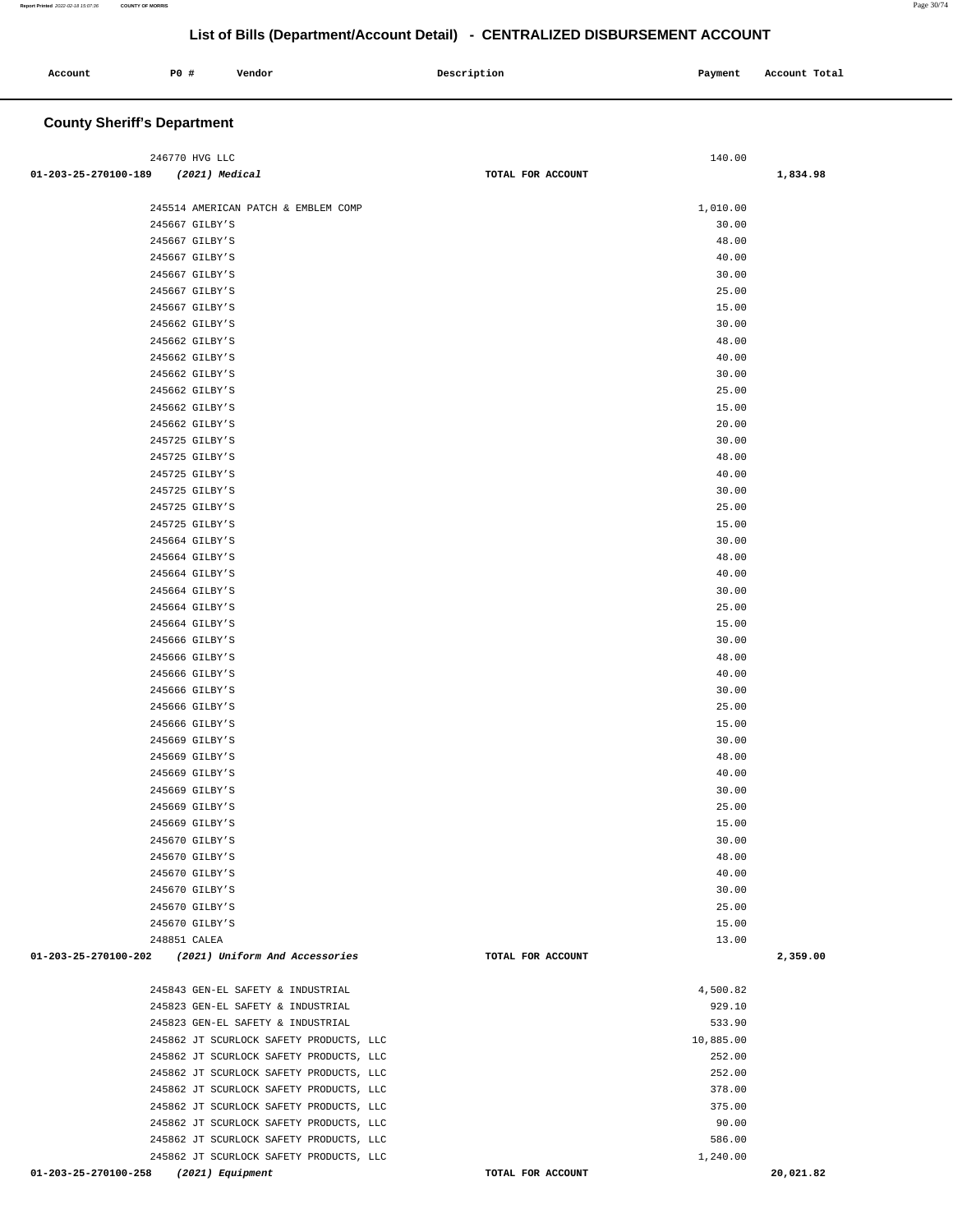| Account                            | <b>PO #</b> | Vendor                                | Description | Account Total<br>Payment   |
|------------------------------------|-------------|---------------------------------------|-------------|----------------------------|
| <b>County Sheriff's Department</b> |             |                                       |             |                            |
|                                    |             | TOTAL for County Sheriff's Department |             | -------------<br>41,617.34 |

<u> 1989 - Johann Barn, amerikansk politiker (</u>

## **County Prosecutor's Office**

|                                       | 248423 JOSEPH NAPURANO                                                                                 |                   | 350.00   |          |
|---------------------------------------|--------------------------------------------------------------------------------------------------------|-------------------|----------|----------|
|                                       | 01-201-25-275100-023 Associations and Memberships                                                      | TOTAL FOR ACCOUNT |          | 350.00   |
|                                       |                                                                                                        |                   |          |          |
|                                       | 247090 W.B. MASON COMPANY INC                                                                          |                   | 960.85   |          |
|                                       | 248189 RICOH USA, INC.                                                                                 |                   | 1,455.65 |          |
|                                       | 01-201-25-275100-037 Data Processing Supplies                                                          | TOTAL FOR ACCOUNT |          | 2,416.50 |
|                                       |                                                                                                        |                   |          |          |
|                                       | 246135 W.B. MASON COMPANY INC                                                                          |                   | 384.57   |          |
|                                       | 01-201-25-275100-058 Office Supplies & Stationery                                                      | TOTAL FOR ACCOUNT |          | 384.57   |
|                                       | 248063 FEDEX                                                                                           |                   | 68.39    |          |
|                                       | 248393 FEDEX                                                                                           |                   | 26.84    |          |
|                                       | 249387 COUNTY OF MORRIS                                                                                |                   | 759.00   |          |
|                                       | 01-201-25-275100-068 Postage & Metered Mail                                                            | TOTAL FOR ACCOUNT |          | 854.23   |
|                                       |                                                                                                        |                   |          |          |
|                                       | 247118 CHESTER VALLEY SHELL                                                                            |                   | 560.00   |          |
|                                       | 248188 VERIZON                                                                                         |                   | 309.34   |          |
|                                       | 248433 MORRISTOWN CAR WASH                                                                             |                   | 1,000.00 |          |
|                                       | 01-201-25-275100-118 Investigation Expense                                                             | TOTAL FOR ACCOUNT |          | 1,869.34 |
|                                       |                                                                                                        |                   |          |          |
|                                       | 247165 ESSEX TRAVEL SERVICE                                                                            |                   | 680.67   |          |
|                                       | 248472 ESSEX TRAVEL SERVICE                                                                            |                   | 1,078.00 |          |
|                                       | 01-201-25-275100-126 Court Expenses-Extradition                                                        | TOTAL FOR ACCOUNT |          | 1,758.67 |
|                                       |                                                                                                        |                   |          |          |
|                                       | 248395 W.B. MASON COMPANY INC                                                                          |                   | 44.70    |          |
|                                       | 248395 W.B. MASON COMPANY INC                                                                          |                   | 9.90     |          |
| 01-201-25-275100-147 Water            |                                                                                                        | TOTAL FOR ACCOUNT |          | 54.60    |
|                                       |                                                                                                        |                   | 7,905.71 |          |
|                                       | 248190 RICOH USA, INC.<br>248190 RICOH USA, INC.                                                       |                   | 837.77   |          |
|                                       | 01-201-25-275100-164 Office Machines - Rental                                                          | TOTAL FOR ACCOUNT |          | 8,743.48 |
|                                       |                                                                                                        |                   |          |          |
|                                       | 248179 FLEMINGTON DEPT STORE INC                                                                       |                   | 643.22   |          |
|                                       | 248179 FLEMINGTON DEPT STORE INC                                                                       |                   | 292.00   |          |
|                                       | 01-201-25-275100-202 Uniform And Accessories                                                           | TOTAL FOR ACCOUNT |          | 935.22   |
|                                       |                                                                                                        |                   |          |          |
|                                       | 241877 TARA CHOMINSKY                                                                                  |                   | 80.20    |          |
|                                       | 01-203-25-275100-016 (2021) Outside Salaries & Wages                                                   | TOTAL FOR ACCOUNT |          | 80.20    |
|                                       |                                                                                                        |                   |          |          |
|                                       | 245985 MC DETECTIVES ASSOCIATION                                                                       |                   | 100.00   |          |
|                                       | $01-203-25-275100-023$ (2021) Associations and Memberships                                             | TOTAL FOR ACCOUNT |          | 100.00   |
|                                       |                                                                                                        |                   |          |          |
|                                       | 244630 W.B. MASON COMPANY INC                                                                          |                   | 1,417.20 |          |
|                                       | $01-203-25-275100-037$ (2021) Data Processing Supplies                                                 | TOTAL FOR ACCOUNT |          | 1,417.20 |
|                                       |                                                                                                        |                   |          |          |
|                                       | 245705 FLEMINGTON DEPT STORE INC<br>$01 - 203 - 25 - 275100 - 039$ (2021) Education Schools & Training | TOTAL FOR ACCOUNT | 2,358.58 | 2,358.58 |
|                                       |                                                                                                        |                   |          |          |
|                                       | 247083 LAWYERS DIARY AND MANUAL LLC                                                                    |                   | 601.25   |          |
| 01-203-25-275100-050 (2021) Law Books |                                                                                                        | TOTAL FOR ACCOUNT |          | 601.25   |
|                                       |                                                                                                        |                   |          |          |
|                                       | 244156 W.B. MASON COMPANY INC                                                                          |                   | 1,588.88 |          |
|                                       | 243435 W.B. MASON COMPANY INC                                                                          |                   | 278.88   |          |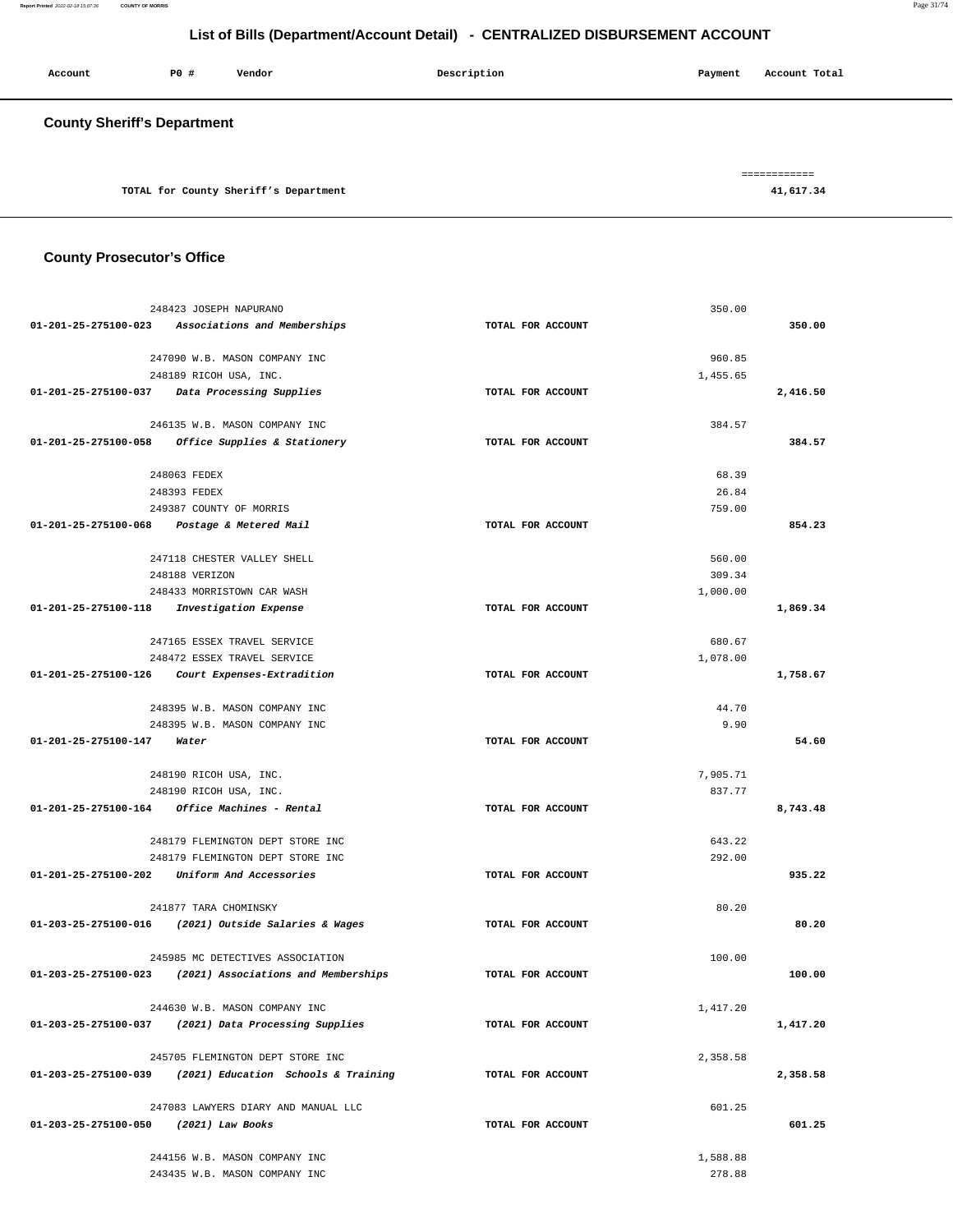| Account<br>. | P0 # | Vendor | Description | Payment | Account Total |
|--------------|------|--------|-------------|---------|---------------|
|              |      |        |             |         |               |

# **County Prosecutor's Office**

|                                       | 243435 W.B. MASON COMPANY INC                            |                   | 152.42   |              |
|---------------------------------------|----------------------------------------------------------|-------------------|----------|--------------|
|                                       | 244358 W.B. MASON COMPANY INC                            |                   | 88.44    |              |
|                                       | 244358 W.B. MASON COMPANY INC                            |                   | 626.28   |              |
|                                       | 245645 W.B. MASON COMPANY INC                            |                   | 933.21   |              |
|                                       | 243296 W.B. MASON COMPANY INC                            |                   | 390.30   |              |
|                                       | 01-203-25-275100-058 (2021) Office Supplies & Stationery | TOTAL FOR ACCOUNT |          | 4,058.41     |
|                                       |                                                          |                   |          |              |
|                                       | 245718 SHI INTERNATIONAL CORP                            |                   | 6,157.66 |              |
| 01-203-25-275100-079                  | (2021) Special Projects                                  | TOTAL FOR ACCOUNT |          | 6,157.66     |
|                                       |                                                          |                   |          |              |
|                                       | 245958 CDW GOVERNMENT                                    |                   | 572.99   |              |
|                                       | 247081 MESLER'S SERVICE STATION INC.                     |                   | 422.50   |              |
|                                       | 247081 MESLER'S SERVICE STATION INC.                     |                   | 172.50   |              |
|                                       | 242752 ATLANTIC TACTICAL OF NJ, INC.                     |                   | 3,104.22 |              |
|                                       | 01-203-25-275100-118 (2021) Investigation Expense        | TOTAL FOR ACCOUNT |          | 4,272.21     |
|                                       |                                                          |                   |          |              |
|                                       | 244021 W.B. MASON COMPANY INC.                           |                   | 217.26   |              |
|                                       | 244368 W.B. MASON COMPANY INC                            |                   | 349.99   |              |
|                                       | 01-203-25-275100-162 (2021) Furniture & Fixtures         | TOTAL FOR ACCOUNT |          | 567.25       |
|                                       |                                                          |                   |          |              |
|                                       | 247085 INSTITUTE FOR FORENSIC PSYCHOLOGY                 |                   | 500.00   |              |
| 01-203-25-275100-189 (2021) Medical   |                                                          | TOTAL FOR ACCOUNT |          | 500.00       |
|                                       |                                                          |                   |          |              |
|                                       | 243779 SHORE BUSINESS SOLUTIONS                          |                   | 4,202.00 |              |
| 01-203-25-275100-258 (2021) Equipment |                                                          | TOTAL FOR ACCOUNT |          | 4,202.00     |
|                                       |                                                          |                   |          |              |
|                                       |                                                          |                   |          | ============ |
|                                       | TOTAL for County Prosecutor's Office                     |                   |          | 41,681.37    |
|                                       |                                                          |                   |          |              |

# **County Jail**

|                      | 248203 DELTA-T GROUP NORTH JERSEY, INC.             |                   | 1,161.00 |          |
|----------------------|-----------------------------------------------------|-------------------|----------|----------|
|                      | $01-201-25-280100-011$ Salaries & Wages-Full Time   | TOTAL FOR ACCOUNT |          | 1,161.00 |
|                      |                                                     |                   |          |          |
|                      | 248385 ATLANTIC TRAINING CENTER                     |                   | 30.00    |          |
|                      | 246746 ALLIED 100, LLC                              |                   | 35.97    |          |
|                      | $01-201-25-280100-039$ Education Schools & Training | TOTAL FOR ACCOUNT |          | 65.97    |
|                      | 248202 GILL ID SYSTEMS                              |                   | 180.00   |          |
|                      | 248202 GILL ID SYSTEMS                              |                   | 22.00    |          |
|                      | 01-201-25-280100-047 Identification Equip&Supplies  | TOTAL FOR ACCOUNT |          | 202.00   |
|                      | 246753 COFFEE LOVERS COFFEE SERVICE                 |                   | 339.60   |          |
|                      | 246853 W.B. MASON COMPANY INC                       |                   | 477.73   |          |
|                      | 246762 W.B. MASON COMPANY INC                       |                   | 602.97   |          |
|                      | 247352 OFFICE CONCEPTS GROUP, INC.                  |                   | 18.59    |          |
|                      | 248184 W.B. MASON COMPANY INC                       |                   | 293.96   |          |
|                      | 01-201-25-280100-058 Office Supplies & Stationery   | TOTAL FOR ACCOUNT |          | 1,732.85 |
|                      | 249387 COUNTY OF MORRIS                             |                   | 41.07    |          |
|                      | 01-201-25-280100-068 Postage & Metered Mail         | TOTAL FOR ACCOUNT |          | 41.07    |
|                      | 249082 MELISSA MANEY                                |                   | 1,460.00 |          |
|                      | 01-201-25-280100-084 Other Outside Services         | TOTAL FOR ACCOUNT |          | 1,460.00 |
|                      | 246656 ATLANTIC TACTICAL OF NJ, INC.                |                   | 193.24   |          |
|                      | 246656 ATLANTIC TACTICAL OF NJ, INC.                |                   | 193.24   |          |
| 01-201-25-280100-115 | Ammunition                                          | TOTAL FOR ACCOUNT |          | 386.48   |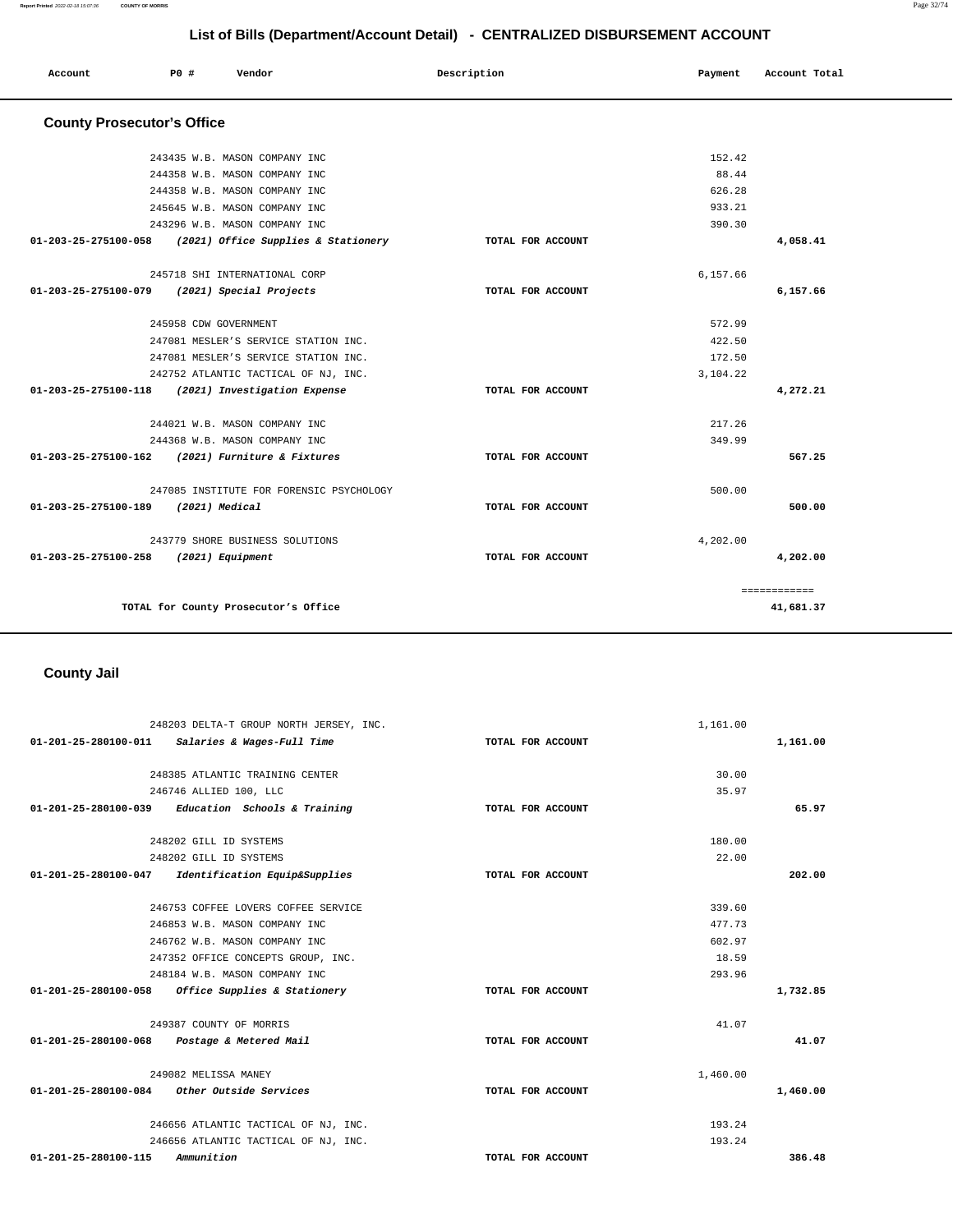| Account              | <b>PO #</b>                                              | Vendor                                                   | Description       | Payment            | Account Total |
|----------------------|----------------------------------------------------------|----------------------------------------------------------|-------------------|--------------------|---------------|
| <b>County Jail</b>   |                                                          |                                                          |                   |                    |               |
|                      |                                                          |                                                          |                   | 52.00              |               |
| 01-201-25-280100-128 |                                                          | 246846 CY DRAKE LOCKSMITHS, INC.<br>Security Equipment   | TOTAL FOR ACCOUNT |                    | 52.00         |
|                      |                                                          |                                                          |                   |                    |               |
|                      |                                                          | 246892 W.B. MASON COMPANY INC                            |                   | 70.18              |               |
| 01-201-25-280100-189 | Medical                                                  |                                                          | TOTAL FOR ACCOUNT |                    | 70.18         |
|                      |                                                          |                                                          |                   |                    |               |
|                      | 248413 5KOUNT LLC                                        |                                                          |                   | 2,062.50           |               |
|                      | 248413 5KOUNT LLC                                        |                                                          |                   | 30.00              |               |
| 01-201-25-280100-202 |                                                          | Uniform And Accessories                                  | TOTAL FOR ACCOUNT |                    | 2,092.50      |
|                      |                                                          |                                                          |                   |                    |               |
|                      | 246845 MORRISTOWN LUMBER &<br>246845 MORRISTOWN LUMBER & |                                                          |                   | 62.93<br>49.91     |               |
|                      | 246845 MORRISTOWN LUMBER &                               |                                                          |                   | 49.46              |               |
| 01-201-25-280100-249 |                                                          | Bldg Maintenance Supplies                                | TOTAL FOR ACCOUNT |                    | 162.30        |
|                      |                                                          |                                                          |                   |                    |               |
|                      |                                                          | 246843 DASH MEDICAL GLOVES INC                           |                   | 6,636.00           |               |
| 01-201-25-280100-252 |                                                          | Janitorial Supplies                                      | TOTAL FOR ACCOUNT |                    | 6,636.00      |
|                      |                                                          |                                                          |                   |                    |               |
|                      | 246539 R & J CONTROL, INC.                               |                                                          |                   | 465.00             |               |
| 01-201-25-280100-262 |                                                          | Machinery Repairs & Parts                                | TOTAL FOR ACCOUNT |                    | 465.00        |
|                      |                                                          |                                                          |                   |                    |               |
|                      | 248616 NICOLAS MONACO                                    |                                                          |                   | 3,600.00           |               |
|                      | 248834 ELMER S. GILO, MD                                 |                                                          |                   | 1,226.75<br>344.80 |               |
|                      | 248834 ELMER S. GILO, MD<br>248834 ELMER S. GILO, MD     |                                                          |                   | 50.50              |               |
|                      | 248834 ELMER S. GILO, MD                                 |                                                          |                   | 51.75              |               |
|                      | 248834 ELMER S. GILO, MD                                 |                                                          |                   | 20.00              |               |
|                      | 248834 ELMER S. GILO, MD                                 |                                                          |                   | 20.00              |               |
|                      | 248834 ELMER S. GILO, MD                                 |                                                          |                   | 20.00              |               |
|                      | 248834 ELMER S. GILO, MD                                 |                                                          |                   | 20.00              |               |
|                      | 248834 ELMER S. GILO, MD                                 |                                                          |                   | 20.00              |               |
|                      | 248834 ELMER S. GILO, MD                                 |                                                          |                   | 99.00              |               |
|                      | 248834 ELMER S. GILO, MD                                 |                                                          |                   | 789.00             |               |
|                      | 248466 YOLANDA HERNANDEZ                                 |                                                          |                   | 1,226.75           |               |
|                      | 248466 YOLANDA HERNANDEZ                                 |                                                          |                   | 193.80             |               |
|                      | 248466 YOLANDA HERNANDEZ                                 |                                                          |                   | 82.58              |               |
|                      | 248466 YOLANDA HERNANDEZ<br>248466 YOLANDA HERNANDEZ     |                                                          |                   | 40.97<br>88.55     |               |
|                      | 248466 YOLANDA HERNANDEZ                                 |                                                          |                   | 20.00              |               |
|                      | 248466 YOLANDA HERNANDEZ                                 |                                                          |                   | 20.00              |               |
|                      | 248466 YOLANDA HERNANDEZ                                 |                                                          |                   | 19.56              |               |
|                      | 248466 YOLANDA HERNANDEZ                                 |                                                          |                   | 20.00              |               |
|                      | 248466 YOLANDA HERNANDEZ                                 |                                                          |                   | 20.00              |               |
|                      | 248466 YOLANDA HERNANDEZ                                 |                                                          |                   | 20.00              |               |
|                      | 248466 YOLANDA HERNANDEZ                                 |                                                          |                   | 838.00             |               |
| 01-203-25-280100-039 |                                                          | (2021) Education Schools & Training                      | TOTAL FOR ACCOUNT |                    | 8,852.01      |
|                      |                                                          |                                                          |                   | 225.00             |               |
|                      | 246763 JAY HILL REPAIRS<br>246847 JAY HILL REPAIRS       |                                                          |                   | 300.00             |               |
|                      | 246529 JAY HILL REPAIRS                                  |                                                          |                   | 425.00             |               |
|                      | 246529 JAY HILL REPAIRS                                  |                                                          |                   | 921.00             |               |
|                      |                                                          | 245171 JOHNSON CONTROLS INC.                             |                   | 1,202.40           |               |
|                      |                                                          | 01-203-25-280100-044 (2021) Equipment Service Agreements | TOTAL FOR ACCOUNT |                    | 3,073.40      |
|                      |                                                          |                                                          |                   |                    |               |
|                      |                                                          | 246852 W.B. MASON COMPANY INC                            |                   | 322.43             |               |
|                      |                                                          | 246852 W.B. MASON COMPANY INC                            |                   | 1,371.38           |               |
|                      | 248415 RICOH USA, INC.                                   |                                                          |                   | 524.79             |               |
|                      | 248415 RICOH USA, INC.                                   |                                                          |                   | 123.62             |               |
|                      | 248415 RICOH USA, INC.                                   |                                                          | TOTAL FOR ACCOUNT | 601.09             |               |
|                      |                                                          | 01-203-25-280100-058 (2021) Office Supplies & Stationery |                   |                    | 2,943.31      |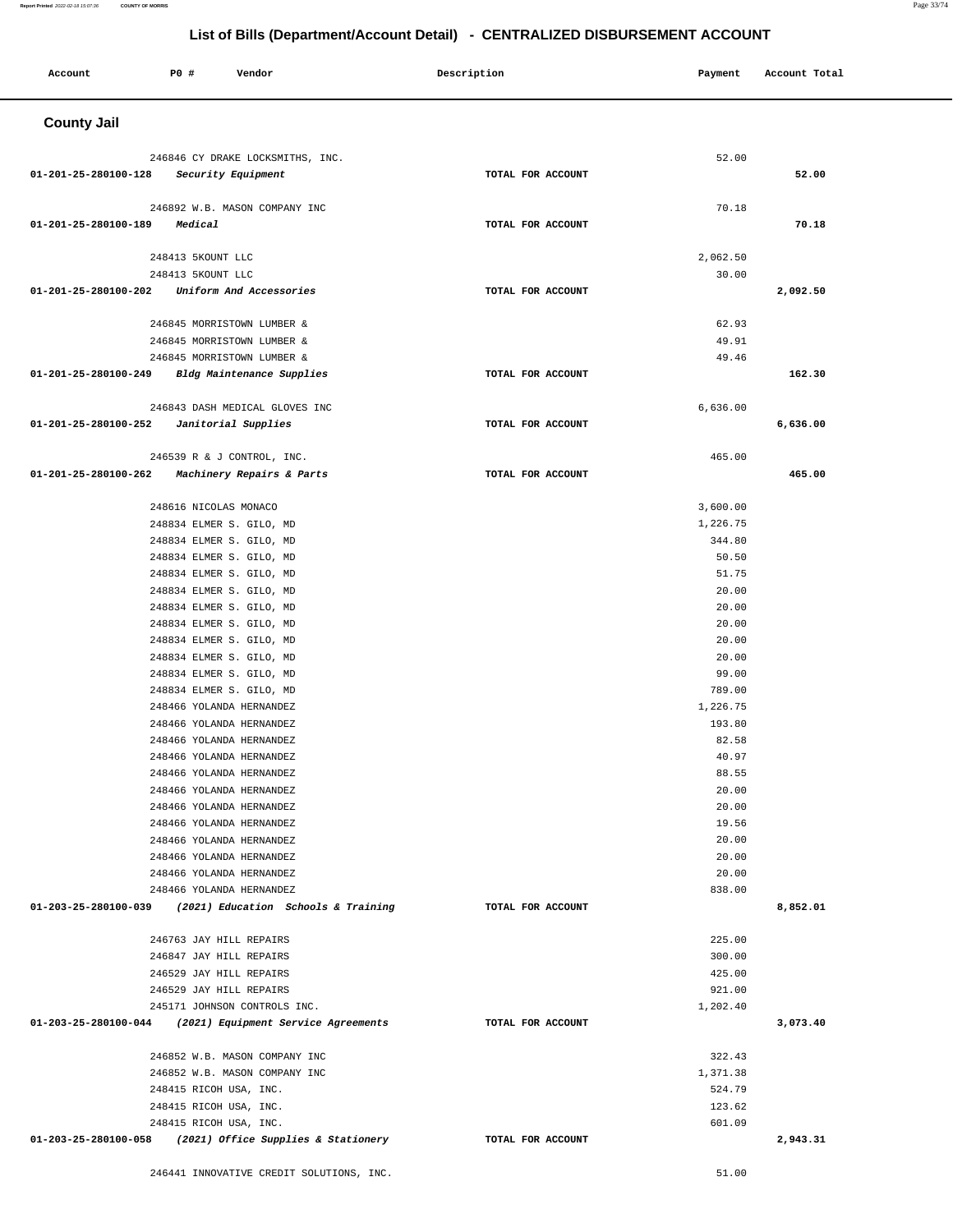#### **Report Printed** 2022-02-18 15:07:36 **COUNTY OF MORRIS** Page 34/74

## **List of Bills (Department/Account Detail) - CENTRALIZED DISBURSEMENT ACCOUNT**

| Account              | P0 #<br>Vendor     | Description | Account Total<br>Payment |
|----------------------|--------------------|-------------|--------------------------|
| <b>County Jail</b>   |                    |             |                          |
|                      | 246096 LEXIS NEXIS |             | 58.00                    |
| 21.222 25.222 25.222 | 246096 LEXIS NEXIS | $m = 100$   | 58.00<br>5.55.02         |

|                                        | 01-203-25-280100-059 (2021) Other General Expenses    | TOTAL FOR ACCOUNT |          | 167.00       |
|----------------------------------------|-------------------------------------------------------|-------------------|----------|--------------|
|                                        | 246420 CASTLE PRINTING CO.                            |                   | 45.00    |              |
| $01-203-25-280100-069$ (2021) Printing |                                                       | TOTAL FOR ACCOUNT |          | 45.00        |
|                                        |                                                       |                   |          |              |
|                                        | 246840 MCCLOSKEY MECHANICAL INC.                      |                   | 1,430.33 |              |
|                                        | 246848 SANCHEZ ENGRAVING LLC                          |                   | 89.00    |              |
|                                        | 246443 TJ'S SPORTWIDE TROPHY                          |                   | 131.90   |              |
|                                        | 246836 TJ'S SPORTWIDE TROPHY                          |                   | 127.40   |              |
|                                        | 246530 TREASURER-STATE OF NEW JERSEY                  |                   | 1,032.00 |              |
|                                        | 249070 MELISSA MANEY                                  |                   | 1,760.00 |              |
|                                        | 01-203-25-280100-084 (2021) Other Outside Services    | TOTAL FOR ACCOUNT |          | 4,570.63     |
|                                        | 245170 ATLANTIC TACTICAL OF NJ, INC.                  |                   | 781.99   |              |
|                                        | 01-203-25-280100-128 (2021) Security Equipment        | TOTAL FOR ACCOUNT |          | 781.99       |
|                                        | 246757 BIO-REFERENCE LABORATORIES, INC.               |                   | 1,512.04 |              |
|                                        | 246526 BIO-REFERENCE LABORATORIES, INC.               |                   | 1,509.94 |              |
|                                        | 246525 MOBILEX USA                                    |                   | 148.44   |              |
|                                        | 246525 MOBILEX USA                                    |                   | 136.00   |              |
|                                        | 246445 HEALTH CARE LOGISTICS INC.                     |                   | 84.52    |              |
|                                        | 246445 HEALTH CARE LOGISTICS INC.                     |                   | 462.95   |              |
|                                        | 246758 DENTRUST DENTAL INC.                           |                   | 5,461.00 |              |
| 01-203-25-280100-189 (2021) Medical    |                                                       | TOTAL FOR ACCOUNT |          | 9,314.89     |
|                                        | 244165 WORK N WEAR STORE                              |                   | 150.00   |              |
|                                        | 01-203-25-280100-202 (2021) Uniform And Accessories   | TOTAL FOR ACCOUNT |          | 150.00       |
|                                        | 245464 COOPER ELECTRIC SUPPLY CO.                     |                   | 627.96   |              |
|                                        | 239500 CULLIGAN                                       |                   | 1,264.99 |              |
|                                        | 244668 GRAINGER                                       |                   | 3,540.20 |              |
|                                        | 246444 TPS SUPPLY LLC                                 |                   | 35.48    |              |
|                                        | 01-203-25-280100-249 (2021) Bldg Maintenance Supplies | TOTAL FOR ACCOUNT |          | 5,468.63     |
|                                        | 246664 ALLEN PAPER & SUPPLY CO                        |                   | 99.57    |              |
|                                        | 246851 W.B. MASON COMPANY INC                         |                   | 1,366.02 |              |
|                                        | 246851 W.B. MASON COMPANY INC                         |                   | 431.73   |              |
|                                        | 01-203-25-280100-252 (2021) Janitorial Supplies       | TOTAL FOR ACCOUNT |          | 1,897.32     |
|                                        |                                                       |                   |          | ============ |
|                                        | TOTAL for County Jail                                 |                   |          | 51,791.53    |

# **County Youth Detention Facilit**

| 249387 COUNTY OF MORRIS                                     |                   | 11.13    |
|-------------------------------------------------------------|-------------------|----------|
| $01 - 201 - 25 - 281100 - 068$<br>Postage & Metered Mail    | TOTAL FOR ACCOUNT | 11.13    |
|                                                             |                   |          |
| 248427 W.B. MASON COMPANY INC                               |                   | 0.95     |
| 248427 W.B. MASON COMPANY INC                               |                   | 49.17    |
| 248427 W.B. MASON COMPANY INC                               |                   | 49.17    |
| 248427 W.B. MASON COMPANY INC                               |                   | $-49.17$ |
| 01-201-25-281100-185<br>Food                                | TOTAL FOR ACCOUNT | 50.12    |
|                                                             |                   |          |
| 248607 KATHY HALL                                           |                   | 33.00    |
| (2021) Education Schools & Training<br>01-203-25-281100-039 | TOTAL FOR ACCOUNT | 33.00    |
| 248430 W.B. MASON COMPANY INC                               |                   | 12.78    |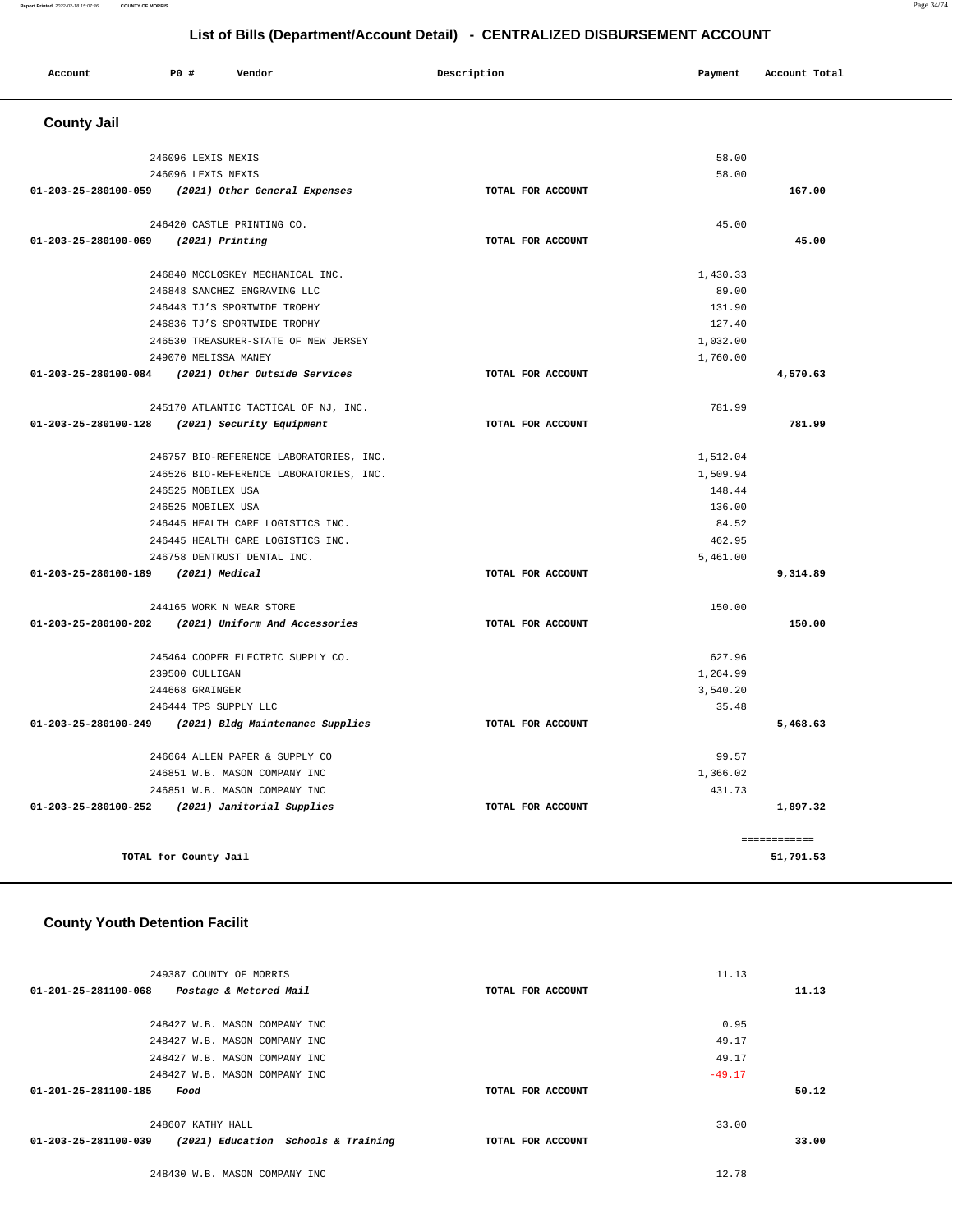| Account                                         | <b>PO #</b> | Vendor                                                   | Description       | Payment | Account Total |
|-------------------------------------------------|-------------|----------------------------------------------------------|-------------------|---------|---------------|
| <b>County Youth Detention Facilit</b>           |             |                                                          |                   |         |               |
|                                                 |             | 248430 W.B. MASON COMPANY INC                            |                   | 319.48  |               |
|                                                 |             | 248430 W.B. MASON COMPANY INC                            |                   | 152.98  |               |
|                                                 |             | 248430 W.B. MASON COMPANY INC                            |                   | 27.92   |               |
|                                                 |             | 248430 W.B. MASON COMPANY INC                            |                   | 51.09   |               |
|                                                 |             | 01-203-25-281100-058 (2021) Office Supplies & Stationery | TOTAL FOR ACCOUNT |         | 564.25        |
|                                                 |             | 246050 BOB BARKER COMPANY                                |                   | 31.62   |               |
|                                                 |             | 246050 BOB BARKER COMPANY                                |                   | 678.75  |               |
|                                                 |             | 01-203-25-281100-059 (2021) Other General Expenses       | TOTAL FOR ACCOUNT |         | 710.37        |
|                                                 |             | 246050 BOB BARKER COMPANY                                |                   | 73.90   |               |
|                                                 |             | 01-203-25-281100-202 (2021) Uniform And Accessories      | TOTAL FOR ACCOUNT |         | 73.90         |
|                                                 |             | 246050 BOB BARKER COMPANY                                |                   | 184.89  |               |
|                                                 |             | 246050 BOB BARKER COMPANY                                |                   | 767.46  |               |
| 01-203-25-281100-252 (2021) Janitorial Supplies |             |                                                          | TOTAL FOR ACCOUNT |         | 952.35        |
|                                                 |             |                                                          |                   |         | ============  |
|                                                 |             | TOTAL for County Youth Detention Facilit                 |                   |         | 2,395.12      |

## **Road Repairs**

| 247170 W.B. MASON COMPANY INC                     |                   |          |          |
|---------------------------------------------------|-------------------|----------|----------|
|                                                   |                   | 36.49    |          |
| 247170 W.B. MASON COMPANY INC                     |                   | 1.34     |          |
| 247170 W.B. MASON COMPANY INC                     |                   | 0.67     |          |
| 247170 W.B. MASON COMPANY INC                     |                   | 88.16    |          |
| 248461 W.B. MASON COMPANY INC                     |                   | 287.96   |          |
| 01-201-26-290100-058 Office Supplies & Stationery | TOTAL FOR ACCOUNT |          | 414.62   |
|                                                   |                   |          |          |
| 246926 BOROUGH OF BUTLER                          |                   | 89.07    |          |
| 246926 BOROUGH OF BUTLER                          |                   | 90.26    |          |
| 246926 BOROUGH OF BUTLER                          |                   | 63.76    |          |
| 247276 JERSEY CENTRAL POWER & LIGHT               |                   | 34.27    |          |
| 247275 JERSEY CENTRAL POWER & LIGHT               |                   | 43.04    |          |
| 248569 JERSEY CENTRAL POWER & LIGHT               |                   | 49.50    |          |
| 248568 JERSEY CENTRAL POWER & LIGHT               |                   | 19.70    |          |
| 248502 JERSEY CENTRAL POWER & LIGHT               |                   | 115.17   |          |
| 01-201-26-290100-137 Electricity                  | TOTAL FOR ACCOUNT |          | 504.77   |
|                                                   |                   |          |          |
| 249388 NATIONAL FUEL OIL INC.                     |                   | 4,750.49 |          |
| 01-201-26-290100-140 Gas Purchases                | TOTAL FOR ACCOUNT |          | 4,750.49 |
| 246933 TILCON NEW YORK INC.                       |                   | 84.64    |          |
|                                                   |                   |          |          |
|                                                   |                   |          |          |
| 246933 TILCON NEW YORK INC.                       |                   | 350.00   |          |
| 246933 TILCON NEW YORK INC.                       |                   | 350.00   |          |
| 246933 TILCON NEW YORK INC.                       |                   | 350.00   |          |
| 246933 TILCON NEW YORK INC.                       |                   | 6.38     |          |
| 01-201-26-290100-222 Bituminous Concrete          | TOTAL FOR ACCOUNT |          | 1,141.02 |
| 247215 FRANK BRODEEN OLC                          |                   | 2,750.00 |          |
| 247215 FRANK BRODEEN OLC                          |                   | 3,850.00 |          |
| 247175 FRANK BRODEEN OLC                          |                   | 3,000.00 |          |
| 247175 FRANK BRODEEN OLC                          |                   | 4,200.00 |          |
| 247175 FRANK BRODEEN OLC                          |                   | 3,000.00 |          |
| 247175 FRANK BRODEEN OLC                          |                   | 4,200.00 |          |
| 247103 YUKON SERVICES, LLC                        |                   | 3,500.00 |          |
| 247103 YUKON SERVICES, LLC                        |                   | 4,200.00 |          |
| 247103 YUKON SERVICES, LLC                        |                   | 1,500.00 |          |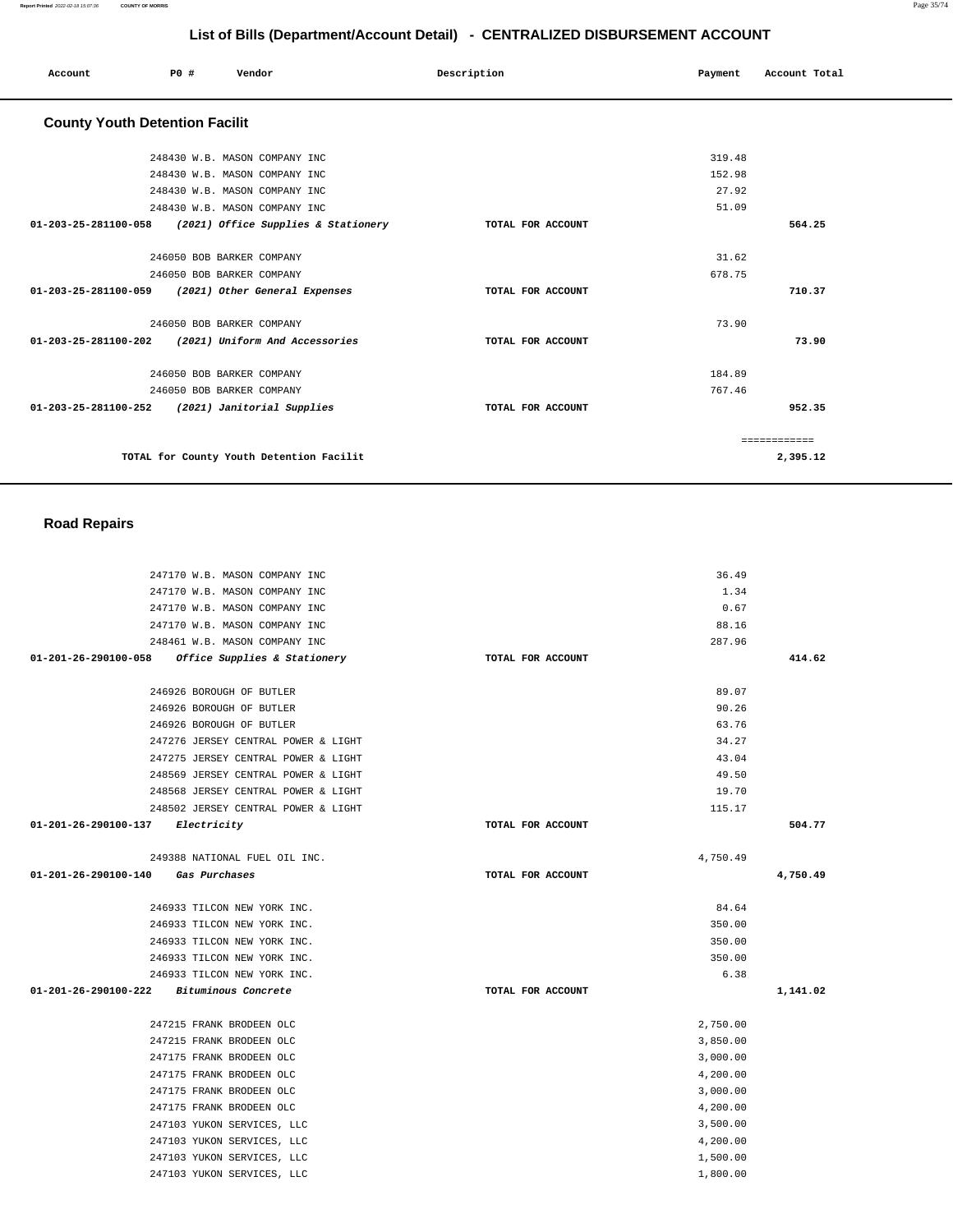Account 20 **PO** # Vendor **Payment Payment Account Total** 

| <b>Road Repairs</b>                                        |                                                                          |                   |                      |  |
|------------------------------------------------------------|--------------------------------------------------------------------------|-------------------|----------------------|--|
|                                                            |                                                                          |                   |                      |  |
|                                                            | 247103 YUKON SERVICES, LLC                                               |                   | 3,125.00             |  |
|                                                            | 247103 YUKON SERVICES, LLC                                               |                   | 3,750.00             |  |
|                                                            | 247103 YUKON SERVICES, LLC                                               |                   | 3,000.00             |  |
|                                                            | 247103 YUKON SERVICES, LLC                                               |                   | 3,600.00             |  |
|                                                            | 247105 HOIMARK & LEMBO PAVING, LLC                                       |                   | 2,940.00<br>3,060.00 |  |
|                                                            | 247105 HOIMARK & LEMBO PAVING, LLC<br>247105 HOIMARK & LEMBO PAVING, LLC |                   | 5,904.26             |  |
|                                                            | 247105 HOIMARK & LEMBO PAVING, LLC                                       |                   | 2,940.00             |  |
|                                                            | 247105 HOIMARK & LEMBO PAVING, LLC                                       |                   | 3,060.00             |  |
|                                                            | 247105 HOIMARK & LEMBO PAVING, LLC                                       |                   | 5,783.76             |  |
|                                                            | 247218 HOIMARK & LEMBO PAVING, LLC                                       |                   | 2,695.00             |  |
|                                                            | 247218 HOIMARK & LEMBO PAVING, LLC                                       |                   | 2,805.00             |  |
|                                                            | 247218 HOIMARK & LEMBO PAVING, LLC                                       |                   | 5,301.78             |  |
|                                                            | 246934 HOIMARK & LEMBO PAVING, LLC                                       |                   | 4,840.00             |  |
|                                                            | 246934 HOIMARK & LEMBO PAVING, LLC                                       |                   | 3,185.00             |  |
|                                                            | 246934 HOIMARK & LEMBO PAVING, LLC                                       |                   | 6,412.50             |  |
|                                                            | 246934 HOIMARK & LEMBO PAVING, LLC<br>246934 HOIMARK & LEMBO PAVING, LLC |                   | 3,315.00<br>4,350.00 |  |
|                                                            | 246934 HOIMARK & LEMBO PAVING, LLC                                       |                   | 6,506.73             |  |
|                                                            | 246934 HOIMARK & LEMBO PAVING, LLC                                       |                   | 5,872.50             |  |
|                                                            | 246934 HOIMARK & LEMBO PAVING, LLC                                       |                   | 1,470.00             |  |
|                                                            | 246934 HOIMARK & LEMBO PAVING, LLC                                       |                   | 1,530.00             |  |
|                                                            | 246934 HOIMARK & LEMBO PAVING, LLC                                       |                   | 2,891.88             |  |
|                                                            | 247101 PEQUANNOCK TOWNSHIP                                               |                   | 600.00               |  |
|                                                            | 247273 SALMON BROS. INC.                                                 |                   | 4,015.00             |  |
|                                                            | 247273 SALMON BROS. INC.                                                 |                   | 3,300.00             |  |
|                                                            | 247273 SALMON BROS. INC.                                                 |                   | 3,300.00             |  |
|                                                            | 247102 SALMON BROS. INC.                                                 |                   | 4,380.00             |  |
|                                                            | 247102 SALMON BROS. INC.                                                 |                   | 3,600.00<br>3,600.00 |  |
|                                                            | 247102 SALMON BROS. INC.<br>247272 TREE KING INC                         |                   | 7,800.00             |  |
|                                                            | 247272 TREE KING INC                                                     |                   | 2,310.00             |  |
|                                                            | 247272 TREE KING INC                                                     |                   | 4,680.00             |  |
|                                                            | 247272 TREE KING INC                                                     |                   | 2,310.00             |  |
|                                                            | 248562 JJS SERVICES, INC.                                                |                   | 118, 311.50          |  |
|                                                            | 247216 JJS SERVICES, INC.                                                |                   | 31,152.00            |  |
|                                                            | 248503 FRANK BRODEEN OLC                                                 |                   | 5,500.00             |  |
|                                                            | 248503 FRANK BRODEEN OLC                                                 |                   | 4,480.00             |  |
|                                                            | 248503 FRANK BRODEEN OLC                                                 |                   | 7,700.00             |  |
|                                                            | 248503 FRANK BRODEEN OLC                                                 |                   | 5,850.00<br>300.00   |  |
|                                                            | 248398 PEQUANNOCK TOWNSHIP<br>248398 PEQUANNOCK TOWNSHIP                 |                   | 150.00               |  |
|                                                            | 248398 PEQUANNOCK TOWNSHIP                                               |                   | 6,750.00             |  |
|                                                            | 248475 YUKON SERVICES, LLC                                               |                   | 2,750.00             |  |
|                                                            | 248475 YUKON SERVICES, LLC                                               |                   | 3,300.00             |  |
|                                                            | 247355 TREE KING INC                                                     |                   | 4,290.00             |  |
|                                                            | 247355 TREE KING INC                                                     |                   | 2,117.50             |  |
| 01-201-26-290100-228                                       | Contracted Snow/Ice Removal                                              | TOTAL FOR ACCOUNT | 352,884.41           |  |
|                                                            | 246677 DEER CARCASS REMOVAL SERVICE, LLC                                 |                   | 5,248.00             |  |
|                                                            | 01-203-26-290100-036 (2021) Contracted Services                          | TOTAL FOR ACCOUNT | 5,248.00             |  |
|                                                            | 247100 RICOH USA, INC.                                                   |                   | 49.70                |  |
| $01-203-26-290100-044$ (2021) Equipment Service Agreements |                                                                          | TOTAL FOR ACCOUNT | 49.70                |  |
|                                                            |                                                                          |                   |                      |  |
|                                                            | 246679 HUNAN WOK                                                         |                   | 460.00               |  |
|                                                            | 246679 HUNAN WOK<br>246679 HUNAN WOK                                     |                   | 69.00<br>350.00      |  |
|                                                            | 246679 HUNAN WOK                                                         |                   | 52.50                |  |
| 01-203-26-290100-188 (2021) Meals                          |                                                                          | TOTAL FOR ACCOUNT | 931.50               |  |
|                                                            |                                                                          |                   |                      |  |
|                                                            | 244972 FLEMINGTON DEPT STORE INC                                         |                   | 112.50               |  |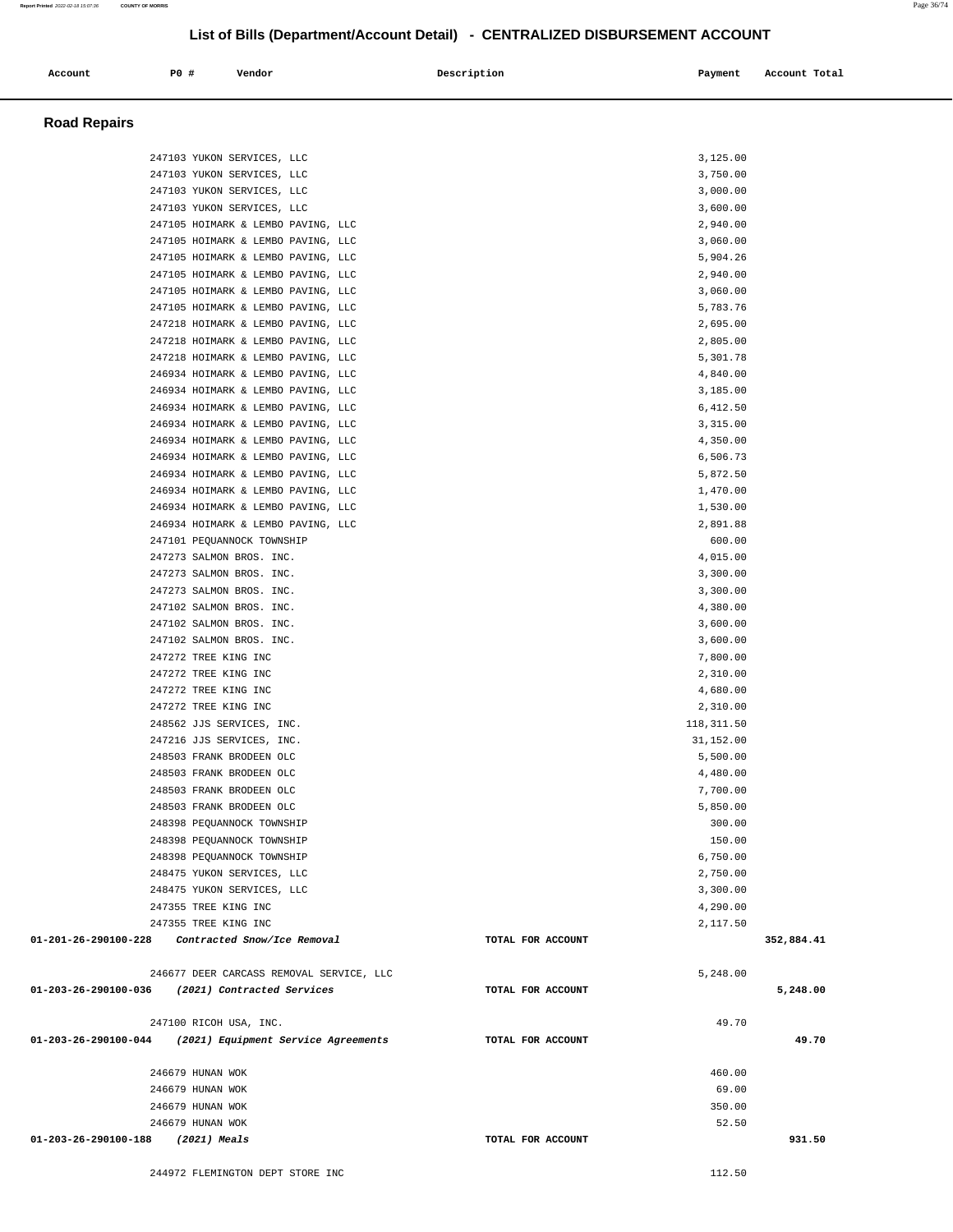| Account              | <b>PO #</b>                                                                                              | Vendor |                                     | Description       | Payment                 | Account Total |
|----------------------|----------------------------------------------------------------------------------------------------------|--------|-------------------------------------|-------------------|-------------------------|---------------|
| <b>Road Repairs</b>  |                                                                                                          |        |                                     |                   |                         |               |
|                      | 246859 FLEMINGTON DEPT STORE INC<br>246859 FLEMINGTON DEPT STORE INC<br>246859 FLEMINGTON DEPT STORE INC |        |                                     |                   | 63.00<br>68.70<br>99.60 |               |
| 01-203-26-290100-207 |                                                                                                          |        | (2021) Uniform & Clothing Allowance | TOTAL FOR ACCOUNT |                         | 343.80        |
|                      |                                                                                                          |        |                                     |                   |                         |               |
|                      | 246932 TILCON NEW YORK INC.<br>246932 TILCON NEW YORK INC.                                               |        |                                     |                   | 685.00<br>350.00        |               |
|                      | 246932 TILCON NEW YORK INC.                                                                              |        |                                     |                   | 350.00                  |               |
|                      | 246932 TILCON NEW YORK INC.                                                                              |        |                                     |                   | 171.00                  |               |
|                      | 246932 TILCON NEW YORK INC.                                                                              |        |                                     |                   | 85.50                   |               |
|                      | 246932 TILCON NEW YORK INC.<br>246932 TILCON NEW YORK INC.                                               |        |                                     |                   | 88.06<br>88.06          |               |
|                      | 246932 TILCON NEW YORK INC.                                                                              |        |                                     |                   | 84.64                   |               |
|                      | 246932 TILCON NEW YORK INC.                                                                              |        |                                     |                   | 88.06                   |               |
|                      | 246932 TILCON NEW YORK INC.                                                                              |        |                                     |                   | 85.50                   |               |
|                      | 246932 TILCON NEW YORK INC.                                                                              |        |                                     |                   | 87.21                   |               |
|                      | 246932 TILCON NEW YORK INC.                                                                              |        |                                     |                   | 14.22<br>6.63           |               |
|                      | 246932 TILCON NEW YORK INC.<br>246932 TILCON NEW YORK INC.                                               |        |                                     |                   | 25.95                   |               |
|                      | 246729 TILCON NEW YORK INC.                                                                              |        |                                     |                   | 85.50                   |               |
|                      | 246729 TILCON NEW YORK INC.                                                                              |        |                                     |                   | 171.00                  |               |
|                      | 246729 TILCON NEW YORK INC.                                                                              |        |                                     |                   | 171.00                  |               |
|                      | 246729 TILCON NEW YORK INC.<br>246729 TILCON NEW YORK INC.                                               |        |                                     |                   | 87.21<br>171.85         |               |
|                      | 246729 TILCON NEW YORK INC.                                                                              |        |                                     |                   | 51.71                   |               |
|                      | 246729 TILCON NEW YORK INC.                                                                              |        |                                     |                   | 88.92                   |               |
|                      | 246729 TILCON NEW YORK INC.                                                                              |        |                                     |                   | 129.96                  |               |
|                      | 246729 TILCON NEW YORK INC.                                                                              |        |                                     |                   | 171.00                  |               |
|                      | 246729 TILCON NEW YORK INC.<br>246729 TILCON NEW YORK INC.                                               |        |                                     |                   | 258.21<br>171.00        |               |
|                      | 246729 TILCON NEW YORK INC.                                                                              |        |                                     |                   | 86.36                   |               |
|                      | 246729 TILCON NEW YORK INC.                                                                              |        |                                     |                   | 85.50                   |               |
|                      | 246729 TILCON NEW YORK INC.                                                                              |        |                                     |                   | 1,141.45                |               |
|                      | 246729 TILCON NEW YORK INC.                                                                              |        |                                     |                   | 68.15                   |               |
|                      | 246729 TILCON NEW YORK INC.<br>246729 TILCON NEW YORK INC.                                               |        |                                     |                   | 85.50<br>88.06          |               |
|                      | 246729 TILCON NEW YORK INC.                                                                              |        |                                     |                   | 172.71                  |               |
|                      | 246729 TILCON NEW YORK INC.                                                                              |        |                                     |                   | 129.10                  |               |
|                      | 246729 TILCON NEW YORK INC.                                                                              |        |                                     |                   | 11.94                   |               |
|                      | 246729 TILCON NEW YORK INC.                                                                              |        |                                     |                   | 20.76<br>117.25         |               |
|                      | 246729 TILCON NEW YORK INC.<br>246729 TILCON NEW YORK INC.                                               |        |                                     |                   | 70.09                   |               |
|                      | 246729 TILCON NEW YORK INC.                                                                              |        |                                     |                   | 69.43                   |               |
|                      | 246729 TILCON NEW YORK INC.                                                                              |        |                                     |                   | 78.81                   |               |
|                      | 246729 TILCON NEW YORK INC.                                                                              |        |                                     |                   | 97.31                   |               |
|                      | 246729 TILCON NEW YORK INC.<br>246729 TILCON NEW YORK INC.                                               |        |                                     |                   | 73.36<br>66.81          |               |
|                      | 246729 TILCON NEW YORK INC.                                                                              |        |                                     |                   | 73.27                   |               |
|                      | 246729 TILCON NEW YORK INC.                                                                              |        |                                     |                   | 64.84                   |               |
|                      | 246729 TILCON NEW YORK INC.                                                                              |        |                                     |                   | 6.38                    |               |
|                      | 246729 TILCON NEW YORK INC.                                                                              |        |                                     |                   | 16.82                   |               |
|                      | 246729 TILCON NEW YORK INC.<br>246729 TILCON NEW YORK INC.                                               |        |                                     |                   | 16.55<br>18.82          |               |
|                      | 246729 TILCON NEW YORK INC.                                                                              |        |                                     |                   | 6.57                    |               |
|                      | 246729 TILCON NEW YORK INC.                                                                              |        |                                     |                   | 66.16                   |               |
|                      | 246729 TILCON NEW YORK INC.                                                                              |        |                                     |                   | 205.01                  |               |
|                      | 246729 TILCON NEW YORK INC.                                                                              |        |                                     |                   | 65.50                   |               |
|                      | 246729 TILCON NEW YORK INC.<br>246729 TILCON NEW YORK INC.                                               |        |                                     |                   | 65.50<br>64.84          |               |
|                      | 246729 TILCON NEW YORK INC.                                                                              |        |                                     |                   | 74.67                   |               |
|                      | 246729 TILCON NEW YORK INC.                                                                              |        |                                     |                   | 132.96                  |               |
|                      | 246729 TILCON NEW YORK INC.                                                                              |        |                                     |                   | 65.50                   |               |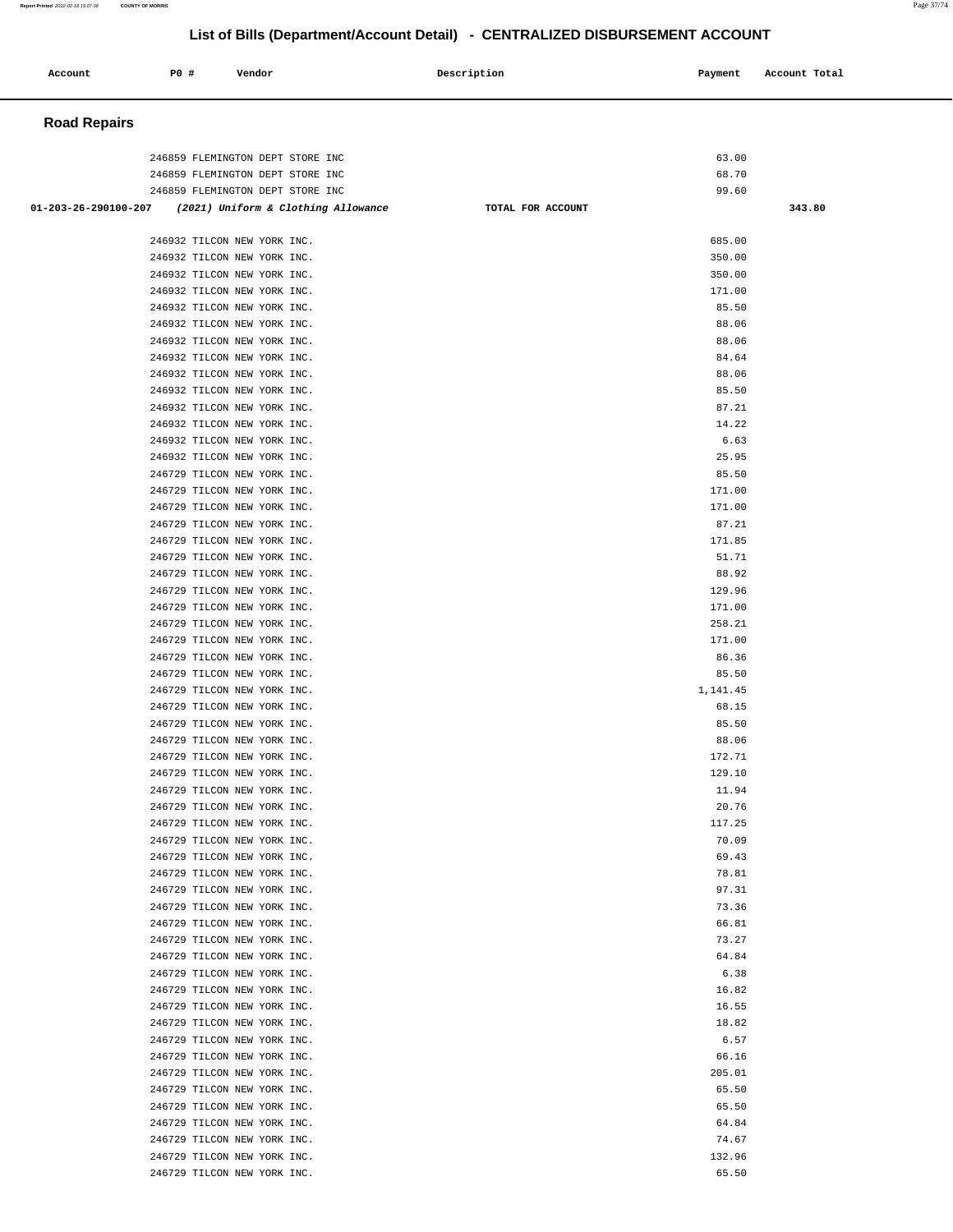# **Bridges and Culverts**

| <b>Road Repairs</b>                                                |                   |              |              |
|--------------------------------------------------------------------|-------------------|--------------|--------------|
| 246729 TILCON NEW YORK INC.                                        |                   | 44.46        |              |
| 246729 TILCON NEW YORK INC.                                        |                   | 7.34         |              |
| 246729 TILCON NEW YORK INC.                                        |                   | 6.44         |              |
| 246729 TILCON NEW YORK INC.                                        |                   | 45.92        |              |
| 246729 TILCON NEW YORK INC.                                        |                   | 13.07        |              |
| 246729 TILCON NEW YORK INC.                                        |                   | 3.35         |              |
| (2021) Bituminous Concrete<br>01-203-26-290100-222                 | TOTAL FOR ACCOUNT |              | 7,293.75     |
| 246861 ONE SOURCE OF NEW JERSEY LLC                                |                   | 300.00       |              |
| 246861 ONE SOURCE OF NEW JERSEY LLC                                |                   | 364.40       |              |
| 246861 ONE SOURCE OF NEW JERSEY LLC                                |                   | 107.70       |              |
| 246861 ONE SOURCE OF NEW JERSEY LLC                                |                   | 131.85       |              |
| 246861 ONE SOURCE OF NEW JERSEY LLC                                |                   | 79.79        |              |
| $01-203-26-290100-238$ (2021) Signage                              | TOTAL FOR ACCOUNT |              | 983.74       |
| 246862 REED SYSTEMS, LTD.                                          |                   | 4,620.00     |              |
| 246860 REED SYSTEMS, LTD.                                          |                   | 4,924.26     |              |
| 01-203-26-290100-242 (2021) Snow Removal & Ice Control             | TOTAL FOR ACCOUNT |              | 9,544.26     |
| 246680 KENVIL POWER EOUIPMENT, INC.                                |                   | 4.08         |              |
| 246680 KENVIL POWER EQUIPMENT, INC.                                |                   | 8.18         |              |
| 246682 SUSSEX COUNTY MUA                                           |                   | 215.10       |              |
| 246682 SUSSEX COUNTY MUA                                           |                   | 238.80       |              |
| 246682 SUSSEX COUNTY MUA                                           |                   | 182.10       |              |
| 246682 SUSSEX COUNTY MUA                                           |                   | 162.30       |              |
| 246682 SUSSEX COUNTY MUA                                           |                   | 155.25       |              |
| 246682 SUSSEX COUNTY MUA                                           |                   | 153.30       |              |
| 01-203-26-290100-260 (2021) Construction Materials                 | TOTAL FOR ACCOUNT |              | 1,119.11     |
| 246719 REDICARE LLC                                                |                   | 9.44         |              |
| 246719 REDICARE LLC                                                |                   | 6.58         |              |
| 246719 REDICARE LLC                                                |                   | 8.04         |              |
| 246719 REDICARE LLC                                                |                   | 7.45         |              |
| 246719 REDICARE LLC                                                |                   | 8.04         |              |
| 246719 REDICARE LLC<br>246719 REDICARE LLC                         |                   | 6.17<br>4.03 |              |
| 246719 REDICARE LLC                                                |                   | 8.04         |              |
| 246719 REDICARE LLC                                                |                   | 7.22         |              |
| 246719 REDICARE LLC                                                |                   | 7.45         |              |
| 246719 REDICARE LLC                                                |                   | 5.66         |              |
| 246719 REDICARE LLC                                                |                   | 11.32        |              |
| 246719 REDICARE LLC                                                |                   | 13.45        |              |
| 246719 REDICARE LLC                                                |                   | 8.36         |              |
| 246717 REDICARE LLC                                                |                   | 15.45        |              |
| 246718 REDICARE LLC                                                |                   | 6.58         |              |
| 246718 REDICARE LLC                                                |                   | 7.22         |              |
| 246718 REDICARE LLC                                                |                   | 6.17         |              |
| 246718 REDICARE LLC                                                |                   | 5.66         |              |
| 246718 REDICARE LLC                                                |                   | 13.45        |              |
| 246718 REDICARE LLC<br>01-203-26-290100-266<br>(2021) Safety Items | TOTAL FOR ACCOUNT | 8.36         | 174.14       |
|                                                                    |                   |              |              |
|                                                                    |                   |              | ============ |
| TOTAL for Road Repairs                                             |                   |              | 385, 383.31  |

**List of Bills (Department/Account Detail) - CENTRALIZED DISBURSEMENT ACCOUNT**

 **Account** 20 **P P**  $\uparrow$  **Payment** Payment Account Total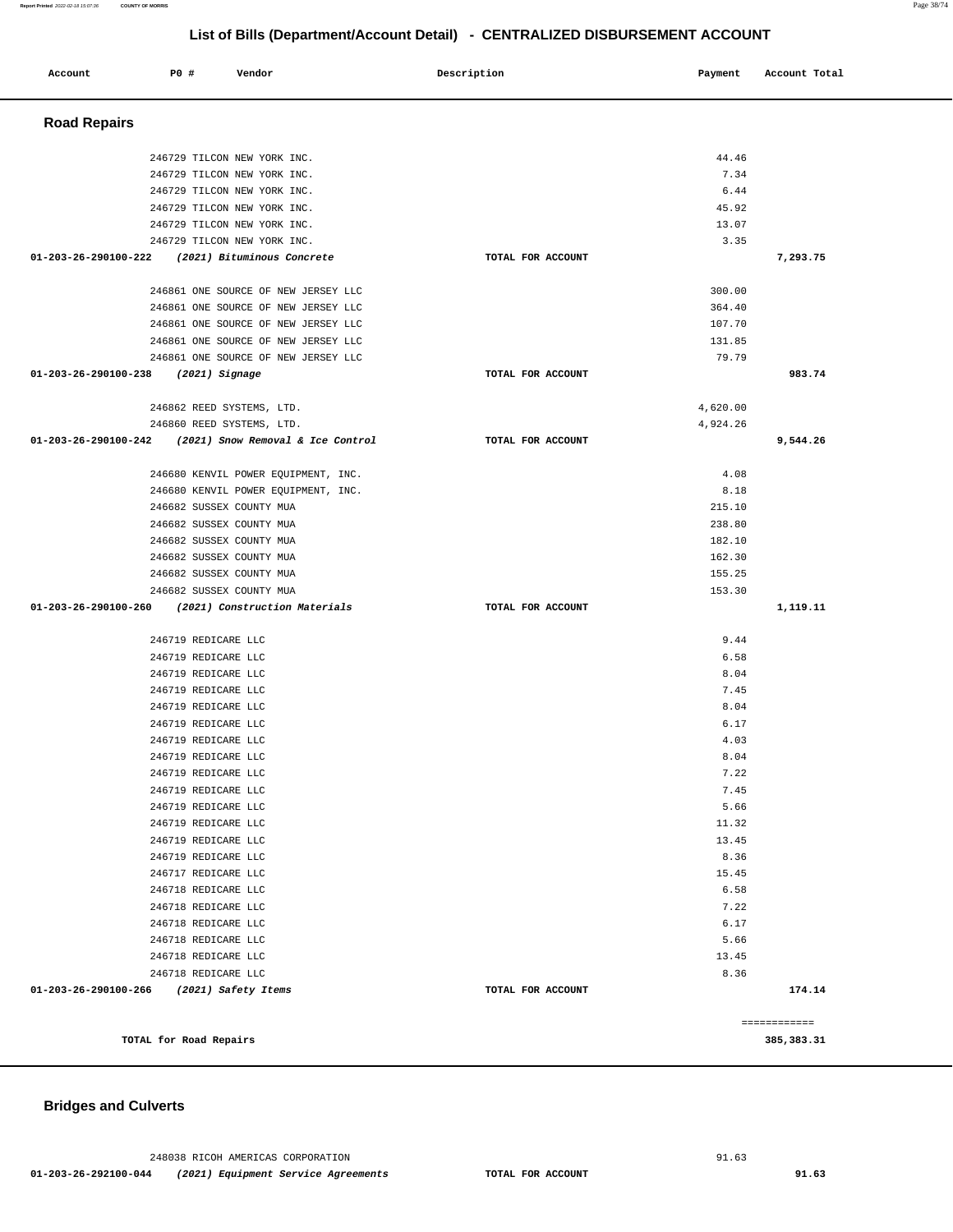### **Report Printed** 2022-02-18 15:07:36 **COUNTY OF MORRIS** Page 39/74

# **List of Bills (Department/Account Detail) - CENTRALIZED DISBURSEMENT ACCOUNT**

| Account<br>. | P0 # | Vendor | Description | Payment | Account Total |
|--------------|------|--------|-------------|---------|---------------|
|              |      |        |             |         |               |

# **Bridges and Culverts**

|                                              | TOTAL for Bridges and Culverts |                   |          | ============<br>1,690.32 |
|----------------------------------------------|--------------------------------|-------------------|----------|--------------------------|
| 01-203-26-292100-266 (2021) Safety Items     |                                | TOTAL FOR ACCOUNT |          | 272.87                   |
|                                              | 246127 GALETON GLOVES          |                   | 14.78    |                          |
|                                              | 246127 GALETON GLOVES          |                   | 95.66    |                          |
|                                              | 246127 GALETON GLOVES          |                   | 42.48    |                          |
|                                              | 246127 GALETON GLOVES          |                   | 14.14    |                          |
|                                              | 246127 GALETON GLOVES          |                   | 56.43    |                          |
|                                              | 246127 GALETON GLOVES          |                   | 49.38    |                          |
| 01-203-26-292100-259 (2021) Equipment Rental |                                | TOTAL FOR ACCOUNT |          | 836.13                   |
|                                              | 246613 RICOH USA, INC.         |                   | 336.13   |                          |
|                                              | 246627 OPTIMUM                 |                   | 500.00   |                          |
| $01-203-26-292100-246$ (2021) Tools - Others |                                | TOTAL FOR ACCOUNT |          | 371.24                   |
|                                              | 246646 J&D SALES AND SERVICE   |                   | 125.00   |                          |
|                                              | 246646 J&D SALES AND SERVICE   |                   | 187.50   |                          |
|                                              | 246611 CERBO LUMBER & HARDWARE |                   | 58.74    |                          |
| 01-203-26-292100-239 (2021) Small Tools      |                                | TOTAL FOR ACCOUNT |          | 37.33                    |
|                                              | 246532 SHEAFFER SUPPLY INC.    |                   | 37.33    |                          |
| 01-203-26-292100-234 (2021) Paint            |                                | TOTAL FOR ACCOUNT |          | 81.12                    |
|                                              | 246511 SHERWIN WILLIAMS        |                   | $-88.56$ |                          |
| 246511 SHERWIN WILLIAMS                      |                                | 124.56            |          |                          |
|                                              | 246511 SHERWIN WILLIAMS        |                   | 45.12    |                          |

## **Shade Tree Commission**

| 248521 W.B. MASON COMPANY INC                                  |                   | 0.95         |
|----------------------------------------------------------------|-------------------|--------------|
| 246374 W.B. MASON COMPANY INC                                  |                   | 43.98        |
| 246374 W.B. MASON COMPANY INC                                  |                   | 177.98       |
| 246374 W.B. MASON COMPANY INC                                  |                   | 72.56        |
| $01 - 201 - 26 - 300100 - 058$<br>Office Supplies & Stationery | TOTAL FOR ACCOUNT | 295.47       |
|                                                                |                   |              |
| 248846 MELISSA MARTIN                                          |                   | 60.00        |
| 248845 RUSSELL BERGER                                          |                   | 60.00        |
| 248840 WALTER JONES                                            |                   | 60.00        |
| 01-203-26-300100-031 (2021) Cellular Phones/Pagers             | TOTAL FOR ACCOUNT | 180.00       |
|                                                                |                   |              |
| 248169 RICOH AMERICAS CORPORATION                              |                   | 24.36        |
| 248167 W.B. MASON COMPANY INC                                  |                   | 0.95         |
| 248168 W.B. MASON COMPANY INC                                  |                   | 58.11        |
| 01-203-26-300100-058 (2021) Office Supplies & Stationery       | TOTAL FOR ACCOUNT | 83.42        |
| 248561 W.B. MASON COMPANY INC                                  |                   | 58.11        |
| 01-203-26-300100-258                                           |                   | 58.11        |
| (2021) Equipment                                               | TOTAL FOR ACCOUNT |              |
|                                                                |                   | ============ |
| TOTAL for Shade Tree Commission                                |                   | 617.00       |
|                                                                |                   |              |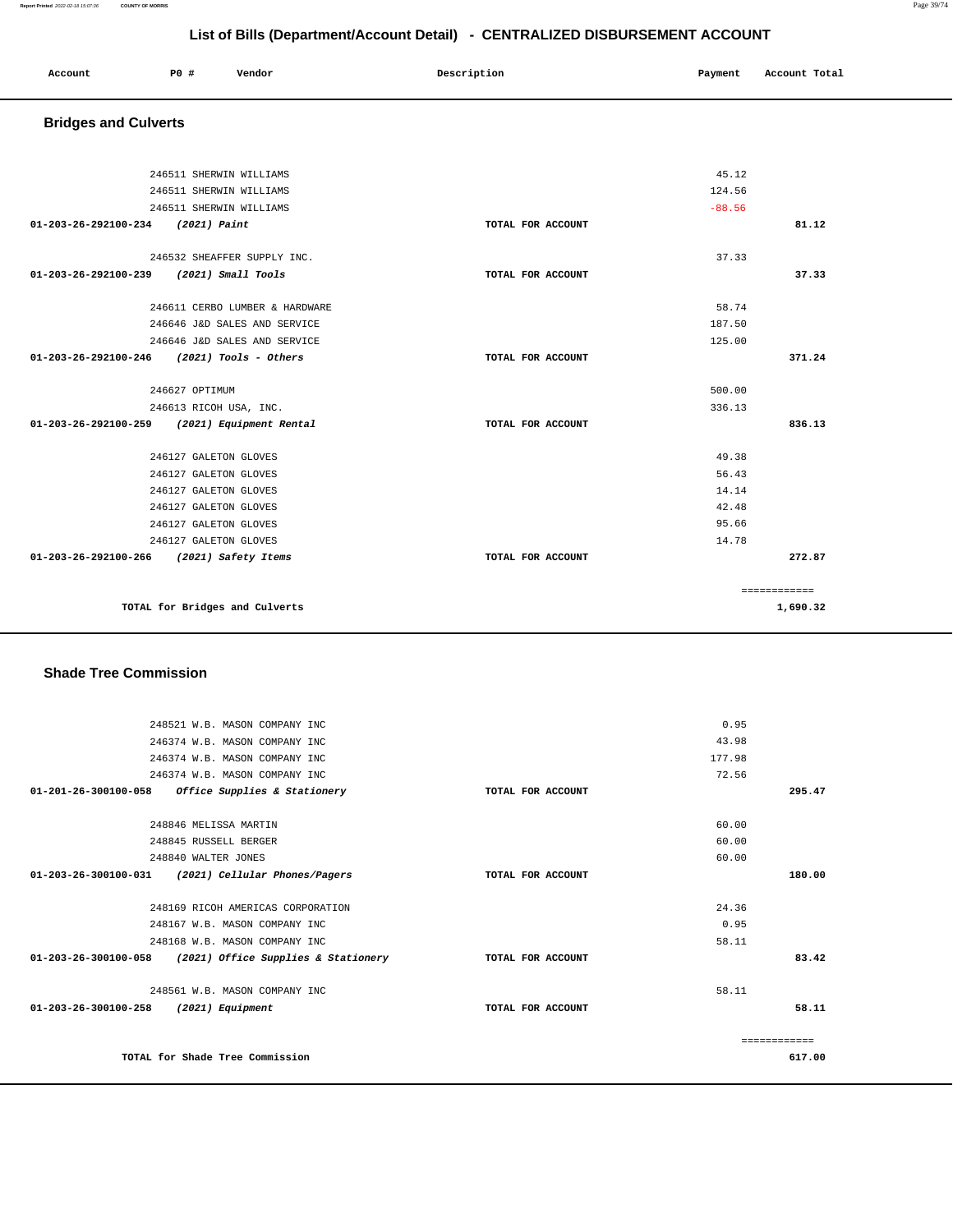| 01-201-26-310100-058                        | Office Supplies & Stationery               | TOTAL FOR ACCOUNT | 53.73      |
|---------------------------------------------|--------------------------------------------|-------------------|------------|
|                                             | 248790 FLOORMAT MANAGEMENT, INC.           | 125.01            |            |
|                                             | 248789 SLADE INDUSTRIES                    | 318.00            |            |
|                                             | 248789 SLADE INDUSTRIES                    | 1,908.00          |            |
|                                             | 248789 SLADE INDUSTRIES                    | 1,266.00          |            |
|                                             | 248789 SLADE INDUSTRIES                    | 318.00            |            |
|                                             | 248789 SLADE INDUSTRIES                    | 318.00            |            |
|                                             | 248789 SLADE INDUSTRIES                    | 778.00            |            |
|                                             | 248789 SLADE INDUSTRIES                    | 752.00            |            |
|                                             | 248789 SLADE INDUSTRIES                    | 636.00            |            |
|                                             | 248789 SLADE INDUSTRIES                    | 318.00            |            |
|                                             | 248789 SLADE INDUSTRIES                    | 408.00            |            |
|                                             | 248162 SLADE INDUSTRIES                    | 318.00            |            |
|                                             | 248162 SLADE INDUSTRIES                    |                   |            |
|                                             |                                            | 1,908.00          |            |
|                                             | 248162 SLADE INDUSTRIES                    | 1,266.00          |            |
|                                             | 248162 SLADE INDUSTRIES                    | 318.00            |            |
|                                             | 248162 SLADE INDUSTRIES                    | 318.00            |            |
|                                             | 248162 SLADE INDUSTRIES                    | 778.00            |            |
|                                             | 248162 SLADE INDUSTRIES                    | 752.00            |            |
|                                             | 248162 SLADE INDUSTRIES                    | 636.00            |            |
|                                             | 248162 SLADE INDUSTRIES                    | 318.00            |            |
|                                             | 248162 SLADE INDUSTRIES                    | 408.00            |            |
|                                             | 248940 EMPLOYMENT HORIZONS ENTERPRISES INC | 81,593.00         |            |
|                                             | 248940 EMPLOYMENT HORIZONS ENTERPRISES INC | 4,889.54          |            |
| 01-201-26-310100-084 Other Outside Services |                                            | TOTAL FOR ACCOUNT | 100,647.55 |
|                                             | 248726 W.B. MASON COMPANY INC              | 0.95              |            |
|                                             | 248726 W.B. MASON COMPANY INC              | 0.95              |            |
|                                             | 248726 W.B. MASON COMPANY INC              | 0.95              |            |
|                                             | 248726 W.B. MASON COMPANY INC              | 0.95              |            |
|                                             | 248726 W.B. MASON COMPANY INC              | 0.95              |            |
|                                             | 248726 W.B. MASON COMPANY INC              | 22.35             |            |
|                                             |                                            | 17.88             |            |
|                                             | 248726 W.B. MASON COMPANY INC              | 8.94              |            |
|                                             | 248726 W.B. MASON COMPANY INC              |                   |            |
|                                             | 248726 W.B. MASON COMPANY INC              | 38.22<br>44.70    |            |
|                                             | 248726 W.B. MASON COMPANY INC              | TOTAL FOR ACCOUNT | 136.84     |
| 01-201-26-310100-095                        | <i>Other Administrative Supplies</i>       |                   |            |
|                                             | 248814 QUINCY COMPRESSOR LLC               | 1,430.00          |            |
|                                             | 248069 QUINCY COMPRESSOR LLC               | 986.24            |            |
|                                             | 248780 PORTASOFT OF MORRIS COUNTY INC      | 524.88            |            |
| 01-201-26-310100-204                        | Plant Operations                           | TOTAL FOR ACCOUNT | 2,941.12   |
|                                             |                                            |                   |            |
|                                             | 248722 GRAINGER                            | 680.83            |            |
|                                             | 248721 GRAINGER                            | 247.12            |            |
|                                             | 248740 MICHAEL DRURY                       | 90.00             |            |
|                                             | 248679 MARIA ROMERO                        | 90.00             |            |
|                                             | 247285 OLESTER SMITH                       | 90.00             |            |
|                                             | 248678 MARIA TORRES-HERNANDEZ              | 90.00             |            |
| 01-201-26-310100-207                        | Uniform & Clothing Allowance               | TOTAL FOR ACCOUNT | 1,287.95   |
|                                             |                                            |                   |            |
|                                             | 248125 RICCIARDI BROTHERS, INC             | 62.95             |            |

 **Account** 20 **P P**  $\uparrow$  **Payment** Payment Account Total

248789 SLADE INDUSTRIES 2,703.00 248162 SLADE INDUSTRIES 2,703.00  **01-201-26-310100-036 Contracted Services TOTAL FOR ACCOUNT 5,406.00**

 248071 TBS CONTROLS LLC 58.23  **01-201-26-310100-044 Equipment Service Agreements TOTAL FOR ACCOUNT 58.23**

248698 W.B. MASON COMPANY INC 53.73

### **Buildings & Grounds**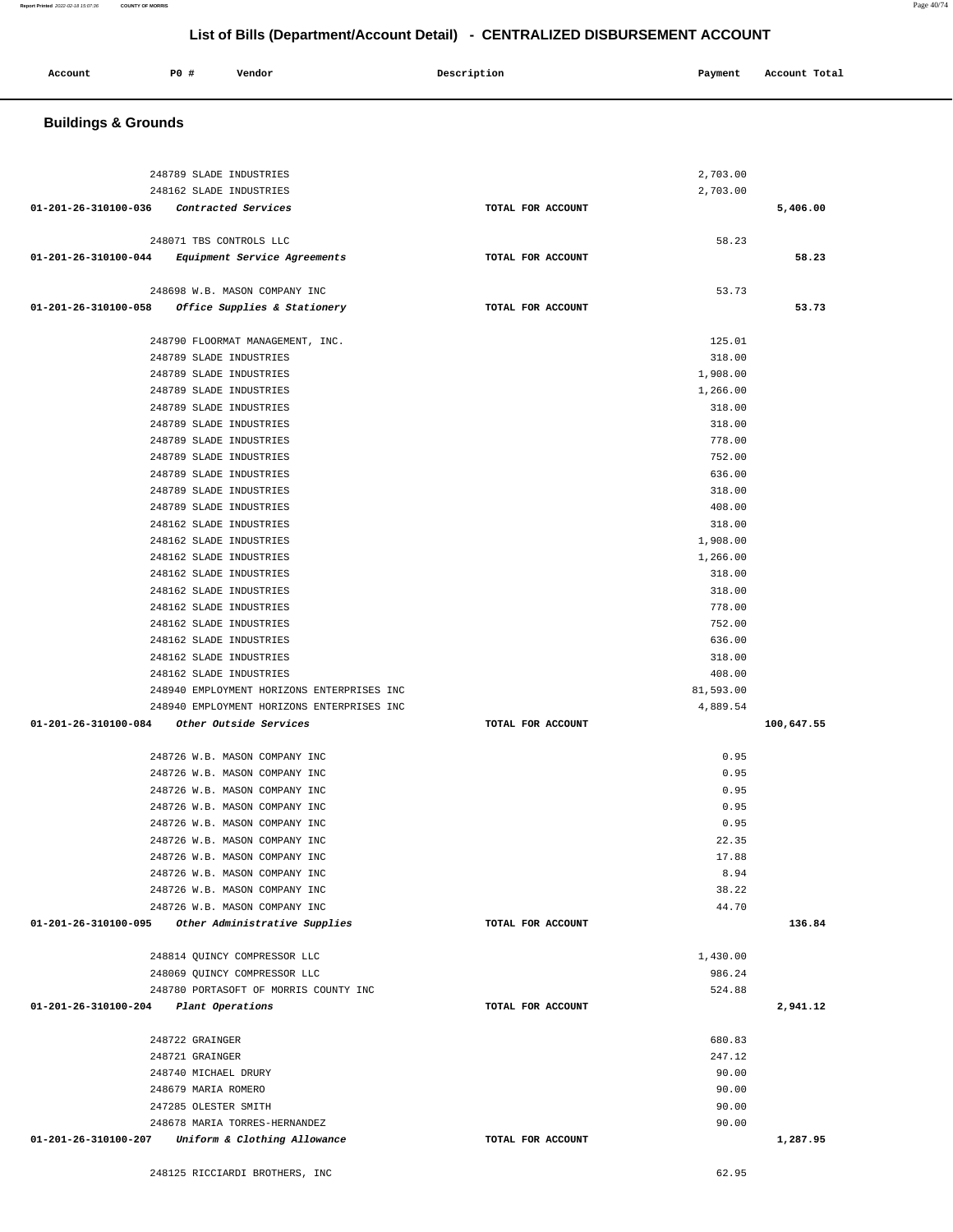| Account                        | P0 # | Vendor                                                 | Description       | Payment               | Account Total |
|--------------------------------|------|--------------------------------------------------------|-------------------|-----------------------|---------------|
| <b>Buildings &amp; Grounds</b> |      |                                                        |                   |                       |               |
|                                |      | 248125 RICCIARDI BROTHERS, INC                         |                   | 394.28                |               |
|                                |      | 248125 RICCIARDI BROTHERS, INC                         |                   | 737.08                |               |
| 01-201-26-310100-234           |      | Paint                                                  | TOTAL FOR ACCOUNT |                       | 1,194.31      |
|                                |      |                                                        |                   |                       |               |
|                                |      | 248067 FASTENAL COMPANY                                |                   | 19.14                 |               |
|                                |      | 248067 FASTENAL COMPANY                                |                   | 508.36                |               |
|                                |      | 248067 FASTENAL COMPANY                                |                   | 90.98                 |               |
|                                |      | 248722 GRAINGER                                        |                   | 224.12<br>22.20       |               |
|                                |      | 248722 GRAINGER<br>248663 HOME DEPOT CREDIT SERVICES   |                   | 64.42                 |               |
|                                |      | 248811 KLEIZA ENTERPRISES INC                          |                   | 150.00                |               |
| 01-201-26-310100-235           |      | Pipes - Others                                         | TOTAL FOR ACCOUNT |                       | 1,079.22      |
|                                |      |                                                        |                   |                       |               |
|                                |      | 248892 JJS SERVICES, INC.                              |                   | 1,200.00              |               |
|                                |      | 248892 JJS SERVICES, INC.                              |                   | 10,200.00<br>7,050.00 |               |
|                                |      | 248892 JJS SERVICES, INC.<br>248892 JJS SERVICES, INC. |                   | 6,450.00              |               |
|                                |      | 248892 JJS SERVICES, INC.                              |                   | 1,075.00              |               |
|                                |      | 248892 JJS SERVICES, INC.                              |                   | 3,050.00              |               |
|                                |      | 248880 JJS SERVICES, INC.                              |                   | 1,025.00              |               |
|                                |      | 248880 JJS SERVICES, INC.                              |                   | 6,320.00              |               |
|                                |      | 248880 JJS SERVICES, INC.                              |                   | 6,070.00              |               |
|                                |      | 248880 JJS SERVICES, INC.                              |                   | 2,800.00              |               |
| 01-201-26-310100-242           |      | Snow Removal & Ice Control                             | TOTAL FOR ACCOUNT |                       | 45,240.00     |
|                                |      | 248721 GRAINGER                                        |                   | 3,946.66              |               |
|                                |      | 248721 GRAINGER                                        |                   | 235.35                |               |
|                                |      | 248721 GRAINGER                                        |                   | 156.90                |               |
|                                |      | 248721 GRAINGER                                        |                   | 64.32                 |               |
|                                |      | 248721 GRAINGER                                        |                   | 627.60                |               |
|                                |      | 248721 GRAINGER                                        |                   | $-136.34$             |               |
|                                |      | 248721 GRAINGER                                        |                   | $-177.80$             |               |
|                                |      | 248721 GRAINGER                                        |                   | $-71.55$              |               |
|                                |      | 248663 HOME DEPOT CREDIT SERVICES                      |                   | 79.59                 |               |
|                                |      | 248663 HOME DEPOT CREDIT SERVICES                      |                   | 437.42                |               |
|                                |      | 248068 MORRISTOWN LUMBER &                             |                   | 33.98                 |               |
| 01-201-26-310100-249           |      | Bldg Maintenance Supplies                              | TOTAL FOR ACCOUNT |                       | 5,196.13      |
|                                |      | 248778 ALLEN PAPER & SUPPLY CO                         |                   | 288.79                |               |
| 01-201-26-310100-252           |      | Janitorial Supplies                                    | TOTAL FOR ACCOUNT |                       | 288.79        |
|                                |      | 248065 GRAY SUPPLY CORP                                |                   | 690.00                |               |
| $01 - 201 - 26 - 310100 - 258$ |      | Equipment                                              | TOTAL FOR ACCOUNT |                       | 690.00        |
|                                |      | 248165 BINSKY SERVICE LLC                              |                   | 5,325.00              |               |
|                                |      | 248722 GRAINGER                                        |                   | 195.00                |               |
|                                |      | 248722 GRAINGER                                        |                   | 432.75                |               |
|                                |      | 248722 GRAINGER                                        |                   | 619.10                |               |
|                                |      | 248722 GRAINGER                                        |                   | 382.96                |               |
|                                |      | 248722 GRAINGER                                        |                   | 454.08                |               |
|                                |      | 248721 GRAINGER                                        |                   | 106.80                |               |
|                                |      | 248721 GRAINGER                                        |                   | 244.16                |               |
|                                |      | 248721 GRAINGER<br>248725 MCCLOSKEY MECHANICAL INC.    |                   | 720.21<br>1,744.35    |               |
|                                |      | 248725 MCCLOSKEY MECHANICAL INC.                       |                   | 1,654.93              |               |
|                                |      | 248725 MCCLOSKEY MECHANICAL INC.                       |                   | 532.80                |               |
|                                |      | 248084 MCCLOSKEY MECHANICAL INC.                       |                   | 1,522.09              |               |
|                                |      | 248084 MCCLOSKEY MECHANICAL INC.                       |                   | 1,589.65              |               |
|                                |      | 248084 MCCLOSKEY MECHANICAL INC.                       |                   | 355.20                |               |
|                                |      | 248084 MCCLOSKEY MECHANICAL INC.                       |                   | 7,147.75              |               |
| 01-201-26-310100-264           |      | Heat & $A/C$                                           | TOTAL FOR ACCOUNT |                       | 23,026.83     |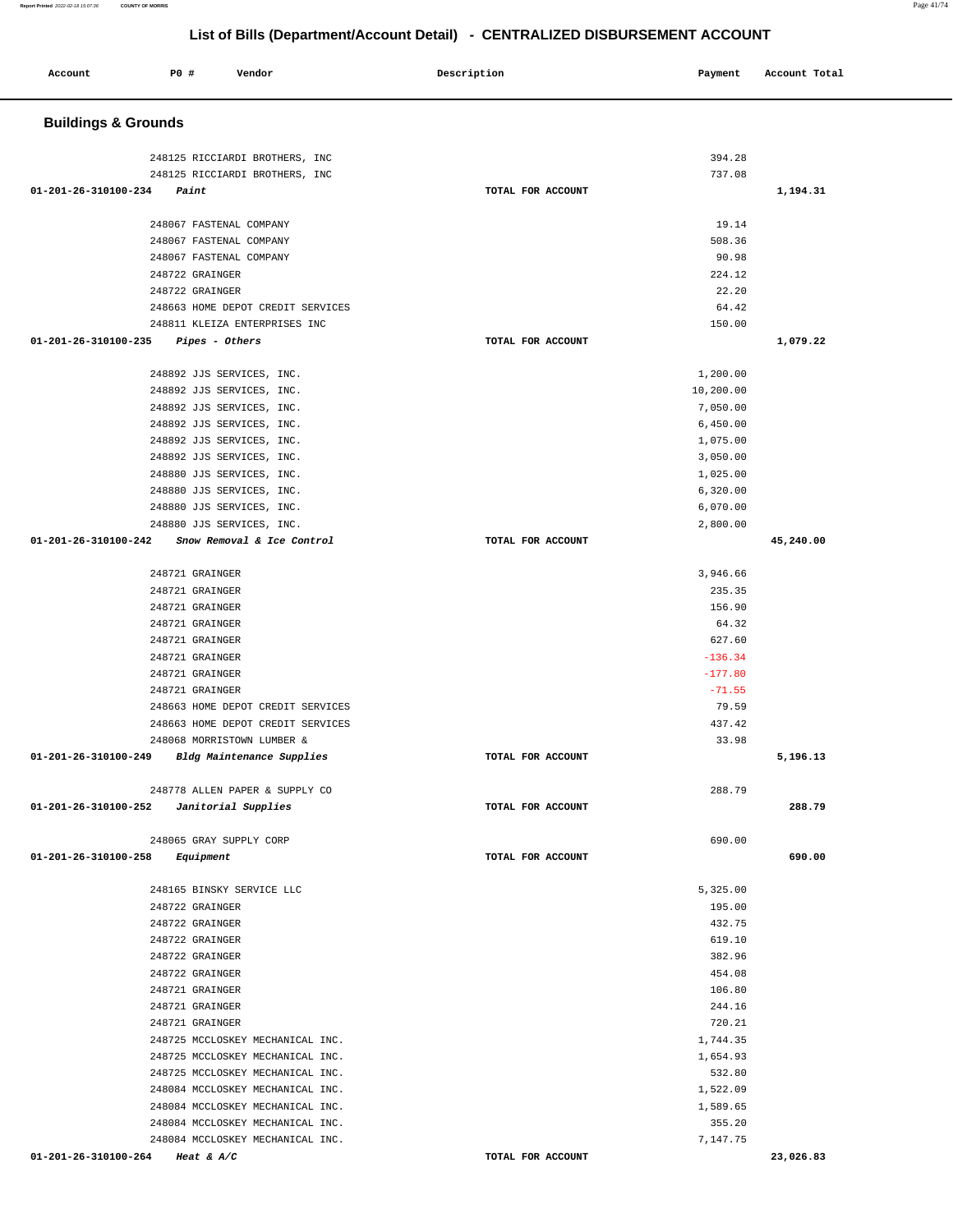| List of Bills (Department/Account Detail) - CENTRALIZED DISBURSEMENT ACCOUNT |             |            |                                    |  |             |                   |          |               |
|------------------------------------------------------------------------------|-------------|------------|------------------------------------|--|-------------|-------------------|----------|---------------|
| Account                                                                      | <b>PO #</b> |            | Vendor                             |  | Description |                   | Payment  | Account Total |
| <b>Buildings &amp; Grounds</b>                                               |             |            |                                    |  |             |                   |          |               |
|                                                                              |             |            | 248126 COOPER ELECTRIC SUPPLY CO.  |  |             |                   | 179.27   |               |
|                                                                              |             |            | 248126 COOPER ELECTRIC SUPPLY CO.  |  |             |                   | 195.60   |               |
|                                                                              |             |            | 248126 COOPER ELECTRIC SUPPLY CO.  |  |             |                   | 238.10   |               |
|                                                                              |             |            | 248126 COOPER ELECTRIC SUPPLY CO.  |  |             |                   | 83.44    |               |
|                                                                              |             |            | 248663 HOME DEPOT CREDIT SERVICES  |  |             |                   | 341.37   |               |
| 01-201-26-310100-265                                                         |             | Electrical |                                    |  |             | TOTAL FOR ACCOUNT |          | 1,037.78      |
|                                                                              |             |            | 246798 MORRIS COUNTY MUA           |  |             |                   | 1,419.98 |               |
|                                                                              |             |            | 246788 MORRIS COUNTY MUNICIPAL     |  |             |                   | 350.18   |               |
| 01-203-26-310100-143                                                         |             |            | (2021) Rubbish & Trash Removal     |  |             | TOTAL FOR ACCOUNT |          | 1,770.16      |
|                                                                              |             |            | 245394 TOMAR INDUSTRIES INC        |  |             |                   | 2,692.20 |               |
| 01-203-26-310100-168                                                         |             |            | (2021) Assets over \$1,000         |  |             | TOTAL FOR ACCOUNT |          | 2,692.20      |
|                                                                              |             |            | 248761 MORRIS BRICK AND STONE CO.  |  |             |                   | 706.00   |               |
| 01-203-26-310100-251                                                         |             |            | (2021) Ground Maintenance Supplies |  |             | TOTAL FOR ACCOUNT |          | 706.00        |
|                                                                              |             |            | 248663 HOME DEPOT CREDIT SERVICES  |  |             |                   | 50.00    |               |
|                                                                              |             |            | 248663 HOME DEPOT CREDIT SERVICES  |  |             |                   | 136.11   |               |

| ------     |                   | alvvva mone belvi chebili pentitud                 |
|------------|-------------------|----------------------------------------------------|
| $-8.46$    |                   | 248663 HOME DEPOT CREDIT SERVICES                  |
| 177.65     | TOTAL FOR ACCOUNT | (2021) Janitorial Supplies<br>01-203-26-310100-252 |
|            |                   |                                                    |
|            |                   |                                                    |
| 193,630.49 |                   | TOTAL for Buildings & Grounds                      |
|            |                   |                                                    |
|            |                   |                                                    |

### **Motor Services Center**

| 247311 J & D SALES & SERVICE LLC                   |                   | 269.00 |          |
|----------------------------------------------------|-------------------|--------|----------|
| 247311 J & D SALES & SERVICE LLC                   |                   | 325.00 |          |
| 247311 J & D SALES & SERVICE LLC                   |                   | 200.00 |          |
| 247247 J & D SALES & SERVICE LLC                   |                   | 17.60  |          |
| 247247 J & D SALES & SERVICE LLC                   |                   | 200.00 |          |
| 247337 ONE SOURCE OF NEW JERSEY LLC                |                   | 170.15 |          |
| 248041 OPTIMUM                                     |                   | 96.23  |          |
| 248044 RICOH USA, INC.                             |                   | 75.88  |          |
| 01-201-26-315100-098 Other Operating&Repair Supply | TOTAL FOR ACCOUNT |        | 1,353.86 |
| 247072 AMERICAN WEAR INC.                          |                   | 230.02 |          |
| 247072 AMERICAN WEAR INC.                          |                   | 175.23 |          |
| 247072 AMERICAN WEAR INC.                          |                   | 230.02 |          |
| 248934 MATHEW CECERE                               |                   | 90.00  |          |
| 01-201-26-315100-207 Uniform & Clothing Allowance  | TOTAL FOR ACCOUNT |        | 725.27   |
| 248585 D&B AUTO SUPPLY                             |                   | 153.33 |          |
| 248585 D&B AUTO SUPPLY                             |                   | 24.99  |          |
| 248585 D&B AUTO SUPPLY                             |                   | 29.19  |          |
| 248585 D&B AUTO SUPPLY                             |                   | 17.99  |          |
| $01 - 201 - 26 - 315100 - 239$ Small Tools         | TOTAL FOR ACCOUNT |        | 225.50   |
| 248473 ACUITY SPECIALTY PRODUCTS, INC              |                   | 219.98 |          |
| 248473 ACUITY SPECIALTY PRODUCTS, INC              |                   | 124.98 |          |
| 248473 ACUITY SPECIALTY PRODUCTS, INC              |                   | 53.99  |          |
| $01-201-26-315100-252$ Janitorial Supplies         | TOTAL FOR ACCOUNT |        | 398.95   |
| 247070 AT NORTHERN NEW JERSEY, LCC                 |                   | 286.25 |          |
| 247070 AT NORTHERN NEW JERSEY, LCC                 |                   | 79.06  |          |
| 247070 AT NORTHERN NEW JERSEY, LCC                 |                   | 379.40 |          |
| 247070 AT NORTHERN NEW JERSEY, LCC                 |                   | 34.06  |          |
| 247070 AT NORTHERN NEW JERSEY, LCC                 |                   | 122.03 |          |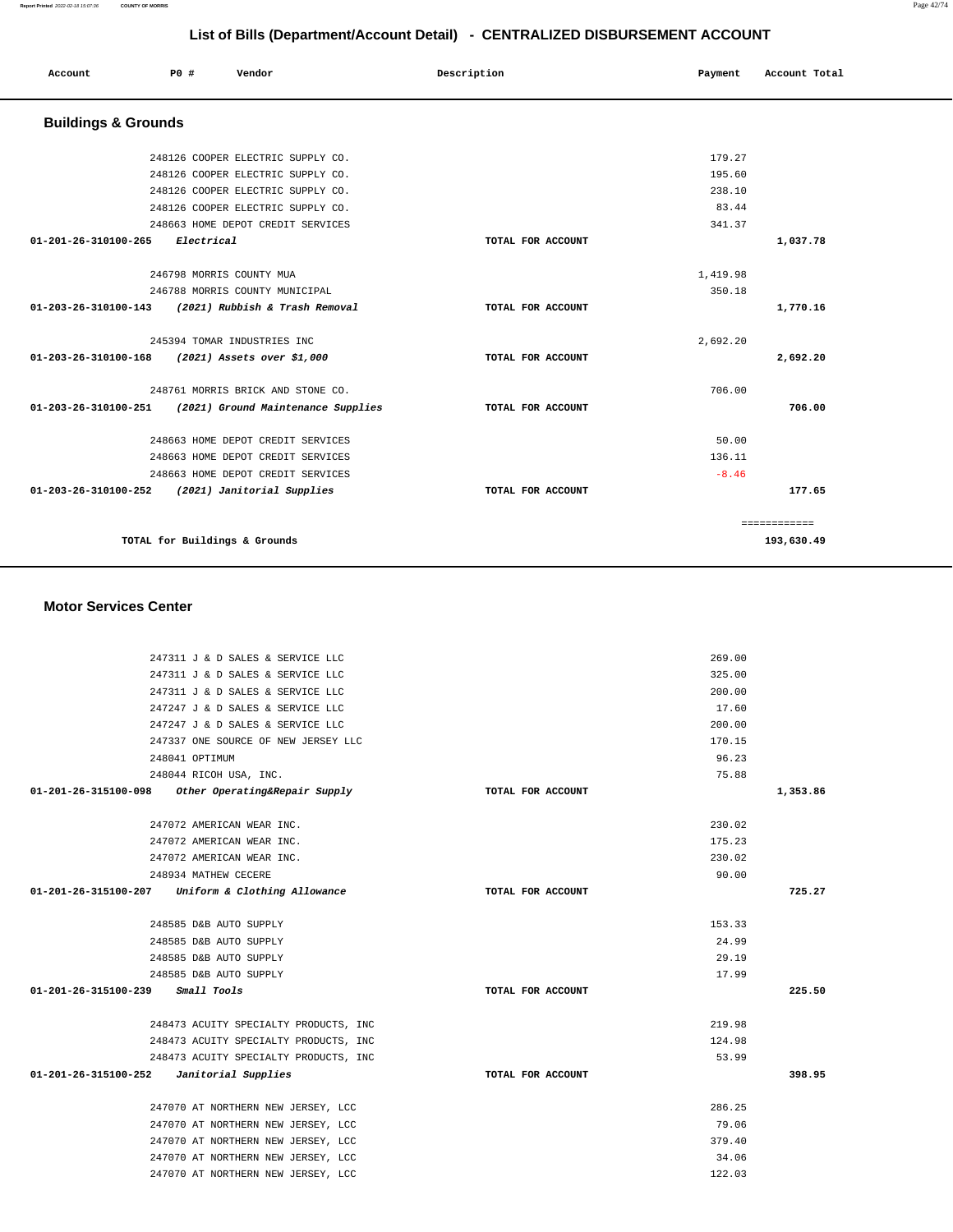| Account                      | PO# | Vendor                             | Description | Payment | Account Total |
|------------------------------|-----|------------------------------------|-------------|---------|---------------|
| <b>Motor Services Center</b> |     |                                    |             |         |               |
|                              |     | 247071 AT NORTHERN NEW JERSEY, LCC |             | 555.11  |               |
|                              |     | 247071 AT NORTHERN NEW JERSEY, LCC |             | 481.06  |               |
|                              |     | 247071 AT NORTHERN NEW JERSEY, LCC |             | 282.45  |               |
|                              |     | 247071 AT NORTHERN NEW JERSEY, LCC |             | 5.83    |               |

247071 AT NORTHERN NEW JERSEY, LCC 30 17.62 247071 AT NORTHERN NEW JERSEY, LCC 602.25 247257 BUNKY'S HEAVY TOWING, LLC 825.00 247256 BUNKY'S HEAVY TOWING, LLC 450.00 246741 BEYER FORD 11.65 247074 BUNKY'S HEAVY TOWING, LLC 675.00 247179 DOVER BRAKE & CLUTCH CO INC 164.86 247179 DOVER BRAKE & CLUTCH CO INC 40.88 247179 DOVER BRAKE & CLUTCH CO INC 11.93 247179 DOVER BRAKE & CLUTCH CO INC 10.00 247178 DOVER BRAKE & CLUTCH CO INC 42.52 247243 HOOVER TRUCK CENTERS INC 75.34 247243 HOOVER TRUCK CENTERS INC 26.07 247243 HOOVER TRUCK CENTERS INC 229.08 247243 HOOVER TRUCK CENTERS INC 96.99 247243 HOOVER TRUCK CENTERS INC 424.20 247253 HOOVER TRUCK CENTERS INC 621.40 247330 MAJOR POLICE SUPPLY 136.58 247231 TONY SANCHEZ LTD 22.74 247231 TONY SANCHEZ LTD 6.94 247231 TONY SANCHEZ LTD 2.76 247231 TONY SANCHEZ LTD 225.23 247232 TONY SANCHEZ LTD 147.91  **01-201-26-315100-261 Spare Parts for Equipment TOTAL FOR ACCOUNT 7,092.20**

|  |  | 825.0 |
|--|--|-------|
|  |  | 450.0 |
|  |  | 11.6  |
|  |  | 675.0 |
|  |  | 164.8 |
|  |  | 40.8  |
|  |  | 11.9  |
|  |  | 10.0  |
|  |  | 42.5  |
|  |  | 75.3  |
|  |  | 26.0  |
|  |  | 229.0 |
|  |  | 96.9  |
|  |  | 424.2 |
|  |  | 621.4 |
|  |  | 136.5 |
|  |  | 22.7  |
|  |  | 6.9   |
|  |  | 2.7   |
|  |  | 225.2 |
|  |  |       |

| 247069 ABSOLUTE AUTO AND FLAT GLASS | 309.28    |
|-------------------------------------|-----------|
| 247068 ABSOLUTE AUTO AND FLAT GLASS | 309.28    |
| 247075 BUY WISE AUTO PARTS          | 680.15    |
| 247075 BUY WISE AUTO PARTS          | 41.66     |
| 248583 D&B AUTO SUPPLY              | 468.61    |
| 248583 D&B AUTO SUPPLY              | 645.12    |
| 248583 D&B AUTO SUPPLY              | 246.55    |
| 248584 D&B AUTO SUPPLY              | 196.67    |
| 248584 D&B AUTO SUPPLY              | 105.61    |
| 248584 D&B AUTO SUPPLY              | 387.23    |
| 248053 D&B AUTO SUPPLY              | $-57.80$  |
| 248053 D&B AUTO SUPPLY              | $-135.00$ |
| 248053 D&B AUTO SUPPLY              | $-18.00$  |
| 248053 D&B AUTO SUPPLY              | 101.32    |
| 248053 D&B AUTO SUPPLY              | 171.53    |
| 248053 D&B AUTO SUPPLY              | 706.29    |
| 248053 D&B AUTO SUPPLY              | 1,430.43  |
| 248053 D&B AUTO SUPPLY              | 499.59    |
| 248053 D&B AUTO SUPPLY              | 872.38    |
| 248052 D&B AUTO SUPPLY              | $-36.00$  |
| 248052 D&B AUTO SUPPLY              | $-27.16$  |
| 248052 D&B AUTO SUPPLY              | $-138.30$ |
| 248052 D&B AUTO SUPPLY              | $-38.56$  |
| 248052 D&B AUTO SUPPLY              | $-64.20$  |
| 248052 D&B AUTO SUPPLY              | 1,092.87  |
| 248052 D&B AUTO SUPPLY              | 339.10    |
| 248052 D&B AUTO SUPPLY              | 1,302.10  |
| 248052 D&B AUTO SUPPLY              | 240.00    |
| 248052 D&B AUTO SUPPLY              | 362.40    |
| 248052 D&B AUTO SUPPLY              | 42.39     |
| 248516 D&B AUTO SUPPLY              | $-81.00$  |
| 248516 D&B AUTO SUPPLY              | 871.04    |
| 247181 FLEMINGTON BUICK CHEVROLET   | 13.52     |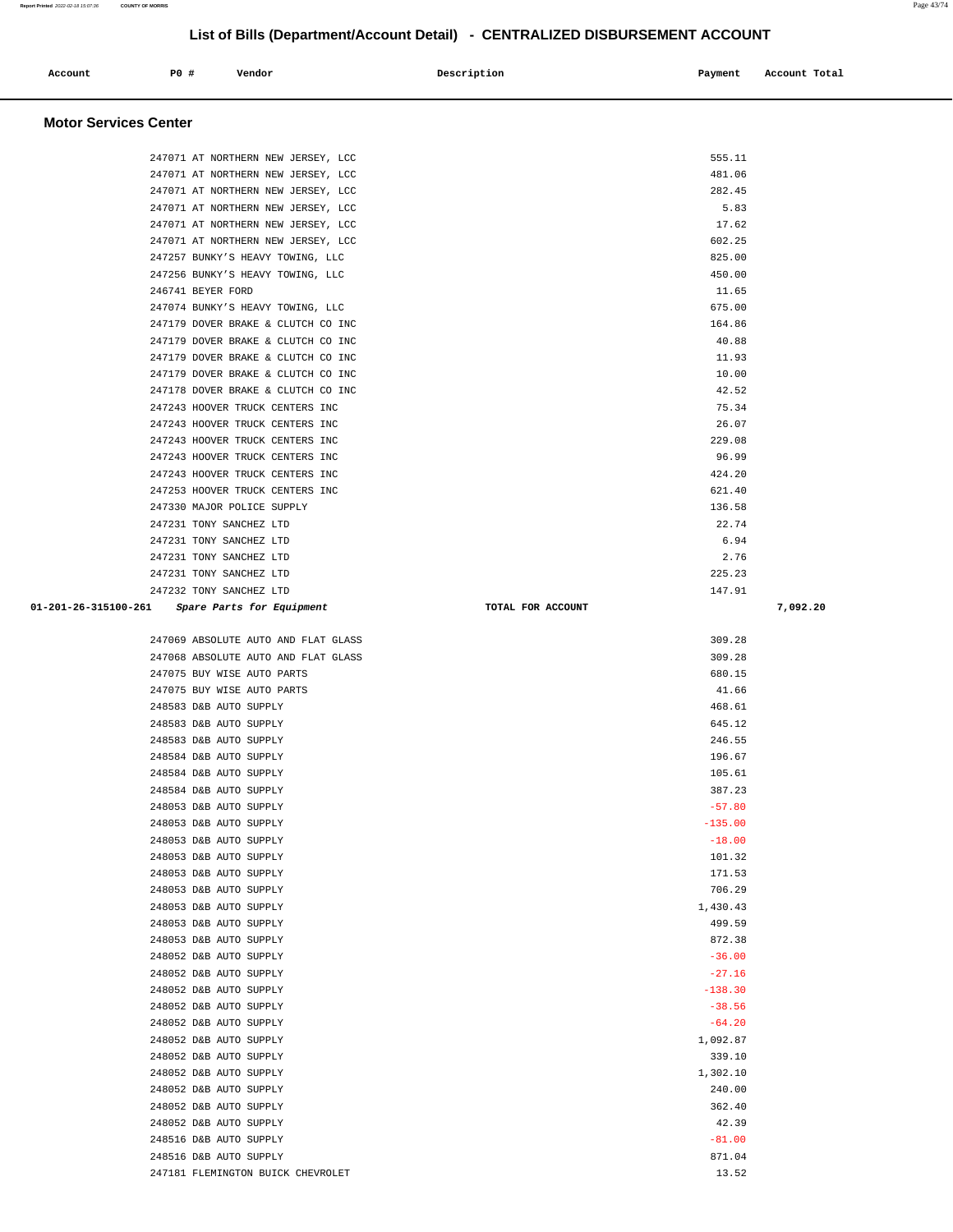| Account                        | <b>PO #</b>                   | Vendor                                                               | Description       | Payment          | Account Total |
|--------------------------------|-------------------------------|----------------------------------------------------------------------|-------------------|------------------|---------------|
| <b>Motor Services Center</b>   |                               |                                                                      |                   |                  |               |
|                                |                               | 247181 FLEMINGTON BUICK CHEVROLET                                    |                   | 23.16<br>77.51   |               |
|                                |                               | 247181 FLEMINGTON BUICK CHEVROLET<br>247334 MORRISTOWN AUTO BODY INC |                   | 170.00           |               |
|                                |                               | 247336 NIELSEN DODGE - C-J-R                                         |                   | 74.72            |               |
| 01-201-26-315100-291           | <i><b>Vehicle Repairs</b></i> |                                                                      | TOTAL FOR ACCOUNT |                  | 11,184.49     |
|                                |                               | 247058 W.B. MASON COMPANY INC                                        |                   | 34.24            |               |
| $01 - 203 - 26 - 315100 - 058$ |                               | (2021) Office Supplies & Stationery                                  | TOTAL FOR ACCOUNT |                  | 34.24         |
|                                |                               | 246684 JOSEPH GARTLAND INC                                           |                   | 123.98           |               |
|                                |                               | 247339 ONE SOURCE OF NEW JERSEY LLC                                  |                   | 787.59           |               |
|                                | 247054 WURTH USA INC.         | 246948 ONE SOURCE OF NEW JERSEY LLC                                  |                   | 563.41<br>428.09 |               |
|                                | 247054 WURTH USA INC.         |                                                                      |                   | 533.03           |               |
|                                | 247054 WURTH USA INC.         |                                                                      |                   | 75.00            |               |
|                                | 247054 WURTH USA INC.         |                                                                      |                   | 118.06           |               |
|                                | 247054 WURTH USA INC.         |                                                                      |                   | 18.59            |               |
|                                | 247054 WURTH USA INC.         |                                                                      |                   | 56.90            |               |
|                                | 247054 WURTH USA INC.         |                                                                      |                   | 110.55           |               |
|                                |                               | 247057 W.B. MASON COMPANY INC                                        |                   | 11.99            |               |
|                                |                               | 246989 W.B. MASON COMPANY INC                                        |                   | 2.95             |               |
|                                |                               | 246989 W.B. MASON COMPANY INC<br>246989 W.B. MASON COMPANY INC       |                   | 8.59<br>79.96    |               |
|                                |                               | 247002 SHEAFFER SUPPLY, INC.                                         |                   | 8.60             |               |
|                                |                               | 246949 ONE SOURCE OF NEW JERSEY LLC                                  |                   | 827.14           |               |
| 01-203-26-315100-098           |                               | (2021) Other Operating&Repair Supply                                 | TOTAL FOR ACCOUNT |                  | 3,754.43      |
|                                |                               | 246947 NORTHEAST COMMUNICATIONS, INC.                                |                   | 150.00           |               |
|                                |                               | 246947 NORTHEAST COMMUNICATIONS, INC.                                |                   | 90.00            |               |
| 01-203-26-315100-161           |                               | (2021) Communications Equipment                                      | TOTAL FOR ACCOUNT |                  | 240.00        |
|                                |                               | 246562 AMERICAN WEAR INC.                                            |                   | 175.23           |               |
|                                |                               | 246562 AMERICAN WEAR INC.                                            |                   | 230.02           |               |
|                                |                               | 246562 AMERICAN WEAR INC.                                            |                   | 175.23           |               |
|                                |                               | 246562 AMERICAN WEAR INC.<br>246562 AMERICAN WEAR INC.               |                   | 230.02<br>175.23 |               |
| 01-203-26-315100-207           |                               | (2021) Uniform & Clothing Allowance                                  | TOTAL FOR ACCOUNT |                  | 985.73        |
|                                | 247055 WURTH USA INC.         |                                                                      |                   | 799.00           |               |
| $01 - 203 - 26 - 315100 - 225$ |                               | (2021) Chemicals & Sprays                                            | TOTAL FOR ACCOUNT |                  | 799.00        |
|                                |                               | 246736 CHEMUNG SUPPLY CORP                                           |                   | 4,719.00         |               |
|                                |                               | 246736 CHEMUNG SUPPLY CORP                                           |                   | 50.00            |               |
|                                |                               | 246736 CHEMUNG SUPPLY CORP                                           |                   | $-50.00$         |               |
|                                |                               | 246735 CLIFFSIDE BODY CORP                                           |                   | 221.02           |               |
|                                |                               | 246735 CLIFFSIDE BODY CORP                                           |                   | 167.90           |               |
|                                | 247000 E. M. KUTZ INC         | 246735 CLIFFSIDE BODY CORP                                           |                   | 119.24<br>206.00 |               |
|                                | 247000 E. M. KUTZ INC         |                                                                      |                   | 10.30            |               |
|                                | 247000 E. M. KUTZ INC         |                                                                      |                   | 17.00            |               |
|                                |                               | 247202 FORCE AMERICA INC.                                            |                   | 882.00           |               |
|                                |                               | 247202 FORCE AMERICA INC.                                            |                   | 20.46            |               |
|                                |                               | 247199 FORCE AMERICA INC.                                            |                   | 882.00           |               |
|                                |                               | 247199 FORCE AMERICA INC.                                            |                   | 14.99            |               |
|                                |                               | 246955 PROGRESSIVE HYDRAULICS INC                                    |                   | 996.48           |               |
|                                |                               | 246955 PROGRESSIVE HYDRAULICS INC                                    |                   | 481.92           |               |
|                                |                               | 247003 SMITH BROTHERS SERVICES LLC                                   |                   | 236.00           |               |
| 01-203-26-315100-241           |                               | (2021) Snow Plowing Parts                                            | TOTAL FOR ACCOUNT |                  | 8,974.31      |
|                                |                               | 246991 SAMSON METAL SERVICES                                         |                   | 6,458.00         |               |
| 01-203-26-315100-243           | (2021) Steel                  |                                                                      | TOTAL FOR ACCOUNT |                  | 6,458.00      |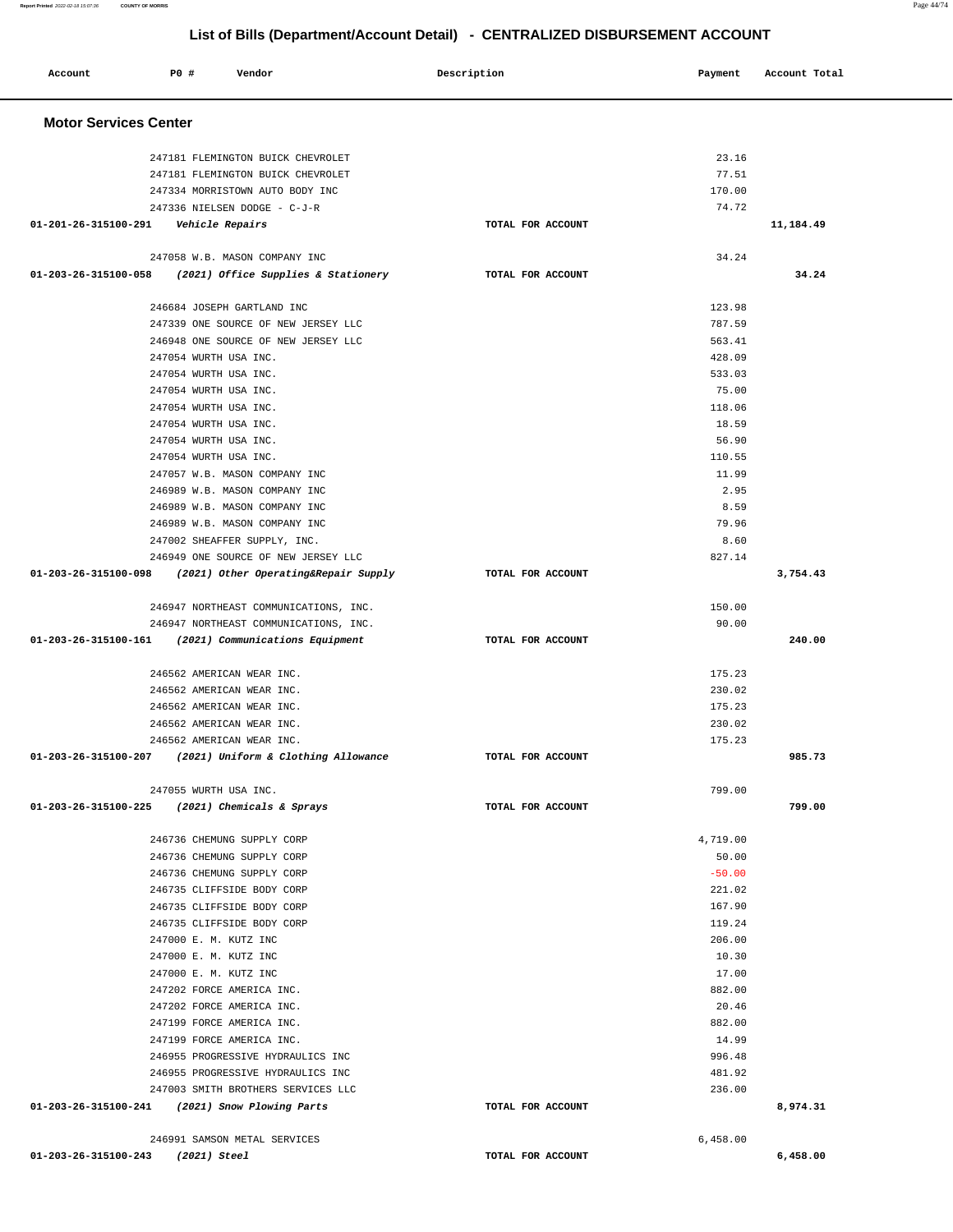| Account                                  | <b>PO #</b>                                                                                                                                                                                                                                                                   | Vendor                                                                                                                                                                                                                                                                                                                                                                                                                                                                                                                                                                                                                                                                                                                                                                                                                                                                           | Description |                   | Payment                                                                                                                                                                                                                                                                                       | Account Total |  |
|------------------------------------------|-------------------------------------------------------------------------------------------------------------------------------------------------------------------------------------------------------------------------------------------------------------------------------|----------------------------------------------------------------------------------------------------------------------------------------------------------------------------------------------------------------------------------------------------------------------------------------------------------------------------------------------------------------------------------------------------------------------------------------------------------------------------------------------------------------------------------------------------------------------------------------------------------------------------------------------------------------------------------------------------------------------------------------------------------------------------------------------------------------------------------------------------------------------------------|-------------|-------------------|-----------------------------------------------------------------------------------------------------------------------------------------------------------------------------------------------------------------------------------------------------------------------------------------------|---------------|--|
| <b>Motor Services Center</b>             |                                                                                                                                                                                                                                                                               |                                                                                                                                                                                                                                                                                                                                                                                                                                                                                                                                                                                                                                                                                                                                                                                                                                                                                  |             |                   |                                                                                                                                                                                                                                                                                               |               |  |
|                                          |                                                                                                                                                                                                                                                                               | 247050 BARNWELL HOUSE OF TIRES, INC.<br>247050 BARNWELL HOUSE OF TIRES, INC.<br>247050 BARNWELL HOUSE OF TIRES, INC.<br>247050 BARNWELL HOUSE OF TIRES, INC.<br>247050 BARNWELL HOUSE OF TIRES, INC.                                                                                                                                                                                                                                                                                                                                                                                                                                                                                                                                                                                                                                                                             |             |                   | 336.00<br>416.04<br>216.60<br>226.00<br>690.42                                                                                                                                                                                                                                                |               |  |
| 01-203-26-315100-245                     | (2021) Tires                                                                                                                                                                                                                                                                  | 247050 BARNWELL HOUSE OF TIRES, INC.                                                                                                                                                                                                                                                                                                                                                                                                                                                                                                                                                                                                                                                                                                                                                                                                                                             |             | TOTAL FOR ACCOUNT | 1,696.83                                                                                                                                                                                                                                                                                      | 3,581.89      |  |
| 01-203-26-315100-246                     |                                                                                                                                                                                                                                                                               | 246737 CAMPBELL SUPPLY COMPANY OF<br>247006 SMITH MOTOR CO., INC.<br>(2021) Tools - Others                                                                                                                                                                                                                                                                                                                                                                                                                                                                                                                                                                                                                                                                                                                                                                                       |             | TOTAL FOR ACCOUNT | 649.29<br>182.08                                                                                                                                                                                                                                                                              | 831.37        |  |
|                                          | 246740 BEYER FORD<br>246740 BEYER FORD<br>246740 BEYER FORD<br>246915 JESCO, INC.<br>246992 TONY SANCHEZ LTD                                                                                                                                                                  | 245202 CLIFFSIDE BODY CORP<br>245201 CLIFFSIDE BODY CORP<br>247204 FORCE AMERICA INC.<br>247204 FORCE AMERICA INC.<br>246803 FIRST PRIORITY EMERGENCY<br>246909 HOOVER TRUCK CENTERS INC<br>246909 HOOVER TRUCK CENTERS INC<br>246909 HOOVER TRUCK CENTERS INC<br>246909 HOOVER TRUCK CENTERS INC<br>246909 HOOVER TRUCK CENTERS INC<br>246935 KENVIL POWER EQUIPMENT, INC.<br>246935 KENVIL POWER EQUIPMENT, INC.<br>246935 KENVIL POWER EQUIPMENT, INC.<br>246940 MCGRATH MUNICIPAL EQUIPMENT, LLC<br>246940 MCGRATH MUNICIPAL EQUIPMENT, LLC<br>246952 PEIRCE EQUIPMENT CO.<br>246952 PEIRCE EQUIPMENT CO.<br>246952 PEIRCE EQUIPMENT CO.<br>246952 PEIRCE EQUIPMENT CO.<br>246952 PEIRCE EQUIPMENT CO.<br>247037 SMITH MOTOR CO., INC.<br>247037 SMITH MOTOR CO., INC.<br>247037 SMITH MOTOR CO., INC.<br>246908 HOOVER TRUCK CENTERS INC<br>246908 HOOVER TRUCK CENTERS INC |             |                   | 6.91<br>7.88<br>17.81<br>6,268.43<br>6,268.43<br>82.47<br>14.29<br>26.78<br>463.14<br>34.20<br>45.51<br>30.19<br>74.18<br>1,912.94<br>18.14<br>3.32<br>23.84<br>138.00<br>17.00<br>7,365.55<br>81.44<br>8,718.75<br>300.00<br>34.95<br>59.09<br>356.49<br>429.57<br>129.28<br>195.51<br>80.60 |               |  |
|                                          |                                                                                                                                                                                                                                                                               | 246908 HOOVER TRUCK CENTERS INC<br>246908 HOOVER TRUCK CENTERS INC<br>01-203-26-315100-261 (2021) Spare Parts for Equipment                                                                                                                                                                                                                                                                                                                                                                                                                                                                                                                                                                                                                                                                                                                                                      |             | TOTAL FOR ACCOUNT | 381.21<br>402.26                                                                                                                                                                                                                                                                              | 33,988.16     |  |
| 01-203-26-315100-266 (2021) Safety Items | 246957 REDICARE LLC                                                                                                                                                                                                                                                           |                                                                                                                                                                                                                                                                                                                                                                                                                                                                                                                                                                                                                                                                                                                                                                                                                                                                                  |             | TOTAL FOR ACCOUNT | 16.29                                                                                                                                                                                                                                                                                         | 16.29         |  |
|                                          | 246821 BEYER FORD<br>246821 BEYER FORD<br>246821 BEYER FORD<br>246821 BEYER FORD<br>246821 BEYER FORD<br>246821 BEYER FORD<br>246821 BEYER FORD<br>246821 BEYER FORD<br>246821 BEYER FORD<br>246822 BEYER FORD<br>246822 BEYER FORD<br>246823 BEYER FORD<br>246823 BEYER FORD |                                                                                                                                                                                                                                                                                                                                                                                                                                                                                                                                                                                                                                                                                                                                                                                                                                                                                  |             |                   | $-388.64$<br>$-32.00$<br>$-32.00$<br>$-81.50$<br>181.42<br>107.80<br>388.64<br>210.58<br>11.42<br>79.95<br>169.95<br>$-20.00$<br>$-143.50$                                                                                                                                                    |               |  |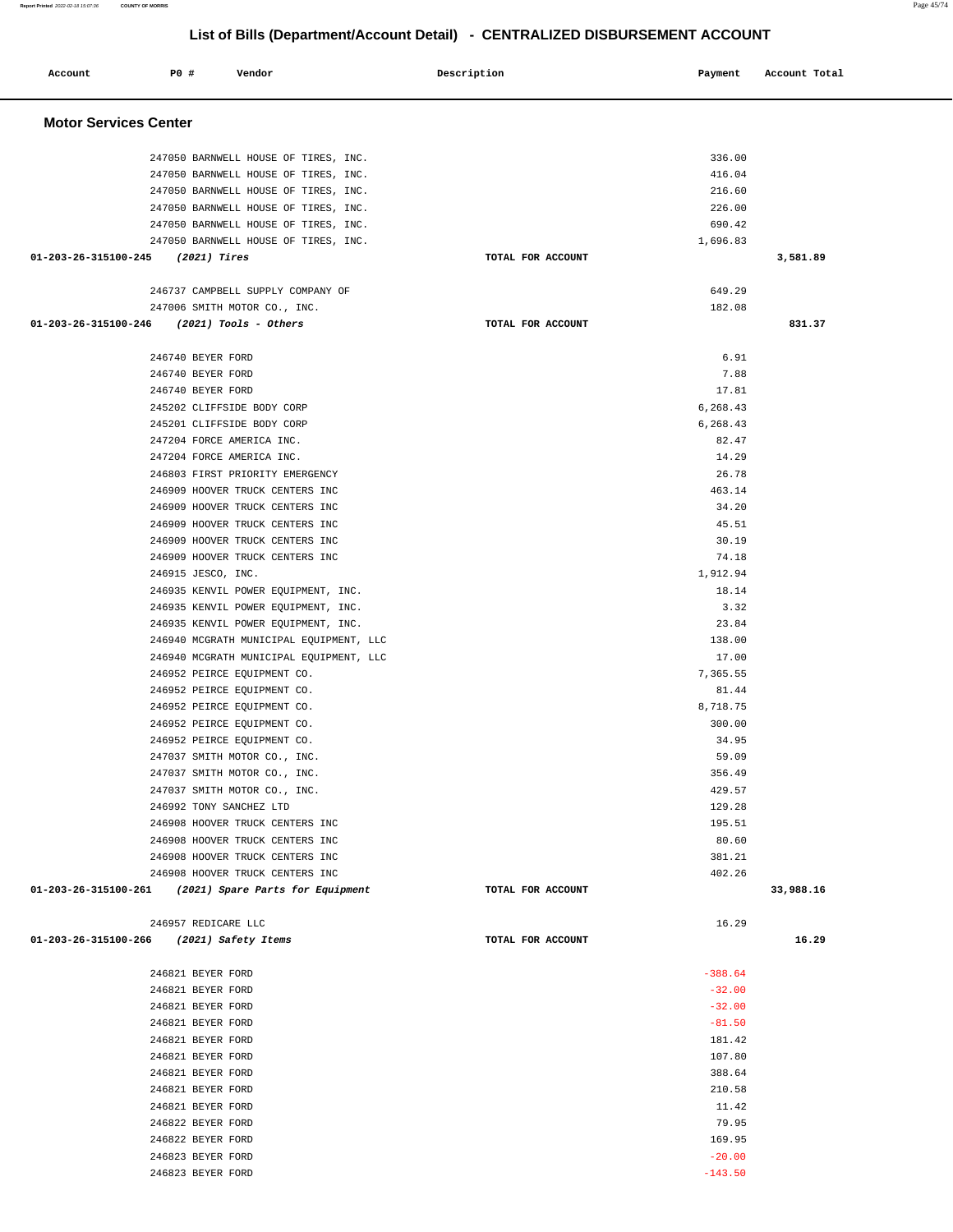| Account<br>. | P0# | Vendor | Description | Payment | Account Total |
|--------------|-----|--------|-------------|---------|---------------|
|              |     |        |             |         |               |

### **Motor Services Center**

| 246823 BEYER FORD                           | $-70.00$          |           |
|---------------------------------------------|-------------------|-----------|
| 246823 BEYER FORD                           | 82.83             |           |
| 246823 BEYER FORD                           | 144.48            |           |
| 246823 BEYER FORD                           | 93.07             |           |
| 246823 BEYER FORD                           | 381.73            |           |
| 246823 BEYER FORD                           | 100.46            |           |
| 246824 BEYER FORD                           | 81.50             |           |
| 246824 BEYER FORD                           | 128.63            |           |
| 246824 BEYER FORD                           | 462.93            |           |
| 246824 BEYER FORD                           | 111.78            |           |
| 246824 BEYER FORD                           | 449.48            |           |
| 246826 BUNKY'S HEAVY TOWING, LLC            | 675.00            |           |
| 246683 BEYER FORD                           | 6.16              |           |
| 246683 BEYER FORD                           | 120.06            |           |
| 246683 BEYER FORD                           | 16.35             |           |
| 246683 BEYER FORD                           | 235.11            |           |
| 246683 BEYER FORD                           | 4.40              |           |
| 246683 BEYER FORD                           | 41.44             |           |
| 246739 BUY WISE AUTO PARTS                  | 59.76             |           |
| 246739 BUY WISE AUTO PARTS                  | 125.12            |           |
| 246738 BUY WISE AUTO PARTS                  | 186.06            |           |
| 246733 COACH & EQUIPMENT MANUFACTURING CO.  | 949.62            |           |
| 246733 COACH & EQUIPMENT MANUFACTURING CO.  | 28.70             |           |
| 246733 COACH & EQUIPMENT MANUFACTURING CO.  | 21.68             |           |
| 246733 COACH & EQUIPMENT MANUFACTURING CO.  | 194.96            |           |
| 246734 COACH & EQUIPMENT MANUFACTURING CO.  | 12.76             |           |
| 246734 COACH & EQUIPMENT MANUFACTURING CO.  | 322.36            |           |
|                                             | 156.76            |           |
| 246734 COACH & EQUIPMENT MANUFACTURING CO.  | 75.00             |           |
| 246726 CY DRAKE LOCKSMITHS, INC.            |                   |           |
| 246726 CY DRAKE LOCKSMITHS, INC.            | 84.00             |           |
| 246732 CY DRAKE LOCKSMITHS, INC.            | 150.00            |           |
| 246732 CY DRAKE LOCKSMITHS, INC.            | 84.00             |           |
| 246805 FLEMINGTON BUICK CHEVROLET           | 42.66             |           |
| 246805 FLEMINGTON BUICK CHEVROLET           | 56.50             |           |
| 246805 FLEMINGTON BUICK CHEVROLET           | 50.54             |           |
| 246805 FLEMINGTON BUICK CHEVROLET           | 51.00             |           |
| 246805 FLEMINGTON BUICK CHEVROLET           | 292.76            |           |
| 246806 FLEMINGTON BUICK CHEVROLET           | 311.97            |           |
| 246806 FLEMINGTON BUICK CHEVROLET           | 298.71            |           |
| 246806 FLEMINGTON BUICK CHEVROLET           | 177.47            |           |
| 246806 FLEMINGTON BUICK CHEVROLET           | 112.05            |           |
| 246897 FIRST PRIORITY EMERGENCY             | 310.92            |           |
| 246942 MAJOR POLICE SUPPLY                  | 71.55             |           |
| 246942 MAJOR POLICE SUPPLY                  | 10.50             |           |
| 246941 MAJOR POLICE SUPPLY                  | 84.00             |           |
| 246941 MAJOR POLICE SUPPLY                  | 13.00             |           |
| 246945 NIELSEN DODGE - C-J-R                | 114.72            |           |
| 246945 NIELSEN DODGE - C-J-R                | 174.86            |           |
| 246945 NIELSEN DODGE - C-J-R                | 67.61             |           |
| 246944 NIELSEN DODGE - C-J-R                | 48.98             |           |
| 246944 NIELSEN DODGE - C-J-R                | 21.15             |           |
| 246944 NIELSEN DODGE - C-J-R                | 169.26            |           |
| 247249 NIELSEN DODGE - C-J-R                | 50.78             |           |
| 247005 SMITH MOTOR CO., INC.                | 1,911.33          |           |
| 247005 SMITH MOTOR CO., INC.                | 119.13            |           |
| 247005 SMITH MOTOR CO., INC.                | 843.38            |           |
| 247005 SMITH MOTOR CO., INC.                | 57.46             |           |
| 247005 SMITH MOTOR CO., INC.                | 503.53            |           |
| 01-203-26-315100-291 (2021) Vehicle Repairs | TOTAL FOR ACCOUNT | 11,934.13 |

============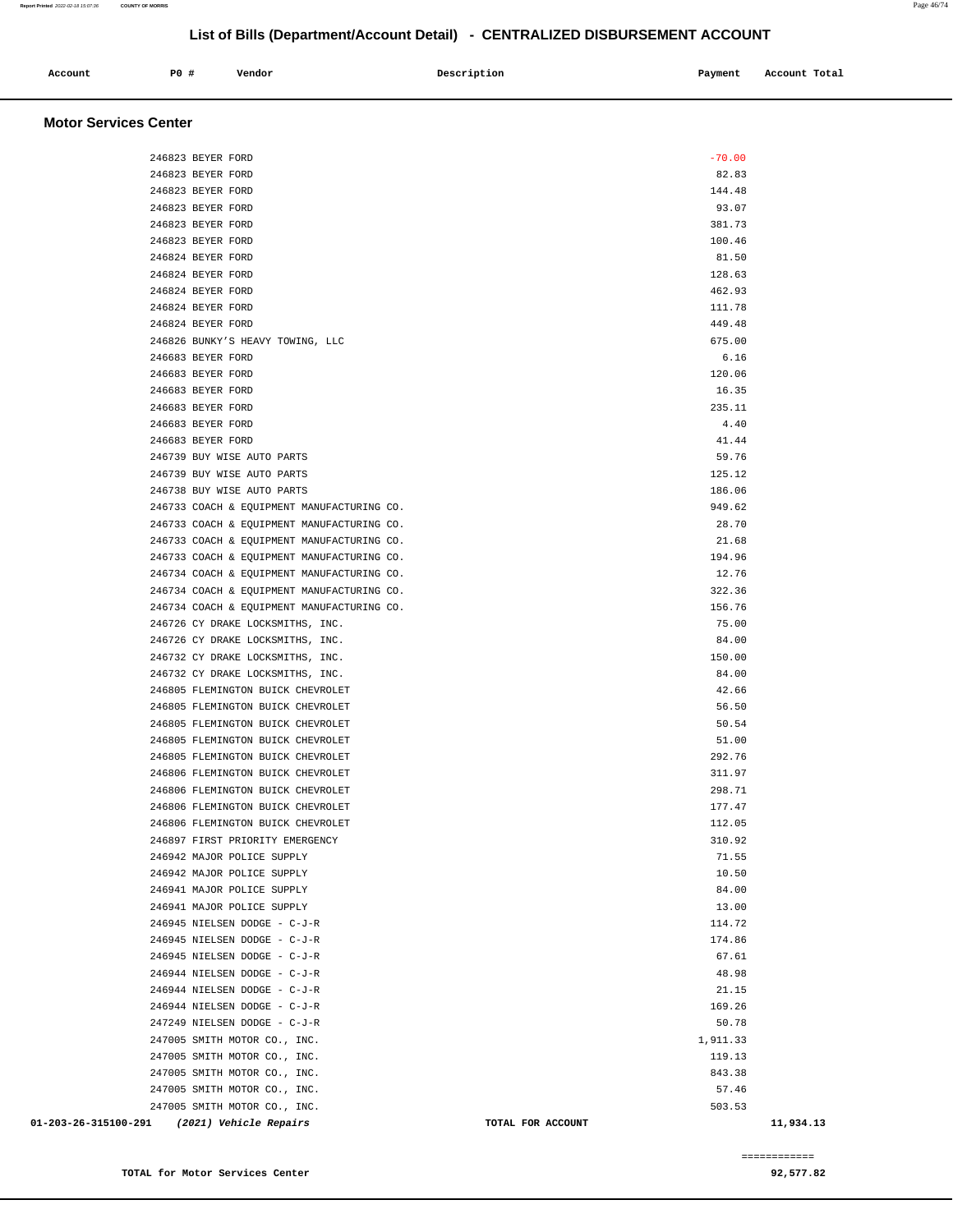### **Mosquito Extermination**  246033 NJMCA, INC. 246033 NJMCA, INC. 246033 NJMCA, INC. 246033 NJMCA, INC. 246033 NJMCA, INC. 246033 NJMCA, INC. 246033 NJMCA, INC. **01-201-26-320100-039 Education Schools & Training TOTAL FOR ACCOUNT**  50.00 50.00 50.00 50.00 50.00 50.00 50.00 **350.00** 247248 W.B. MASON COMPANY INC 247332 W.B. MASON COMPANY INC **01-201-26-320100-058 Office Supplies & Stationery TOTAL FOR ACCOUNT**  1.90 134.10 **136.00** 248525 MICHAEL HENDERSON 248524 FRONTIER PRECISION, INC. 248524 FRONTIER PRECISION, INC. **01-201-26-320100-251 Ground Maintenance Supplies TOTAL FOR ACCOUNT**  100.00 1,400.00 2,100.00 **3,600.00** 248523 GPC-NAPA AUTO PARTS 248523 GPC-NAPA AUTO PARTS 248523 GPC-NAPA AUTO PARTS 248523 GPC-NAPA AUTO PARTS 248523 GPC-NAPA AUTO PARTS 248523 GPC-NAPA AUTO PARTS 248523 GPC-NAPA AUTO PARTS 248523 GPC-NAPA AUTO PARTS 248523 GPC-NAPA AUTO PARTS 248523 GPC-NAPA AUTO PARTS 248523 GPC-NAPA AUTO PARTS 248523 GPC-NAPA AUTO PARTS 248523 GPC-NAPA AUTO PARTS 248523 GPC-NAPA AUTO PARTS **01-201-26-320100-291 Vehicle Repairs TOTAL FOR ACCOUNT**  14.72 16.48 29.00 9.78 9.78 20.04 73.02 5.18 25.90 150.96 14.41 33.01 63.72 248.80 **714.80** 248850 JOHN ZEGERS 248841 MICHAEL HENDERSON 248848 ERROL WOLLARY 248847 GERARD PORCELLA 248849 ALEX ZARUSINSKI 248838 CHARLES MOORE 248843 SEAN DEL BENE 248844 JUSTIN CHUPLIS 248837 WILLIAM MOTT 248839 ANTHONY LYNN 248842 TERESA DUCKWORTH **01-203-26-320100-031 (2021) Cellular Phones/Pagers TOTAL FOR ACCOUNT**  60.00 60.00 60.00 60.00 60.00 60.00 60.00 60.00 60.00 60.00 60.00 **660.00** 243276 ALL COUNTY RENTAL CENTER 243276 ALL COUNTY RENTAL CENTER **01-203-26-320100-095 (2021) Other Administrative Supplies TOTAL FOR ACCOUNT**  1,859.98 -240.78 **1,619.20** 247338 RICOH AMERICAS CORPORATION **01-203-26-320100-163 (2021) Office Machines TOTAL FOR ACCOUNT**  369.95 **369.95** ============ **TOTAL for Mosquito Extermination 7,449.95**

 **Account P0 # Vendor Description Payment Account Total**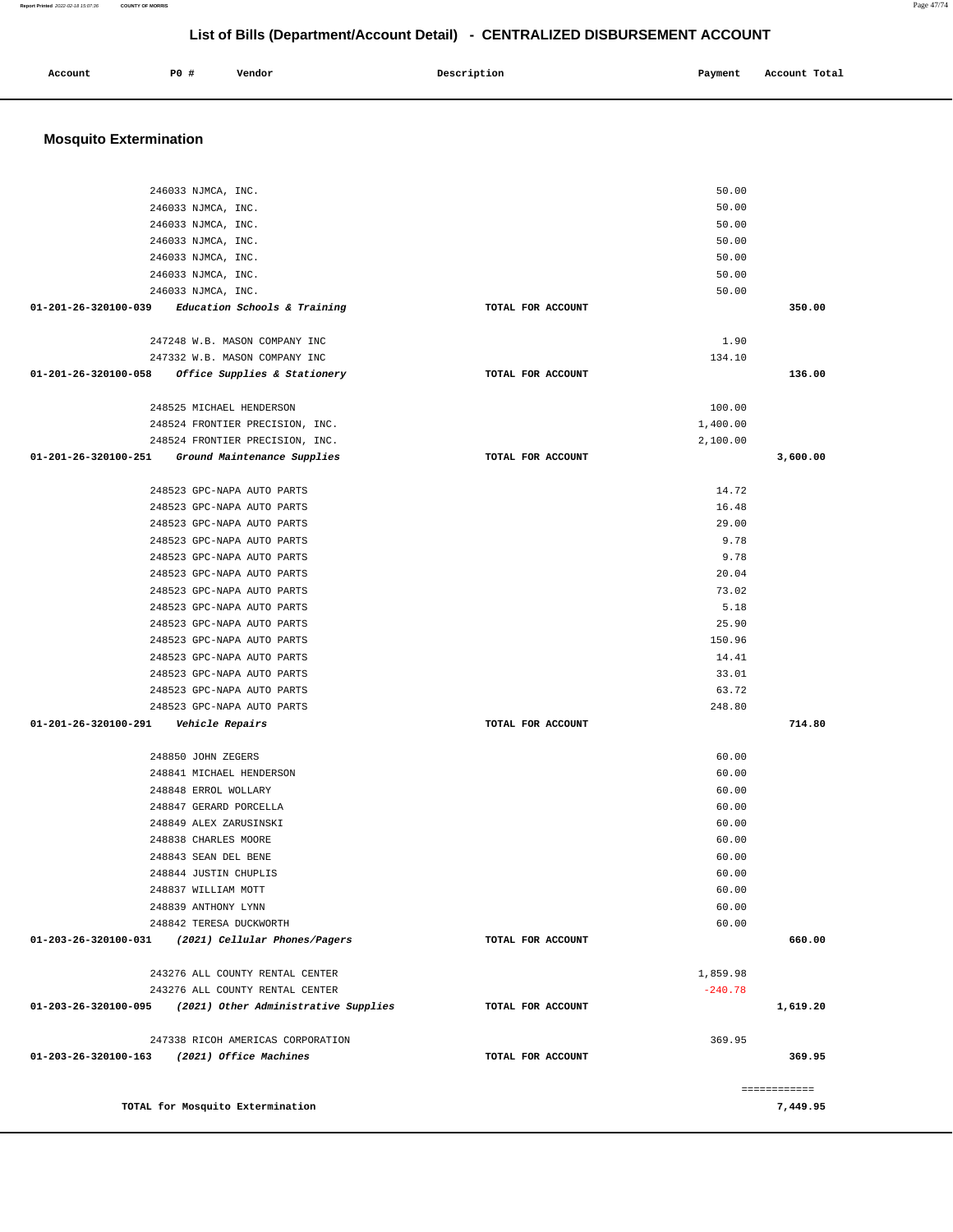### **Report Printed** 2022-02-18 15:07:36 **COUNTY OF MORRIS** Page 48/74

# **List of Bills (Department/Account Detail) - CENTRALIZED DISBURSEMENT ACCOUNT**

| Account | P0 | Vendor | Description | Payment | Account Total |
|---------|----|--------|-------------|---------|---------------|
|         |    |        |             |         |               |

# **Health Management**

|                                          | 248136 TELESEARCH INC                                    |                   | 520.52    |              |
|------------------------------------------|----------------------------------------------------------|-------------------|-----------|--------------|
|                                          | 248136 TELESEARCH INC                                    |                   | 390.39    |              |
|                                          | 248136 TELESEARCH INC                                    |                   | 650.65    |              |
|                                          | 248136 TELESEARCH INC                                    |                   | 260.26    |              |
|                                          | 01-201-27-330100-016 Outside Salaries & Wages            | TOTAL FOR ACCOUNT |           | 1,821.82     |
|                                          | 248138 NEW JERSEY ASSOCIATION OF                         |                   | 250.00    |              |
|                                          | 01-201-27-330100-023 Associations and Memberships        | TOTAL FOR ACCOUNT |           | 250.00       |
|                                          | 248145 W.B. MASON COMPANY INC                            |                   | 695.63    |              |
|                                          | 248145 W.B. MASON COMPANY INC                            |                   | $-233.39$ |              |
|                                          | 01-201-27-330100-084 Other Outside Services              | TOTAL FOR ACCOUNT |           | 462.24       |
|                                          | 248134 MORRIS PLAINS SHOES & REPAIR                      |                   | 891.00    |              |
|                                          | 249387 COUNTY OF MORRIS                                  |                   | 61.12     |              |
|                                          | 01-201-27-330100-210 Environmental Compliance            | TOTAL FOR ACCOUNT |           | 952.12       |
|                                          | 248137 W.B. MASON COMPANY INC.                           |                   | 80.46     |              |
| $01 - 201 - 27 - 330100 - 258$ Equipment |                                                          | TOTAL FOR ACCOUNT |           | 80.46        |
|                                          | 248136 TELESEARCH INC                                    |                   | 650.65    |              |
|                                          | 01-203-27-330100-016 (2021) Outside Salaries & Wages     | TOTAL FOR ACCOUNT |           | 650.65       |
|                                          | 248712 VERIZON WIRELESS                                  |                   | 1,231.06  |              |
|                                          | 01-203-27-330100-031 (2021) Cellular Phone/Pagers        | TOTAL FOR ACCOUNT |           | 1,231.06     |
|                                          | 248618 SAINT CLARE'S HOSPITAL                            |                   | 5,100.00  |              |
|                                          | 249029 SAINT CLARE'S HOSPITAL                            |                   | 2,850.00  |              |
|                                          | 249029 SAINT CLARE'S HOSPITAL                            |                   | 2,025.00  |              |
|                                          | 01-203-27-330100-039 (2021) Education Schools & Training | TOTAL FOR ACCOUNT |           | 9,975.00     |
|                                          | 248135 RICOH USA, INC.                                   |                   | 514.71    |              |
|                                          | 248135 RICOH USA, INC.                                   |                   | 238.07    |              |
|                                          | $01-203-27-330100-164$ (2021) Office Machines - Rental   | TOTAL FOR ACCOUNT |           | 752.78       |
|                                          | 248137 W.B. MASON COMPANY INC                            |                   | 0.95      |              |
| 01-203-27-330100-258 (2021) Equipment    |                                                          | TOTAL FOR ACCOUNT |           | 0.95         |
|                                          |                                                          |                   |           | ============ |
|                                          | TOTAL for Health Management                              |                   |           | 16,177.08    |

# **Human Services**

| 249387 COUNTY OF MORRIS                                     |                   | 299.98    |          |
|-------------------------------------------------------------|-------------------|-----------|----------|
| $01 - 201 - 27 - 331100 - 068$<br>Postage & Metered Mail    | TOTAL FOR ACCOUNT |           | 299.98   |
|                                                             |                   |           |          |
| 248474 MORRIS COUNTY CHAMBER OF                             |                   | 2,000.00  |          |
| 01-203-27-331100-039<br>(2021) Education Schools & Training | TOTAL FOR ACCOUNT |           | 2,000.00 |
|                                                             |                   |           |          |
| 248447 W.B. MASON COMPANY INC                               |                   | 448.22    |          |
| 01-203-27-331100-058<br>(2021) Office Supplies & Stationery | TOTAL FOR ACCOUNT |           | 448.22   |
|                                                             |                   |           |          |
| 248470 W.B. MASON COMPANY INC                               |                   | 62.40     |          |
| (2021) Other General Expenses<br>01-203-27-331100-059       | TOTAL FOR ACCOUNT |           | 62.40    |
| 247306 CFCS - HOPE HOUSE                                    |                   | 15,998.00 |          |
|                                                             |                   |           |          |
| 248193 FAMILY PROMISE OF                                    |                   | 6,660.00  |          |
| 248193 FAMILY PROMISE OF                                    |                   | 1,772.00  |          |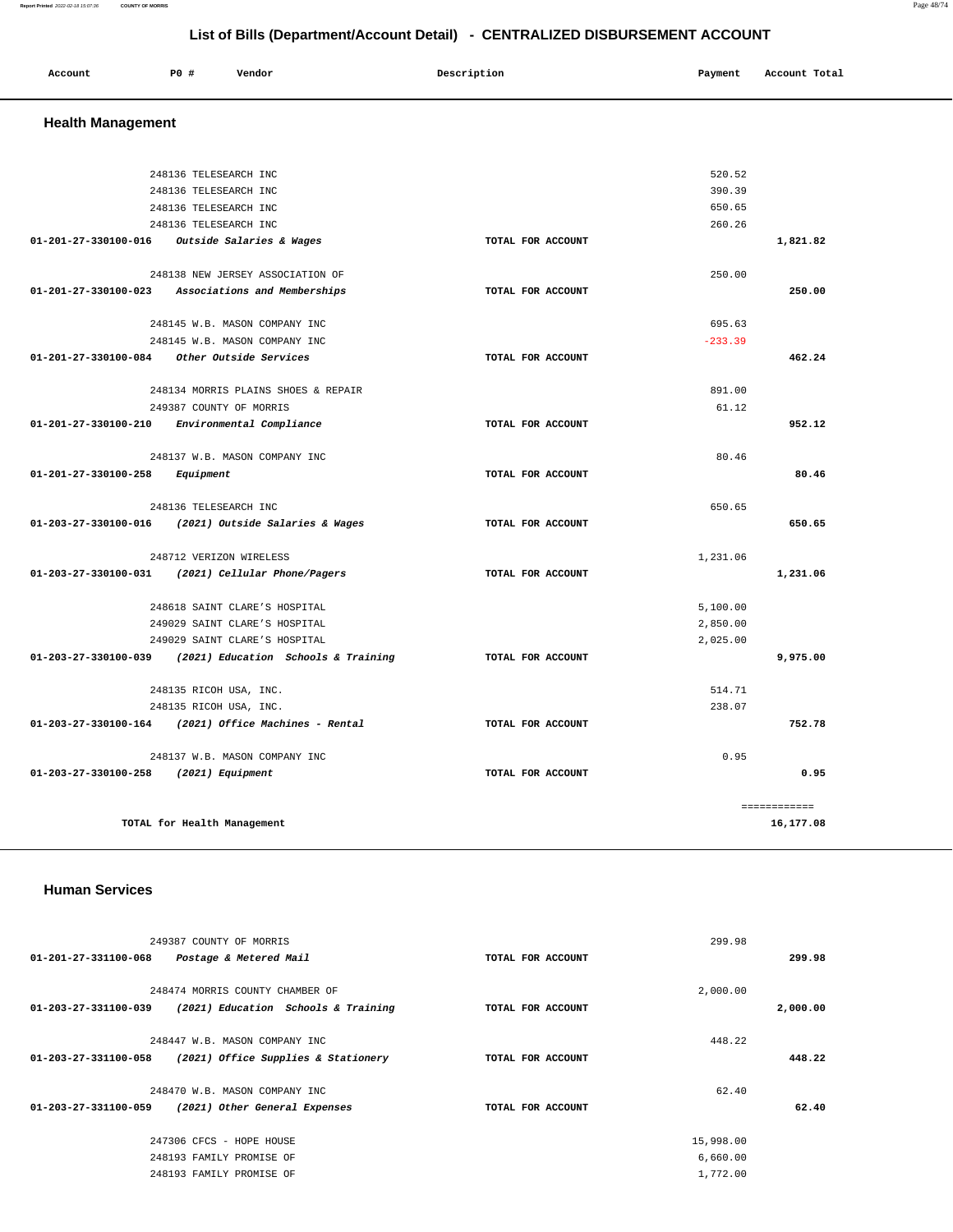| Account               | <b>PO #</b>              | Vendor                                | Description       | Payment | Account Total |
|-----------------------|--------------------------|---------------------------------------|-------------------|---------|---------------|
| <b>Human Services</b> |                          |                                       |                   |         |               |
| 01-203-27-331100-084  |                          | (2021) Other Outside Services         | TOTAL FOR ACCOUNT |         | 24,430.00     |
|                       |                          | 248444 TROPHY KING OF PARSIPPANY      |                   | 150.00  |               |
| 01-203-27-331100-088  |                          | (2021) Meeting Exp Advisory Board Etc | TOTAL FOR ACCOUNT |         | 150.00        |
|                       |                          | 248490 RICOH AMERICAS CORPORATION     |                   | 791.36  |               |
| 01-203-27-331100-163  |                          | (2021) Office Machines                | TOTAL FOR ACCOUNT |         | 791.36        |
|                       |                          |                                       |                   |         | ------------  |
|                       | TOTAL for Human Services |                                       |                   |         | 28,181.96     |
|                       |                          |                                       |                   |         |               |

### **Youth Shelter**

| 249387 COUNTY OF MORRIS                                        |                   | 10.81         |
|----------------------------------------------------------------|-------------------|---------------|
| $01-201-27-331110-068$ Postage and Metered Mail                | TOTAL FOR ACCOUNT | 10.81         |
|                                                                |                   |               |
| 248544 OFFICE CONCEPTS GROUP, INC.                             |                   | 194.12        |
| 248488 W.B. MASON COMPANY INC<br>248488 W.B. MASON COMPANY INC |                   | 0.95<br>35.76 |
| 01-201-27-331110-185 Food                                      | TOTAL FOR ACCOUNT | 230.83        |
|                                                                |                   |               |
| 248541 ATLANTIC CORPORATE HEALTH                               |                   | 9.275.56      |
| 248420 HENRY SCHEIN INC                                        |                   | 20.79         |
| 248420 HENRY SCHEIN INC                                        |                   | 5.50          |
| 248420 HENRY SCHEIN INC                                        |                   | 127.98        |
| 248542 HENRY SCHEIN INC                                        |                   | 10.58         |
| 248542 HENRY SCHEIN INC                                        |                   | 13.47         |
| 248542 HENRY SCHEIN INC                                        |                   | 80.98         |
| 01-201-27-331110-189 Medical                                   | TOTAL FOR ACCOUNT | 9,534.86      |
| 248469 W.B. MASON COMPANY INC                                  |                   | 30.42         |
| 248469 W.B. MASON COMPANY INC                                  |                   | 65.73         |
| 248469 W.B. MASON COMPANY INC                                  |                   | 31.80         |
| 01-203-27-331110-058 (2021) Office Supplies & Stationery       | TOTAL FOR ACCOUNT | 127.95        |
|                                                                |                   |               |
| 248469 W.B. MASON COMPANY INC.                                 |                   | 32.58         |
| 01-203-27-331110-189 (2021) Medical                            | TOTAL FOR ACCOUNT | 32.58         |
| 248421 CORE PROMOTIONS, LLC                                    |                   | 1,137.00      |
| 01-203-27-331110-202 (2021) Uniform And Accessories            | TOTAL FOR ACCOUNT | 1,137.00      |
| 248469 W.B. MASON COMPANY INC                                  |                   | 35.99         |
| 248469 W.B. MASON COMPANY INC                                  |                   | 64.49         |
| 248469 W.B. MASON COMPANY INC                                  |                   | 387.36        |
| 248469 W.B. MASON COMPANY INC                                  |                   | 24.48         |
| 01-203-27-331110-252 (2021) Janitorial Supplies                | TOTAL FOR ACCOUNT | 512.32        |
|                                                                |                   |               |
|                                                                |                   | ============  |
| TOTAL for Youth Shelter                                        |                   | 11,586.35     |
|                                                                |                   |               |

# **Office on Aging**

247079 W.B. MASON COMPANY INC **01-201-27-333100-058 Office Supplies & Stationery** 

**TOTAL FOR ACCOUNT** 

249387 COUNTY OF MORRIS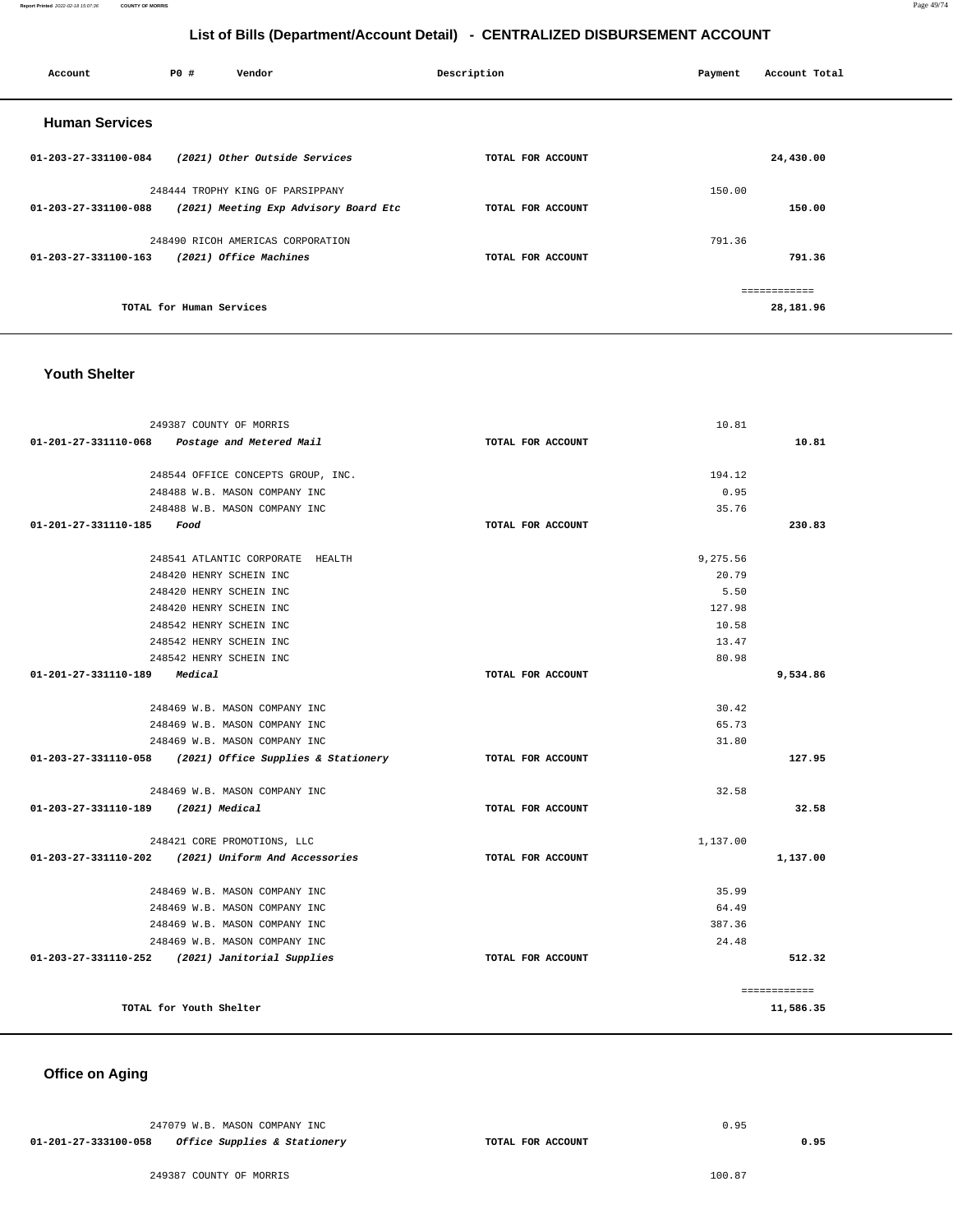### 247236 EMPLOYMENT HORIZONS ENTERPRISES INC 247237 EMPLOYMENT HORIZONS ENTERPRISES INC **01-203-27-342500-463 (2021) GIA-Agng&Dsbld-Employment Horizons TOTAL FOR ACCOUNT**  13,825.00 2,700.00 **25,385.00** 247172 COMMUNITY OPTIONS, INC. **01-203-27-342500-466 (2021) GIA-Agng&Dsbld-Community Options TOTAL FOR ACCOUNT**  939.00 **939.00** 247163 DAWN CENTER FOR INDEPENDENT 246990 DAWN CENTER FOR INDEPENDENT **01-203-27-342500-473 (2021) GIA-Agng&Dsbld-DAWN Center TOTAL FOR ACCOUNT**  680.00 5,116.00 **5,796.00** 247164 UNITED WAY OF NORTHERN 2,483.00

### **DEPARTMENT 342500**

|                      | 246073 ACENDA, INC                            |                   | 2,346.00      |
|----------------------|-----------------------------------------------|-------------------|---------------|
| 01-203-27-342400-490 | (2021) GIA-Ch 51 Match-Acenda (frmrly Daytop) | TOTAL FOR ACCOUNT | 2,346.00      |
|                      |                                               |                   | :===========: |
|                      | TOTAL for DEPARTMENT 342400                   |                   | 2,346.00      |

### **DEPARTMENT 342400**

| $01 - 203 - 27 - 342200 - 468$ | (2021) GIA-Mntl Hlth-Community Hope             | TOTAL FOR ACCOUNT |           | 10,408.00    |
|--------------------------------|-------------------------------------------------|-------------------|-----------|--------------|
|                                | 248424 MENTAL HEALTH ASSOCIATION OF             |                   | 1,570.00  |              |
| 01-203-27-342200-470           | (2021) GIA-MntlHlth-Mntl Hlth Assc-Essex&Morris | TOTAL FOR ACCOUNT |           | 1,570.00     |
|                                | 248431 PRIME HEALTHCARE SERVICES                |                   | 82,556.00 |              |
|                                | 248411 PRIME HEALTHCARE SERVICES                |                   | 15,942.00 |              |
| $01 - 203 - 27 - 342200 - 484$ | (2021) GIA-Mntl Hlth-St Clare's Hospital        | TOTAL FOR ACCOUNT |           | 98,498.00    |
|                                |                                                 |                   |           | ------------ |
|                                | TOTAL for Collinsville Day Care                 |                   |           | 110,476.00   |

# **Collinsville Day Care**

248441 COMMUNITY HOPE INC.

247238 EMPLOYMENT HORIZONS ENTERPRISES INC

**01-203-27-342500-474 (2021) GIA-Agng&Dsbld-United Way of NNJ TOTAL FOR ACCOUNT** 

| <b>Office on Aging</b>                                      |                   |               |
|-------------------------------------------------------------|-------------------|---------------|
| 01-201-27-333100-068<br>Postage & Metered Mail              | TOTAL FOR ACCOUNT | 100.87        |
| 247078 W.B. MASON COMPANY INC                               |                   | 17.88         |
| 247060 W.B. MASON COMPANY INC                               |                   | 0.95          |
| 245348 W.B. MASON COMPANY INC                               |                   | 312.10        |
| 01-203-27-333100-058<br>(2021) Office Supplies & Stationery | TOTAL FOR ACCOUNT | 330.93        |
| 247052 RICOH USA, INC.                                      |                   | 185.08        |
| 247041 RICOH USA, INC.                                      |                   | 54.46         |
| 01-203-27-333100-059<br>(2021) Other General Expenses       | TOTAL FOR ACCOUNT | 239.54        |
|                                                             |                   | ------------- |
| TOTAL for Office on Aging                                   |                   | 672.29        |

 **Account P0 # Vendor Description Payment Account Total**

10,408.00

8,860.00

**2,483.00**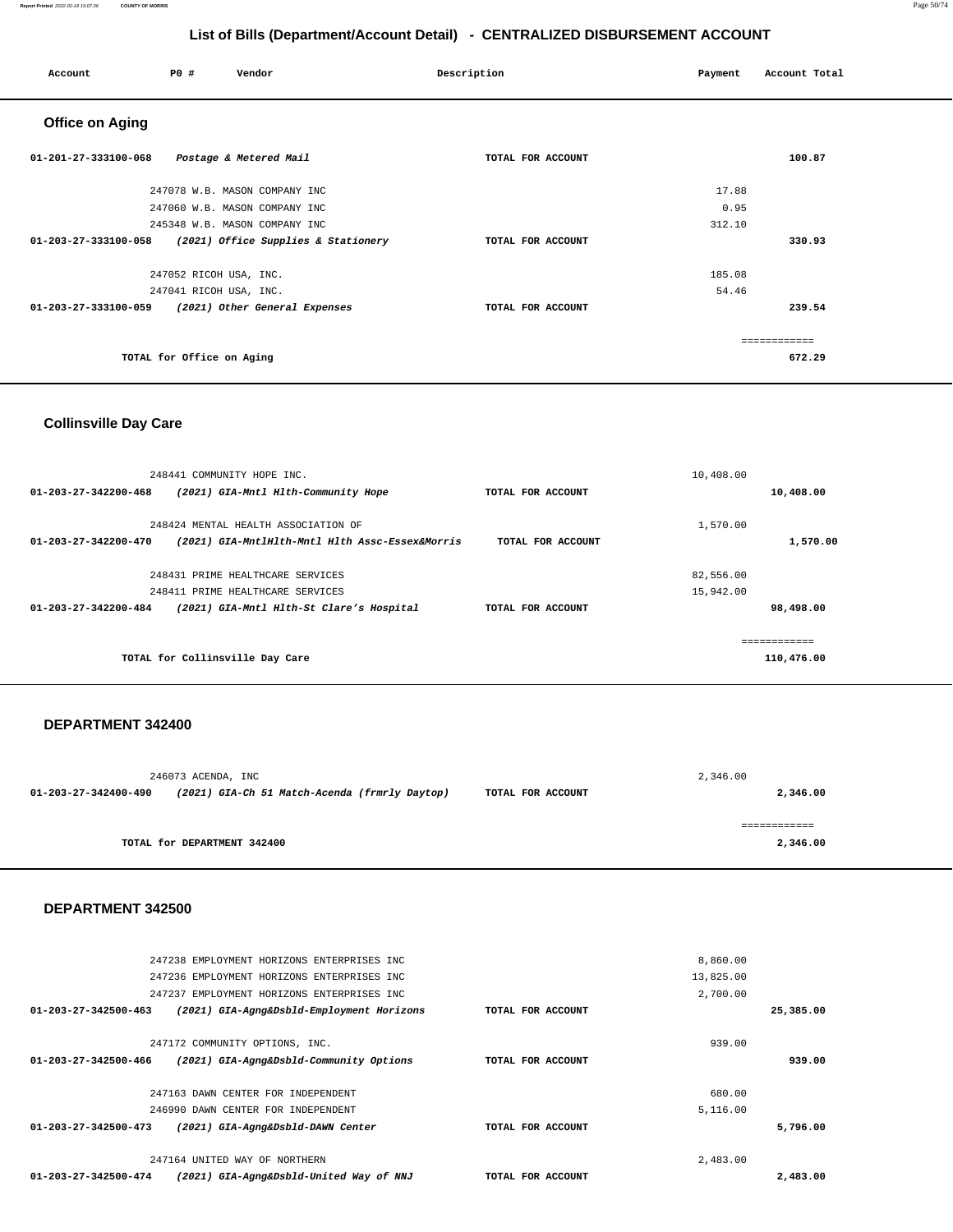**Report Printed** 2022-02-18 15:07:36 **COUNTY OF MORRIS** Page 51/74

# **List of Bills (Department/Account Detail) - CENTRALIZED DISBURSEMENT ACCOUNT**

| Account | P <sub>0</sub> | Vendor | Description | Payment | Account Total |
|---------|----------------|--------|-------------|---------|---------------|
|         |                |        |             |         |               |

### **DEPARTMENT 342500**

|                                | 248634 NORWESCAP, INC.                         |                   | 2,000.00  |              |
|--------------------------------|------------------------------------------------|-------------------|-----------|--------------|
|                                | 247239 NORWESCAP, INC.                         |                   | 166.00    |              |
| $01 - 203 - 27 - 342500 - 477$ | (2021) GIA-Agng&Dsbld-NORWESCAP, Inc.          | TOTAL FOR ACCOUNT |           | 2,166.00     |
|                                | 247306 CFCS - HOPE HOUSE                       |                   | 4,550.00  |              |
| $01 - 203 - 27 - 342500 - 480$ | (2021) GIA-Agng&Dsbld-Hope House               | TOTAL FOR ACCOUNT |           | 4,550.00     |
|                                | 248636 JERSEY CARES, INC.                      |                   | 639.00    |              |
|                                | 248637 VISITING NURSE ASSOC. OF                |                   | 13,923.00 |              |
| $01 - 203 - 27 - 342500 - 481$ | (2021) GIA-Agng&Dsbld-Visiting Nrs Assc of NNJ | TOTAL FOR ACCOUNT |           | 14,562.00    |
|                                | 247235 NEWBRIDGE SERVICES INC                  |                   | 20,141.00 |              |
|                                | 247303 NEWBRIDGE SERVICES INC                  |                   | 14,742.00 |              |
| $01 - 203 - 27 - 342500 - 483$ | (2021) GIA-Agng&Dsbld-NewBridge Services, Inc. | TOTAL FOR ACCOUNT |           | 34,883.00    |
|                                | 248493 LEGAL SERVICES OF NORTHWEST             |                   | 8,100.00  |              |
| 01-203-27-342500-486           | (2021) GIA-Agng&Dsbld-Lgl Srvcs of NW Jersey   | TOTAL FOR ACCOUNT |           | 8,100.00     |
|                                | 248494 INTERFAITH FOOD PANTRY INC.             |                   | 28,020.00 |              |
| $01 - 203 - 27 - 342500 - 493$ | (2021) GIA-Agng&Dsbld-Interfaith Food Pantry   | TOTAL FOR ACCOUNT |           | 28,020.00    |
|                                | 248492 ATLANTIC PRIVATE CARE                   |                   | 4.342.00  |              |
| $01 - 203 - 27 - 342500 - 498$ | (2021) GIA-Agng&Dsbld-Atlantic Private Care    | TOTAL FOR ACCOUNT |           | 4,342.00     |
|                                | 247245 CORNERSTONE FAMILY PROGRAMS             |                   | 22,845.00 |              |
| $01 - 203 - 27 - 342500 - 499$ | (2021) GIA-Agng&Dsbld-Cornerstone Fmly Prgms   | TOTAL FOR ACCOUNT |           | 22,845.00    |
|                                |                                                |                   |           | ============ |
|                                | TOTAL for DEPARTMENT 342500                    |                   |           | 154,071.00   |

# **Seniors, Disabled & Veterans**

| 242242 METRO FLAG CO                                  | 18,720.00         |           |
|-------------------------------------------------------|-------------------|-----------|
| 242242 METRO FLAG CO                                  | 325.00            |           |
| 242242 METRO FLAG CO                                  | 600.00            |           |
| (2021) Other General Expenses<br>01-203-27-343100-059 | TOTAL FOR ACCOUNT | 19,645.00 |
| TOTAL for Seniors, Disabled & Veterans                |                   | 19,645.00 |

# **Morristown MemorHosp-SCS**

|                      | 247305 MORRISTOWN MEDICAL CENTER   |                   | 22,295.00 |
|----------------------|------------------------------------|-------------------|-----------|
| 01-203-27-343170-090 | (2021) Expenditures                | TOTAL FOR ACCOUNT | 22,295.00 |
|                      |                                    |                   |           |
|                      |                                    |                   |           |
|                      | TOTAL for Morristown MemorHosp-SCS |                   | 22,295.00 |
|                      |                                    |                   |           |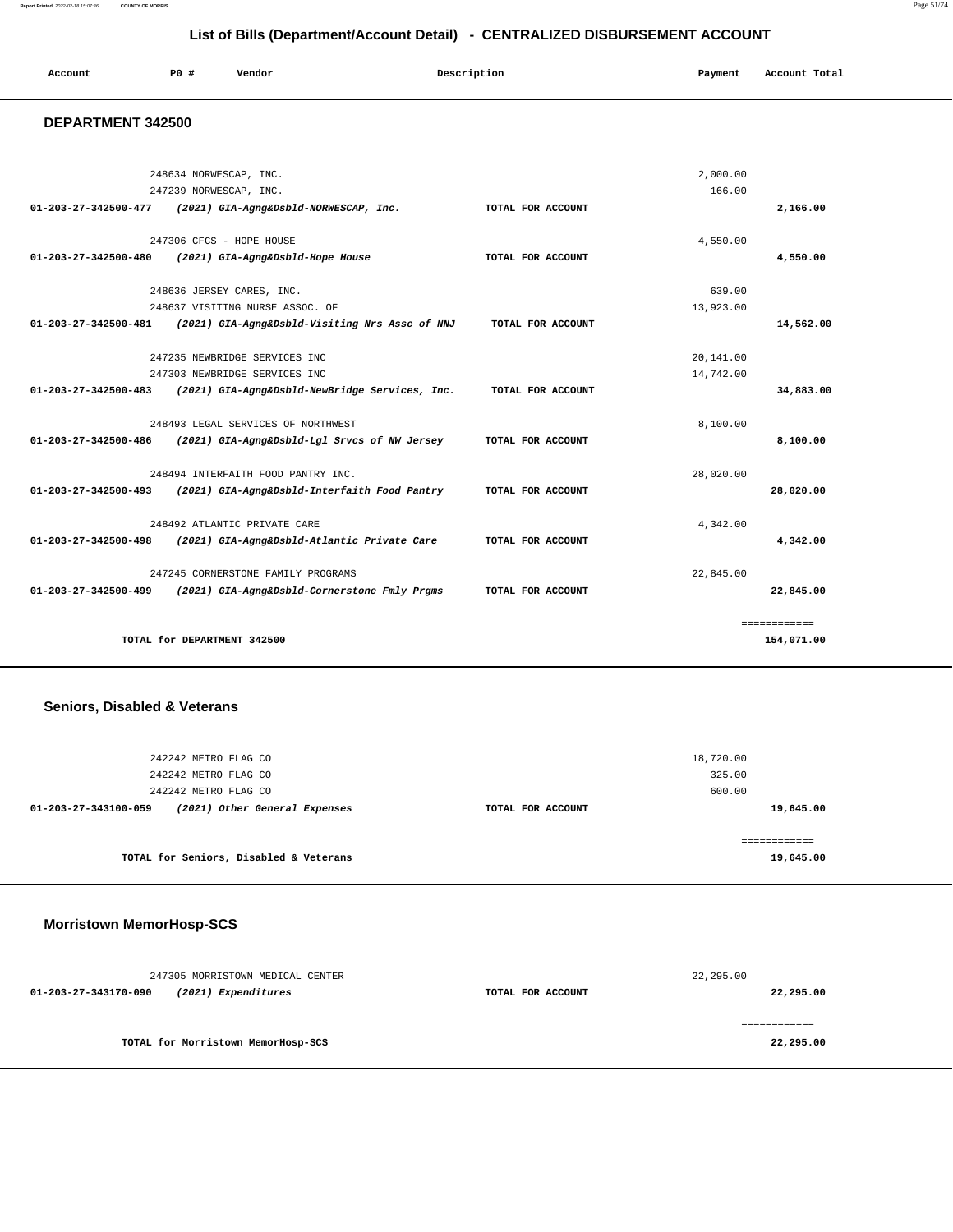|              | <b>PO #</b> | Vendor | Description        | Payment | Account Total |
|--------------|-------------|--------|--------------------|---------|---------------|
| Account<br>. |             |        | $\sim$ $\sim$<br>. |         | .<br>.        |
|              |             |        |                    |         |               |

### **County Board of Social Service**

| 247323 W.B. MASON COMPANY INC                            |                   | 0.95     |          |
|----------------------------------------------------------|-------------------|----------|----------|
| 247323 W.B. MASON COMPANY INC                            |                   | 0.95     |          |
| 247323 W.B. MASON COMPANY INC                            |                   | 0.95     |          |
| 247323 W.B. MASON COMPANY INC                            |                   | 0.95     |          |
| 247323 W.B. MASON COMPANY INC                            |                   | 0.95     |          |
| 247323 W.B. MASON COMPANY INC                            |                   | 0.95     |          |
| 01-201-27-345100-058 Office Supplies & Stationery        | TOTAL FOR ACCOUNT |          | 5.70     |
| 249388 NATIONAL FUEL OIL INC.                            |                   | 315.94   |          |
| 01-201-27-345100-140 Gas Purchases                       | TOTAL FOR ACCOUNT |          | 315.94   |
|                                                          |                   |          |          |
| 248690 CABLEVISION LIGHTPATH NJ LLC                      |                   | 718.36   |          |
| 248689 CABLEVISION LIGHTPATH NJ LLC                      |                   | 1,056.90 |          |
| 01-201-27-345100-146 Telephone                           | TOTAL FOR ACCOUNT |          | 1,775.26 |
|                                                          |                   |          |          |
| 247319 AMPAI STEBER                                      |                   | 122.15   |          |
| 01-201-27-345100-332 Mileage                             | TOTAL FOR ACCOUNT |          | 122.15   |
|                                                          |                   |          |          |
| 247319 AMPAI STEBER                                      |                   | 144.00   |          |
| 247320 JAYSHREE TRIVEDI                                  |                   | 90.00    |          |
| 247312 JOANNE YOUNG                                      |                   | 72.00    |          |
| 247313 DIPALI PATEL                                      |                   | 72.00    |          |
| 247328 RENU GUPTA                                        |                   | 72.00    |          |
| 247314 MAIRA ROGERS                                      |                   | 72.00    |          |
| 247316 STEVEN A. TOTH                                    |                   | 72.00    |          |
| 01-201-27-345100-333 Other Allowances                    | TOTAL FOR ACCOUNT |          | 594.00   |
|                                                          |                   |          |          |
| 247323 W.B. MASON COMPANY INC                            |                   | 89.40    |          |
| 247323 W.B. MASON COMPANY INC                            |                   | 35.76    |          |
| 247323 W.B. MASON COMPANY INC                            |                   | 89.40    |          |
| 247323 W.B. MASON COMPANY INC                            |                   | 35.76    |          |
| 247323 W.B. MASON COMPANY INC                            |                   | 89.40    |          |
| 247323 W.B. MASON COMPANY INC                            |                   | 0.95     |          |
| 247323 W.B. MASON COMPANY INC                            |                   | 0.95     |          |
|                                                          |                   |          |          |
| 247323 W.B. MASON COMPANY INC                            |                   | 0.95     |          |
| 247323 W.B. MASON COMPANY INC                            |                   | 0.95     |          |
| 247323 W.B. MASON COMPANY INC                            |                   | 0.95     |          |
| 247323 W.B. MASON COMPANY INC                            |                   | 0.95     |          |
| 247325 RICOH USA, INC.                                   |                   | 1,201.48 |          |
| 247325 RICOH USA, INC.                                   |                   | 32.69    |          |
| 01-203-27-345100-058 (2021) Office Supplies & Stationery | TOTAL FOR ACCOUNT |          | 1,579.59 |
| 248712 VERIZON WIRELESS                                  |                   | 801.01   |          |
| 01-203-27-345100-146 (2021) Telephone                    | TOTAL FOR ACCOUNT |          | 801.01   |
|                                                          |                   |          |          |
| 246465 U.S. SECURITY ASSOCIATES                          |                   | 329.12   |          |
| 246465 U.S. SECURITY ASSOCIATES                          |                   | 329.12   |          |
| 246533 UNITRONIX DATA SYSTEMS INC                        |                   | 9,195.55 |          |
| 01-203-27-345100-325 (2021) Special Services             | TOTAL FOR ACCOUNT |          | 9,853.79 |
|                                                          |                   |          |          |
| 247318 ANA M GARCIA                                      |                   | 144.00   |          |
| 247327 CLAUDIA L. HINOJOSA                               |                   | 72.00    |          |
| 247327 CLAUDIA L. HINOJOSA                               |                   | 72.00    |          |
| 247320 JAYSHREE TRIVEDI                                  |                   | 180.00   |          |
| 247317 JESSYKA THURDEKOOS                                |                   | 72.00    |          |
| 247326 MONICA RESTREPO                                   |                   | 144.00   |          |
| 247321 NEKEMA WILFONG                                    |                   | 90.00    |          |
| 247314 MAIRA ROGERS                                      |                   | 72.00    |          |
| 01-203-27-345100-333 (2021) Other Allowances             | TOTAL FOR ACCOUNT |          | 846.00   |
|                                                          |                   |          |          |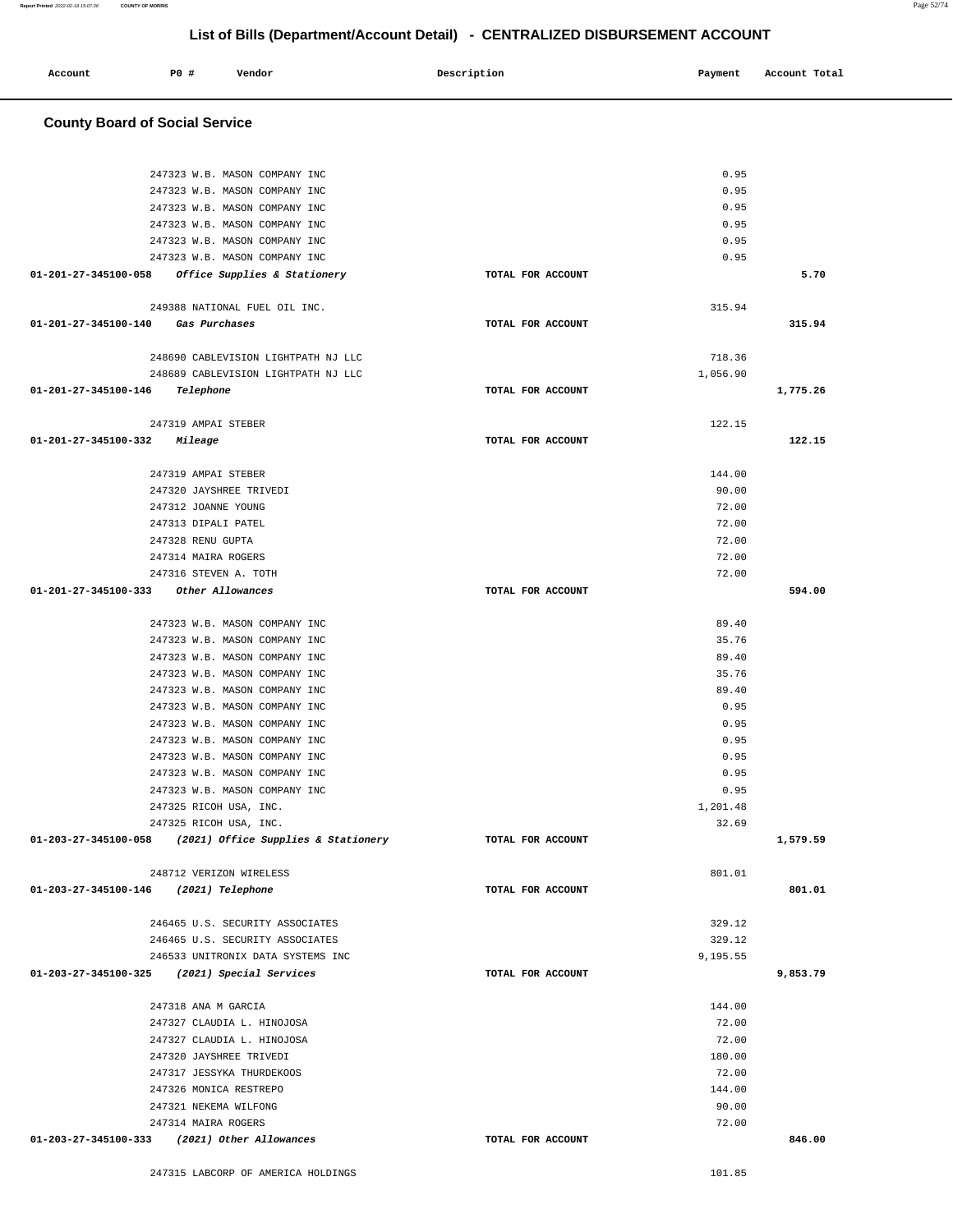**Report Printed** 2022-02-18 15:07:36 **COUNTY OF MORRIS** Page 53/74

# **List of Bills (Department/Account Detail) - CENTRALIZED DISBURSEMENT ACCOUNT**

| Account                               | P0 # | Vendor                                   | Description       | Payment | Account Total |  |
|---------------------------------------|------|------------------------------------------|-------------------|---------|---------------|--|
| <b>County Board of Social Service</b> |      |                                          |                   |         |               |  |
|                                       |      | 247315 LABCORP OF AMERICA HOLDINGS       |                   | 138.80  |               |  |
| 01-203-27-345100-351                  |      | (2021) Paternity Expenses                | TOTAL FOR ACCOUNT |         | 240.65        |  |
|                                       |      |                                          |                   |         | ============  |  |
|                                       |      | TOTAL for County Board of Social Service |                   |         | 16,134.09     |  |

## **MV:Administration**

| 248951 SODEXO INC & AFFILIATES                         |                   | 53, 134.00 |              |
|--------------------------------------------------------|-------------------|------------|--------------|
| 01-201-27-350100-036<br>Contracted Services            | TOTAL FOR ACCOUNT |            | 53,134.00    |
|                                                        |                   |            |              |
| 247300 POINTCLICKCARE                                  |                   | 309.94     |              |
| 01-201-27-350100-040 Electronic Data Processing        | TOTAL FOR ACCOUNT |            | 309.94       |
|                                                        |                   |            |              |
| 247301 INGLESINO, WEBSTER,                             |                   | 17,661.93  |              |
| 247308 W.B. MASON COMPANY INC                          |                   | 111.75     |              |
| 247308 W.B. MASON COMPANY INC                          |                   | 44.70      |              |
| 247308 W.B. MASON COMPANY INC                          |                   | 93.87      |              |
| 247308 W.B. MASON COMPANY INC                          |                   | 67.05      |              |
| 247308 W.B. MASON COMPANY INC                          |                   | 111.75     |              |
| 01-203-27-350100-036<br>(2021) Contracted Services     | TOTAL FOR ACCOUNT |            | 18,091.05    |
| 247300 POINTCLICKCARE                                  |                   | 309.94     |              |
| 01-203-27-350100-040 (2021) Electronic Data Processing | TOTAL FOR ACCOUNT |            | 309.94       |
|                                                        |                   |            |              |
|                                                        |                   |            | ------------ |
| TOTAL for MV:Administration                            |                   |            | 71,844.93    |
|                                                        |                   |            |              |

### **County Adjuster**

|                      | 249387 COUNTY OF MORRIS   |                   | 42.55 |
|----------------------|---------------------------|-------------------|-------|
| 01-201-27-357100-068 | Postage & Metered Mail    | TOTAL FOR ACCOUNT | 42.55 |
|                      |                           |                   |       |
|                      |                           |                   |       |
|                      | TOTAL for County Adjuster |                   | 42.55 |
|                      |                           |                   |       |

# **County Library**

| 248459 INFOBASE LEARNING                                 |                   | 564.12   |          |
|----------------------------------------------------------|-------------------|----------|----------|
| 248459 INFOBASE LEARNING                                 |                   | 302.72   |          |
| 248456 VALUE LINE PUBLISHING LLC                         |                   | 5,700.00 |          |
| 248458 GREY HOUSE PUBLISHING                             |                   | 1,695.00 |          |
| 248467 THOMSON REUTERS-WEST                              |                   | 1,549.99 |          |
| Books & Periodicals<br>$01 - 201 - 29 - 390100 - 028$    | TOTAL FOR ACCOUNT |          | 9,811.83 |
|                                                          |                   |          |          |
| 249387 COUNTY OF MORRIS                                  |                   | 455.57   |          |
| $01 - 201 - 29 - 390100 - 068$<br>Postage & Metered Mail | TOTAL FOR ACCOUNT |          | 455.57   |
|                                                          |                   |          |          |
| 248460 STORAGE SYSTEMS USA                               |                   | 1,550.00 |          |
| 248460 STORAGE SYSTEMS USA                               |                   | 1,025.00 |          |
| $01 - 201 - 29 - 390100 - 084$<br>Other Outside Services | TOTAL FOR ACCOUNT |          | 2,575.00 |
|                                                          |                   |          |          |

248080 THOMSON PIANO WORKS, LLC 300.00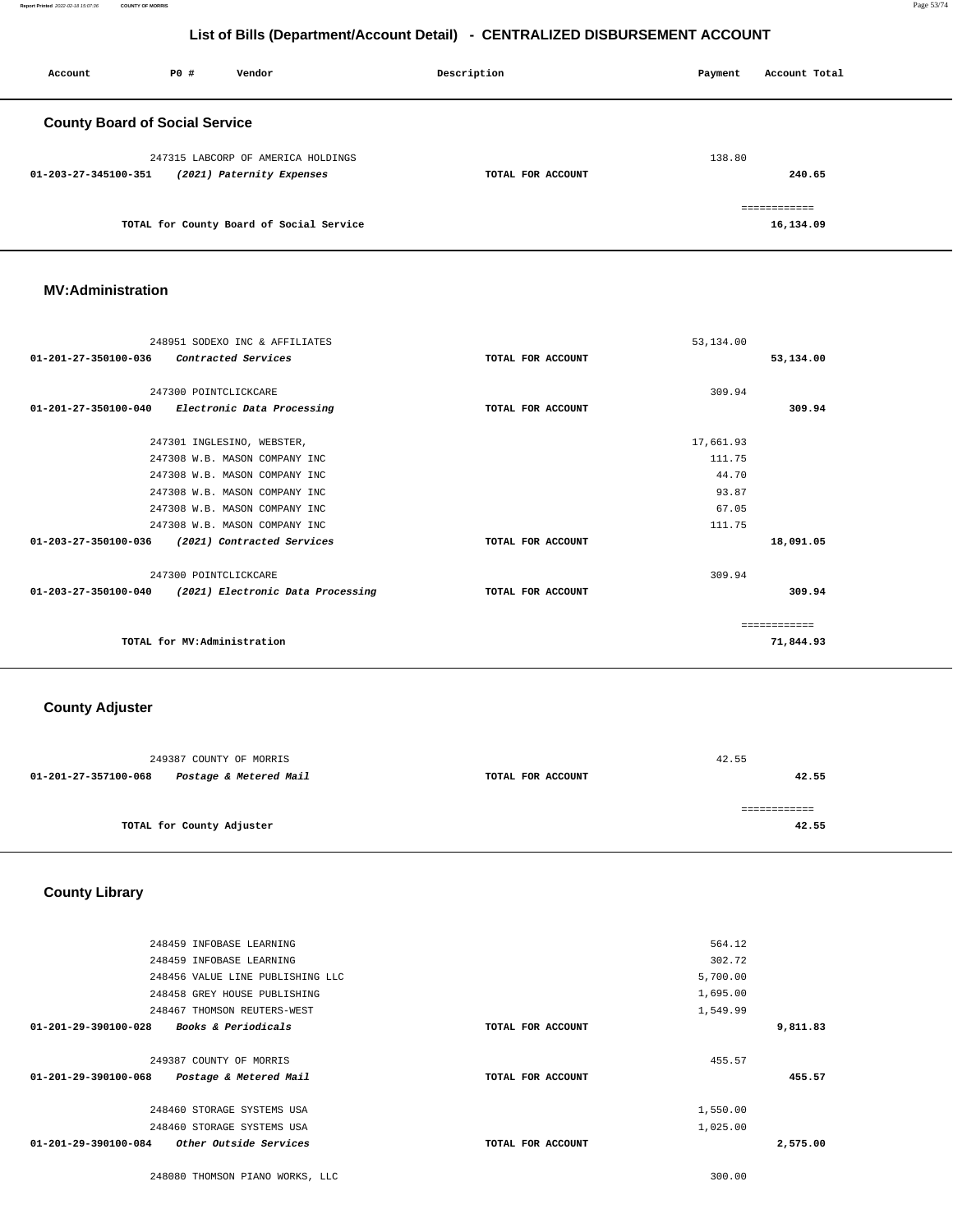| Account<br>. | P0 # | Vendor | Description | Payment<br>$\sim$ $\sim$ | Account Total |
|--------------|------|--------|-------------|--------------------------|---------------|
|              |      |        |             |                          |               |

# **County Library**

| 01-201-29-390100-090  | Program Expenditures              | TOTAL FOR ACCOUNT | 300.00 |
|-----------------------|-----------------------------------|-------------------|--------|
|                       |                                   |                   |        |
| 248079 BAKER & TAYLOR |                                   | 33.45             |        |
| 248079 BAKER & TAYLOR |                                   | 67.74             |        |
| 248079 BAKER & TAYLOR |                                   | 10.84             |        |
| 248079 BAKER & TAYLOR |                                   | 36.40             |        |
| 248079 BAKER & TAYLOR |                                   | 127.73            |        |
| 248079 BAKER & TAYLOR |                                   | $-9.69$           |        |
| 248079 BAKER & TAYLOR |                                   | 22.81             |        |
| 248079 BAKER & TAYLOR |                                   | 55.35             |        |
| 248079 BAKER & TAYLOR |                                   | 45.17             |        |
| 248079 BAKER & TAYLOR |                                   | 25.37             |        |
| 248082 BAKER & TAYLOR |                                   | 50.61             |        |
| 248082 BAKER & TAYLOR |                                   | $-10.83$          |        |
| 248082 BAKER & TAYLOR |                                   | 8.66              |        |
| 248082 BAKER & TAYLOR |                                   | 10.90             |        |
| 248082 BAKER & TAYLOR |                                   | 28.31             |        |
| 248082 BAKER & TAYLOR |                                   | 16.85             |        |
| 248082 BAKER & TAYLOR |                                   | 57.57             |        |
| 248082 BAKER & TAYLOR |                                   | 14.89             |        |
| 248082 BAKER & TAYLOR |                                   | 29.77             |        |
| 248082 BAKER & TAYLOR |                                   | 12.01             |        |
|                       | 244799 EBSCO INFORMATION SERVICES | 1,576.89          |        |
|                       | 244799 EBSCO INFORMATION SERVICES | 5.45              |        |
|                       | 244799 EBSCO INFORMATION SERVICES | $-86.89$          |        |
|                       | 244799 EBSCO INFORMATION SERVICES | $-93.41$          |        |
| 248072 GALE           |                                   | 1,633.50          |        |
| 248072 GALE           |                                   | 721.80            |        |
| 248072 GALE           |                                   | 173.70            |        |
| 248072 GALE           |                                   | 173.70            |        |
| 248072 GALE           |                                   | 739.80            |        |
| 248074 BAKER & TAYLOR |                                   | 24.02             |        |
| 248074 BAKER & TAYLOR |                                   | 9.73              |        |
| 248074 BAKER & TAYLOR |                                   | 13.30             |        |
| 248074 BAKER & TAYLOR |                                   | 13.28             |        |
| 248074 BAKER & TAYLOR |                                   | 22.31             |        |
| 248074 BAKER & TAYLOR |                                   | 12.01             |        |
| 248075 BAKER & TAYLOR |                                   | 48.56             |        |
| 248075 BAKER & TAYLOR |                                   | 50.38             |        |
| 248075 BAKER & TAYLOR |                                   | 11.80             |        |
| 248075 BAKER & TAYLOR |                                   | 27.79             |        |
| 248075 BAKER & TAYLOR |                                   | 70.83             |        |
| 248075 BAKER & TAYLOR |                                   | 106.24            |        |
| 248075 BAKER & TAYLOR |                                   | 82.09             |        |
| 248075 BAKER & TAYLOR |                                   | 62.79             |        |
| 248075 BAKER & TAYLOR |                                   | 10.30             |        |
| 248075 BAKER & TAYLOR |                                   | 10.84             |        |
| 248076 BAKER & TAYLOR |                                   | 14.84             |        |
| 248076 BAKER & TAYLOR |                                   | 12.01             |        |
| 248076 BAKER & TAYLOR |                                   | 11.21             |        |
| 248076 BAKER & TAYLOR |                                   | 27.24             |        |
| 248076 BAKER & TAYLOR |                                   | 43.42             |        |
| 248076 BAKER & TAYLOR |                                   | 10.35             |        |
| 248076 BAKER & TAYLOR |                                   | 34.76             |        |
| 248076 BAKER & TAYLOR |                                   | 113.72            |        |
| 248076 BAKER & TAYLOR |                                   | 45.48             |        |
| 248076 BAKER & TAYLOR |                                   | 41.44             |        |
| 248077 BAKER & TAYLOR |                                   | 51.44             |        |
| 248077 BAKER & TAYLOR |                                   | 11.39             |        |
| 248077 BAKER & TAYLOR |                                   | 81.19             |        |
| 248077 BAKER & TAYLOR |                                   | 35.45             |        |
| 248077 BAKER & TAYLOR |                                   | 49.12             |        |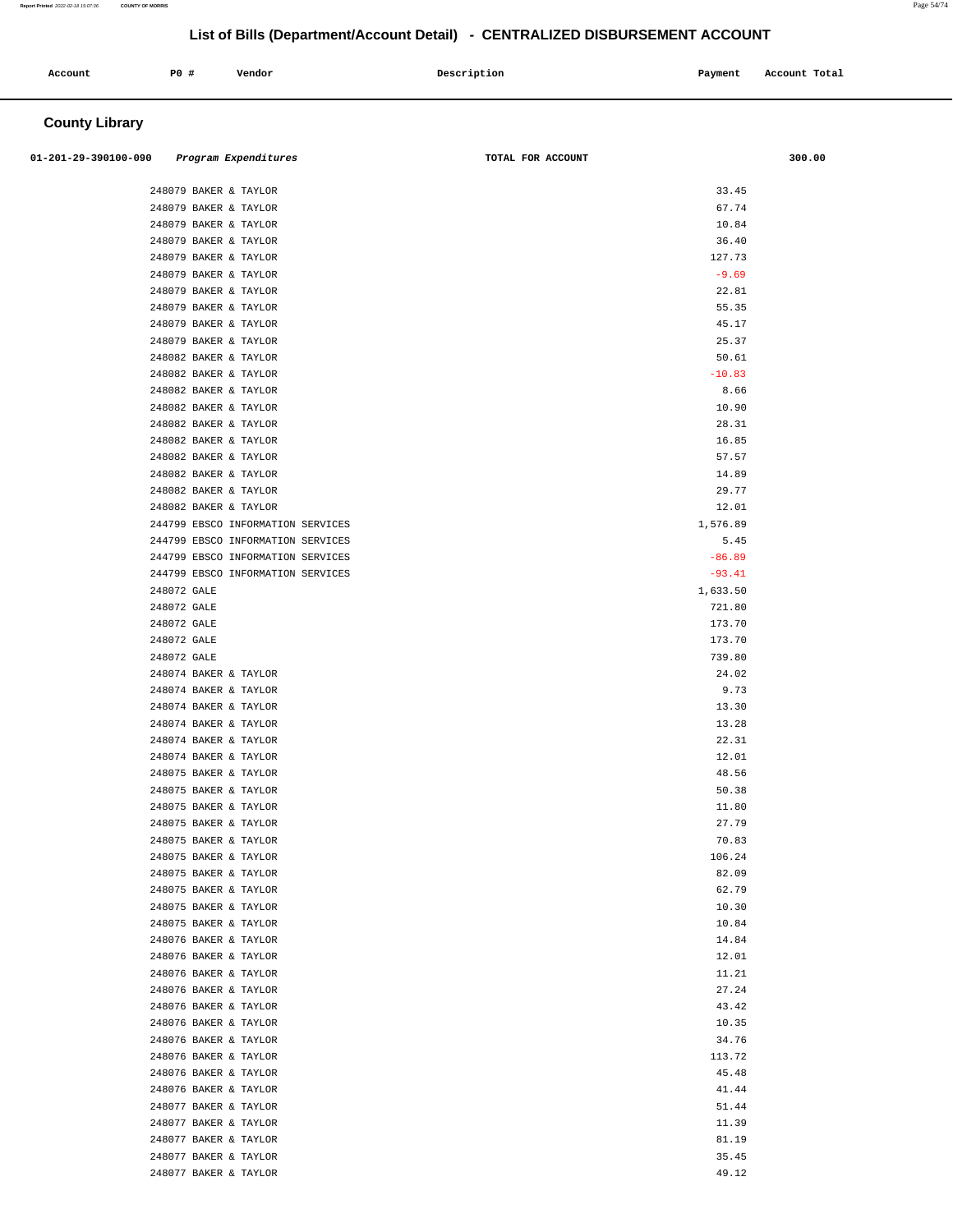# **County Library**  248077 BAKER & TAYLOR 35.34 248077 BAKER & TAYLOR 13.10 248077 BAKER & TAYLOR 8.33 248077 BAKER & TAYLOR 59.82 248077 BAKER & TAYLOR 88.57 248078 BAKER & TAYLOR 42.29 248078 BAKER & TAYLOR 141.70 248078 BAKER & TAYLOR 10.92 248078 BAKER & TAYLOR 10.92 248078 BAKER & TAYLOR 14.58 248078 BAKER & TAYLOR 12.01 248078 BAKER & TAYLOR 99.99 248078 BAKER & TAYLOR 37.36 248448 GREY HOUSE PUBLISHING 355.50 248448 GREY HOUSE PUBLISHING 14.22 248457 GREY HOUSE PUBLISHING 179.10  **01-203-29-390100-028 (2021) Books & Periodicals TOTAL FOR ACCOUNT 7,761.53** 241344 BRODART CO 164.90 241344 BRODART CO -27.84 241344 BRODART CO -25.70 243536 W.B. MASON COMPANY INC 79.00  $243536$  W.B. MASON COMPANY INC  $-25.22$  244760 W.B. MASON COMPANY INC 275.31 244760 W.B. MASON COMPANY INC 111.19 244816 W.B. MASON COMPANY INC 3.56 244816 W.B. MASON COMPANY INC 12.99 245762 W.B. MASON COMPANY INC 225.45  **01-203-29-390100-058 (2021) Office Supplies & Stationery TOTAL FOR ACCOUNT 793.64** 248454 RICOH USA, INC. 3.92 248454 RICOH USA, INC. 21.42 248454 RICOH USA, INC. 18.41 248454 RICOH USA, INC. 118.44 248454 RICOH USA, INC. 124.25 248454 RICOH USA, INC. 335.93 248454 RICOH USA, INC. 5.04 248454 RICOH USA, INC. 26.46  **01-203-29-390100-069 (2021) Printing TOTAL FOR ACCOUNT 653.87** 248073 MIDWEST TAPE LLC 263.88 248073 MIDWEST TAPE LLC 1,259.24 248073 MIDWEST TAPE LLC 715.27 248073 MIDWEST TAPE LLC 355.37 248073 MIDWEST TAPE LLC 842.27 248073 MIDWEST TAPE LLC 1,173.11 248073 MIDWEST TAPE LLC 188.96 248073 MIDWEST TAPE LLC 23.99  **01-203-29-390100-083 (2021) Video & Film Materials TOTAL FOR ACCOUNT 4,822.09** 245481 LIBRARY LINK NJ 483.60 245481 LIBRARY LINK NJ -282.68  **01-203-29-390100-084 (2021) Other Outside Services TOTAL FOR ACCOUNT 200.92** 244816 W.B. MASON COMPANY INC 70.32  **01-203-29-390100-090 (2021) Program Expenditures TOTAL FOR ACCOUNT 70.32** 244816 W.B. MASON COMPANY INC 625.62 244816 W.B. MASON COMPANY INC 406.00  **01-203-29-390100-095 (2021) Other Administrative Supplies TOTAL FOR ACCOUNT [1,031.62](https://1,031.62)**  248453 RICOH USA, INC. [2,826.22](https://2,826.22)

 **Account P0 # Vendor Description Payment Account Total**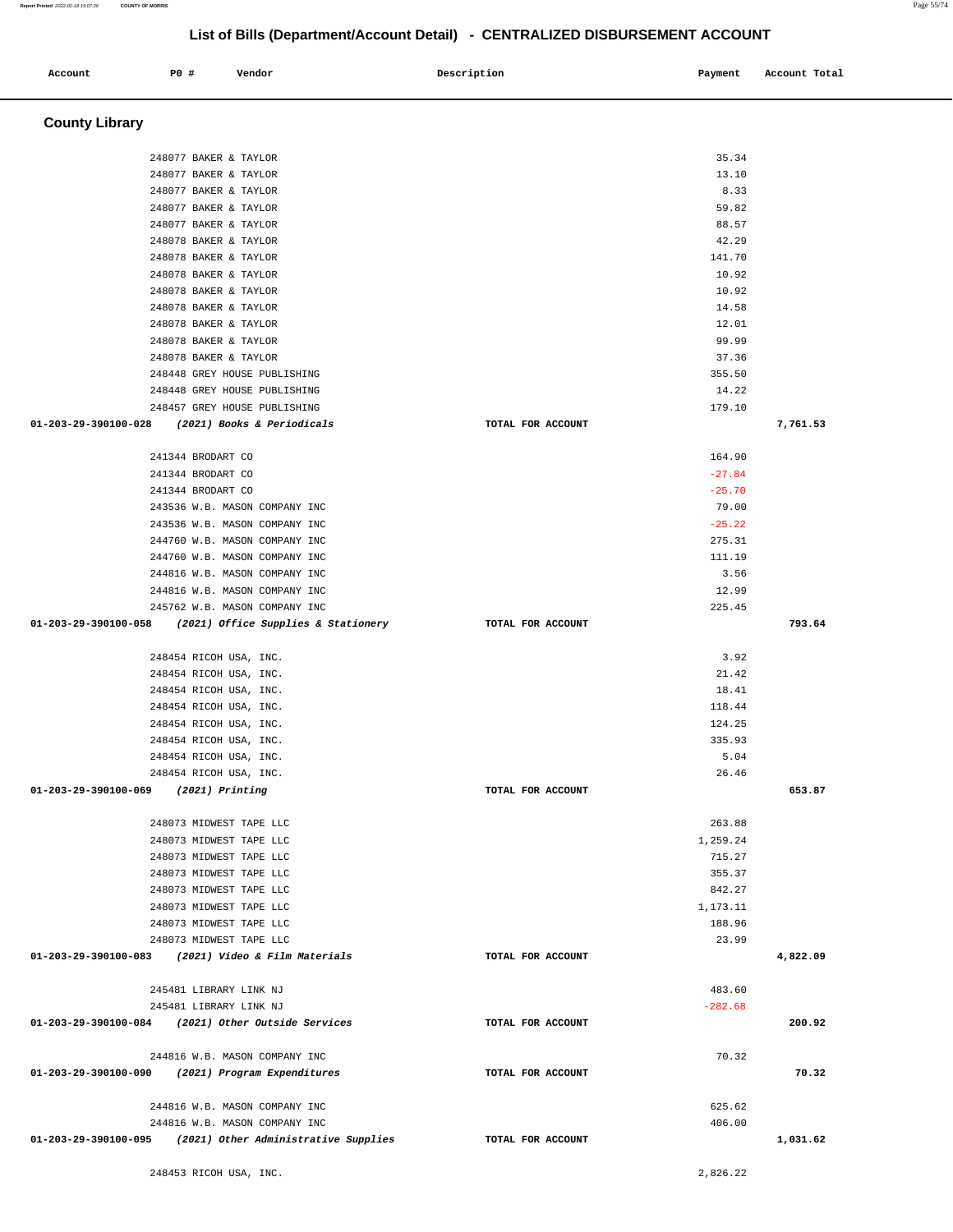**Report Printed** 2022-02-18 15:07:36 **COUNTY OF MORRIS** Page 56/74

# **List of Bills (Department/Account Detail) - CENTRALIZED DISBURSEMENT ACCOUNT**

| Account               | P0 #                     | Vendor                          | Description       | Payment | Account Total             |
|-----------------------|--------------------------|---------------------------------|-------------------|---------|---------------------------|
| <b>County Library</b> |                          |                                 |                   |         |                           |
| 01-203-29-390100-164  |                          | (2021) Office Machines - Rental | TOTAL FOR ACCOUNT |         | 2,826.22                  |
|                       | TOTAL for County Library |                                 |                   |         | ============<br>31,302.61 |

# **County Superintendent of Schoo**

| 249387 COUNTY OF MORRIS<br>Postage & Metered Mail<br>01-201-29-392100-068                 | TOTAL FOR ACCOUNT | 12.34<br>12.34         |
|-------------------------------------------------------------------------------------------|-------------------|------------------------|
| 245600 TIMOTHY PURNELL<br>(2021) Other General Expenses<br>$01 - 203 - 29 - 392100 - 059$ | TOTAL FOR ACCOUNT | 250.00<br>250.00       |
| TOTAL for County Superintendent of Schoo                                                  |                   | ============<br>262.34 |

# **Contribution to County College**

| 249085 COUNTY COLLEGE OF MORRIS          |                   | 572, 423.41 |
|------------------------------------------|-------------------|-------------|
| Expenditures<br>01-201-29-395100-090     | TOTAL FOR ACCOUNT | 572,423.41  |
|                                          |                   |             |
|                                          |                   |             |
| TOTAL for Contribution to County College |                   | 572,423.41  |

# **Rutgers Extension Service**

| 249387 COUNTY OF MORRIS<br>01-201-29-396100-068 | Postage & Metered Mail               | TOTAL FOR ACCOUNT | 3.28<br>3.28   |  |
|-------------------------------------------------|--------------------------------------|-------------------|----------------|--|
| 248712 VERIZON WIRELESS<br>01-203-29-396100-095 | (2021) Other Administrative Supplies | TOTAL FOR ACCOUNT | 28.42<br>28.42 |  |
|                                                 | TOTAL for Rutgers Extension Service  |                   | 31.70          |  |

# **Rmb Out of Cty Two Yr Coll**

| 249356 SUSSEX COUNTY COMMUNITY COLLEGE                                           |                   | 2,654.10 |              |
|----------------------------------------------------------------------------------|-------------------|----------|--------------|
| 249391 RARITAN VALLEY COMMUNITY                                                  |                   | 5.00     |              |
| 249391 RARITAN VALLEY COMMUNITY                                                  |                   | 606.10   |              |
| Rmb Out of Cty Two Yr Coll Expenditures<br>$01 - 201 - 29 - 397100 - 090$        | TOTAL FOR ACCOUNT |          | 3,265.20     |
|                                                                                  |                   |          |              |
| 249392 UNION COUNTY COLLEGE                                                      |                   | 3,363.03 |              |
| 249392 UNION COUNTY COLLEGE                                                      |                   | 31.00    |              |
| 249392 UNION COUNTY COLLEGE                                                      |                   | 1,084.34 |              |
| (2021) Rmb Out of Cty Two Yr Coll Expenditures<br>$01 - 203 - 29 - 397100 - 090$ | TOTAL FOR ACCOUNT |          | 4,478.37     |
|                                                                                  |                   |          |              |
|                                                                                  |                   |          | ============ |
| TOTAL for Rmb Out of Cty Two Yr Coll                                             |                   |          | 7.743.57     |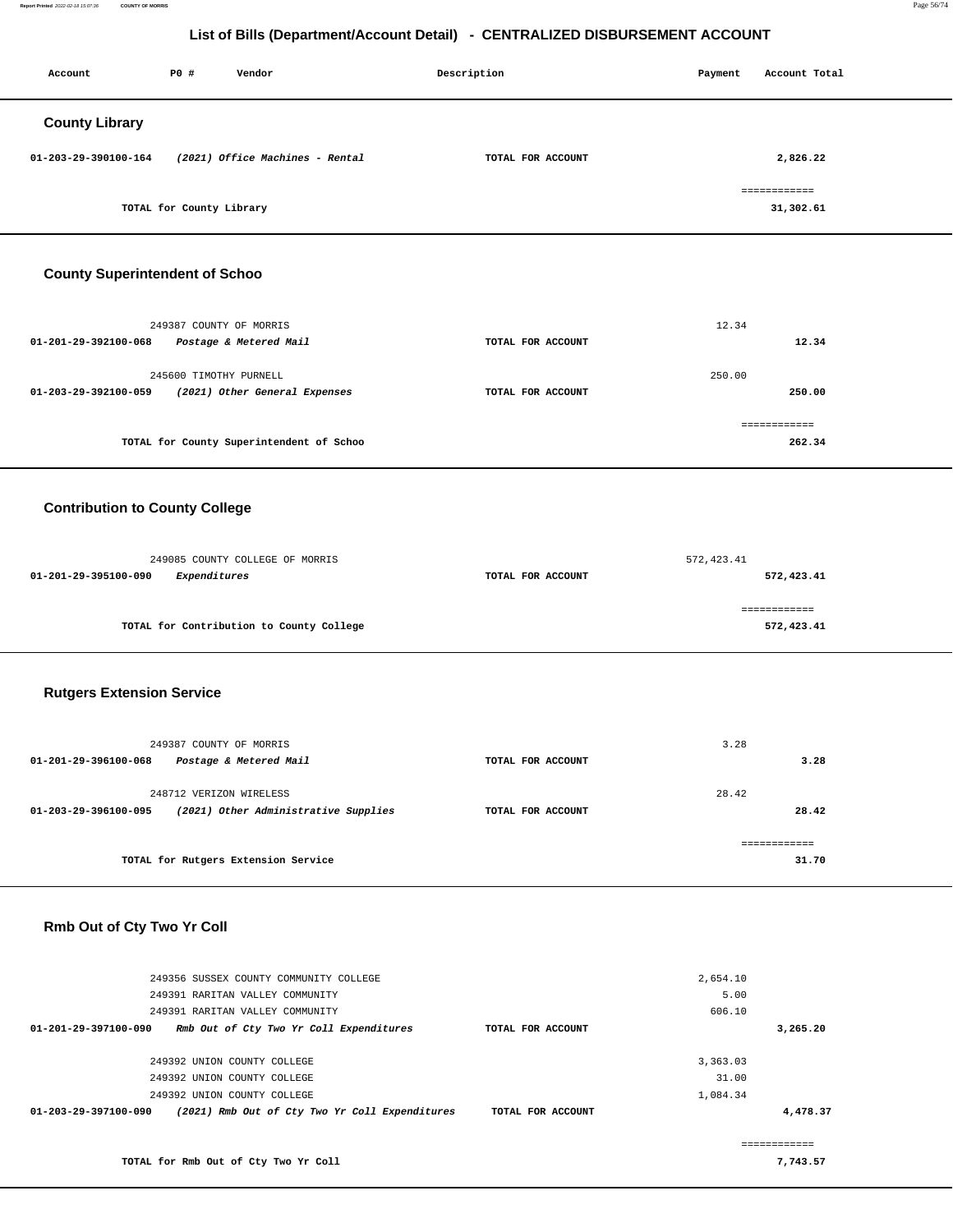### **Report Printed** 2022-02-18 15:07:36 **COUNTY OF MORRIS** Page 57/74

# **List of Bills (Department/Account Detail) - CENTRALIZED DISBURSEMENT ACCOUNT**

| Account | P0 # | Vendor | Description | Payment | Account Total |
|---------|------|--------|-------------|---------|---------------|
|         |      |        |             |         |               |

# **Fire and Police Academy**

|                                | 248724 RICOH USA, INC.                                   |                   | 962.41       |           |
|--------------------------------|----------------------------------------------------------|-------------------|--------------|-----------|
| 01-201-29-407100-044           | Equipment Service Agreements                             | TOTAL FOR ACCOUNT |              | 962.41    |
|                                | 247152 W.B. MASON COMPANY INC                            |                   | 483.15       |           |
|                                | 248397 W.B. MASON COMPANY INC                            |                   | 32.68        |           |
|                                | 248399 W.B. MASON COMPANY INC                            |                   | $-71.16$     |           |
|                                | 248399 W.B. MASON COMPANY INC                            |                   | 100.95       |           |
| 01-201-29-407100-058           | Office Supplies & Stationery                             | TOTAL FOR ACCOUNT |              | 545.62    |
|                                | 248450 MORRISTOWN LUMBER &                               |                   | 61.97        |           |
| 01-201-29-407100-059           | Other General Expenses                                   | TOTAL FOR ACCOUNT |              | 61.97     |
|                                | 249387 COUNTY OF MORRIS                                  |                   | 55.81        |           |
| 01-201-29-407100-068           | Postage & Metered Mail                                   | TOTAL FOR ACCOUNT |              | 55.81     |
|                                | 248400 AIRPOWER INTERNATIONAL INC.                       |                   | 382.40       |           |
|                                | 248404 AIRPOWER INTERNATIONAL INC.                       |                   | 350.00       |           |
| $01 - 201 - 29 - 407100 - 223$ | <b>Building Repairs</b>                                  | TOTAL FOR ACCOUNT |              | 732.40    |
|                                | 248402 RICOH USA, INC.                                   |                   | 620.27       |           |
|                                | 01-203-29-407100-044 (2021) Equipment Service Agreements | TOTAL FOR ACCOUNT |              | 620.27    |
|                                | 245752 MATBOCK, LLC                                      |                   | 14,357.70    |           |
|                                | 244327 ONE COMMUNICATION SOURCE LLC                      |                   | 6.450.00     |           |
|                                | 244327 ONE COMMUNICATION SOURCE LLC                      |                   | 115.00       |           |
|                                | 245736 KEISER CORPORATION                                |                   | 3,045.33     |           |
|                                | 248723 UNITED SITE SERVICES NORTHEAST, INC.              |                   | $-131.05$    |           |
|                                | 248723 UNITED SITE SERVICES NORTHEAST, INC.              |                   | 501.63       |           |
| $01 - 203 - 29 - 407100 - 059$ | (2021) Other General Expenses                            | TOTAL FOR ACCOUNT |              | 24,338.61 |
|                                | 248452 VISION ENVIRONMENTAL, LLC                         |                   | 1,552.00     |           |
|                                | 01-203-29-407100-231 (2021) Hazardous Material Disposal  | TOTAL FOR ACCOUNT |              | 1,552.00  |
|                                |                                                          |                   | ============ |           |
|                                | TOTAL for Fire and Police Academy                        |                   |              | 28,869.09 |

# **Utilities**

| 246681 BOROUGH OF BUTLER               | 70.92     |
|----------------------------------------|-----------|
| 246681 BOROUGH OF BUTLER               | 71.44     |
| 246681 BOROUGH OF BUTLER               | 52.08     |
| 248673 DIRECT ENERGY BUSINESS          | 7.495.63  |
| 248667 DIRECT ENERGY BUSINESS          | 125.79    |
| 248666 DIRECT ENERGY BUSINESS          | 77.29     |
| 248671 DIRECT ENERGY BUSINESS          | 76.45     |
| 248694 JERSEY CENTRAL POWER & LIGHT    | 9,821.96  |
| 248813 U.S. BANK OPERATIONS CENTER     | 6.028.95  |
| 248812 TIOGA SOLAR MORRIS COUNTY 1 LLC | 879.11    |
| 248902 JERSEY CENTRAL POWER & LIGHT    | 631.52    |
| 248963 JERSEY CENTRAL POWER & LIGHT    | 6.16      |
| 248962 JERSEY CENTRAL POWER & LIGHT    | 2.019.26  |
| 248908 DIRECT ENERGY BUSINESS          | 483.02    |
| 248908 DIRECT ENERGY BUSINESS          | 13,968.84 |
| 248908 DIRECT ENERGY BUSINESS          | 6,312.74  |
| 248908 DIRECT ENERGY BUSINESS          | 213.57    |
| 248908 DIRECT ENERGY BUSINESS          | 34.54     |
| 248908 DIRECT ENERGY BUSINESS          | 84.22     |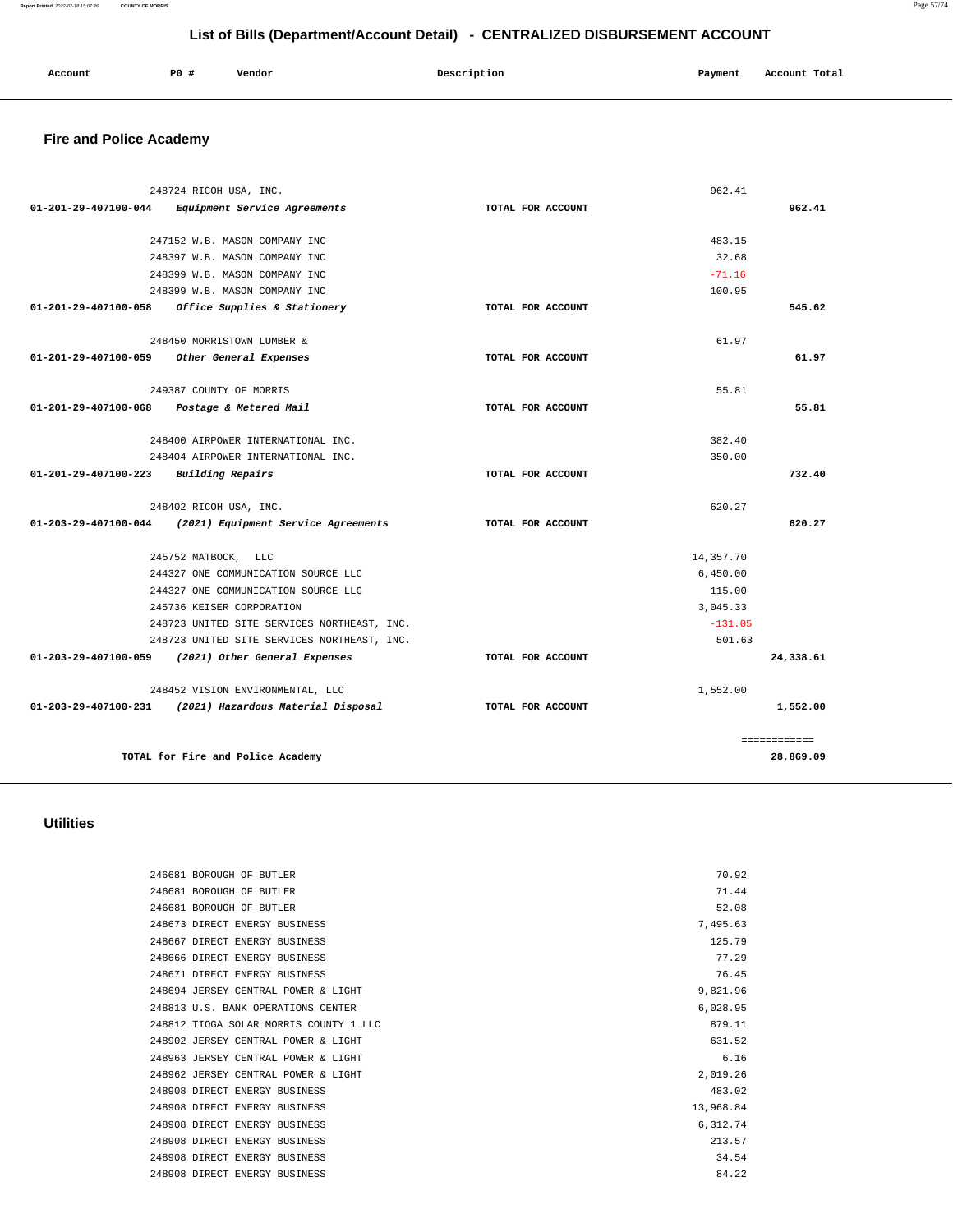### **Account P0 # Vendor Description Payment Account Total Utilities**  248908 DIRECT ENERGY BUSINESS 248908 DIRECT ENERGY BUSINESS 248908 DIRECT ENERGY BUSINESS 248905 CHAMPION ENERGY **01-201-31-430100-137 Electricity TOTAL FOR ACCOUNT**  41.26 0.47 0.97 32,565.65 **81,061.84** 249388 NATIONAL FUEL OIL INC. **01-201-31-430100-140 Gas Purchases TOTAL FOR ACCOUNT**  58,968.01 **58,968.01** 248665 DIRECT ENERGY BUSINESS MARKETING 248695 WOODRUFF ENERGY 248668 PSE&G CO 248570 SUBURBAN PROPANE -2347 248570 SUBURBAN PROPANE -2347 248570 SUBURBAN PROPANE -2347 248384 SUBURBAN PROPANE -2347 248451 SUBURBAN PROPANE -2347 248958 N.J. NATURAL GAS COMPANY 248957 N.J. NATURAL GAS COMPANY 248956 N.J. NATURAL GAS COMPANY 248912 N.J. NATURAL GAS COMPANY 248913 N.J. NATURAL GAS COMPANY 248903 DIRECT ENERGY BUSINESS MARKETING 248904 DIRECT ENERGY BUSINESS MARKETING 248904 DIRECT ENERGY BUSINESS MARKETING 248906 WOODRUFF ENERGY **01-201-31-430100-141 Natural Gas TOTAL FOR ACCOUNT**  2,494.71 3,099.56 1,862.20 684.90 5.84 9.92 1,284.74 1,063.39 803.45 473.74 4,691.00 42.00 1,871.85 46,416.38 921.99 2,344.62 24,792.46 **92,862.75** 248696 BOROUGH OF WHARTON 248697 TOWNSHIP OF MORRIS 248911 TOWNSHIP OF MORRIS 248911 TOWNSHIP OF MORRIS **01-201-31-430100-144 Sewer TOTAL FOR ACCOUNT**  266.25 14,329.97 62,459.31 282.50 **77,338.03** 246815 AT&T 246815 AT&T 246816 A T & T CORP. 246867 CABLEVISION LIGHTPATH NJ LLC 248690 CABLEVISION LIGHTPATH NJ LLC 248689 CABLEVISION LIGHTPATH NJ LLC 246813 KINGS III EMERGENCY COMMUNICATIONS 248436 VERIZON 248101 VERIZON 246814 VERIZON 246817 OPTIMUM 246817 OPTIMUM 246817 OPTIMUM 246817 OPTIMUM 246817 OPTIMUM **01-201-31-430100-146 Telephone TOTAL FOR ACCOUNT**  29.44 18.92 2,084.20 554.18 4,307.53 7,265.15 1,510.04 7,213.70 386.45 1,281.46 479.70 300.00 71.94 180.00 21.00 **25,703.71** 248680 SOUTHEAST MORRIS COUNTY 248680 SOUTHEAST MORRIS COUNTY 248680 SOUTHEAST MORRIS COUNTY 248680 SOUTHEAST MORRIS COUNTY **01-201-31-430100-147 Water TOTAL FOR ACCOUNT**  4,516.16 325.56 1,914.89 698.68 **7,455.29** 248671 DIRECT ENERGY BUSINESS **01-203-31-430100-137 (2021) Electricity TOTAL FOR ACCOUNT**  41.45 **41.45** 248955 N.J. NATURAL GAS COMPANY **01-203-31-430100-141 (2021) Natural Gas TOTAL FOR ACCOUNT**  737.55

**Report Printed** 2022-02-18 15:07:36 **COUNTY OF MORRIS** Page 58/74

**737.55**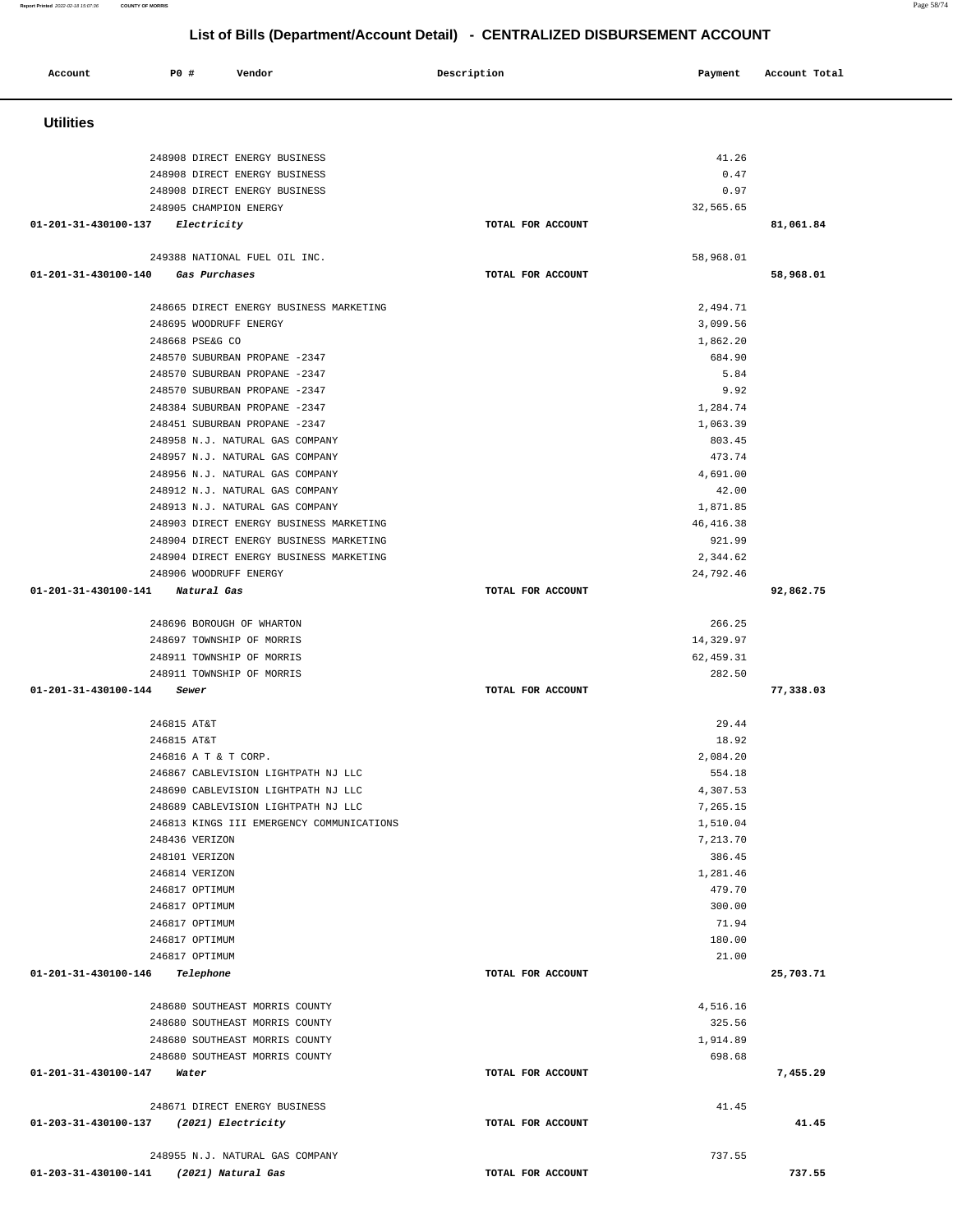### 249388 NATIONAL FUEL OIL INC. **01-201-41-716100-140 Gas Purchases TOTAL FOR ACCOUNT**  4,305.72 **4,305.72** 248639 NU-WAY CONCESSIONAIRES INC 248638 NU-WAY CONCESSIONAIRES INC 248638 NU-WAY CONCESSIONAIRES INC 248638 NU-WAY CONCESSIONAIRES INC **01-201-41-716100-185 Food TOTAL FOR ACCOUNT**  7,945.58 119,744.44 15,494.41 280.00 **143,464.43** 247124 RHEA YOUNG **01-203-41-716100-048 (2021) Insurance TOTAL FOR ACCOUNT**  12.00 **12.00** 245345 W.B. MASON COMPANY INC 245345 W.B. MASON COMPANY INC 245345 W.B. MASON COMPANY INC 245345 W.B. MASON COMPANY INC 245345 W.B. MASON COMPANY INC 82.08 69.99 196.90 24.55 47.99  **01-203-41-716100-059 (2021) Other General Expenses TOTAL FOR ACCOUNT 421.51**

**TOTAL for Utilities 433,615.03**

### **Nutrition**

| 246790 MORRIS COUNTY MUNICIPAL                      |                   | 2,591.00  |           |
|-----------------------------------------------------|-------------------|-----------|-----------|
| 246790 MORRIS COUNTY MUNICIPAL                      |                   | 4,740.04  |           |
| 246789 MORRIS COUNTY MUNICIPAL                      |                   | 1,694.00  |           |
| 246789 MORRIS COUNTY MUNICIPAL                      |                   | 2,980.04  |           |
| 01-203-31-430100-143 (2021) Rubbish & Trash Removal | TOTAL FOR ACCOUNT |           | 12,005.08 |
| 248693 MONTVILLE TWP WATER & SEWER                  |                   | 111.07    |           |
| 01-203-31-430100-144 (2021) Sewer                   | TOTAL FOR ACCOUNT |           | 111.07    |
| 248435 CABLEVISION LIGHTPATH INC.                   |                   | 5,020.40  |           |
| 248425 VERIZON CABS                                 |                   | 1,735.10  |           |
| 248101 VERIZON                                      |                   | 386.45    |           |
| 248101 VERIZON                                      |                   | 386.45    |           |
| 248712 VERIZON WIRELESS                             |                   | 46,061.22 |           |
| 248712 VERIZON WIRELESS                             |                   | 388.42    |           |
| 01-203-31-430100-146 (2021) Telephone               | TOTAL FOR ACCOUNT |           | 53,978.04 |
| 248693 MONTVILLE TWP WATER & SEWER                  |                   | 27.90     |           |
| 248909 WHARTON WATER DEPARTMENT                     |                   | 118.06    |           |
| 248909 WHARTON WATER DEPARTMENT                     |                   | 122.34    |           |
| 248909 WHARTON WATER DEPARTMENT                     |                   | 107.22    |           |
| 248909 WHARTON WATER DEPARTMENT                     |                   | 105.94    |           |

# **Utilities**

|                  |     |        | List of Bills (Department/Account Detail) - CENTRALIZED DISBURSEMENT ACCOUNT |         |               |  |
|------------------|-----|--------|------------------------------------------------------------------------------|---------|---------------|--|
| Account          | PO# | Vendor | Description                                                                  | Payment | Account Total |  |
| <b>Utilities</b> |     |        |                                                                              |         |               |  |

8,843.00 512.21 4,516.16 325.56 1,914.89 6,060.25 698.68

12.00

**23,352.21**

**12.00**

============

248907 SOUTHEAST MORRIS COUNTY 248907 SOUTHEAST MORRIS COUNTY 248907 SOUTHEAST MORRIS COUNTY 248907 SOUTHEAST MORRIS COUNTY 248907 SOUTHEAST MORRIS COUNTY 248907 SOUTHEAST MORRIS COUNTY 248907 SOUTHEAST MORRIS COUNTY

248795 RHEA YOUNG

**01-203-31-430100-147 (2021) Water TOTAL FOR ACCOUNT** 

**01-201-41-716100-048 Insurance TOTAL FOR ACCOUNT**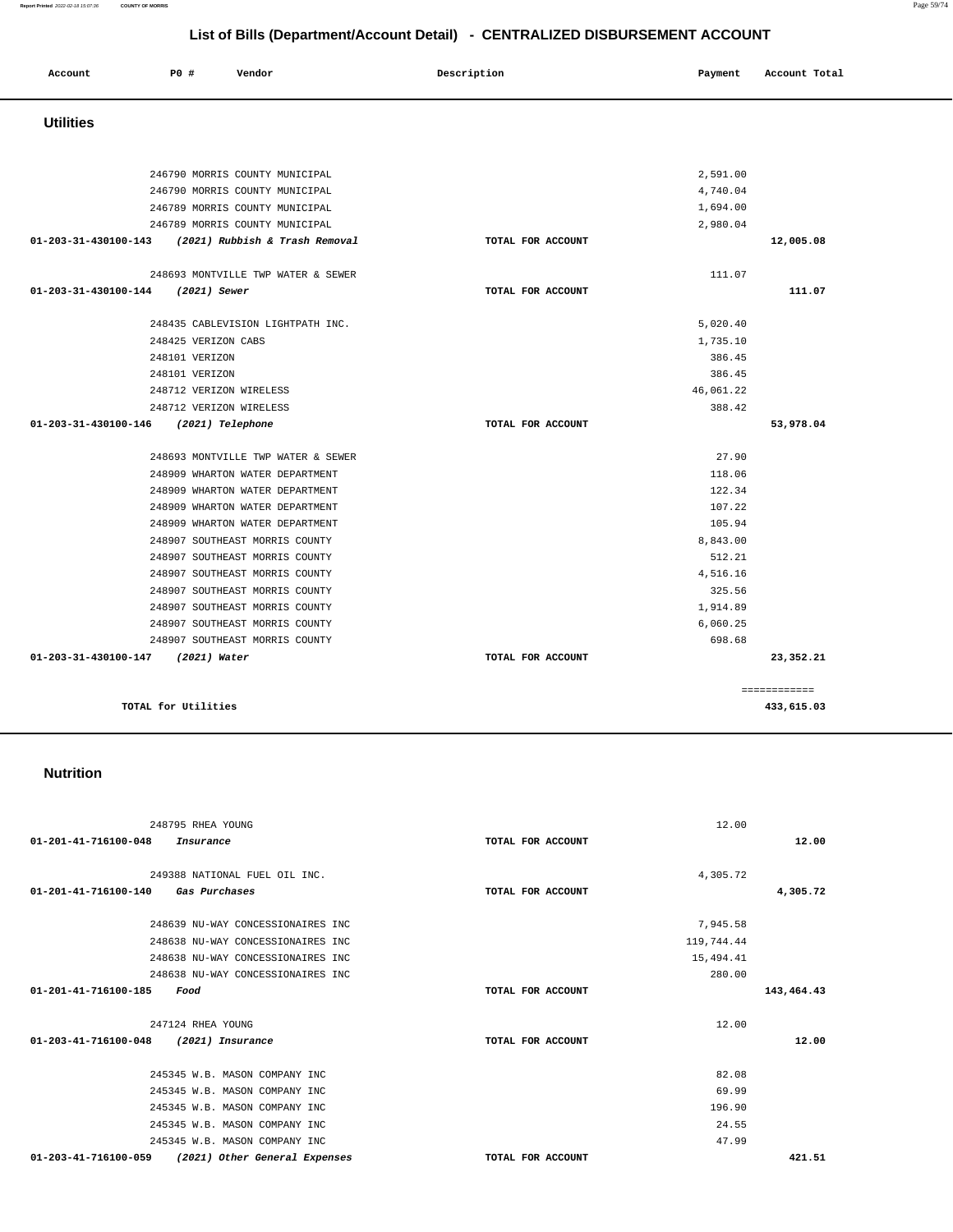**Report Printed** 2022-02-18 15:07:36 **COUNTY OF MORRIS** Page 60/74

# **List of Bills (Department/Account Detail) - CENTRALIZED DISBURSEMENT ACCOUNT**

| Account              | P0 #                | Vendor                | Description       | Payment | Account Total |
|----------------------|---------------------|-----------------------|-------------------|---------|---------------|
| <b>Nutrition</b>     |                     |                       |                   |         |               |
|                      | 247124 RHEA YOUNG   |                       |                   | 46.90   |               |
| 01-203-41-716100-082 |                     | (2021) Travel Expense | TOTAL FOR ACCOUNT |         | 46.90         |
|                      |                     |                       |                   |         | ============  |
|                      | TOTAL for Nutrition |                       |                   |         | 148,262.56    |

## **Area Plan Grant**

| TOTAL for Area Plan Grant                   |                   | ============<br>133,342.00 |
|---------------------------------------------|-------------------|----------------------------|
| 01-203-41-716110-090<br>(2021) Expenditures | TOTAL FOR ACCOUNT | 133,342.00                 |
| 248491 ZUFALL HEALTH CENTER                 |                   | 14,240.00                  |
| 248633 JEWISH FAMILY SVCS. OF METROWEST     |                   | 2,543.00                   |
| 247155 VISITING NURSE ASSOC. OF             |                   | 50,182.00                  |
| 247304 VISITING NURSE ASSOC. OF             |                   | 38,278.00                  |
| 247156 UNITED WAY OF NORTHERN               |                   | 1,317.00                   |
| 248632 NORWESCAP, INC.                      |                   | 1,558.00                   |
| 248635 NORWESCAP, INC.                      |                   | 6,982.00                   |
| 247234 MENTAL HEALTH ASSOCIATION OF         |                   | 12,396.00                  |
| 247157 M.C. ORGANIZATION FOR                |                   | 3,506.00                   |
| 247307 CHILD & FAMILY RESOURCES, INC.       |                   | 2,340.00                   |
|                                             |                   |                            |

# **Cash Held In Trust**

| TOTAL for Cash Held In Trust              |                   |           | 25,502.44 |
|-------------------------------------------|-------------------|-----------|-----------|
|                                           |                   |           |           |
| 01-204-55-999999-520<br>Other Expenses CP | TOTAL FOR ACCOUNT |           | 25,502.44 |
| 248070 W.B. MASON COMPANY INC             |                   | 6.90      |           |
| 248070 W.B. MASON COMPANY INC             |                   | 29.54     |           |
| 247233 MORRIS COUNTY SHERIFF'S OFFICE     |                   | 5,775.00  |           |
| 248128 EMERGENCY PEST CONTROL             |                   | 2,695.00  |           |
| 248128 EMERGENCY PEST CONTROL             |                   | 170.00    |           |
| 248128 EMERGENCY PEST CONTROL             |                   | 85.00     |           |
| 248128 EMERGENCY PEST CONTROL             |                   | 85.00     |           |
| 248128 EMERGENCY PEST CONTROL             |                   | 255.00    |           |
| 248128 EMERGENCY PEST CONTROL             |                   | 55.00     |           |
| 247053 DAWN CENTER FOR INDEPENDENT        |                   | 5,695.00  |           |
| 247056 CORNERSTONE FAMILY PROGRAMS        |                   | 10,651.00 |           |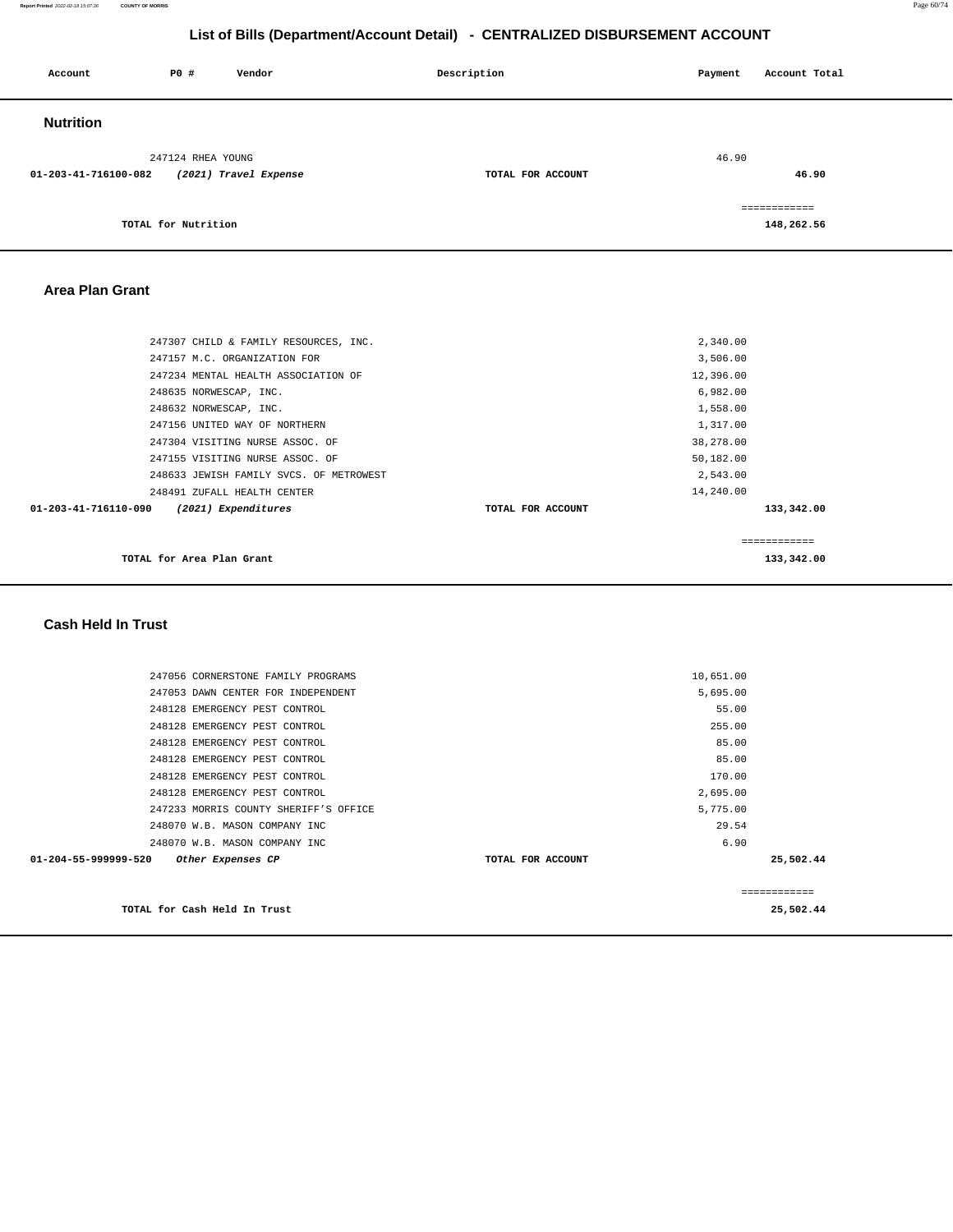**Report Printed** 2022-02-18 15:07:36 **COUNTY OF MORRIS** Page 61/74

# **List of Bills (Department/Account Detail) - CENTRALIZED DISBURSEMENT ACCOUNT**

| Account           | P0 #                                   | Vendor                                                                                                                                   |                   | Description       |  | Payment                  | Account Total         |
|-------------------|----------------------------------------|------------------------------------------------------------------------------------------------------------------------------------------|-------------------|-------------------|--|--------------------------|-----------------------|
| DEPARTMENT 716220 |                                        |                                                                                                                                          | <b>Grant Fund</b> |                   |  |                          |                       |
|                   |                                        | 245350 OFFICE CONCEPTS GROUP, INC.<br>245346 W.B. MASON COMPANY INC<br>$02-213-41-716220-391$ Area Plan Grant - CRRSA $(4/1/21-9/30/22)$ |                   | TOTAL FOR ACCOUNT |  | 10.10<br>84.99           | 95.09                 |
|                   | TOTAL for DEPARTMENT 716220            |                                                                                                                                          |                   |                   |  |                          | ============<br>95.09 |
| DEPARTMENT 718205 |                                        |                                                                                                                                          |                   |                   |  |                          |                       |
|                   | 248131 OPTIMUM<br>$0.10121$ compresses |                                                                                                                                          |                   |                   |  | 206.32<br>0 <sup>0</sup> |                       |

| TOTAL for DEPARTMENT 718205                                         |                   | 62,678.34 |  |
|---------------------------------------------------------------------|-------------------|-----------|--|
|                                                                     |                   |           |  |
| Public Health Emer Grant $(7/1/21-6/30/22)$<br>02-213-41-718205-391 | TOTAL FOR ACCOUNT | 62,678.34 |  |
| 249381 COUNTY OF MORRIS                                             |                   | 361.81    |  |
| 248182 PREVENTION IS KEY                                            |                   | 30,039.63 |  |
| 248182 PREVENTION IS KEY                                            |                   | 31,773.74 |  |
| 248131 OPTIMUM                                                      |                   | 296.84    |  |

### **DEPARTMENT 718340**

| 248132 ATLANTIC MEDICAL GROUP |                                        |                   | 15,712.50                 |  |  |
|-------------------------------|----------------------------------------|-------------------|---------------------------|--|--|
| 02-213-41-718340-391          | COVID19 Vaccine Suppl (7/1/21-6/30/23) | TOTAL FOR ACCOUNT | 15,712.50                 |  |  |
|                               | TOTAL for DEPARTMENT 718340            |                   | ============<br>15,712.50 |  |  |

 **TANF** 

| 247191 CENTURYLINK                      | 4.16   |
|-----------------------------------------|--------|
| 247191 CENTURYLINK                      | 4.22   |
| 248536 JANE A. ARMSTRONG                | 4.05   |
| 247226 MORRIS COUNTY CHAMBER OF         | 60.00  |
| 243876 W.B. MASON COMPANY INC           | 2.68   |
| 247201 PRINCIPAL LIFE INSURANCE COMPANY | 5.44   |
| 247190 PRINCIPAL LIFE INSURANCE COMPANY | 5.44   |
| 247224 PRINCIPAL LIFE INSURANCE COMPANY | 5.66   |
| 247192 RICOH USA, INC.                  | 25.15  |
| 247192 RICOH USA, INC.                  | 9.18   |
| 247192 RICOH USA, INC.                  | 34.66  |
| 247192 RICOH USA, INC.                  | 33.89  |
| 248153 TELESEARCH INC                   | 247.16 |
| 248153 TELESEARCH INC                   | 247.16 |
| 248153 TELESEARCH INC                   | 882.70 |
| 247200 TELESEARCH INC                   | 266.17 |
| 247200 TELESEARCH INC                   | 950.60 |
| 247203 TELESEARCH INC                   | 212.93 |
| 247203 TELESEARCH INC                   | 212.93 |
| 247203 TELESEARCH INC                   | 21.61  |
| 247203 TELESEARCH INC                   | 212.93 |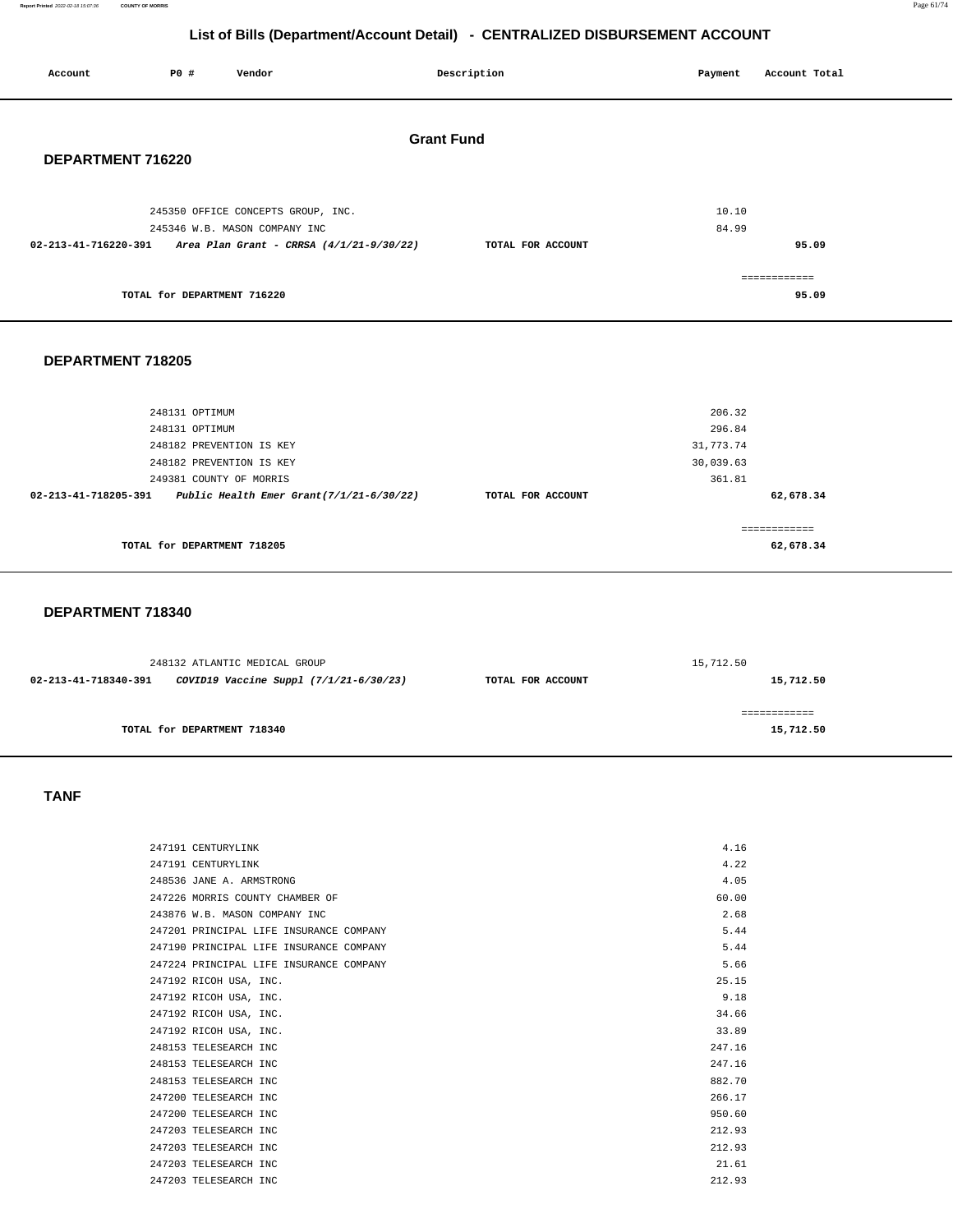| Account              | P0 #           | Vendor                      | Description       | Payment | Account Total |
|----------------------|----------------|-----------------------------|-------------------|---------|---------------|
| <b>TANF</b>          |                |                             |                   |         |               |
|                      |                | 247203 TELESEARCH INC       |                   | 212.93  |               |
|                      |                | 247203 TELESEARCH INC       |                   |         | 21.61         |
|                      |                | 247203 TELESEARCH INC       |                   | 760.48  |               |
|                      |                | 247203 TELESEARCH INC       |                   | 266.17  |               |
|                      |                | 247203 TELESEARCH INC       |                   | 266.17  |               |
|                      |                | 247203 TELESEARCH INC       |                   | 760.48  |               |
|                      |                | 247203 TELESEARCH INC       |                   | 159.70  |               |
|                      |                | 247203 TELESEARCH INC       |                   | 159.70  |               |
|                      |                | 247203 TELESEARCH INC       |                   | 16.21   |               |
|                      |                | 247203 TELESEARCH INC       |                   | 570.36  |               |
|                      |                | 247203 TELESEARCH INC       |                   |         | 27.02         |
|                      |                | 247193 TELESEARCH INC       |                   | 266.17  |               |
|                      |                | 247193 TELESEARCH INC       |                   | 266.17  |               |
|                      |                | 247193 TELESEARCH INC       |                   |         | 25.47         |
|                      |                | 247193 TELESEARCH INC       |                   | 950.60  |               |
|                      |                | 247193 TELESEARCH INC       |                   | 684.43  |               |
|                      |                | 247193 TELESEARCH INC       |                   | 684.43  |               |
|                      |                | 247193 TELESEARCH INC       |                   |         | 27.02         |
|                      |                | 247193 TELESEARCH INC       |                   | 950.60  |               |
|                      |                | 247193 TELESEARCH INC       |                   | 266.17  |               |
|                      |                | 247193 TELESEARCH INC       |                   | 239.55  |               |
|                      |                | 247193 TELESEARCH INC       |                   |         | 27.02         |
|                      |                | 247193 TELESEARCH INC       |                   | 950.60  |               |
|                      |                | 247193 TELESEARCH INC       |                   | 212.93  |               |
|                      |                | 247193 TELESEARCH INC       |                   | 212.93  |               |
|                      |                | 247193 TELESEARCH INC       |                   |         | 21.61         |
|                      |                | 247193 TELESEARCH INC       |                   | 760.48  |               |
|                      |                | 247193 TELESEARCH INC       |                   | 212.93  |               |
|                      |                | 247193 TELESEARCH INC       |                   | 212.93  |               |
|                      |                | 247193 TELESEARCH INC       |                   | 760.48  |               |
|                      |                | 248535 JANE A. ARMSTRONG    |                   |         | 11.47         |
|                      | 247112 AT&T    |                             |                   |         | 0.98          |
|                      | 247112 AT&T    |                             |                   |         | 1.07          |
| 02-213-41-741215-392 |                | WFNJ-TANF (7/1/21-12/31/22) | TOTAL FOR ACCOUNT |         | 14,415.59     |
|                      |                |                             |                   |         | ============  |
|                      | TOTAL for TANF |                             |                   |         | 14,415.59     |

 **GENERAL ASSISTANCE** 

| 247191 CENTURYLINK                      | 11.11  |
|-----------------------------------------|--------|
| 247191 CENTURYLINK                      | 11.23  |
| 248536 JANE A. ARMSTRONG                | 10.80  |
| 247226 MORRIS COUNTY CHAMBER OF         | 160.00 |
| 243876 W.B. MASON COMPANY INC.          | 4.69   |
| 247201 PRINCIPAL LIFE INSURANCE COMPANY | 14.50  |
| 247190 PRINCIPAL LIFE INSURANCE COMPANY | 14.50  |
| 247224 PRINCIPAL LIFE INSURANCE COMPANY | 15.10  |
| 247192 RICOH USA, INC.                  | 67.08  |
| 247192 RICOH USA, INC.                  | 24.48  |
| 247192 RICOH USA, INC.                  | 92.43  |
| 247192 RICOH USA, INC.                  | 90.40  |
| 248153 TELESEARCH INC                   | 635.54 |
| 248153 TELESEARCH INC                   | 635.54 |
| 247200 TELESEARCH INC                   | 684.43 |
| 247203 TELESEARCH INC                   | 547.55 |
| 247203 TELESEARCH INC                   | 547.55 |
| 247203 TELESEARCH INC                   | 57.64  |
| 247203 TELESEARCH INC                   | 547.55 |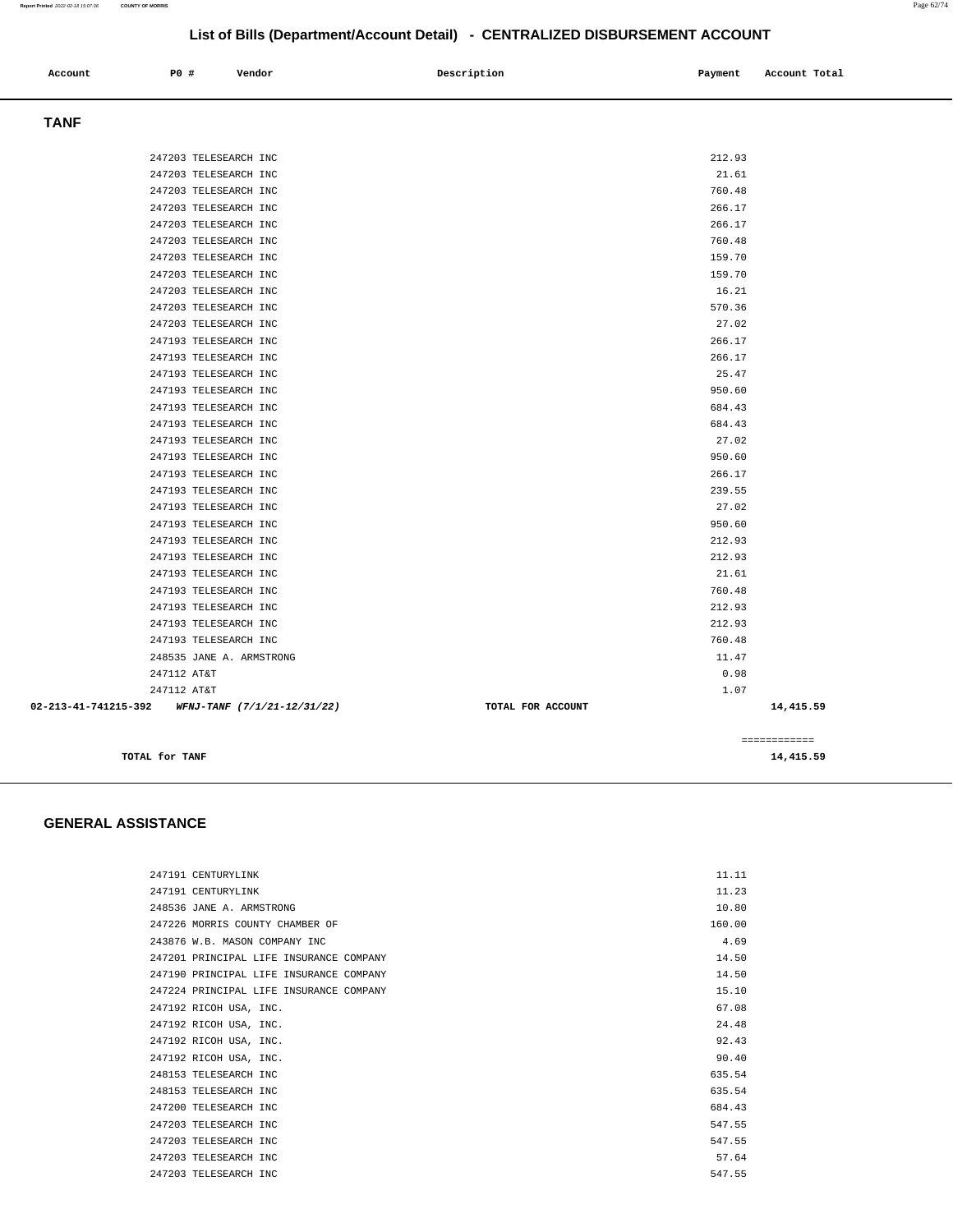| Account<br>. | <b>PO #</b> | Vendor | Description | Payment<br>$\sim$ $\sim$ | Account Total |
|--------------|-------------|--------|-------------|--------------------------|---------------|
|              |             |        |             |                          |               |

# **GENERAL ASSISTANCE**

| TOTAL for GENERAL ASSISTANCE                                                    | 12,780.29       |
|---------------------------------------------------------------------------------|-----------------|
|                                                                                 | ============    |
| 02-213-41-741220-392 WFNJ-General Assistance(7/1/21-12/31/22) TOTAL FOR ACCOUNT | 12,780.29       |
| 247112 AT&T                                                                     | 2.86            |
| 247112 AT&T                                                                     | 2.61            |
| 248535 JANE A. ARMSTRONG                                                        | 30.59           |
| 247193 TELESEARCH INC                                                           | 547.55          |
| 247193 TELESEARCH INC                                                           | 547.55          |
| 247193 TELESEARCH INC                                                           | 57.64           |
| 247193 TELESEARCH INC                                                           | 547.55          |
| 247193 TELESEARCH INC                                                           | 547.55          |
| 247193 TELESEARCH INC                                                           | 72.04           |
| 247193 TELESEARCH INC                                                           | 615.99          |
| 247193 TELESEARCH INC                                                           | 684.43          |
| 247193 TELESEARCH INC                                                           | 72.04           |
| 247193 TELESEARCH INC                                                           | 266.17          |
| 247193 TELESEARCH INC                                                           | 266.17          |
| 247193 TELESEARCH INC                                                           | 67.93           |
| 247193 TELESEARCH INC                                                           | 684.43          |
| 247193 TELESEARCH INC                                                           | 684.43          |
| 247203 TELESEARCH INC                                                           | 72.04           |
| 247203 TELESEARCH INC                                                           | 43.23           |
| 247203 TELESEARCH INC                                                           | 410.66          |
| 247203 TELESEARCH INC                                                           | 410.66          |
| 247203 TELESEARCH INC                                                           | 684.43          |
| 247203 TELESEARCH INC                                                           | 684.43          |
| 247203 TELESEARCH INC<br>247203 TELESEARCH INC                                  | 547.55<br>57.64 |

 **WIA: Adult** 

| 248530 FORTIS INSTITUTE                             |                   | 1,165.64      |
|-----------------------------------------------------|-------------------|---------------|
| 247127 FORTIS INSTITUTE                             |                   | 331.78        |
| 247229 FORTIS INSTITUTE                             |                   | 800.00        |
| 02-213-41-742205-391<br>WIOA Adult (7/1/20-6/30/22) | TOTAL FOR ACCOUNT | 2,297.42      |
|                                                     |                   |               |
|                                                     |                   | ============= |
| TOTAL for WIA: Adult                                |                   | 2,297.42      |
|                                                     |                   |               |

## **WIA: Disclocated Worker**

| 247691 ACE HEALTHCARE TRAINING       | 800.70 |
|--------------------------------------|--------|
| 247135 AVTECH INSTITUTE              | 800.00 |
| 247133 BTII INSTITUTE, LLC           | 800.00 |
| 248529 EZ WHEELS DRIVING SCHOOL      | 799.80 |
| 247129 EZ WHEELS DRIVING SCHOOL      | 714.00 |
| 247131 EZ WHEELS DRIVING SCHOOL      | 799.80 |
| 248537 LASCOMP INSTITUTE OF IT       | 800.00 |
| 247228 LASCOMP INSTITUTE OF IT       | 800.00 |
| 247137 M.C. SCHOOL OF TECHNOLOGY     | 800.00 |
| 247185 WILLIAM PATERSON UNIVERSITY   | 831.26 |
| 247128 RUTGERS, THE STATE UNIVERSITY | 699.00 |
| 247136 RUTGERS CENTER FOR CONTINUING | 754.00 |
| 247132 RUTGERS SCHOOL OF BUSINESS    | 780.00 |
| 247130 EZ WHEELS DRIVING SCHOOL      | 799.80 |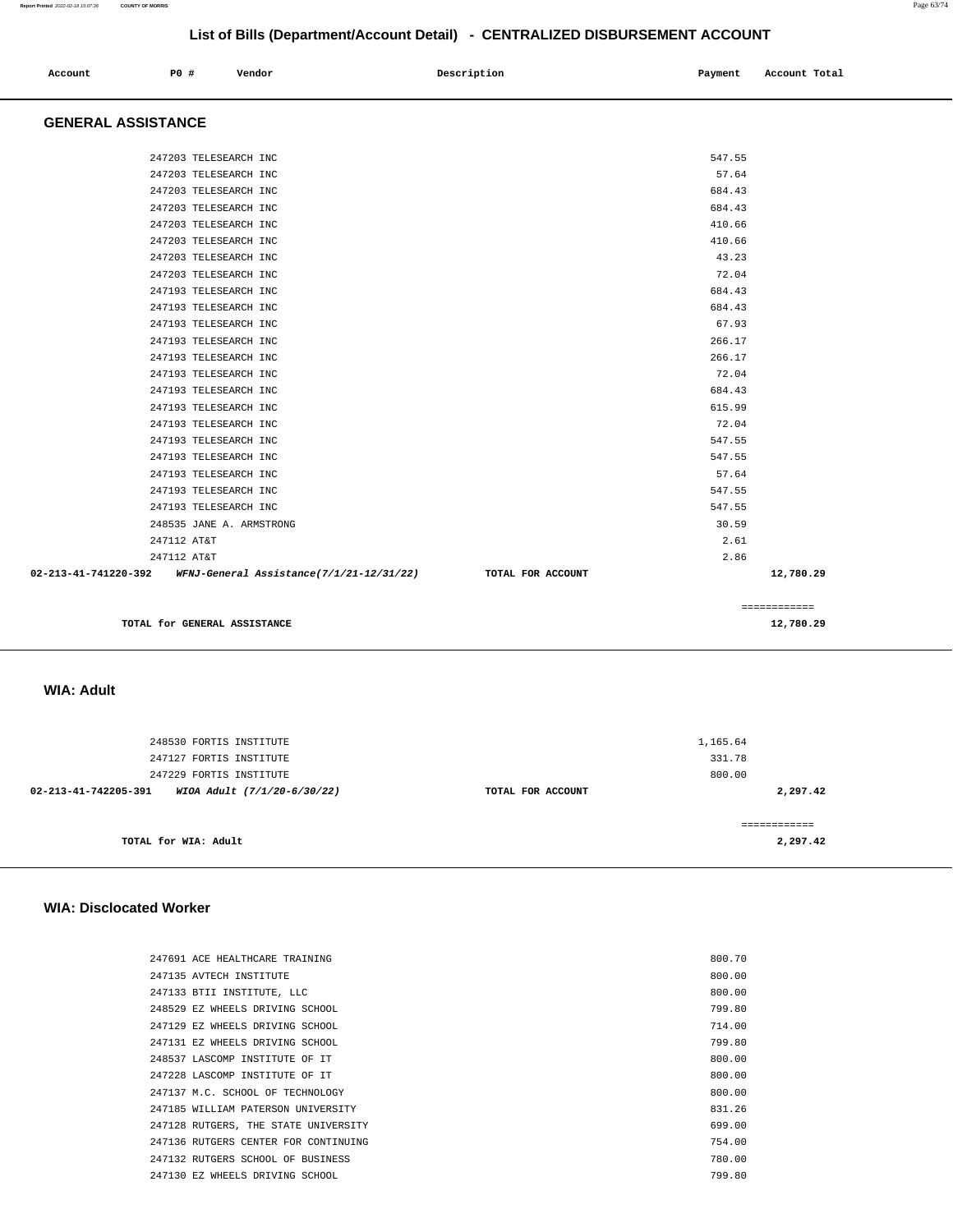**Report Printed** 2022-02-18 15:07:36 **COUNTY OF MORRIS** Page 64/74

# **List of Bills (Department/Account Detail) - CENTRALIZED DISBURSEMENT ACCOUNT**

| Account                        | <b>PO #</b>             | Vendor                                  | Description       | Payment | Account Total |
|--------------------------------|-------------------------|-----------------------------------------|-------------------|---------|---------------|
| <b>WIA: Disclocated Worker</b> |                         |                                         |                   |         |               |
|                                | 249381 COUNTY OF MORRIS |                                         |                   | 65.15   |               |
| 02-213-41-742210-391           |                         | WIOA Dislocated Worker (7/1/20-6/30/22) | TOTAL FOR ACCOUNT |         | 11,043.51     |
|                                |                         |                                         |                   |         | ============  |
|                                |                         | TOTAL for WIA: Disclocated Worker       |                   |         | 11,043.51     |
|                                |                         |                                         |                   |         |               |
| <b>WIA: Youth</b>              |                         |                                         |                   |         |               |

| 243876 W.B. MASON COMPANY INC<br>243221 SHI INTERNATIONAL CORP |                   | 14.08<br>116.75 |
|----------------------------------------------------------------|-------------------|-----------------|
| 02-213-41-742220-391<br>WIOA Youth (7/1/20-6/30/22)            | TOTAL FOR ACCOUNT | 130.83          |
|                                                                |                   |                 |
| TOTAL for WIA: Youth                                           |                   | 130.83          |

### **DEPARTMENT 742305**

| 247191 CENTURYLINK                      | 23.60    |
|-----------------------------------------|----------|
| 247191 CENTURYLINK                      | 23.90    |
| 247143 CUTTING EDGE ACADEMY             | 896.42   |
| 247142 CUTTING EDGE ACADEMY             | 904.40   |
| 247182 EZ WHEELS DRIVING SCHOOL         | 1,066.40 |
| 248536 JANE A. ARMSTRONG                | 22.95    |
| 247226 MORRIS COUNTY CHAMBER OF         | 340.00   |
| 243876 W.B. MASON COMPANY INC           | 13.41    |
| 247201 PRINCIPAL LIFE INSURANCE COMPANY | 30.82    |
| 247190 PRINCIPAL LIFE INSURANCE COMPANY | 30.82    |
| 247224 PRINCIPAL LIFE INSURANCE COMPANY | 32.08    |
| 247192 RICOH USA, INC.                  | 142.54   |
| 247192 RICOH USA, INC.                  | 52.02    |
| 247192 RICOH USA, INC.                  | 196.41   |
| 247192 RICOH USA, INC.                  | 192.06   |
| 243221 SHI INTERNATIONAL CORP           | 111.67   |
| 248153 TELESEARCH INC                   | 206.69   |
| 248153 TELESEARCH INC                   | 258.36   |
| 247200 TELESEARCH INC                   | 258.36   |
| 247203 TELESEARCH INC                   | 122.47   |
| 247203 TELESEARCH INC                   | 122.47   |
| 247203 TELESEARCH INC                   | 206.69   |
| 247203 TELESEARCH INC                   | 258.36   |
| 247203 TELESEARCH INC                   | 91.85    |
| 247203 TELESEARCH INC                   | 155.02   |
| 247203 TELESEARCH INC                   | 153.10   |
| 247193 TELESEARCH INC                   | 144.35   |
| 247193 TELESEARCH INC                   | 258.36   |
| 247193 TELESEARCH INC                   | 153.10   |
| 247193 TELESEARCH INC                   | 258.36   |
| 247193 TELESEARCH INC                   | 153.10   |
| 247193 TELESEARCH INC                   | 258.36   |
| 247193 TELESEARCH INC                   | 122.47   |
| 247193 TELESEARCH INC                   | 206.69   |
| 248535 JANE A. ARMSTRONG                | 65.00    |
| 247112 AT&T                             | 5.55     |
| 247112 AT&T                             | 6.08     |
| 247125 WINSOR'S TRACTOR TRAILER         | 1,600.00 |
| 247125 WINSOR'S TRACTOR TRAILER         | 1,600.00 |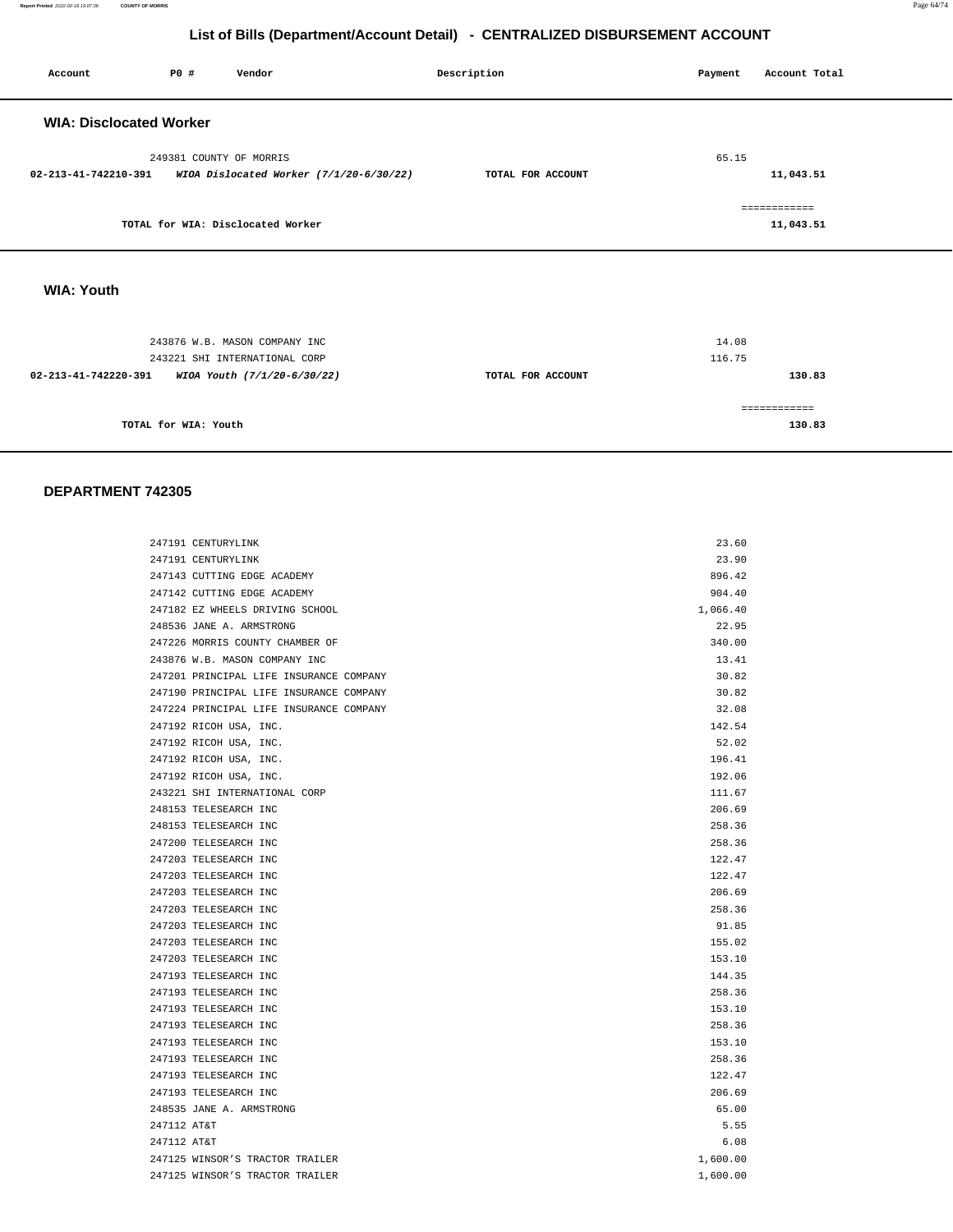**Report Printed** 2022-02-18 15:07:36 **COUNTY OF MORRIS** Page 65/74

# **List of Bills (Department/Account Detail) - CENTRALIZED DISBURSEMENT ACCOUNT**

| Account                  | PO#                         | Vendor                      | Description       | Payment | Account Total              |
|--------------------------|-----------------------------|-----------------------------|-------------------|---------|----------------------------|
| <b>DEPARTMENT 742305</b> |                             |                             |                   |         |                            |
| 02-213-41-742305-391     |                             | WIOA Adult (7/1/21-6/30/23) | TOTAL FOR ACCOUNT |         | 10,744.29                  |
|                          | TOTAL for DEPARTMENT 742305 |                             |                   |         | -------------<br>10,744.29 |

# **DEPARTMENT 742310**

| 248532 ACE HEALTHCARE TRAINING                               | 1,040.00                        |
|--------------------------------------------------------------|---------------------------------|
| 247227 AVTECH INSTITUTE                                      | 1,100.00                        |
| 247180 AVTECH INSTITUTE                                      | 1,832.00                        |
| 248534 AVTECH INSTITUTE                                      | 1,248.00                        |
| 247191 CENTURYLINK                                           | 63.86                           |
| 247191 CENTURYLINK                                           | 64.66                           |
| 248533 EZ WHEELS DRIVING SCHOOL                              | 900.48                          |
| 248538 EZ WHEELS DRIVING SCHOOL                              | 1,119.72                        |
| 247140 EZ WHEELS DRIVING SCHOOL                              | 2,915.00                        |
| 247141 EZ WHEELS DRIVING SCHOOL                              | 2,915.00                        |
| 247150 EZ WHEELS DRIVING SCHOOL                              | 1,119.72                        |
| 247144 EZ WHEELS DRIVING SCHOOL                              | 1,713.60                        |
| 247145 EZ WHEELS DRIVING SCHOOL                              | 1,713.60                        |
| 247146 EZ WHEELS DRIVING SCHOOL                              | 1,972.84                        |
| 247148 EZ WHEELS DRIVING SCHOOL                              | 2,079.48                        |
| 247147 EZ WHEELS DRIVING SCHOOL                              | 2,194.92                        |
| 248536 JANE A. ARMSTRONG                                     | 62.09                           |
| 247226 MORRIS COUNTY CHAMBER OF                              | 920.00                          |
| 243876 W.B. MASON COMPANY INC                                | 32.19                           |
| 247201 PRINCIPAL LIFE INSURANCE COMPANY                      | 83.40                           |
| 247190 PRINCIPAL LIFE INSURANCE COMPANY                      | 83.40                           |
| 247224 PRINCIPAL LIFE INSURANCE COMPANY                      | 86.80                           |
| 247149 RUTGERS CENTER FOR CONTINUING                         | 3,164.00                        |
| 247192 RICOH USA, INC.                                       | 385.70                          |
| 247192 RICOH USA, INC.                                       | 140.75                          |
| 247192 RICOH USA, INC.                                       | 531.47                          |
| 247192 RICOH USA, INC.                                       | 519.70                          |
| 247126 RUTGERS CENTER FOR CONTINUING                         | 2,700.00                        |
| 243221 SHI INTERNATIONAL CORP                                | 279.17                          |
| 248153 TELESEARCH INC                                        | 558.83                          |
| 248153 TELESEARCH INC                                        | 698.54                          |
| 247200 TELESEARCH INC                                        | 698.54                          |
| 247203 TELESEARCH INC                                        | 331.40                          |
| 247203 TELESEARCH INC                                        | 331.40                          |
| 247203 TELESEARCH INC                                        | 558.83                          |
| 247203 TELESEARCH INC                                        | 698.54                          |
| 247203 TELESEARCH INC                                        | 248.55                          |
| 247203 TELESEARCH INC                                        | 419.12                          |
| 247203 TELESEARCH INC                                        | 414.25                          |
| 247193 TELESEARCH INC                                        | 390.58                          |
| 247193 TELESEARCH INC                                        | 698.54                          |
| 247193 TELESEARCH INC                                        | 414.25                          |
| 247193 TELESEARCH INC                                        | 698.54                          |
| 247193 TELESEARCH INC                                        | 414.25                          |
| 247193 TELESEARCH INC                                        | 698.54                          |
| 247193 TELESEARCH INC                                        | 331.40                          |
| 247193 TELESEARCH INC                                        | 558.83                          |
| 248535 JANE A. ARMSTRONG                                     | 175.89                          |
| 247112 AT&T                                                  | 15.02                           |
| 247112 AT&T                                                  | 16.44                           |
| 02-213-41-742310-391 WIOA Dislocated Worker (7/1/21-6/30/23) | TOTAL FOR ACCOUNT<br>42, 351.83 |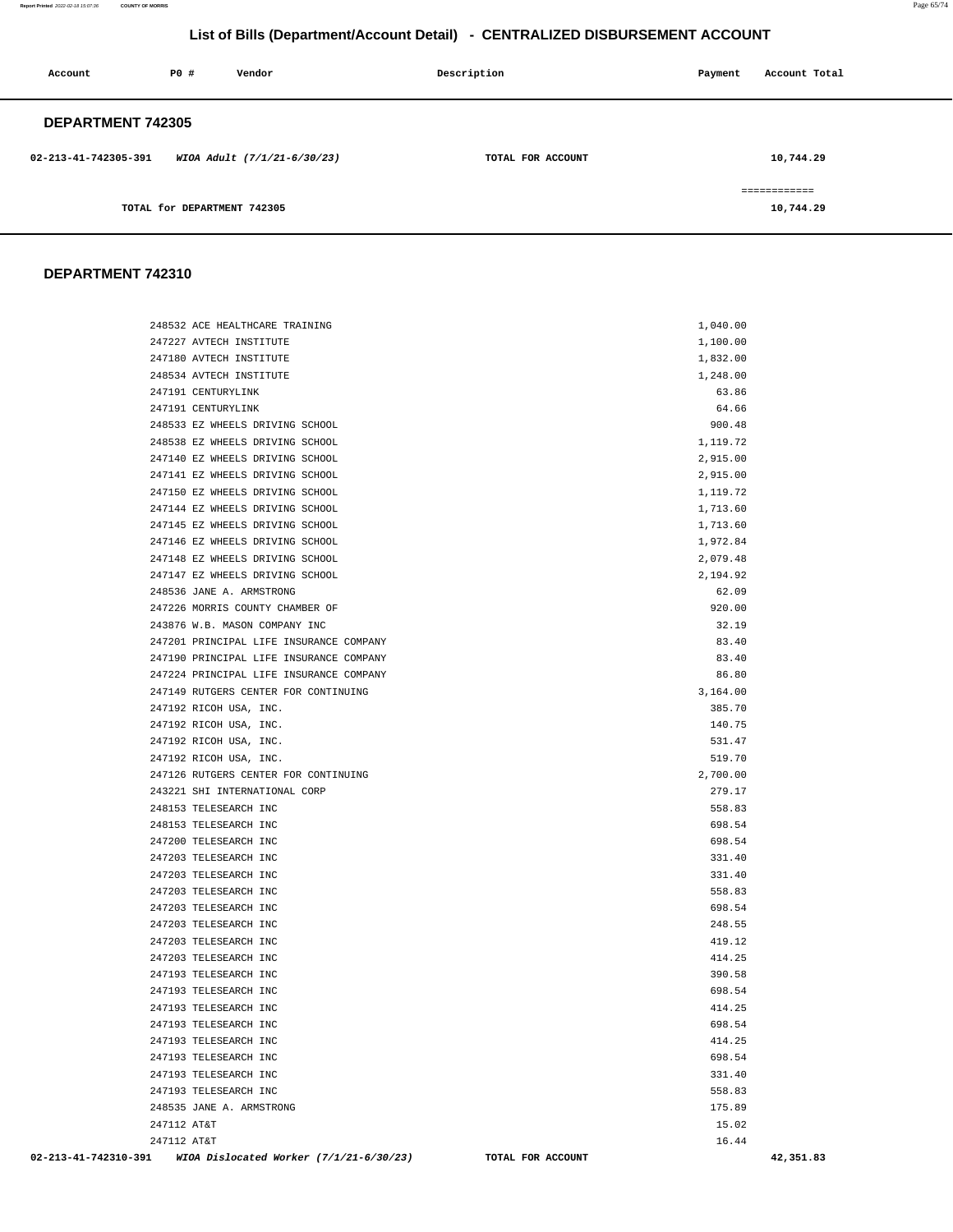### **Report Printed** 2022-02-18 15:07:36 **COUNTY OF MORRIS** Page 66/74

# **List of Bills (Department/Account Detail) - CENTRALIZED DISBURSEMENT ACCOUNT**

| Account           | PO#                         | Vendor | Description | Account Total<br>Payment |
|-------------------|-----------------------------|--------|-------------|--------------------------|
| DEPARTMENT 742310 |                             |        |             |                          |
|                   |                             |        |             | ============             |
|                   | TOTAL for DEPARTMENT 742310 |        |             | 42,351.83                |

# **DEPARTMENT 742320**

| TOTAL for DEPARTMENT 742320                                          |                   |                      | 13,835.59    |
|----------------------------------------------------------------------|-------------------|----------------------|--------------|
|                                                                      |                   |                      | ============ |
| 02-213-41-742320-391 WIOA Youth (4/1/21-6/30/23)                     | TOTAL FOR ACCOUNT |                      | 13,835.59    |
| 247112 AT&T                                                          |                   | 9.29                 |              |
| 247112 AT&T                                                          |                   | 8.49                 |              |
| 248535 JANE A. ARMSTRONG                                             |                   | 99.42                |              |
| 247193 TELESEARCH INC                                                |                   | 187.32               |              |
| 247193 TELESEARCH INC                                                |                   | 234.14               |              |
| 247193 TELESEARCH INC                                                |                   | 234.14               |              |
| 247193 TELESEARCH INC                                                |                   | 220.76               |              |
| 247203 TELESEARCH INC                                                |                   | 234.14               |              |
| 247203 TELESEARCH INC                                                |                   | 140.49               |              |
| 247203 TELESEARCH INC                                                |                   | 187.32               |              |
| 247203 TELESEARCH INC                                                |                   | 187.32               |              |
| 247192 RICOH USA, INC.                                               |                   | 293.75               |              |
| 247192 RICOH USA, INC.                                               |                   | 300.39               |              |
| 247192 RICOH USA, INC.                                               |                   | 79.55                |              |
| 247192 RICOH USA, INC.                                               |                   | 218.00               |              |
| 247139 PHILLIPSBURG SCHOOL BASED                                     |                   | 1,076.00             |              |
| 247139 PHILLIPSBURG SCHOOL BASED                                     |                   | 1,010.00             |              |
| 247139 PHILLIPSBURG SCHOOL BASED                                     |                   | 1,076.00             |              |
| 247139 PHILLIPSBURG SCHOOL BASED                                     |                   | 1,010.00             |              |
| 247138 PHILLIPSBURG SCHOOL BASED                                     |                   | 1,076.00             |              |
| 247138 PHILLIPSBURG SCHOOL BASED                                     |                   | 1,010.00             |              |
| 247138 PHILLIPSBURG SCHOOL BASED                                     |                   | 1,076.00             |              |
| 247138 PHILLIPSBURG SCHOOL BASED<br>247138 PHILLIPSBURG SCHOOL BASED |                   | 1,076.00<br>1,010.00 |              |
| 247138 PHILLIPSBURG SCHOOL BASED                                     |                   | 1,010.00             |              |
| 247224 PRINCIPAL LIFE INSURANCE COMPANY                              |                   | 49.06                |              |
| 247190 PRINCIPAL LIFE INSURANCE COMPANY                              |                   | 47.14                |              |
| 247201 PRINCIPAL LIFE INSURANCE COMPANY                              |                   | 47.14                |              |
| 247226 MORRIS COUNTY CHAMBER OF                                      |                   | 520.00               |              |
| 248536 JANE A. ARMSTRONG                                             |                   | 35.09                |              |
| 247191 CENTURYLINK                                                   |                   | 36.55                |              |
| 247191 CENTURYLINK                                                   |                   | 36.09                |              |
|                                                                      |                   |                      |              |

# **Chapter 51, 97-593 ADA**

| 246950 NEWBRIDGE SERVICES INC                                  |                   | 6,820.00  |
|----------------------------------------------------------------|-------------------|-----------|
| 246950 NEWBRIDGE SERVICES INC                                  |                   | 11,000.00 |
| 246072 PREVENTION IS KEY                                       |                   | 670.00    |
| 246072 PREVENTION IS KEY                                       |                   | 787.00    |
| $02 - 213 - 41 - 757105 - 392$<br>Chapter 51 (1/1/21-12/31/21) | TOTAL FOR ACCOUNT | 19,277.00 |
|                                                                |                   |           |
|                                                                |                   |           |
| TOTAL for Chapter 51, 97-593 ADA                               |                   | 19,277.00 |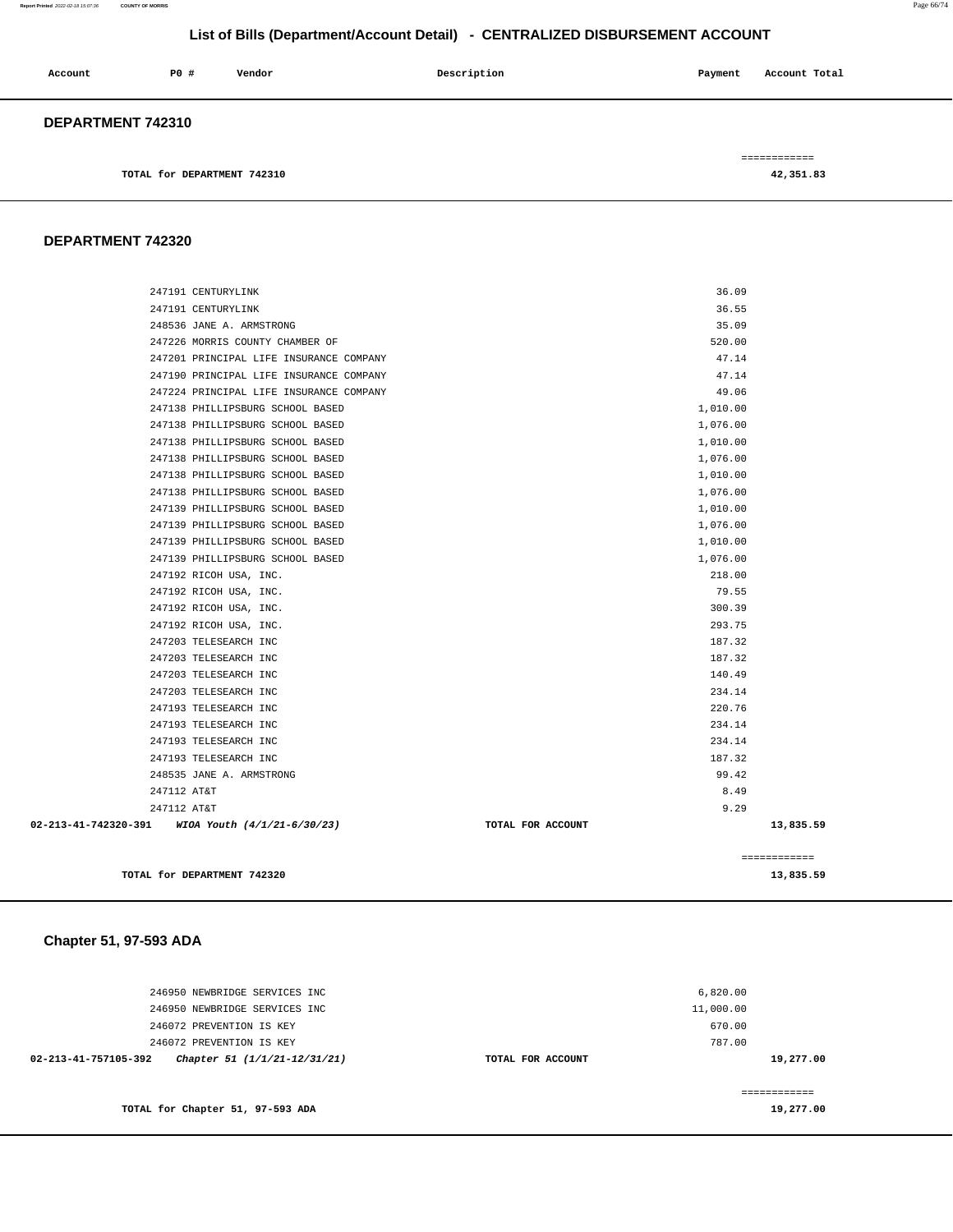**Report Printed** 2022-02-18 15:07:36 **COUNTY OF MORRIS** Page 67/74

# **List of Bills (Department/Account Detail) - CENTRALIZED DISBURSEMENT ACCOUNT**

| Account                                                 | P0 #                        | Vendor                                                                                                                          |                                                    | Description       | Payment                       | Account Total              |
|---------------------------------------------------------|-----------------------------|---------------------------------------------------------------------------------------------------------------------------------|----------------------------------------------------|-------------------|-------------------------------|----------------------------|
| <b>Safe Communities Construction</b>                    |                             |                                                                                                                                 |                                                    |                   |                               |                            |
| 02-213-41-773205-391                                    |                             | Safe Communities (10/1/21-9/30/22)                                                                                              | 249066 AHS HOSPITAL CORP/MORRISTOWN MEDICAL CENTER | TOTAL FOR ACCOUNT |                               | 20,463.66<br>20,463.66     |
|                                                         |                             | TOTAL for Safe Communities Construction                                                                                         |                                                    |                   |                               | ============<br>20,463.66  |
| FFY08 UASI 2/20/09-4/30/11                              |                             |                                                                                                                                 |                                                    |                   |                               |                            |
| 02-213-41-784130-391 FY18 UASI (9/1/18-8/31/21) 6/30/22 | 248106 PACKETALK            |                                                                                                                                 |                                                    | TOTAL FOR ACCOUNT | 386,100.00                    | 386,100.00                 |
|                                                         |                             | TOTAL for FFY08 UASI 2/20/09-4/30/11                                                                                            |                                                    |                   |                               | ============<br>386,100.00 |
| DEPARTMENT 784215                                       |                             |                                                                                                                                 |                                                    |                   |                               |                            |
| 02-213-41-784215-391                                    | 246597 PACKETALK            | FY19 Homeland Security (9/1/19-8/31/22)                                                                                         |                                                    | TOTAL FOR ACCOUNT | 25,000.00                     | 25,000.00                  |
|                                                         | TOTAL for DEPARTMENT 784215 |                                                                                                                                 |                                                    |                   |                               | ============<br>25,000.00  |
| DEPARTMENT 784230                                       |                             |                                                                                                                                 |                                                    |                   |                               |                            |
| 02-213-41-784230-391                                    |                             | 248497 SOLAR TECHNOLOGY INC.<br>248497 SOLAR TECHNOLOGY INC.<br>245542 NATAL ISRAEL TRAUMA CENTER<br>FY19 UASI (9/1/19-8/31/22) |                                                    | TOTAL FOR ACCOUNT | 3,357.52<br>26.22<br>6,750.00 | 10,133.74                  |
|                                                         | TOTAL for DEPARTMENT 784230 |                                                                                                                                 |                                                    |                   |                               | ------------<br>10,133.74  |
| <b>Homeland Security</b>                                |                             |                                                                                                                                 |                                                    |                   |                               |                            |
| 02-213-41-784415-391                                    | 245892 PACKETALK            | FY21 Homeland Security (10/1/21-9/30/24)                                                                                        |                                                    | TOTAL FOR ACCOUNT | 7,800.00                      | 7,800.00                   |
|                                                         | TOTAL for Homeland Security |                                                                                                                                 |                                                    |                   |                               | ============<br>7,800.00   |
| <b>MAPS</b>                                             |                             |                                                                                                                                 |                                                    |                   |                               |                            |

### **MAPS**

249388 NATIONAL FUEL OIL INC. **02-213-41-786105-394 MAPS (1/1/21-12/31/21) TOTAL FOR ACCOUNT**  7,668.09

**7,668.09**

============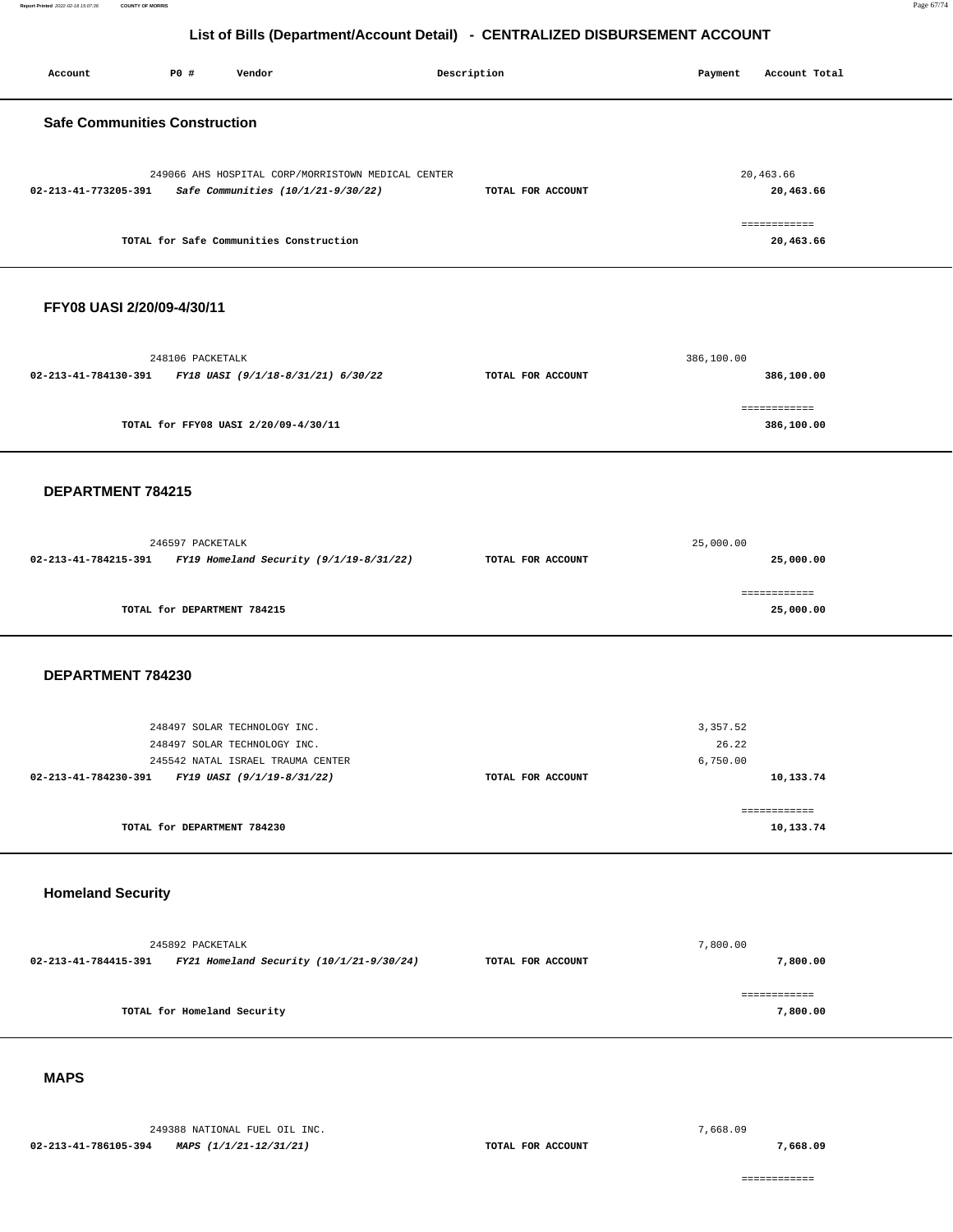### **Report Printed** 2022-02-18 15:07:36 **COUNTY OF MORRIS** Page 68/74

# **List of Bills (Department/Account Detail) - CENTRALIZED DISBURSEMENT ACCOUNT**

| Account     | P0 #           | Vendor | Description | Payment | Account Total |
|-------------|----------------|--------|-------------|---------|---------------|
| <b>MAPS</b> |                |        |             |         |               |
|             | TOTAL for MAPS |        |             |         | 7,668.09      |

## **DEPARTMENT 790215**

| 247114 WATERS, MCPHERSON, MCNEILL, P.C.                          |                   | 806.00   |
|------------------------------------------------------------------|-------------------|----------|
| 247114 WATERS, MCPHERSON, MCNEILL, P.C.                          |                   | 1,286.50 |
| NYS&W Bicycle/Ped Path (6/29/18-6/29/22)<br>02-213-41-790215-391 | TOTAL FOR ACCOUNT | 2,092.50 |
|                                                                  |                   |          |
|                                                                  |                   |          |
| TOTAL for DEPARTMENT 790215                                      |                   | 2,092.50 |
|                                                                  |                   |          |

### **DEPARTMENT 864185**

|                      | 248746 TOP LINE CONSTRUCTION CORP       | 255,568.89        |              |  |
|----------------------|-----------------------------------------|-------------------|--------------|--|
| 02-213-41-864185-391 | 2021 ATP - County Aid (4/15/21-4/15/24) | TOTAL FOR ACCOUNT | 255,568.89   |  |
|                      |                                         |                   |              |  |
|                      |                                         |                   | ============ |  |
|                      | TOTAL for DEPARTMENT 864185             |                   | 255,568.89   |  |
|                      |                                         |                   |              |  |

### **DEPARTMENT 864245**

| 248620 JOHNSON MIRMIRAN AND THOMPSON, INC.                                                                               |                   | 1,949.52         |
|--------------------------------------------------------------------------------------------------------------------------|-------------------|------------------|
| Dover & Rockaway Track (7/22/20-7/22/22)<br>$02 - 213 - 41 - 864245 - 392$                                               | TOTAL FOR ACCOUNT | 1,949.52         |
| 248620 JOHNSON MIRMIRAN AND THOMPSON, INC.<br>Dover & Rockaway Track (7/22/20-7/22/22)<br>$02 - 213 - 41 - 864245 - 393$ | TOTAL FOR ACCOUNT | 216.62<br>216.62 |
| TOTAL for DEPARTMENT 864245                                                                                              |                   | 2,166.14         |

### **DEPARTMENT 864250**

| 4,092.00<br>356.50<br>62.00<br>93.00 |
|--------------------------------------|
|                                      |
|                                      |
|                                      |
|                                      |
| 418.50                               |
| 542.50                               |
| 4,770.10                             |
| 697.50                               |
| 11,662.50                            |
| 5,328.50                             |
| 4,712.00                             |
|                                      |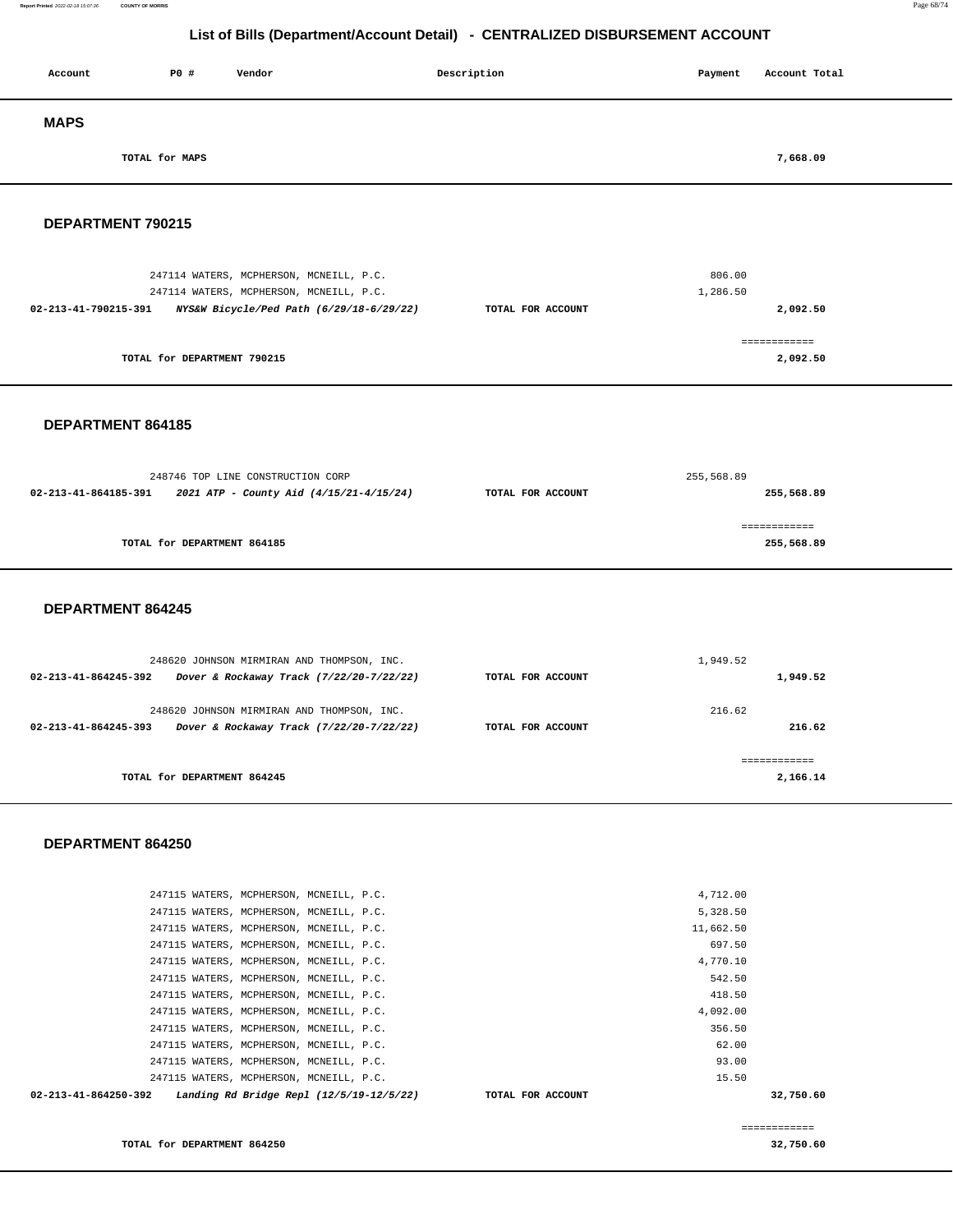| Account              | <b>PO #</b>                 | Vendor                                      | Description       | Payment    | Account Total               |  |
|----------------------|-----------------------------|---------------------------------------------|-------------------|------------|-----------------------------|--|
| DEPARTMENT 865211    |                             |                                             |                   |            |                             |  |
|                      |                             | 248711 MAYO PERFORMING ARTS CENTER          |                   | 23, 334.68 |                             |  |
|                      |                             | 248708 MAYO PERFORMING ARTS CENTER          |                   | 1,113.72   |                             |  |
|                      |                             | 248710 MAYO PERFORMING ARTS CENTER          |                   | 205,021.93 |                             |  |
| 02-213-41-865211-391 |                             | 2.11 Aid to Tourism, Travel, or Hospitality | TOTAL FOR ACCOUNT |            | 229,470.33                  |  |
|                      | TOTAL for DEPARTMENT 865211 |                                             |                   |            | -------------<br>229,470.33 |  |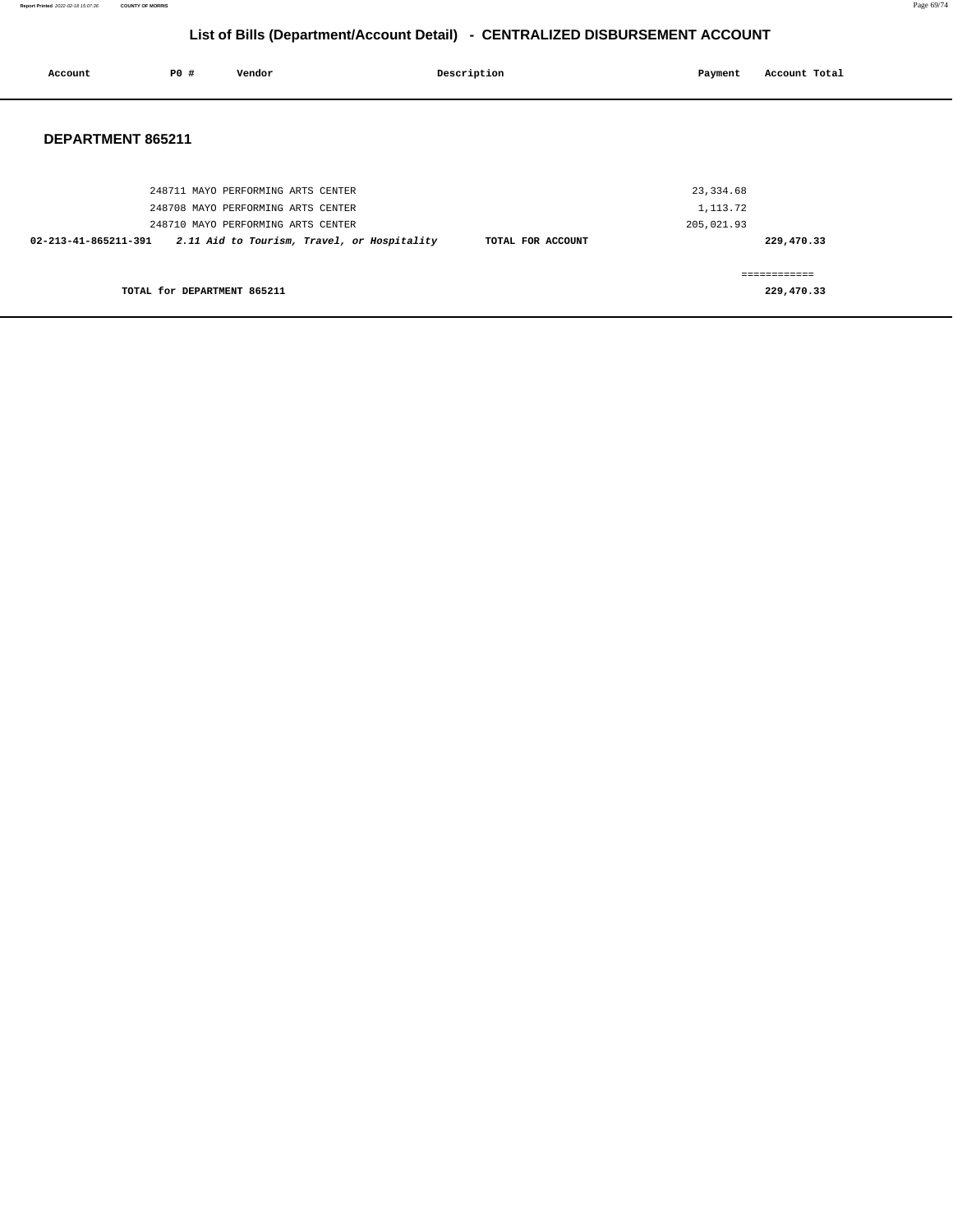**Report Printed** 2022-02-18 15:07:36 **COUNTY OF MORRIS** Page 70/74

# **List of Bills (Department/Account Detail) - CENTRALIZED DISBURSEMENT ACCOUNT**

| P0 #<br>Account<br>Vendor                                                                                                                                                    | Description       | Payment<br>Account Total                         |  |  |  |  |
|------------------------------------------------------------------------------------------------------------------------------------------------------------------------------|-------------------|--------------------------------------------------|--|--|--|--|
| <b>County Capital</b><br>DEPARTMENT 953323                                                                                                                                   |                   |                                                  |  |  |  |  |
| 248730 REIVAX CONTRACTING CORP<br>04-216-55-953323-951<br>Bridge Design/Constr VarLoc-Public Works                                                                           | TOTAL FOR ACCOUNT | 41,079.96<br>41,079.96                           |  |  |  |  |
| TOTAL for DEPARTMENT 953323                                                                                                                                                  |                   | ------------<br>41,079.96                        |  |  |  |  |
| DEPARTMENT 953418                                                                                                                                                            |                   |                                                  |  |  |  |  |
| 248621 SPARWICK CONTRACTING, INC.<br>04-216-55-953418-951<br>PublicWork-Bridge/DrainDesign&Recon/Repl                                                                        | TOTAL FOR ACCOUNT | 9,821.79<br>9,821.79                             |  |  |  |  |
| TOTAL for DEPARTMENT 953418                                                                                                                                                  |                   | ============<br>9,821.79                         |  |  |  |  |
| DEPARTMENT 953455                                                                                                                                                            |                   |                                                  |  |  |  |  |
| 247219 GREENMAN PEDERSEN INC<br>247194 GREENMAN PEDERSEN INC<br>04-216-55-953455-909<br>Bridge Design & Replacement-Public Works                                             | TOTAL FOR ACCOUNT | 10,368.00<br>11,052.00<br>21,420.00              |  |  |  |  |
| TOTAL for DEPARTMENT 953455                                                                                                                                                  |                   | ============<br>21,420.00                        |  |  |  |  |
| DEPARTMENT 953464                                                                                                                                                            |                   |                                                  |  |  |  |  |
| 243978 BINSKY SERVICE LLC<br>04-216-55-953464-951<br>Interior Bldg Upgrades - Bldgs & Grounds                                                                                | TOTAL FOR ACCOUNT | 18,500.00<br>18,500.00                           |  |  |  |  |
| TOTAL for DEPARTMENT 953464                                                                                                                                                  |                   | ============<br>18,500.00                        |  |  |  |  |
| DEPARTMENT 953489                                                                                                                                                            |                   |                                                  |  |  |  |  |
| 247174 AURORA ENVIRONMENTAL, INC<br>247174 AURORA ENVIRONMENTAL, INC<br>247173 AURORA ENVIRONMENTAL, INC<br>Equip&Vehicle Rplcmnt/Upgrd-MotorSrvcCtr<br>04-216-55-953489-957 | TOTAL FOR ACCOUNT | 45,000.00<br>24,947.95<br>27,000.00<br>96,947.95 |  |  |  |  |
| TOTAL for DEPARTMENT 953489                                                                                                                                                  |                   | ============<br>96,947.95                        |  |  |  |  |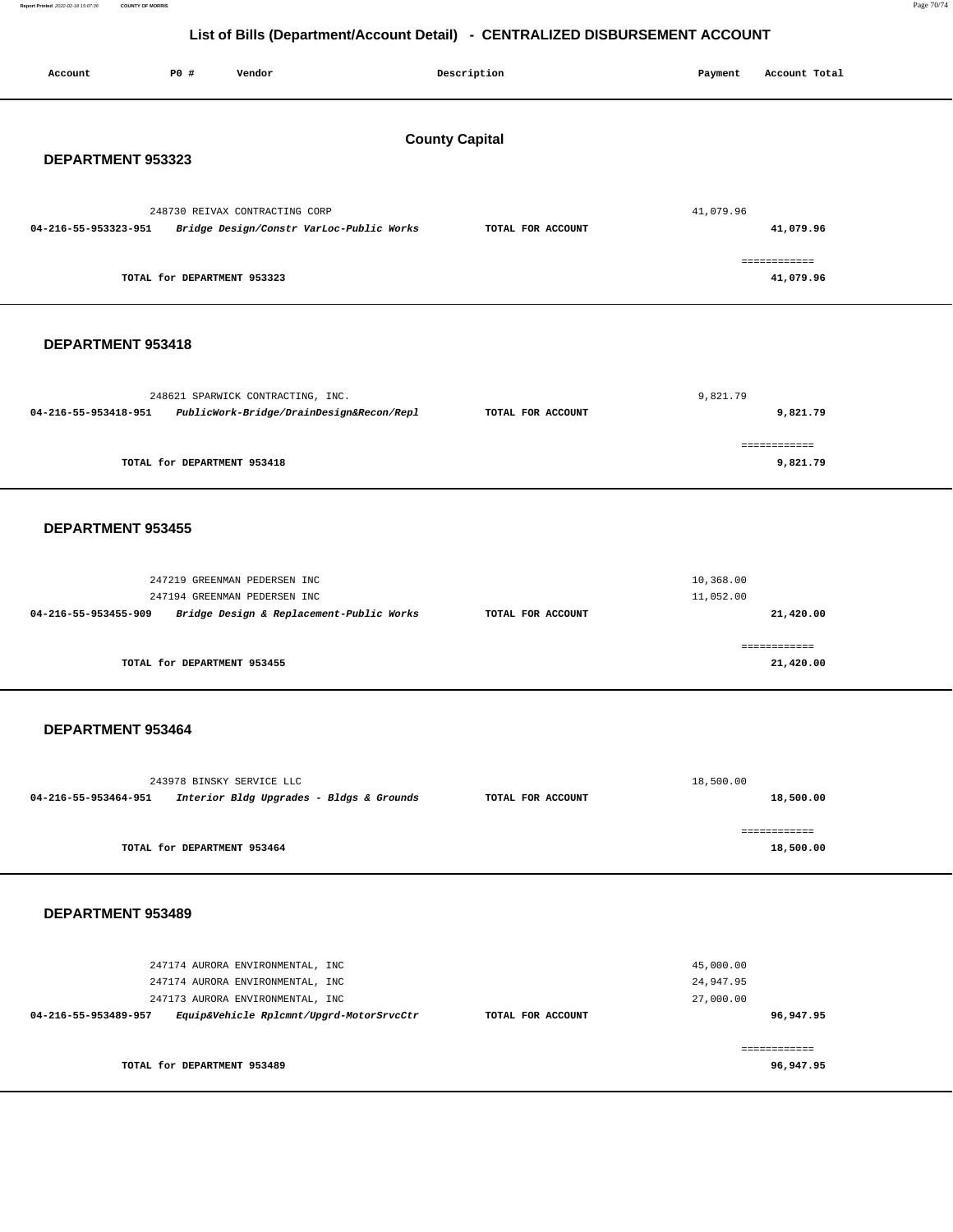**Report Printed** 2022-02-18 15:07:36 **COUNTY OF MORRIS** Page 71/74

# **List of Bills (Department/Account Detail) - CENTRALIZED DISBURSEMENT ACCOUNT**

| Account              | <b>PO #</b>                 | Vendor                                                   |                                          | Description       | Payment          | Account Total |  |
|----------------------|-----------------------------|----------------------------------------------------------|------------------------------------------|-------------------|------------------|---------------|--|
|                      |                             |                                                          |                                          |                   |                  |               |  |
|                      |                             |                                                          |                                          |                   |                  |               |  |
| DEPARTMENT 953495    |                             |                                                          |                                          |                   |                  |               |  |
|                      |                             |                                                          |                                          |                   |                  |               |  |
|                      |                             |                                                          |                                          |                   |                  |               |  |
| 04-216-55-953495-951 |                             | 249122 MBT CONTRACTING LLC                               |                                          | TOTAL FOR ACCOUNT | 22,388.41        | 22,388.41     |  |
|                      |                             | Interior Bldg Improvements-Bldgs&Grnds                   |                                          |                   |                  |               |  |
|                      |                             |                                                          |                                          |                   |                  | ============  |  |
|                      | TOTAL for DEPARTMENT 953495 |                                                          |                                          |                   |                  | 22,388.41     |  |
|                      |                             |                                                          |                                          |                   |                  |               |  |
|                      |                             |                                                          |                                          |                   |                  |               |  |
|                      |                             |                                                          |                                          |                   |                  |               |  |
| DEPARTMENT 953526    |                             |                                                          |                                          |                   |                  |               |  |
|                      |                             |                                                          |                                          |                   |                  |               |  |
|                      |                             |                                                          |                                          |                   |                  |               |  |
|                      |                             | 248164 SUBURBAN CONSULTING                               |                                          |                   | 345.00           |               |  |
| 04-216-55-953526-909 |                             |                                                          | Replace HVAC Units/Chillers- Bldgs&Grnds | TOTAL FOR ACCOUNT |                  | 345.00        |  |
|                      |                             | 248815 AUTOMATED BUILDING CONTROLS                       |                                          |                   | 2,050.00         |               |  |
|                      |                             | 248815 AUTOMATED BUILDING CONTROLS                       |                                          |                   | 700.00           |               |  |
|                      | 248064 BINSKY SERVICE LLC   |                                                          |                                          |                   | 3,385.00         |               |  |
|                      | 248064 BINSKY SERVICE LLC   |                                                          |                                          |                   | 2,282.00         |               |  |
| 04-216-55-953526-956 |                             |                                                          | Replace HVAC Units/Chillers- Bldgs&Grnds | TOTAL FOR ACCOUNT |                  | 8,417.00      |  |
|                      |                             |                                                          |                                          |                   |                  |               |  |
|                      |                             |                                                          |                                          |                   |                  | ============  |  |
|                      | TOTAL for DEPARTMENT 953526 |                                                          |                                          |                   |                  | 8,762.00      |  |
|                      |                             |                                                          |                                          |                   |                  |               |  |
|                      |                             |                                                          |                                          |                   |                  |               |  |
| DEPARTMENT 953529    |                             |                                                          |                                          |                   |                  |               |  |
|                      |                             |                                                          |                                          |                   |                  |               |  |
|                      |                             |                                                          |                                          |                   |                  |               |  |
|                      |                             | 246686 HERBST-MUSCIANO, LLC                              |                                          |                   | 1,715.00         |               |  |
| 04-216-55-953529-909 |                             |                                                          | ExteriorProjects&BucketTruck-Bldgs&Grnds | TOTAL FOR ACCOUNT |                  | 1,715.00      |  |
|                      |                             |                                                          |                                          |                   |                  |               |  |
|                      |                             | 248961 PARAGON RESTORATION CO.                           |                                          |                   | 119,499.24       |               |  |
| 04-216-55-953529-940 |                             |                                                          | ExteriorProjects&BucketTruck-Bldgs&Grnds | TOTAL FOR ACCOUNT |                  | 119,499.24    |  |
|                      |                             |                                                          |                                          |                   |                  |               |  |
|                      |                             |                                                          |                                          |                   |                  | ============  |  |
|                      | TOTAL for DEPARTMENT 953529 |                                                          |                                          |                   |                  | 121,214.24    |  |
|                      |                             |                                                          |                                          |                   |                  |               |  |
|                      |                             |                                                          |                                          |                   |                  |               |  |
| DEPARTMENT 953531    |                             |                                                          |                                          |                   |                  |               |  |
|                      |                             |                                                          |                                          |                   |                  |               |  |
|                      |                             |                                                          |                                          |                   |                  |               |  |
|                      |                             | 247196 GREENMAN PEDERSEN INC                             |                                          |                   | 3,242.68         |               |  |
| 04-216-55-953531-909 |                             |                                                          | Bridge&DrainageDesign/Constr-Engineering | TOTAL FOR ACCOUNT |                  | 3,242.68      |  |
|                      |                             |                                                          |                                          |                   |                  |               |  |
|                      |                             | 248621 SPARWICK CONTRACTING, INC.                        |                                          |                   | 74,360.21        |               |  |
|                      |                             | 247176 TOWN OF BOONTON POLICE DEPARTMENT                 |                                          |                   | 340.88           |               |  |
|                      |                             | 247198 TOWNSHIP OF ROXBURY<br>247198 TOWNSHIP OF ROXBURY |                                          |                   | 140.00<br>140.00 |               |  |
| 04-216-55-953531-940 |                             |                                                          | Bridge&DrainageDesign/Constr-Engineering | TOTAL FOR ACCOUNT |                  | 74,981.09     |  |
|                      |                             |                                                          |                                          |                   |                  |               |  |

**TOTAL for DEPARTMENT 953531** 

============ **78,223.77**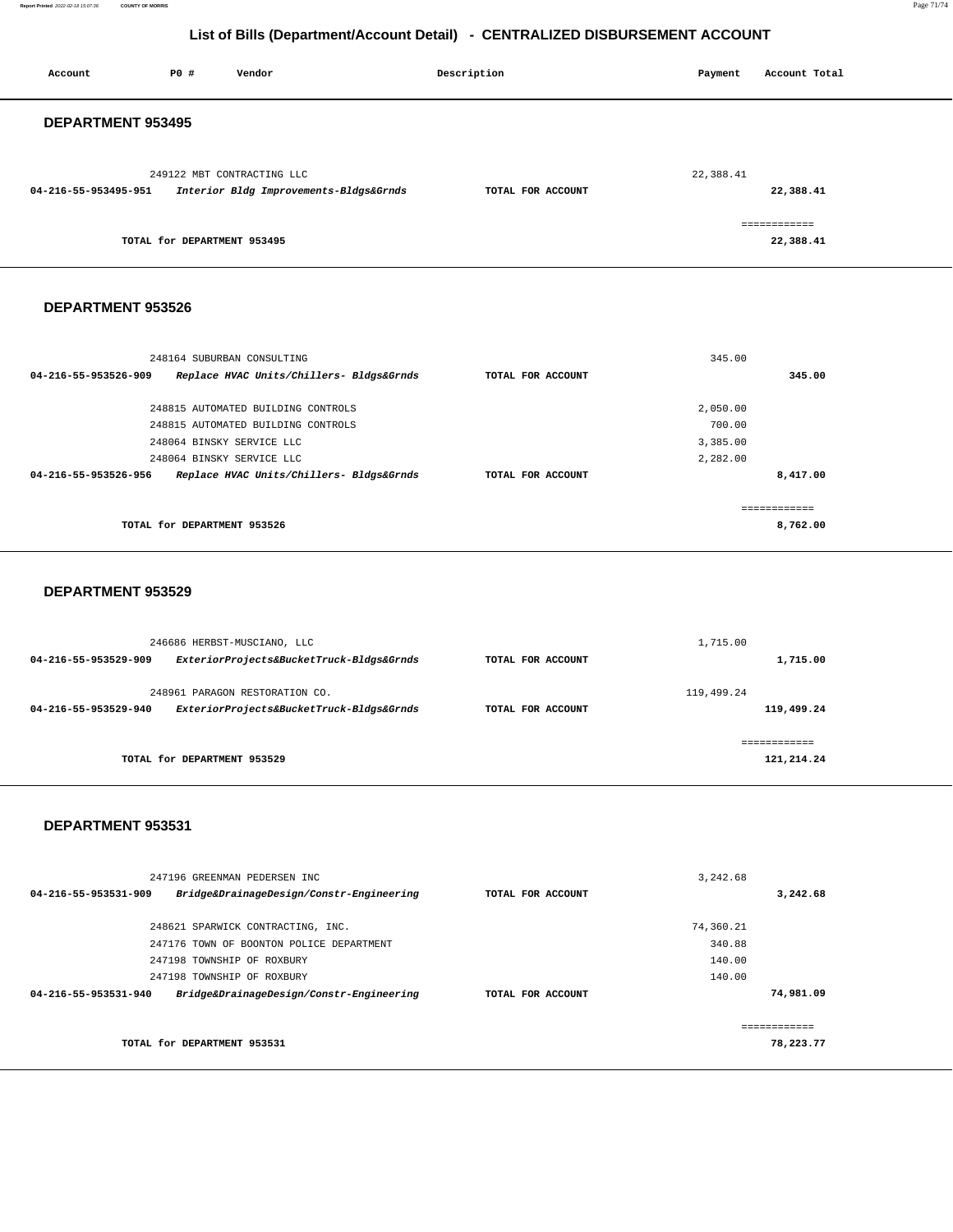### **Report Printed** 2022-02-18 15:07:36 **COUNTY OF MORRIS** Page 72/74

# **List of Bills (Department/Account Detail) - CENTRALIZED DISBURSEMENT ACCOUNT**

| Account              | PO#                         | Vendor                                   | Description       | Payment  | Account Total |
|----------------------|-----------------------------|------------------------------------------|-------------------|----------|---------------|
| DEPARTMENT 953560    |                             |                                          |                   |          |               |
|                      |                             |                                          |                   |          |               |
|                      |                             | 247018 WATERS, MCPHERSON, MCNEILL, P.C.  |                   | 77.50    |               |
|                      |                             | 247018 WATERS, MCPHERSON, MCNEILL, P.C.  |                   | 868.00   |               |
|                      |                             | 247018 WATERS, MCPHERSON, MCNEILL, P.C.  |                   | 961.00   |               |
| 04-216-55-953560-909 |                             | Bridge Design/Rehab/Drainage-Engineering | TOTAL FOR ACCOUNT |          | 1,906.50      |
|                      |                             | 246556 ROAD SAFETY SYSTEMS LLC           |                   | 900.00   |               |
|                      |                             | 246556 ROAD SAFETY SYSTEMS LLC           |                   | 7,000.00 |               |
|                      |                             | 246556 ROAD SAFETY SYSTEMS LLC           |                   | 20.00    |               |
|                      |                             | 246556 ROAD SAFETY SYSTEMS LLC           |                   | 300.00   |               |
| 04-216-55-953560-940 |                             | Bridge Design/Rehab/Drainage-Engineering | TOTAL FOR ACCOUNT |          | 8,220.00      |
|                      |                             |                                          |                   |          | ------------  |
|                      | TOTAL for DEPARTMENT 953560 |                                          |                   |          | 10,126.50     |

### **DEPARTMENT 953562**

|                      | 248127 CONNECTEK                     |                   | 1,500.00   |
|----------------------|--------------------------------------|-------------------|------------|
|                      | 240631 BFI                           |                   | 37,563.56  |
|                      | 240630 BFI                           |                   | 25, 416.15 |
|                      | 240629 BFI                           |                   | 31,957.91  |
|                      | 240628 BFI                           |                   | 34,978.41  |
| 04-216-55-953562-940 | Interior Building Improvements - B&G | TOTAL FOR ACCOUNT | 131,416.03 |
|                      |                                      |                   |            |
|                      |                                      |                   | ========== |
|                      | TOTAL for DEPARTMENT 953562          |                   | 131,416.03 |
|                      |                                      |                   |            |

### **DEPARTMENT 953610**

| 246985 GREENMAN PEDERSEN INC                                   |                   | 2,592.50     |
|----------------------------------------------------------------|-------------------|--------------|
| Rd Paving/Improv &RR Rehab-Engineering<br>04-216-55-953610-909 | TOTAL FOR ACCOUNT | 2,592.50     |
| 248977 YOUR WAY CONSTRUCTION INC.                              |                   | 108,795.92   |
|                                                                |                   |              |
| 248746 TOP LINE CONSTRUCTION CORP                              |                   | 35,096.77    |
| Rd Paving/Improv &RR Rehab-Engineering<br>04-216-55-953610-940 | TOTAL FOR ACCOUNT | 143,892.69   |
|                                                                |                   |              |
|                                                                |                   | ============ |
| TOTAL for DEPARTMENT 953610                                    |                   | 146,485.19   |
|                                                                |                   |              |

# **Cty Bridge Design&Construction**

| 248619 CHERRY WEBER & ASSOC. PC               |                   | 366.80 |
|-----------------------------------------------|-------------------|--------|
| 04-216-55-953908-909<br>Miscellaneous - Other | TOTAL FOR ACCOUNT | 366.80 |
|                                               |                   |        |
|                                               |                   |        |
| TOTAL for Cty Bridge Design&Construction      |                   | 366.80 |
|                                               |                   |        |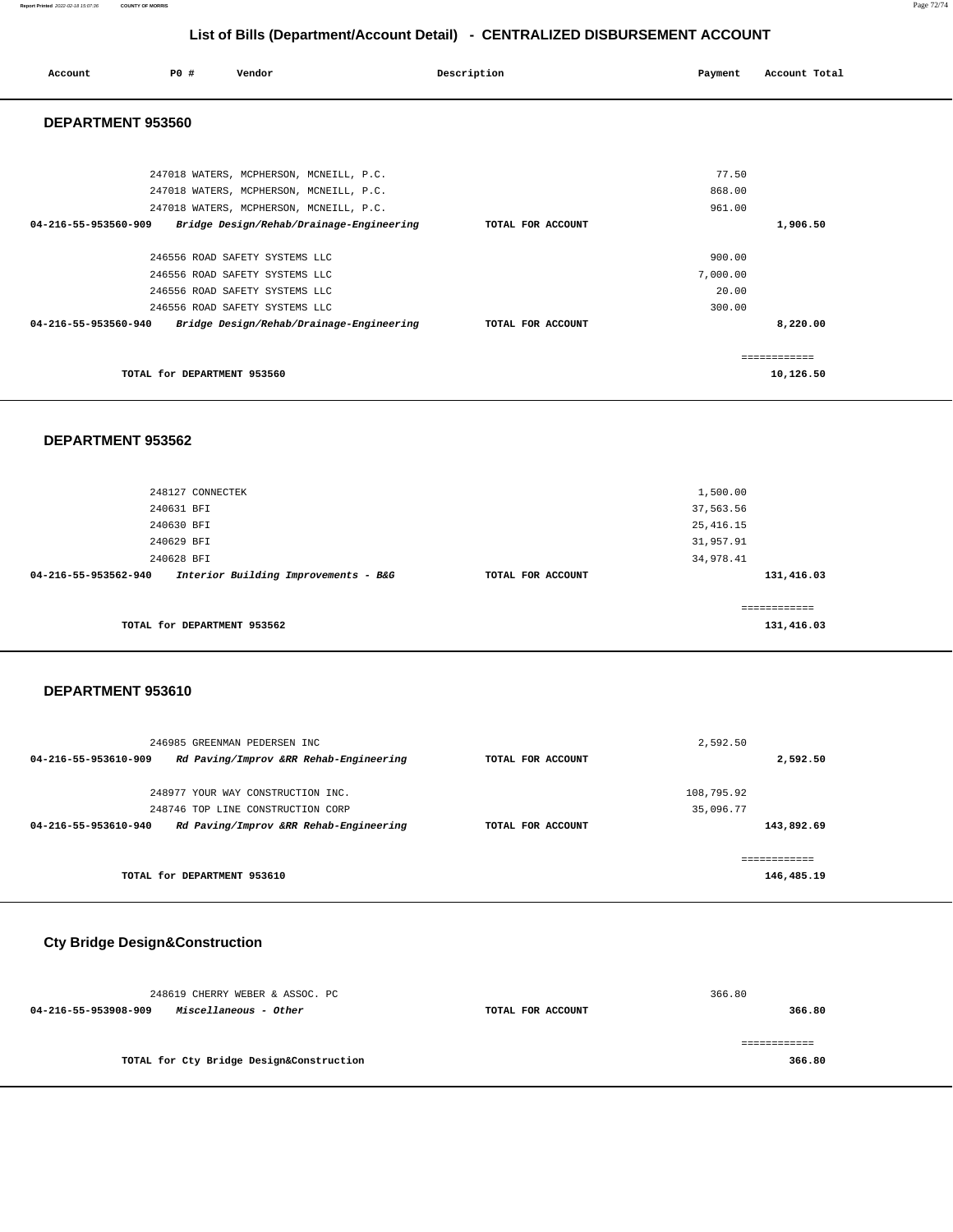**Report Printed** 2022-02-18 15:07:36 **COUNTY OF MORRIS** Page 73/74

# **List of Bills (Department/Account Detail) - CENTRALIZED DISBURSEMENT ACCOUNT**

| Account                                                                                        | P0 #                        | Vendor                                                                                                    | Description       | Payment                | Account Total              |  |
|------------------------------------------------------------------------------------------------|-----------------------------|-----------------------------------------------------------------------------------------------------------|-------------------|------------------------|----------------------------|--|
| DEPARTMENT 954589                                                                              |                             |                                                                                                           |                   |                        |                            |  |
| 236632 MALL CHEVROLET INC.<br>Replace/Upgrade Equip & Vehicles-Sheriff<br>04-216-55-954589-951 |                             | TOTAL FOR ACCOUNT                                                                                         | 51,283.32         | 51,283.32              |                            |  |
| TOTAL for DEPARTMENT 954589                                                                    |                             |                                                                                                           |                   |                        | ============<br>51,283.32  |  |
| DEPARTMENT 962533                                                                              |                             |                                                                                                           |                   |                        |                            |  |
| 04-216-55-962533-955                                                                           |                             | 237799 SHI INTERNATIONAL CORP<br>237799 SHI INTERNATIONAL CORP<br>Replace & Upgrade Computers/Equip - OIT | TOTAL FOR ACCOUNT | 57,740.00<br>34,548.00 | 92,288.00                  |  |
| TOTAL for DEPARTMENT 962533                                                                    |                             |                                                                                                           |                   |                        | ============<br>92,288.00  |  |
| DEPARTMENT 963587                                                                              |                             |                                                                                                           |                   |                        |                            |  |
| 04-216-55-963587-951                                                                           |                             | 228458 MOTOROLA SOLUTIONS INC<br>Infrastructure Upgrades-Law&PublicSafety                                 | TOTAL FOR ACCOUNT | 600,863.04             | 600,863.04                 |  |
|                                                                                                | TOTAL for DEPARTMENT 963587 |                                                                                                           |                   |                        | ============<br>600,863.04 |  |